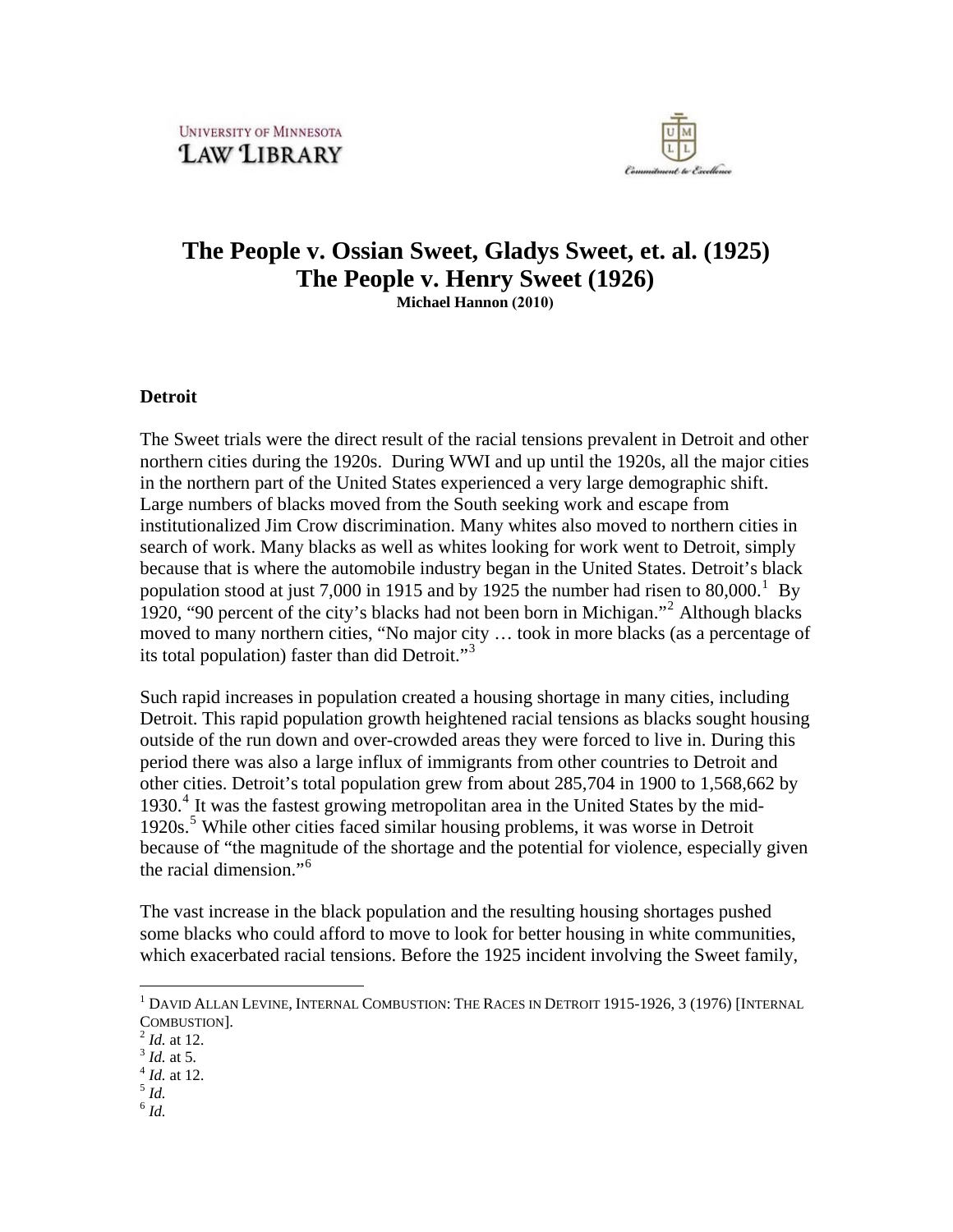several blacks tried to move into white communities in Detroit but faced vehement opposition from whites. For example, in 1917, fifty blacks were forced out of a rooming house by a mob of 200 whites. $\frac{7}{1}$  $\frac{7}{1}$  $\frac{7}{1}$ 

# **Ku Klux Klan Influence in Detroit**

Several other factors contributed to the problems in Detroit which were to engulf the Sweets and their friends. Racial hostility became much worse in the 1920s as the Ku Klux Klan rapidly gained considerable influence. Klan membership grew from about 3,000 in 1921 to about 22,000 by 1923. Walter White, at the time an assistant secretary of the NAACP, stated that "in the two years prior to 1925, 90 percent of the new recruits to the Detroit police force were southern whites, susceptible to Klan propaganda."<sup>[8](#page-1-1)</sup>

Detroit held a special election for mayor in November 1924 because the current mayor was too ill to serve his term. During the 1924 mayoral race the Klan backed Charles Bowles. Bowles and his Klan backers were not very adept at politics and failed to get his name on the ballot in time, so Bowles had to run in a write-in candidate. Bowles lost the race to Johnny Smith, a Catholic, but it was a fairly close contest. Significantly, Bowles would have won if Smith did not manage to get about seventeen thousand ballots rejected because of mistakes made in spelling Bowles' name. Smith's political connections enabled his campaign to get some ballots rejected with very minor misspellings.

# **White Neighborhoods**

 $\overline{a}$ 

Whites in Detroit as in other cities were determined to keep their neighborhoods white, even if they had to use violence to do so. A mob of 5,000 whites threatened to burn down the house of a black man who moved into a white neighborhood in April 1925. In June 1925, Alexander Turner, a black doctor who had moved into a white neighborhood, came under siege by angry whites and Turner was forced under threat of violence to sell his house to a white group called the "Tireman Avenue Improvement Association." In July 1925, Vollington Bristol, a black undertaker, moved to a house he had built on what was considered the boundary line of a black area. When a group of whites formed a mob around it, blacks began to congregate and the police had to intervene.

Also in July 1925, a white mob of about 1,000 tried to drive John Fletcher from his home. During the encounter, someone, likely Fletcher himself, fired shots out of the house and a white teenage boy was hit in the leg. Everyone in Fletcher's house was arrested but Fletcher had some connections with the police commissioner so the case was dropped, although Fletcher did end up moving out the day after the shooting.

<span id="page-1-0"></span> $^7$  Stephen Grant Meyer, As Long As They Don't Move Next Door: Segregation and Racial CONFLICT IN AMERICAN NEIGHBORHOODS 36 (2000) [hereinafter AS LONG AS THEY DON'T MOVE NEXT DOOR<sub>]</sub>.

<span id="page-1-1"></span> $^8$  Herbert Shapiro, White Violence and Black Response: From Reconstruction to Montgomery 187 (1988) [hereinafter WHITE VIOLENCE AND BLACK RESPONSE].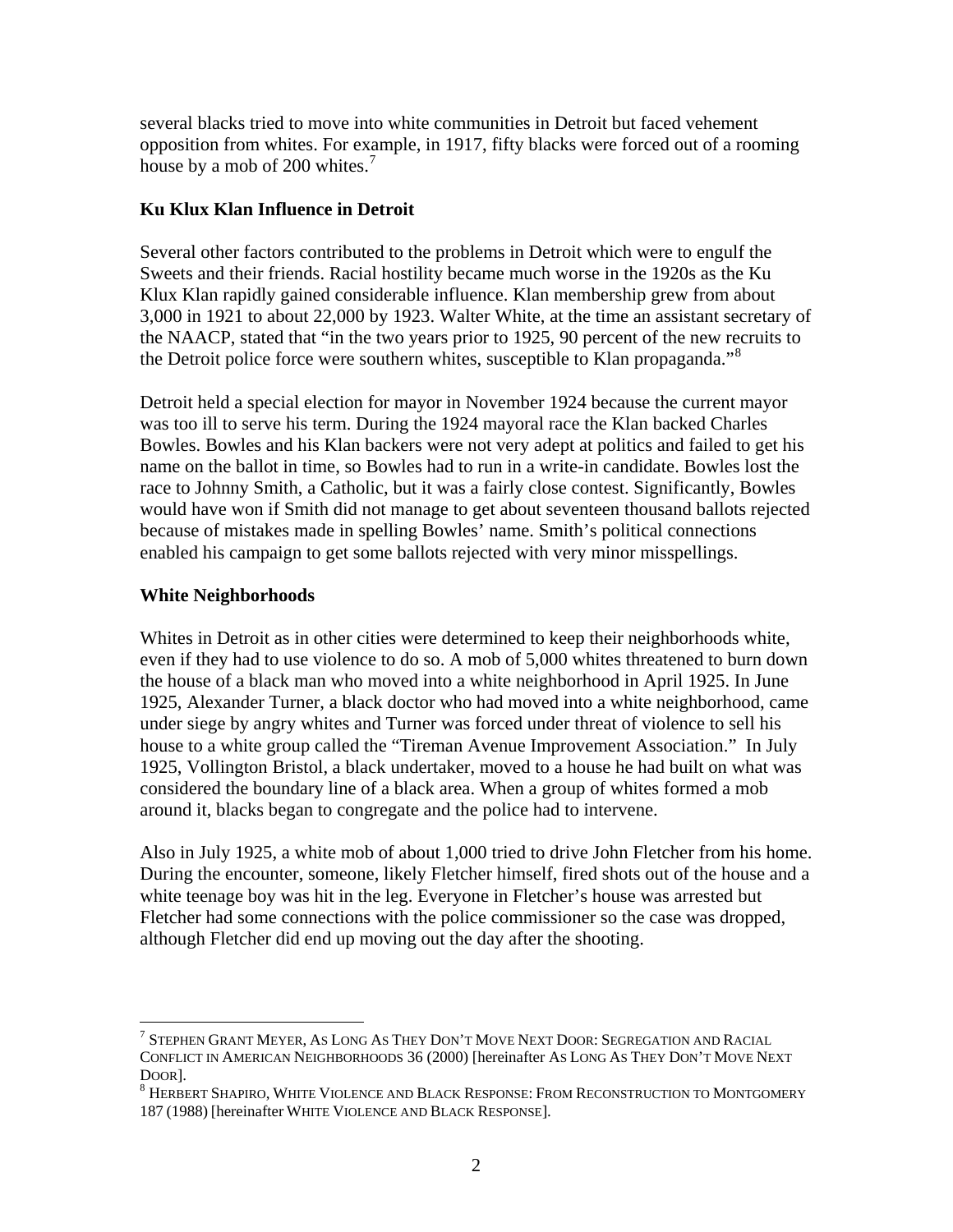Clarence Darrow explained the mass migration of blacks along with the search for work by whites in the north was the source of considerable "friction, which has been cultivated by the Klan and augmented by the large increase of southern whites, who have brought with them their views of the Negro's 'proper place."<sup>[9](#page-2-0)</sup>

This was the state of race relations in Detroit during the summer of 1925 when a black doctor named Ossian Sweet purchased a home for sale in a white neighborhood.

# **Dr. Ossian Sweet**

Before he was thrust into tremendous legal uncertainty, an uncertainty which most likely would end with life imprisonment, Dr. Ossian Sweet (Ossian is pronounced as "ocean,"[10](#page-2-1)) had accomplished a great deal in his life. His accomplishments were all the more impressive because he achieved them at a time when many blacks could not even dream of becoming a doctor.

Ossian was born on October 30, 1895 in Orlando, Florida. He was named after a Reconstruction-era governor, Ossian B. Hart, who had appointed an uncle of Ossian's mother to the position of Justice of the Peace in  $1873$ .<sup>[11](#page-2-2)</sup> Ossian Hart opposed secession during the Civil War and served as a justice of the Florida Supreme Court from 1868- 1873. In 1873, he was elected the tenth governor of Florida and the state's first Republican governor, and served until his death one year later.

Ossian Sweet became the oldest of what would be a family of ten children because his older brother, Oscar, died eight days after Ossian was born. Oscar Sweet had been named in honor of Ossian Hart's brother. The Sweets later moved to Bartow, Florida after Ossian's father purchase a plot of land there.<sup>[12](#page-2-3)</sup> The town of Bartow, located about halfway between Orlando and Tampa, was very small and initially was less segregated than some other towns until a railroad increased the population and prosperity of the area.[13](#page-2-4) The increased prosperity resulted in increased segregation, which was fairly well established by the time the Sweets moved there in 1898.<sup>[14](#page-2-5)</sup>

The Sweets instilled in their children the virtue of hard work and the importance of education. The children's ability to attend school was severely limited by the Jim Crow segregation they lived under. While they may have been able to get a rudimentary education beyond what their parents could have in their woefully underfunded school,

<span id="page-2-0"></span> $9$  Argument of Clarence Darrow in the Case of Henry Sweet 2 (National Association for the Advancement of Colored People) (1927) (Apr.-May 1926) [hereinafter ARGUMENT OF CLARENCE DARROW] (These facts were given by Clarence Darrow to the NAACP).

<span id="page-2-2"></span><span id="page-2-1"></span><sup>&</sup>lt;sup>10</sup> INTERNAL COMBUSTION, *supra* note 1, at 159.<br><sup>11</sup> Kevin Boyle, ARC OF JUSTICE: A SAGA OF RACE, CIVIL RIGHTS, AND MURDER IN THE JAZZ AGE 54, 59 (2004) [hereinafter ARC OF JUSTICE]. 12 *Id.* at 59. 13 *Id.* at 60. 14 *Id.* at 61.

<span id="page-2-4"></span><span id="page-2-3"></span>

<span id="page-2-5"></span>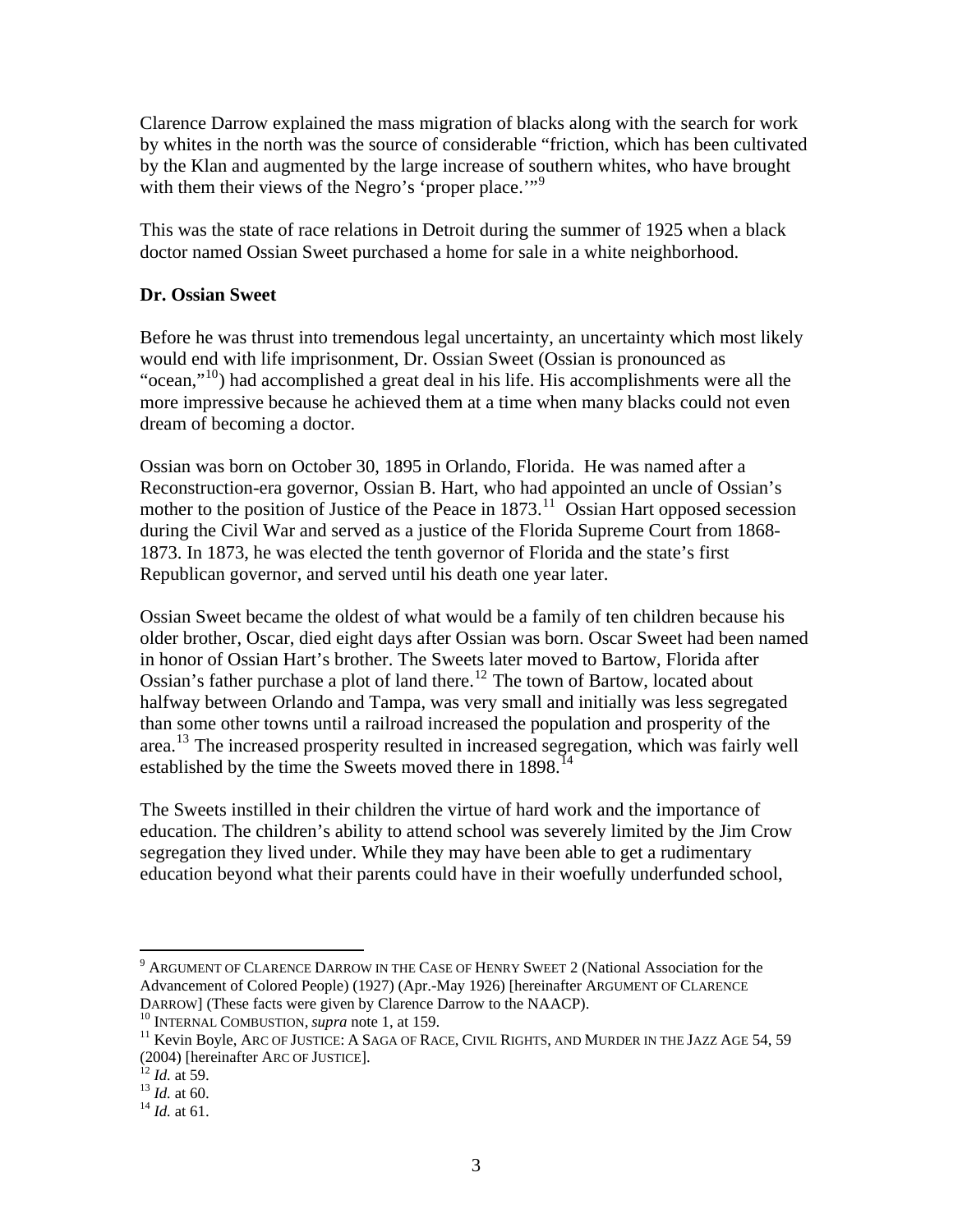education ended in eighth grade with "nowhere to go but the fields and the phosphate mines." $^{15}$  $^{15}$  $^{15}$ 

Bartow town officials did not extend utilities to the black part of town, so the Sweet home, built by Mr. Sweet, did not have electricity, running water or plumbing.<sup>[16](#page-3-1)</sup> Racial violence against blacks increased during Ossian's youth because economic changes disrupted the security of many whites; moreover, the rise of the Populist movement threatened Democratic politicians, who then resorted to stirring up white fear of blacks.<sup>[17](#page-3-2)</sup>

A particularly explosive situation involved the rape and murder of the town baker's wife in May 1901. The crime took place less than a mile from the Sweet home. The white community became convinced the perpetrator was Fred Rochelle, age sixteen. Rochelle had fled but he was eventually found by three local blacks who turned him over to a group of passing whites. Rochelle was burned to death in a lynching that night.<sup>[18](#page-3-3)</sup> There were other lynchings in later years, but "Ossian would always remember Fred Rochelle's death as the most terrifying moment of his young life."[19](#page-3-4) When he was an adult he would tell others he had witnessed the entire lynching. Ossian was only five years old at the time and it is unlikely that he would have been allowed outside that day; however, he was convinced he had witnessed the murder of Rochelle and it affected him deeply.<sup>[20](#page-3-5)</sup>

It was in this atmosphere of terror that Ossian's parents made the decision to send him north so that he might have a chance for a better life. He was thirteen now and had finished the eighth grade. Of course it was a heart-wrenching decision, and more pragmatically, Ossian was very important as a worker on the family farm. Even so, the thought of Ossian staying was worse because there was no opportunity for an education and the very real threat of violence.

#### **Wilberforce University**

The decision was made to send Ossian to Wilberforce University in Xenia, Ohio where he arrived in September 1909 to complete his education. Founded in 1856, Wilberforce was the nation's oldest private African-American university. The president of Wilberforce from 1908 to 1920 was William Sanders Scarborough, who had been born into slavery, and later became the first prominent African American classical scholar.

The plans Ossian's parents had for their son were very ambitious given that in 1900 half the blacks in Florida could not read or write. Furthermore, there were an estimated 8.8 million blacks in the United States in 1900 and only about 1,613 graduated from college during the period  $1900-1909$ .<sup>[21](#page-3-6)</sup> The Sweets could not possibly afford the yearly tuition of

 $^{15}$  *Id.* at 64.

<span id="page-3-3"></span>

<span id="page-3-2"></span><span id="page-3-1"></span><span id="page-3-0"></span><sup>16</sup> *Id.* at 61.<br><sup>17</sup> *Id.* at 65.<br><sup>18</sup> *Id.* at 68.<br><sup>19</sup> *Id.* at 68-69.

<span id="page-3-6"></span><span id="page-3-5"></span><span id="page-3-4"></span><sup>&</sup>lt;sup>20</sup> *Id.* at 69.<br><sup>21</sup> Monroe N. Work, ed., Negro Year Book: An Annual Encyclopedia of the Negro 1921-1922, 243 (1922).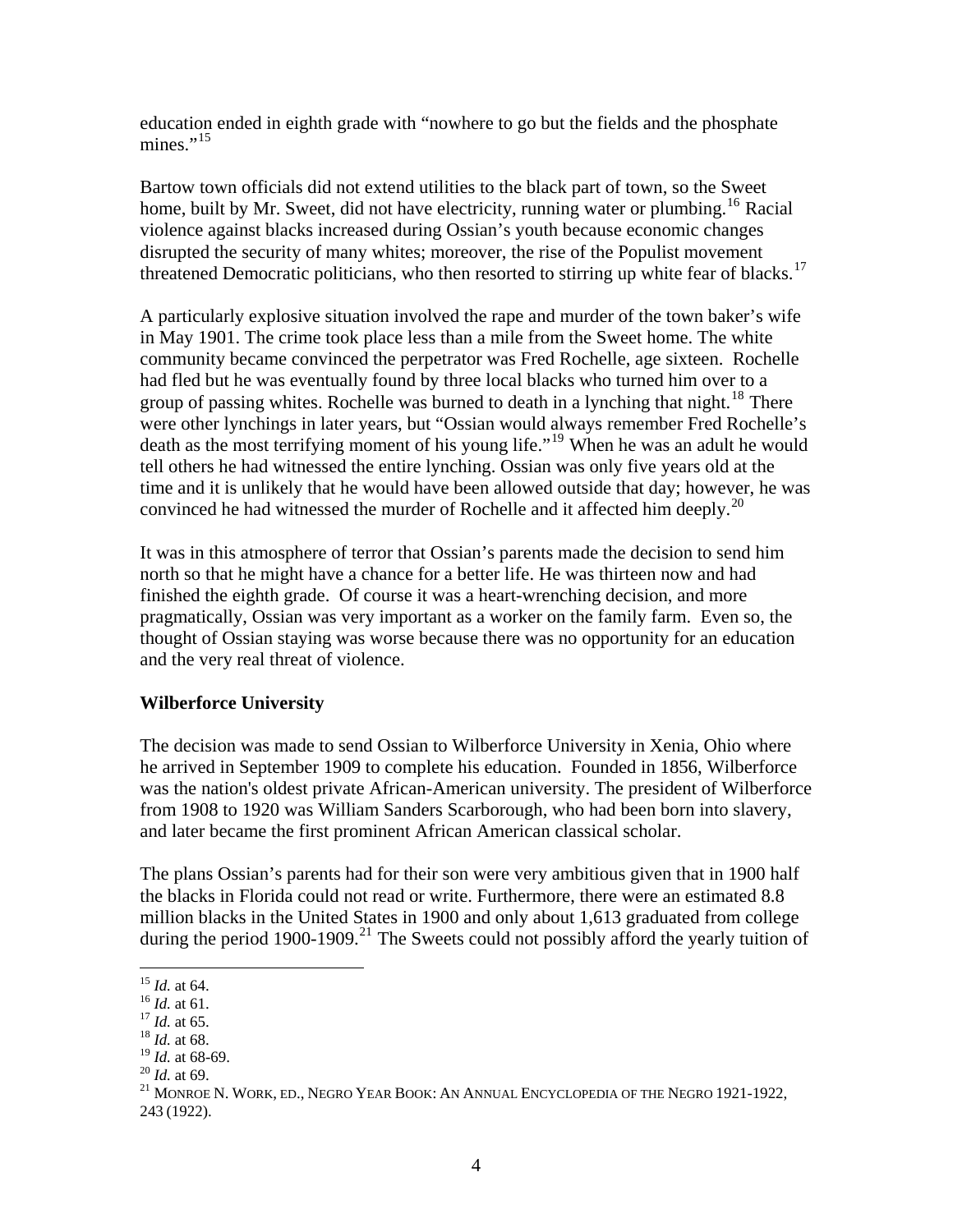\$118, but Wilberforce was owned and operated by the African Methodist Episcopal (AME) church and Ossian received a full scholarship from the AME's Florida Conference to attend.<sup>[22](#page-4-0)</sup> Sadly, after the young Ossian arrived at Wilberforce he was informed that there was no money for the scholarship.<sup>[23](#page-4-1)</sup> This was a consequence of Wilberforce's chronic underfunding.

Ossian made a courageous decision for a thirteen year old many hundreds of miles from his home. He decided to stay at Wilberforce and worked many hard jobs on campus to cover his expenses, such as shoveling snow and stoking the campus furnaces.<sup>[24](#page-4-2)</sup> Instead of going back to Florida during the summers, Ossian went to Detroit and worked in various jobs – he was a hotel bellhop and waiter on excursion boats during the summer; he also washed dishes and sold soda. $25$ 

# **Talented Tenth**

Ossian's struggles to achieve an education put him on the path to becoming part of the celebrated "Talented Tenth," a term made famous by W.E.B. Du Bois. Du Bois believed that black equality would be achieved by a vanguard of elite, highly educated, black men who would provide the leadership blacks needed. Du Bois first formally proposed this idea in a 1903 essay titled *The Talented-Tenth* in which he expressed the belief that "[t]he Negro race, like all races, is going to be saved by its exceptional men." Ossian Sweet was deeply influenced by Du Bois's call for a cadre of elite blacks and Ossian wanted to achieve an education and become one of these exceptional men.

But Ossian was to find that racism and racial violence also occurred in the North. The migration of both blacks and whites from the South to the North also brought with it the more virulent forms of racism from the South. While the North would claim the moral high ground when it came to race relations, they were not so tolerant when thousands of blacks migrated north to escape the worst forms of racism in the South. Eventually tensions in the North between blacks and whites led to violent race riots.

# **NAACP**

One of the most shocking acts of racist violence in the North occurred in August 14, 1908 when a rumor of rape instigated a white mob in Springfield, Illinois to go on a rampage in which eight blacks were killed (six were shot and two were lynched).<sup>[26](#page-4-4)</sup> This and other acts of violence in the North prompted a group of progressives in New York to form an organization dedicated to equality for blacks. This group, which eventually created the NAACP, was overwhelmingly white but it did include William Scarborough and W.E.B. Du Boise, among others.

<span id="page-4-0"></span><sup>&</sup>lt;sup>22</sup> ARC OF JUSTICE, *supra* note 11, at 73.<br><sup>23</sup> *Id.* at 74.<br><sup>24</sup> *Id.* at 74.<br><sup>25</sup> *Id.* at 84.<br><sup>26</sup> *Id.* at 80.

<span id="page-4-1"></span>

<span id="page-4-2"></span>

<span id="page-4-4"></span><span id="page-4-3"></span>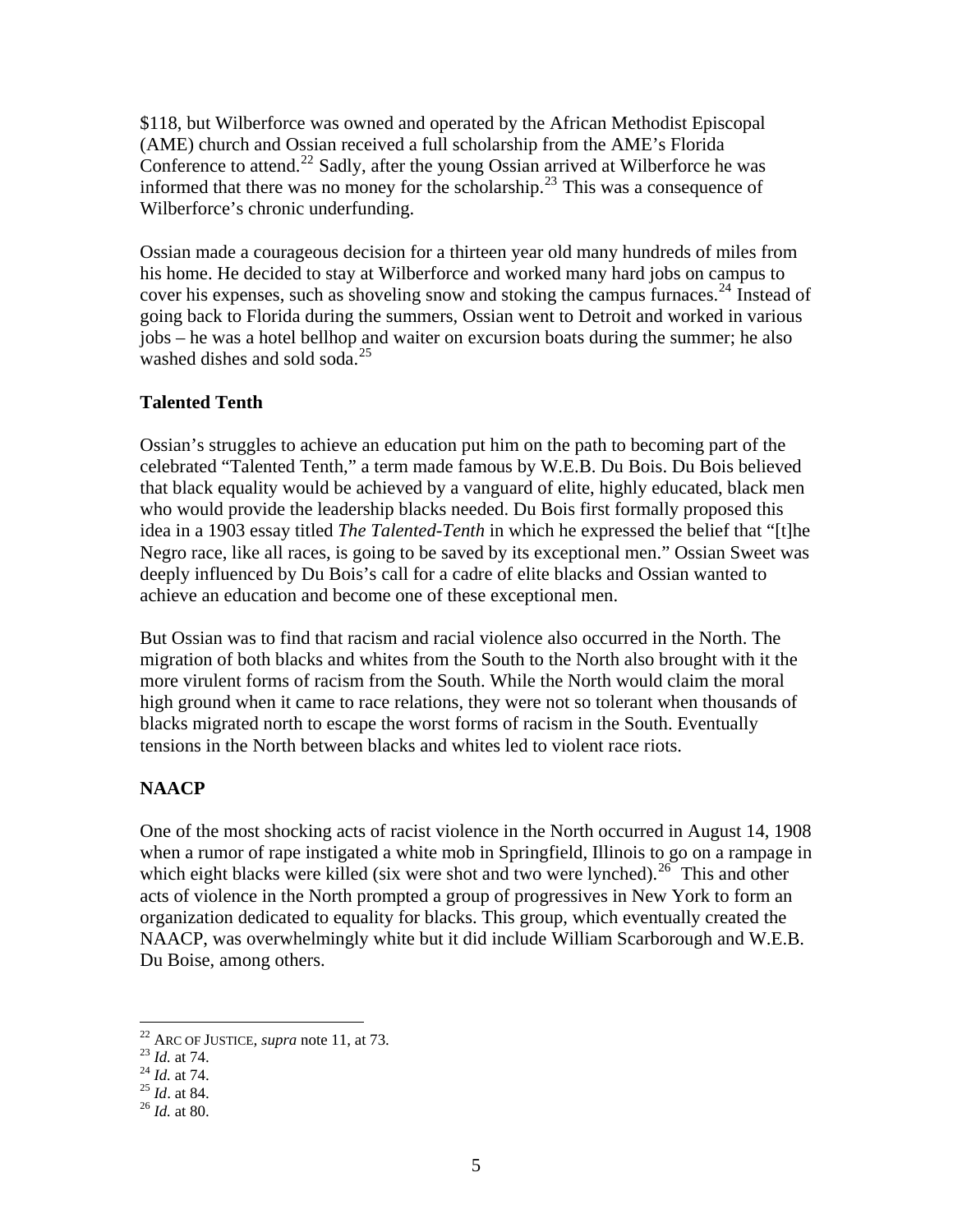There appears to be some discrepancy concerning when the NAACP was actually formed, even among authoritative sources. According to Mary White Ovington, cofounder of the NAACP, it was formed at a small meeting in early 1909: "So I wrote to Mr. Walling, and after some time, for he was in the West, we met in New York in the first week of the year of 1909. With us was Dr. Henry Moskowitz, now prominent in the administration of John Purroy Mitchell, Mayor of New York. It was then that the National Association for the Advancement of Colored People was born."<sup>[27](#page-5-0)</sup> Another source states that a call for a meeting went out on February 12, 1909, the centennial birth of Abraham Lincoln, and the first National Negro Conference was held in New York City, May 31 to June 1, 1909.<sup>[28](#page-5-1)</sup> According to this account, this 1909 conference led to the development of the NAACP.[29](#page-5-2) Still another source states that the NAACP was formed at the second Annual National Negro Conference held in New York May 31-June 1, 1910: "In May 1910, we held our second conference in New York, . . . It was then that we organized a permanent body to be known as the National Association for t he Advancement of Colored People."<sup>[30](#page-5-3)</sup> However, the discrepancy may simply involve when exactly the formal name of the organization was adopted. Regardless, 1909 was the beginning of the NAACP. Ossian Sweet entered Wilberforce University in September 1909.

### **Ossian Sweet Reaches Higher**

Ossian had already achieved more education than the vast majority of blacks, especially those from the South. But he set an even higher goal. At some point during his time at Wilberforce, Ossian decided to become a doctor, a decision that was not only ambitious but "wildly unrealistic."<sup>[31](#page-5-4)</sup> There were less than 2,500 black doctors in the United States, new professional standards made it harder for blacks to become doctors, most of the nation's medical schools had stopped admitting any black candidates and only a few schools would even admit but one or two black students per year, and very few blacks could even afford the "luxury of devoting four years" to medical school.<sup>[32](#page-5-5)</sup> The only two black medical schools in the country were Howard University in Washington, D.C. and Meharry Medical College in Nashville, and most of their available slots went to black students from more prestigious schools such as Lincoln, Howard or Fisk.<sup>[33](#page-5-6)</sup>

But an unexpected set of events during World War I intervened in Ossian's life. Two months before Ossian was scheduled to graduate, President Woodrow Wilson asked Congress to declare war against Germany. Black leaders from the NAACP, including W.E.B. Du Bois, pleaded for blacks to join the war effort, thinking that if blacks fought for democracy, this sacrifice would force white Americans to recognize the rights of black people. Joel Spingarn, the white president of the NAACP, got approval from the

1

<span id="page-5-0"></span> $^{27}$  Mary White Ovington, HOW NAACP BEGAN (Originally Written in 1914)

http://www.naacp.org/about/history/howbegan/index.htm

<span id="page-5-1"></span><sup>&</sup>lt;sup>28</sup> *Birth of the NAACP*, The Crisis 79 (Feb. 1969).<br><sup>29</sup> *Id.* 

<span id="page-5-3"></span><span id="page-5-2"></span><sup>&</sup>lt;sup>30</sup> NAACP: CELEBRATING 100 YEARS IN PICTURES 16 (2008).<br><sup>31</sup> ARC OF JUSTICE, *supra* note 11, at 86. <sup>32</sup> *Id.* <sup>33</sup> *Id*.

<span id="page-5-6"></span><span id="page-5-5"></span><span id="page-5-4"></span>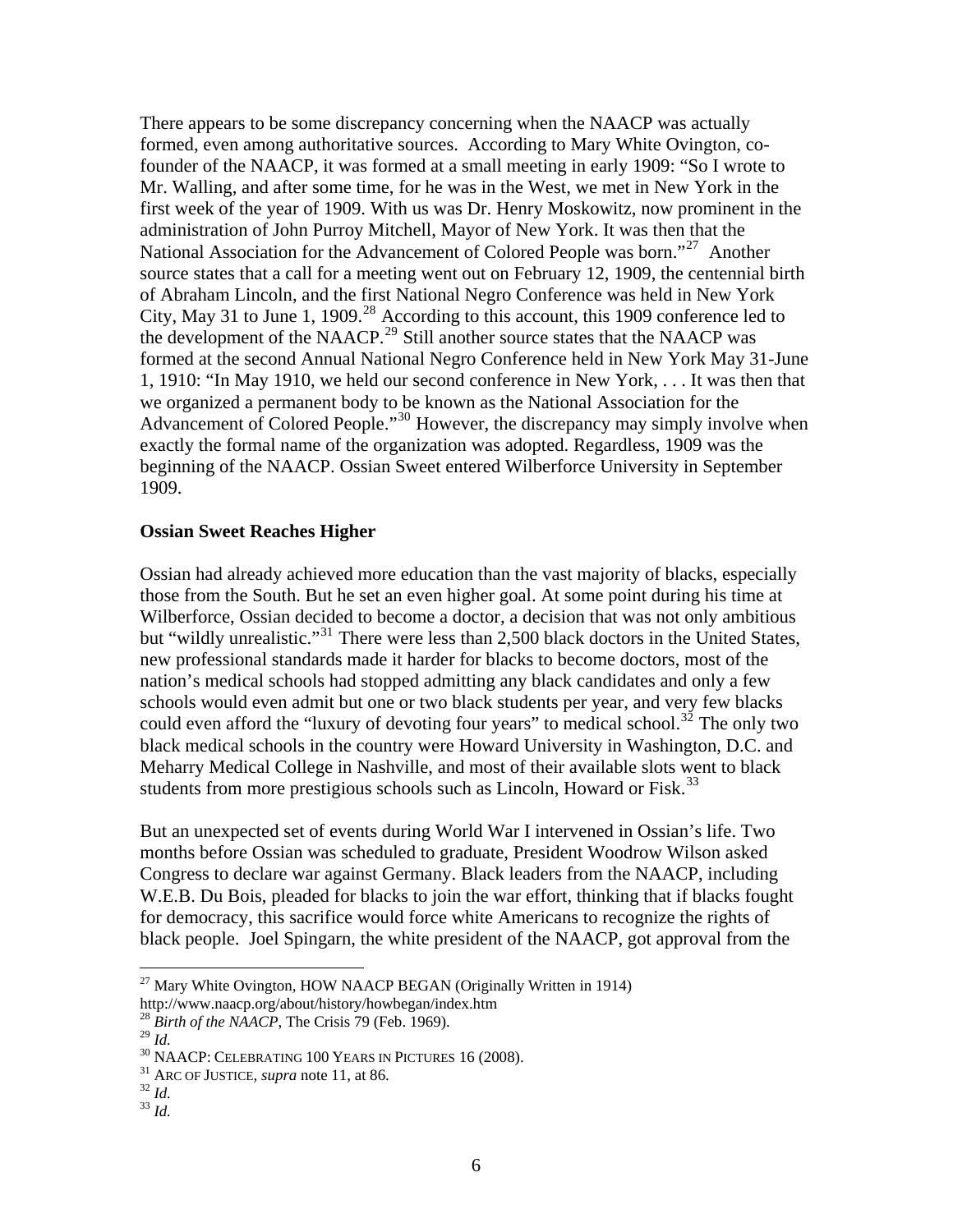Army to establish a training camp for black officers in Des Moines, Iowa. Ossian's poor eyesight prevented him from qualifying for this military training but this turned into a lucky break because the involvement of black college men in the war effort opened up more slots for medical school.<sup>[34](#page-6-0)</sup> Later that year Ossian learned he had been accepted to Howard University's College of Medicine. Ossian graduated from Howard with a medical degree in 1921 and then moved to Detroit as a new doctor. Without any connections or family in the city he would have to make it on his own. He used his meager savings to prepare for the state medical exam and was awarded his medical license in November 1921. Ossian was the only black to pass the exam that year.<sup>[35](#page-6-1)</sup>

Ossian eventually set up practice in the back office of a small pharmacy in Detroit's Black Bottom area and established a practice serving the poor blacks in this area.<sup>[36](#page-6-2)</sup> His patients were very poor and normally could only pay a dollar or two - and some could not even afford that - but he was still able to make a better living than the best-paid factory workers from the black community.<sup>[37](#page-6-3)</sup> Ossian was very frugal and was able to save money for the future. Moreover, he also secured work as the medical examiner for Liberty Life Insurance.<sup>[38](#page-6-4)</sup>

Ossian met Gladys Mitchell in 1922 and they were married later that year. They initially lived with Gladys' parents, which allowed them to save more money. During this time, Ossian decided he was going to study medicine in Europe for a year. Ossian and Gladys set sail for Europe in 1923 and traveled to Vienna, the Mediterranean and Paris. Ossian attended lectures by Baron von Eiselsberg on neurosurgery at the University of Vienna and lectures by Marie Curie on radium therapy at the Sorbonne.<sup>[39](#page-6-5)</sup> Ossian did not earn any degree or certificate during his year abroad, but attending the lectures of these eminent Europeans gave him impressive credentials that many other American doctors lacked.[40](#page-6-6) The Sweets returned to the United States in June 1924.

#### **2905 Garland Avenue**

Upon returning from Europe, Ossian and Gladys continued to live with Gladys' parents. Eventually they began looking for a place to establish their own home. They did not want to live in the already overcrowded black section with its poor housing. But their choices were severely restricted by racial covenants that kept blacks, even if they could afford it, from buying homes in white neighborhoods. A realtor eventually showed them a house at 2905 Garland Avenue at the corner of Charlevoix Avenue that was for sale. The home was owned by a mixed race couple; the husband was black and his wife was white, but the husband was very light-skinned and most whites were unaware that he was black. The Sweets were wary of racial problems that could arise from moving into a white neighborhood but they eventually decided to buy the house. In June 1925 they signed a

- <span id="page-6-1"></span>
- <span id="page-6-3"></span><span id="page-6-2"></span>
- <span id="page-6-0"></span>34 *Id.* at 87. 35 *Id.* at 113. 36 *Id.* 37 *Id.* at 114. 38 *Id.* at 115.

<span id="page-6-6"></span><span id="page-6-5"></span><span id="page-6-4"></span><sup>39</sup> *Id.* at 128. 40 *Id.* at 131.

<sup>&</sup>lt;u>.</u>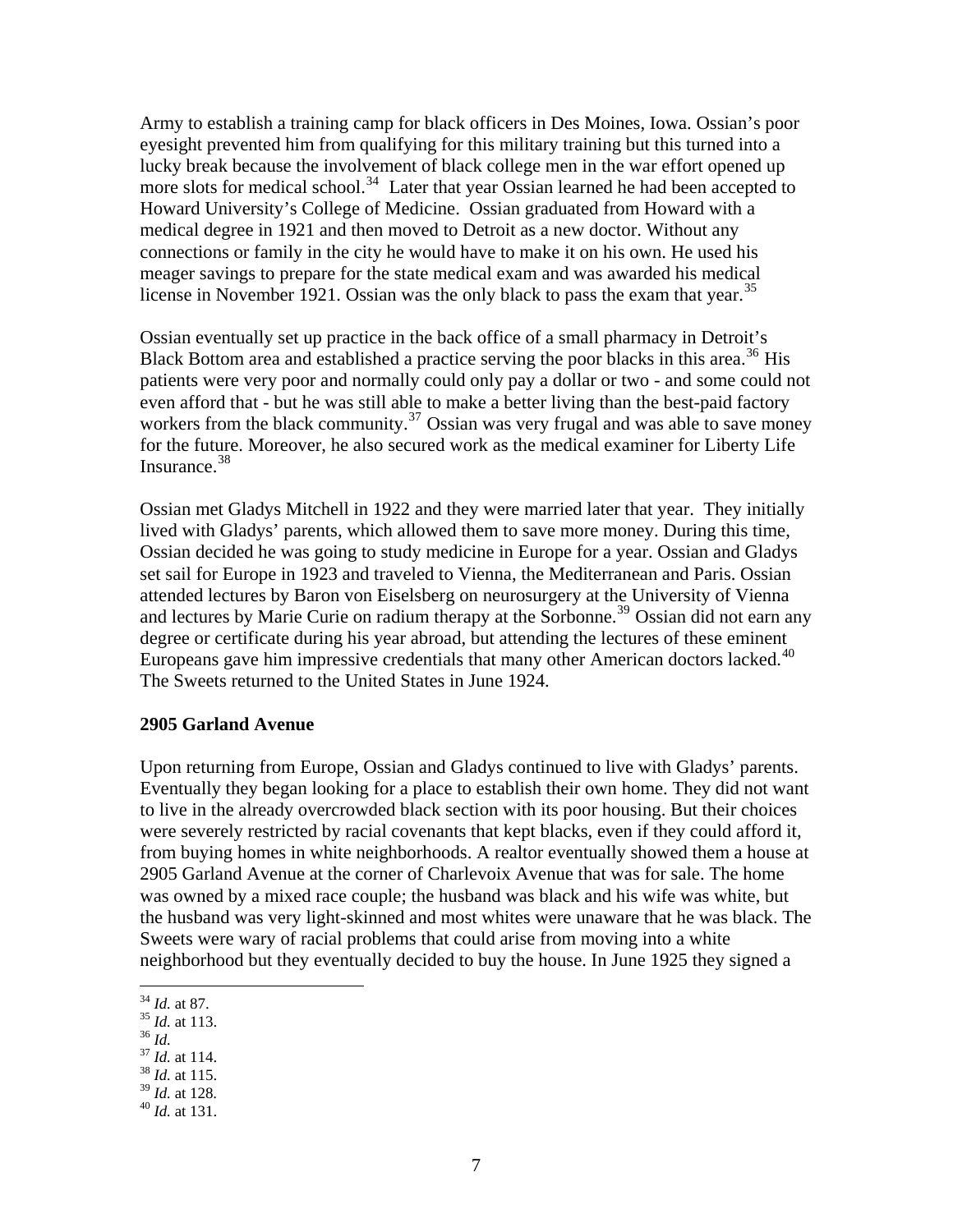purchase agreement to buy the house for \$18,500 and gave the sellers a \$3,500 down payment.

Dr. Sweet was very aware that he and his family risked a real threat of violence by moving into a white neighborhood. This was made clear to him by the other incidents that occurred in the summer of 1925 when blacks tried to move into white areas. In fact, he did not move in immediately. He decided to keep his family at his wife's parents' home for the rest of the summer because of the danger and so he could contemplate what he was getting into. However, he had used all of his savings for the \$3,500 deposit on the house and he would lose this money if he did not go through with the purchase.

Interestingly, although the Sweets were the first black family to move into the white neighborhood on Garland Avenue, on just the next street over there lived at least six back families.<sup>[41](#page-7-0)</sup> According to the NAACP, "When Dr. Sweet purchased the house there were no Negroes residing nearer than two or three blocks away.<sup> $1,42$  $1,42$ </sup>

## **Neighborhood Improvement Association**

When word reached the whites in the neighborhood that a black family had purchased the home, a meeting was held in July at the school located diagonally across the street from the Sweets' new home. The main speaker at this meeting was the head of the "Tireman Avenue Improvement Association" which was the same group that had engineered the eviction of Dr. Turner.<sup>[43](#page-7-2)</sup> He gave advice to the white crowd about techniques for driving out blacks and from this meeting the "Waterworks Park Improvement Association" was formed. Clarence Darrow described this association:

As soon as the neighbors heard of the purchase of the house by Dr. Sweet, they organized what they called a "Waterworks Park Improvement Association." The dues were fixed at one dollar a year, and nearly every person in the community joined. It was admittedly organized to prevent colored people from coming into the district. Similar organizations existed in other parts of the city, and the assaults on the houses of the Negroes were generally instigated by these associations.[44](#page-7-3)

Neighborhood "improvement associations" were a common means of preventing blacks from moving into white neighborhoods. Superficially they were created to promote neighborhood security and protect property values, but their main goal was to keep neighborhoods white. One of the most effective methods used by these improvement associations to prevent blacks from moving in was the use of racially restrictive covenants. These were contractual agreements in which property owners agreed not to sell, rent or lease property to blacks.

<span id="page-7-0"></span><sup>&</sup>lt;sup>41</sup> AS LONG AS THEY DON'T MOVE NEXT DOOR, *supra* note 7, at 36.

<span id="page-7-1"></span><sup>42&</sup>lt;br>ARGUMENT OF CLARENCE DARROW, *supra* note 9, at 2.<br><sup>43</sup> INTERNAL COMBUSTION, *supra* note 1, at 158.<br><sup>44</sup> ARGUMENT OF CLARENCE DARROW, *supra* note 9, at 2.

<span id="page-7-2"></span>

<span id="page-7-3"></span>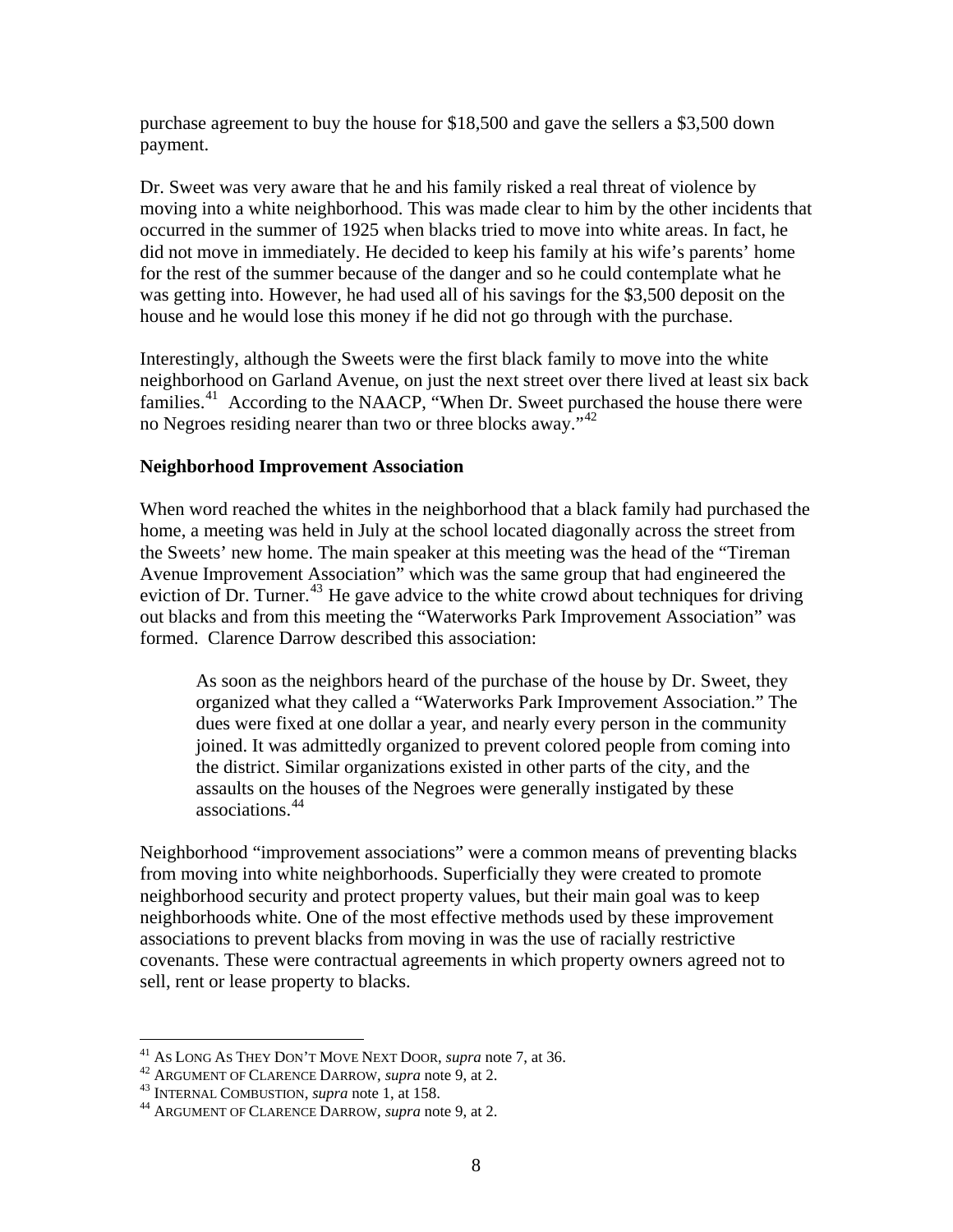The purchase of the house on Garland Avenue by the Sweet family generated considerable interest in the neighborhood. The Waterworks Park Improvement Association meeting began in the main room of the school but eventually the "crowd was so large that they moved out on the lawn. Some seven or eight hundred people attended this meeting." $45$ 

# **Sweets Move In**

Having made his decision, Dr. Sweet informed the police that he was planning to move into the house. Dr. Sweet, Gladys and several friends began to move the Sweet family into the house on the morning of Tuesday, September 8, 1925. They left their baby Eva with Gladys' mother. Along with Ossian and Gladys there were Ossian's brothers, Henry Sweet, a student at Wilberforce University, and Dr. Otis Sweet, a dentist in Detroit; Ossian Sweet's chauffeur Joseph Mack; William Davis, a pharmacist and federal narcotics agent; and John Latting, a friend of Henry and Norris Murray who was a handyman and chauffeur. Later in the day, two women, Edna Butler and Serena Rochelle, came to help Gladys with interior decorating decisions.

Prior to moving, Dr. Sweet had consulted with Cecil Rowlette, an attorney, who advised Ossian against taking along this entourage during the move because if "casual acquaintances" were in the house "by design, the protection the law gives a man defending his property is overstepped."[46](#page-8-1) Dr. Sweet also asked his personal attorney Julian Perry, who was black, if he would accompany the Sweets during the move. Perry initially agreed but he did not show up on the morning of the move.

## **Guns and Ammunition**

Along with their household goods, the Sweets brought along a significant quantity of firearms and ammunition. Later during the trial the prosecution would list these items as "one shotgun, two rifles, and seven revolvers, ten weapons . . . revolvers consisting of two automatics, one 32-20 revolver, one 38 caliber revolver, and three 39 specials, together with a large quantity of ammunition." They did not move in with much furniture because they had been living with Gladys' parents and they planned on buying furniture after moving in. This would have legal ramifications later because the prosecution would argue that they moved in armed for a fight, as demonstrated by the amount of firearms and ammunition and the absence of household furniture.

The move itself was uneventful and things appeared to be going well until nightfall when occupants in the house noticed large numbers of whites repeatedly passing back and forth in front of the house. The two women who were helping Gladys were afraid to leave and so they decided to stay overnight. A crowed formed that was eventually estimated to be from 500 to 800 in number and stayed until 3:00 a.m. However, the next day was peaceful enough that Dr. Sweet and Gladys went furniture shopping, and Dr. Sweet's brother Otis went to work, as did several other members of the group. Later in the day,

 $45$  *Id.* at 3.

<span id="page-8-1"></span><span id="page-8-0"></span><sup>&</sup>lt;sup>46</sup> INTERNAL COMBUSTION, *supra* note 1, at 161.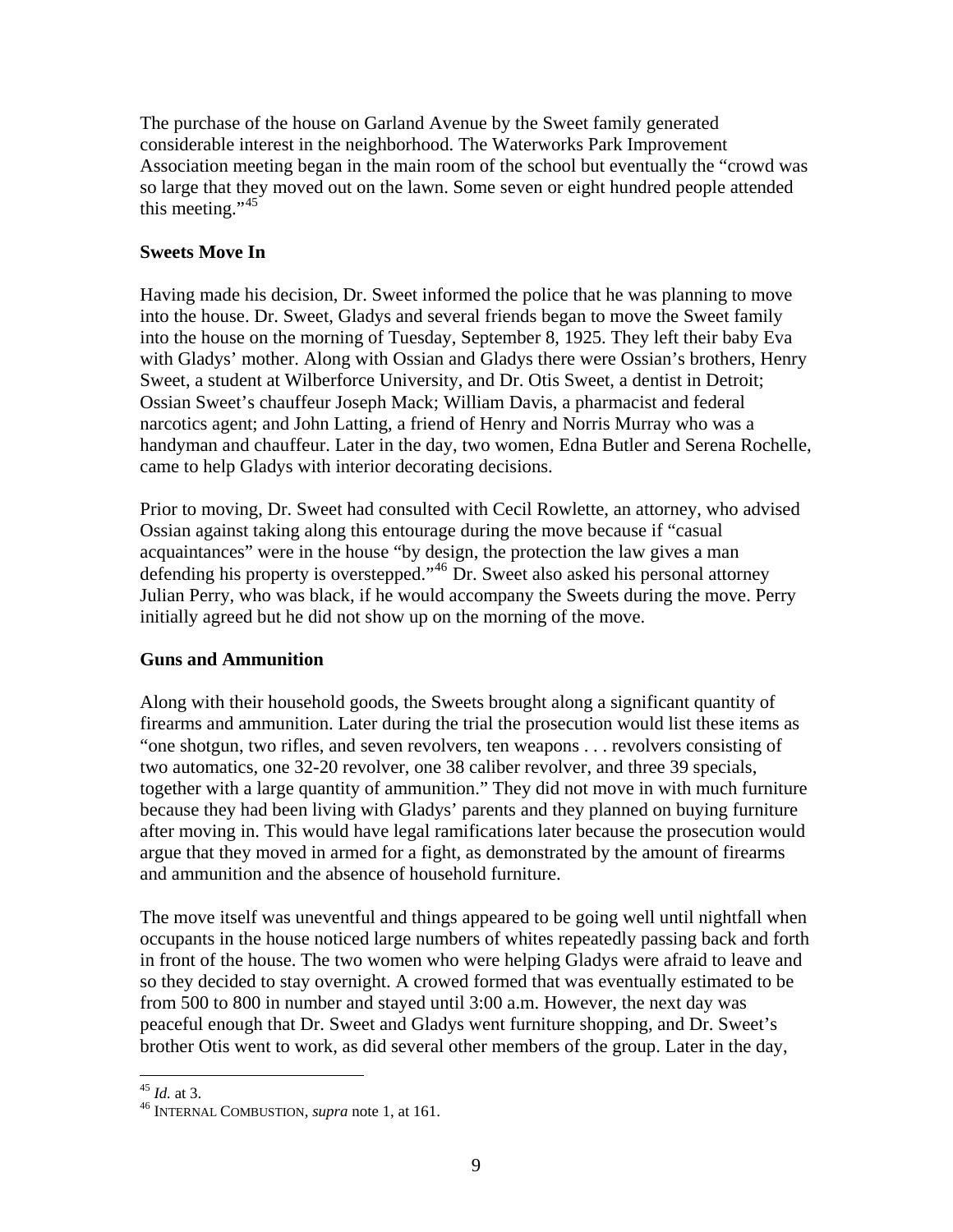some casual acquaintances of Dr. Sweet named Leonard Morse, Charles Washington and Hewitt Watson came by and Dr. Sweet asked them to stay for dinner.

# **Violence Begins**

At eight o'clock in the evening of September 9, things began to turn ugly. Someone in the house noticed a mob of whites gathering outside. The crowd grew until it seemingly filled the neighborhood around the house. Nearly twenty policemen were present but they did not respond when the mob began to throw rocks at the house and yell racial epithets. When Otis Sweet and William Davis returned to the house in a taxi, the mob continued its verbal abuse and threw bricks and stones at the men before they managed to get inside the house. The house was now under attack by the mob which threw bricks and stones against the sides and roof and broke windows.

# **Shots Fired**

The entire social and legal situation changed suddenly when shots rang out from the house as some of the occupants fired their weapons. A white man named Leon Breiner was killed and a white teenager named Erick Houghberg was seriously wounded. It was at this point that the police reacted. They entered the Sweets' home and arrested everyone inside.

A police search of the house recovered the assortment of guns and ammunition. All of the suspects were interrogated and for the most part they all stuck to the same story, except for Henry Sweet. Henry Sweet admitted firing a weapon and he claimed that he fired twice: once a warning shot into the air and once just over the top of the heads of the crowd. Henry Sweet would be the only defendant who admitted firing at the crowd outside the Sweets' house.

The eleven people in the house at the time of the shooting were charged with conspiracy to commit murder for the death of Leon Breiner and conspiracy to commit assault with the intent to kill for the wounding of Erick Houghberg. If convicted, they could be sentenced to life in prison.

In an interview given in 1927, Dr. Sweet recounted the decision to move into the house: "[I]f I had known how bitter that neighborhood was going to be, I wouldn't have taken that house as a gift. But after I had bought it, I felt that I could never again respect myself if I allowed a gang of hoodlums to keep me out of it."<sup>[47](#page-9-0)</sup>

# **Difficulty Securing Legal Counsel**

The coming trial and the precedent it would set were enormously important to the NAACP to blacks in general. It was imperative that they secure the best legal talent

<span id="page-9-0"></span> $\overline{a}$  $^{47}$  Marcet Haldeman-Juliuis, Clarence Darrow's Two Great Trials: Reports of the Scopes ANTI-EVOLUTION CASE AND THE DR. SWEET NEGRO TRIAL 31-32 (1927).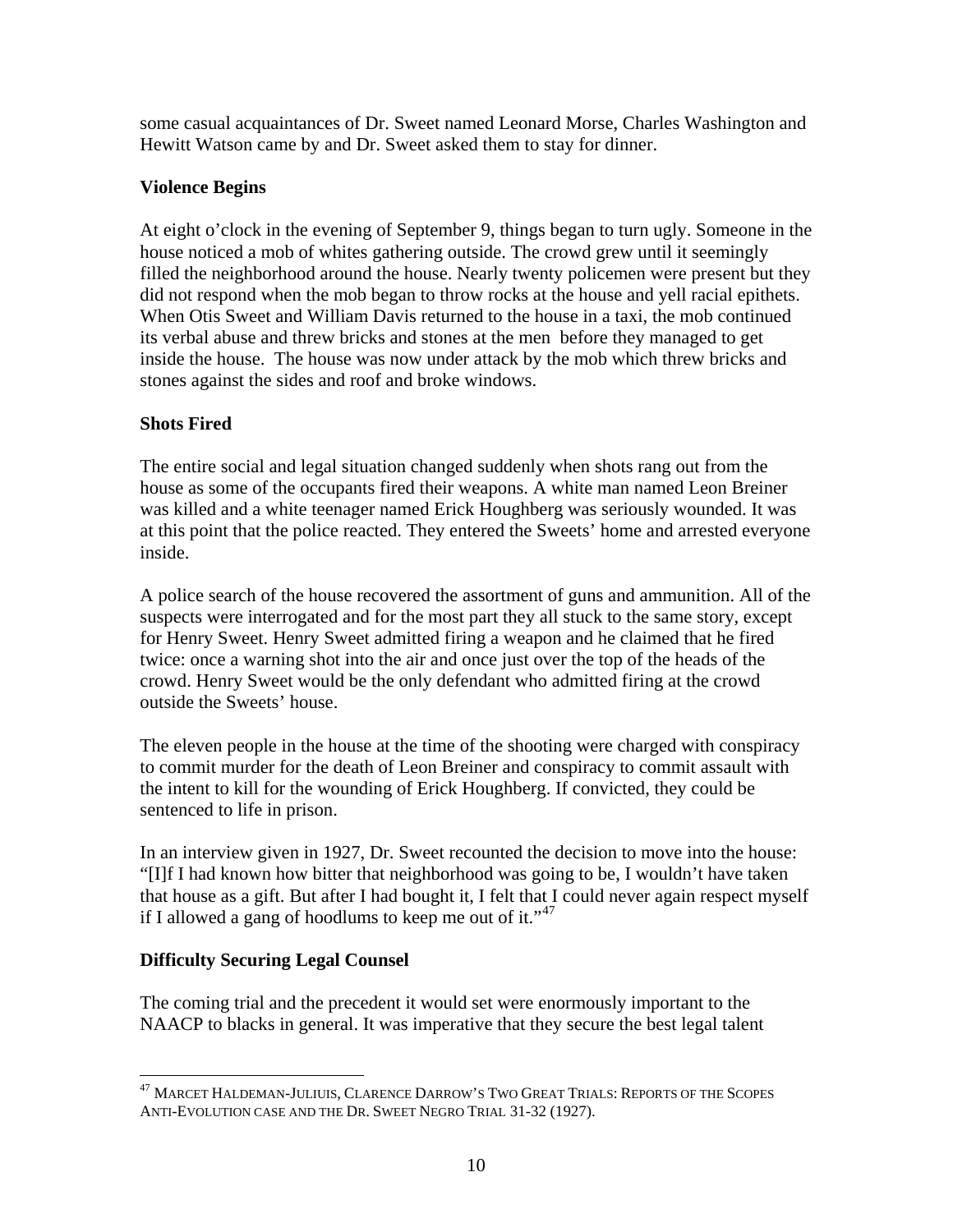possible to defend the Sweet family and the other defendants. Walter White knew the stakes were high:

The importance of the case to the Negro cause was obvious. If the Sweets were not given adequate legal defense, if the ancient Anglo-Saxon principle that 'a man's home is his castle' were not made applicable to the Negroes as well as others, we knew that other and even more determined attacks would be made upon the homes of Negroes throughout the country. We were equally convinced that legal affirmation that a Negro had the right to defend his home against mob assault would serve to deter other mobs in Detroit and elsewhere.<sup>[48](#page-10-0)</sup>

But hiring the best lawyers for the defense was not easy. White describes the difficulties they faced in securing defense counsel who would be able to defend black defendants charged with murdering a white victim:

It soon became apparent that the task would be terribly difficult. We sought to employ the ablest lawyers in Detroit for the defense. We wanted attorneys who were not only capable but whose standing in the community would demonstrate to decent people in Detroit and elsewhere that the highly biased stories which had appeared in the newspapers were not correct. In brief, we did not want attorneys who were professionally notorious for their ability to free persons accused of crime no matter how guilty. We wanted instead men whose reputations were established for taking only cases where they were certain that the case of the defendant was just. $49$ 

# **NAACP Calls on Clarence Darrow**

Clarence Darrow was very sensitive and empathetic to the cause of blacks. According to one of Darrow's biographers: "He spoke before colored audiences, he defended them in court, he wrote for their press, he was a member of the National Association for the Advancement of Colored People, he fought for their rights, he was always their friend."<sup>[50](#page-10-2)</sup>

The NAACP would turn to Darrow not just because of his nationwide fame in the Scopes and Leopold and Loeb trials. The NAACP leadership was well aware of Darrow's attitudes and beliefs about race. Darrow was a member of the NAACP's general committee as early as 1910.

In either event, because of his advocacy of equal rights for blacks, Darrow was invited to speak at the second Annual National Negro Conference in 1910. Darrow liked to say things to surprise and even shock people. At the conference, Darrow caused a controversy when he called for the repeal of laws banning interracial marriage.

<u>.</u>

<span id="page-10-0"></span><sup>48</sup> WALTER WHITE, A MAN CALLED WHITE: THE AUTOBIOGRAPHY OF WALTER WHITE 74-75 (1948) [hereinafter A MAN CALLED WHITE].<br> $^{49}$  *Id.* at 75.

<span id="page-10-2"></span><span id="page-10-1"></span><sup>&</sup>lt;sup>50</sup> ATTORNEY FOR THE DAMNED 532 (Weingberg ed. 1957).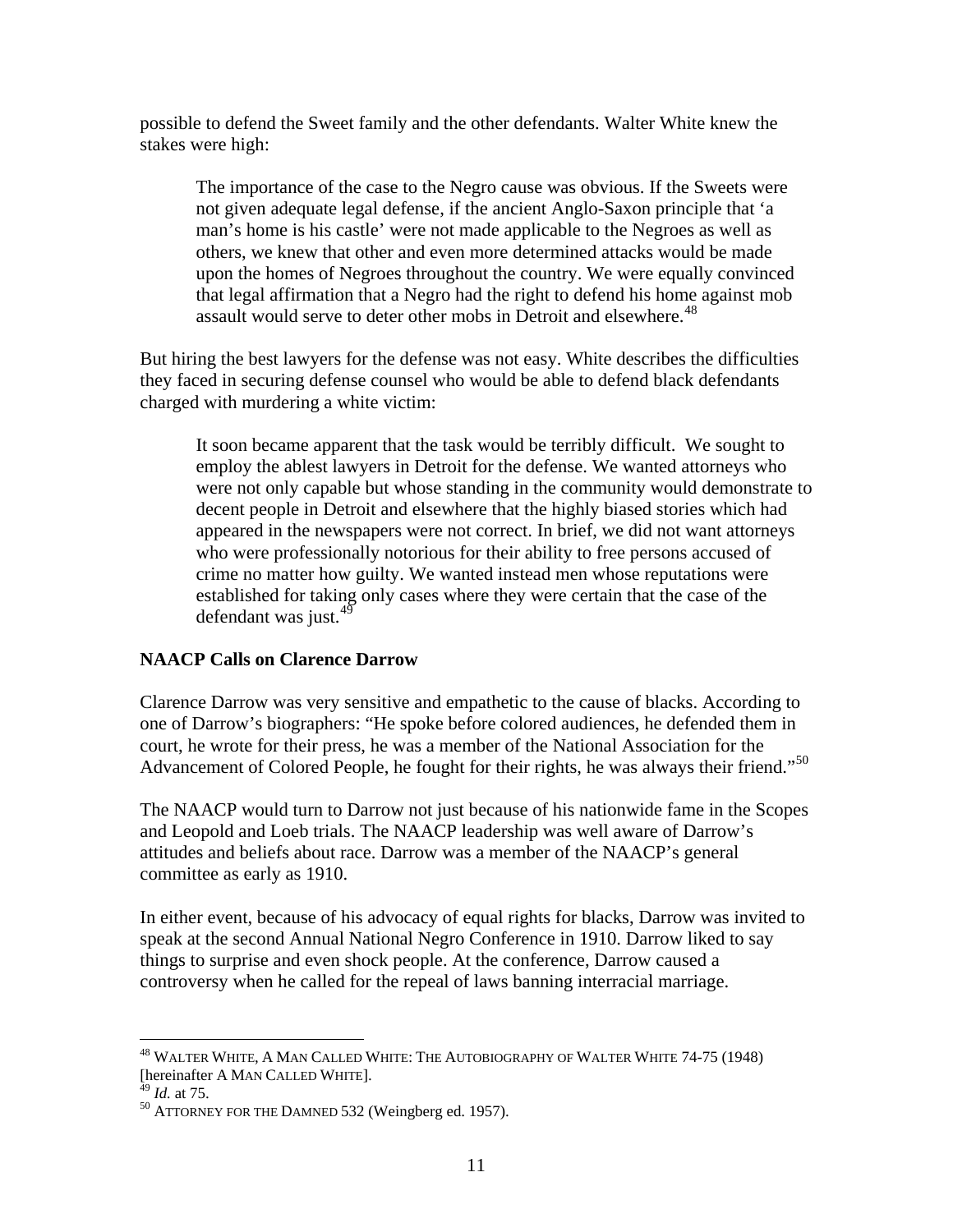Darrow also caused a sensation at this second annual conference when he spoke at a meeting whose goal was to give blacks advice about how to better their condition in the South and the rest of the country. Darrow told the crowd "'What the South wants by its acts of disenfranchisement is not to make the negro leave the South, but to make the negro keep his place.<sup>"[51](#page-11-0)</sup> Darrow continued "If I were going to advise the negroes of this country what to do. I would advise them to follow the example of the whites and get along without working. Why do you go to the industrial schools? Do you want more work? . . . You won't get more wages for it. The whites won't give you any more wages. They don't give more wages to horses."<sup>[52](#page-11-1)</sup> The news article reports that younger blacks in the audience were laughing and applauding while elder statesmen were shocked. One of the clergy who had spoken earlier went up to Darrow and whispered in Darrow's ear and Darrow quickly ended his speech and sat down.

Darrow was among a group of whites that were crucial to the success of the NAACP in the early years after its founding: "The pivotal role of white founders and white sustaining members—the Spingarn brothers, Clarence Darrow, Arthur Garfield Hays, Oswald Garrison Villard, Mary White Ovington, Kivie Kaplan, and countless others— was critical to the development and growth of the NAACP."<sup>[53](#page-11-2)</sup>

Given Clarence Darrow's well-known sympathy for and work on behalf of blacks, it is obvious why his name would come up when the NAACP was looking for attorneys to represent the defendants in Detroit. But Darrow was not initially contacted and it was Walter White who was instrumental in getting Darrow to defend the Sweets.

White worked with others to draw up a list of lawyers and then went about contacting them. White soon found out how difficult it would be to secure adequate representation for the defendants. As he met with the lawyers on his list, "[o]ne after the other made some excuse for not taking the case or else frankly told me that the public feeling against Dr. Sweet and his fellow defendants was so bitter that they could not afford to accept the case because it would cause them to lose valuable clients."[54](#page-11-3) White believed that other lawyers demanded impossibly high fees, knowing the defense could never afford them. White recounts, "I returned to New York to make a very depressing report. It was decided then to telegraph Clarence Darrow in Chicago to ask him if he would head the defense counsel."[55](#page-11-4)

## **Clarence Darrow at the Peak of His Fame**

In 1925 Clarence Darrow was the most famous lawyer in America. Just about three months earlier he had ensured his lasting fame by participating in the famous Scopes antievolution trial in Dayton, Tennessee. In 1924 he defended the youthful killers Nathan

<span id="page-11-0"></span><sup>&</sup>lt;sup>51</sup> SOCIALIST ADVISES NEGROES TO STRIKE; Speech by Clarence Darrow Stirs Sociologists in Cooper Union to Warm Protest, New York Times, May 13, 1910, p. 2.<br> $\frac{52}{1}$ 

<span id="page-11-2"></span><span id="page-11-1"></span><sup>&</sup>lt;sup>53</sup> SONDRA KATHRYN WILSON, ED., IN SEARCH OF DEMOCRACY: THE NAACP WRITINGS OF JAMES WELDON JOHNSON, WALTER WHITE, AND ROY WILKINS (1920-1977) 3-4 (1999).<br><sup>54</sup> A MAN CALLED WHITE, *supra* note 48, at 75.<br><sup>55</sup> *Id.* 

<span id="page-11-4"></span><span id="page-11-3"></span>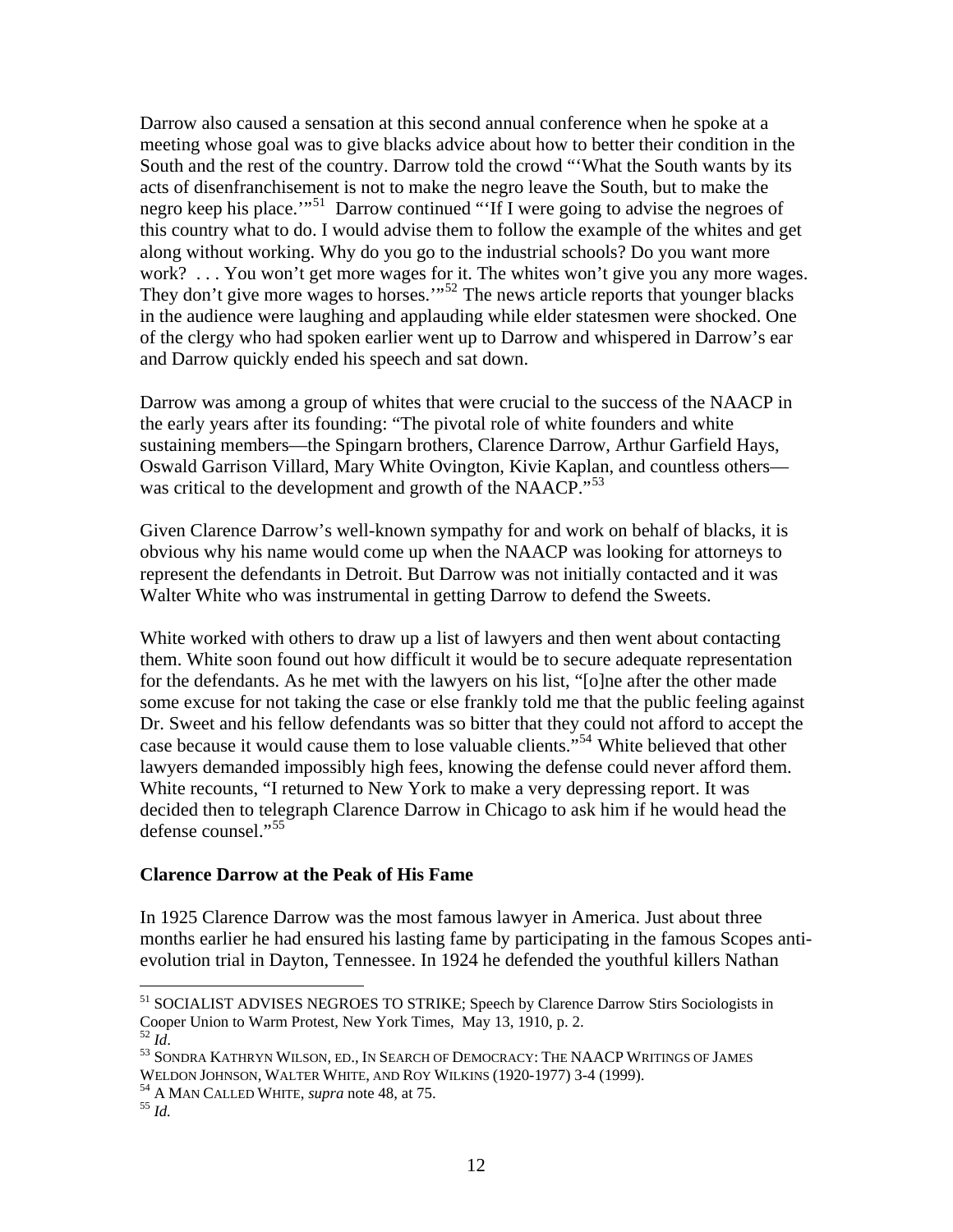Leopold, Jr. and Richard Loeb who confessed to the kidnapping and thrill killing of fourteen-year-old Bobby Franks in Chicago. Although he participated in numerous high profile cases, the Leopold and Loeb case and the Scopes trial ensured Darrow's place in history.

When the NAACP tried to contact Darrow in Chicago they found he was visiting Arthur Garfield Hays in New York. Hays and Darrow had become good friends as they worked together on the Scopes defense during the summer. A committee consisting of James Weldon Johnson, the first black secretary of the NAACP, Walter White, assistant secretary of the NAACP, Arthur Spingarn, head of the NAACP's National Legal Committee, and Charles Studin went to meet with Darrow. Studin worked on libel reviews for NAACP's flagship publication *The Crisis* and substituted for Spingarn during his absences.

An amusing incident involving racial appearances is recounted about this meeting, although there are various versions of what exactly was said. After hearing about the predicament of the Sweets and their co-defendants in Detroit, Darrow turned to Spingarn who was Jewish and had curly hair and a dark complexion and said, "I know full well the difficulties faced by your race." Spingarn replied that he was not a Negro. Darrow then turned to Studin who like Spingarn had a dark complexion and curly hair and said, "Well, you understand what I mean." Studin then informed Darrow that he too was white. Darrow then looked at Walter White, who was seven-eights white but considered himself black despite his white appearance and said, "Well with your blue eyes and blond hair, I could never make the mistake of thinking you colored." To Darrow's astonishment, White said he was a Negro. Then Darrow smiled and said, "That settles it, I'll take the case."

Walter White tells essentially the same story about Darrow mistaking Spingarn and Studin as black and Walter White as Caucasian, but White does not claim that Darrow agreed to take the case after that incident. Later White met with Darrow in the latter's Chicago office to discuss the case. Darrow indicated to White that he would consider becoming chief counsel of the case, but only if the defendants and the black lawyers that some of the defendants had already hired agreed. Three local black attorneys had already been retained for the defense: Julian Perry, Cecil Rowlette, and Charles Mahoney. White was impressed by this display of modesty: "Although Mr. Darrow was at that time at the very peak of his considerable fame as a lawyer and a champion of human liberty, it was characteristically modest of him to believe that there might be some objection to his appearing as chief counsel for the defense."<sup>[56](#page-12-0)</sup>

Darrow asked White many questions, including, "Did the defendants shoot into that mob?" White was very hesitant to answer for fear that Darrow might not take the case if the defendants had actually fired into the crowd. Darrow told White, "Don't try to hedge. I know you were not there. But do you *believe* the defendants fired?" White replied that he thought they did fire and was going to explain that he thought they were justified in defending themselves when Darrow interrupted him by saying, "Then I'll take the case. If

<u>.</u>

<span id="page-12-0"></span><sup>56</sup> A MAN CALLED WHITE, *supra* note 48, at 76.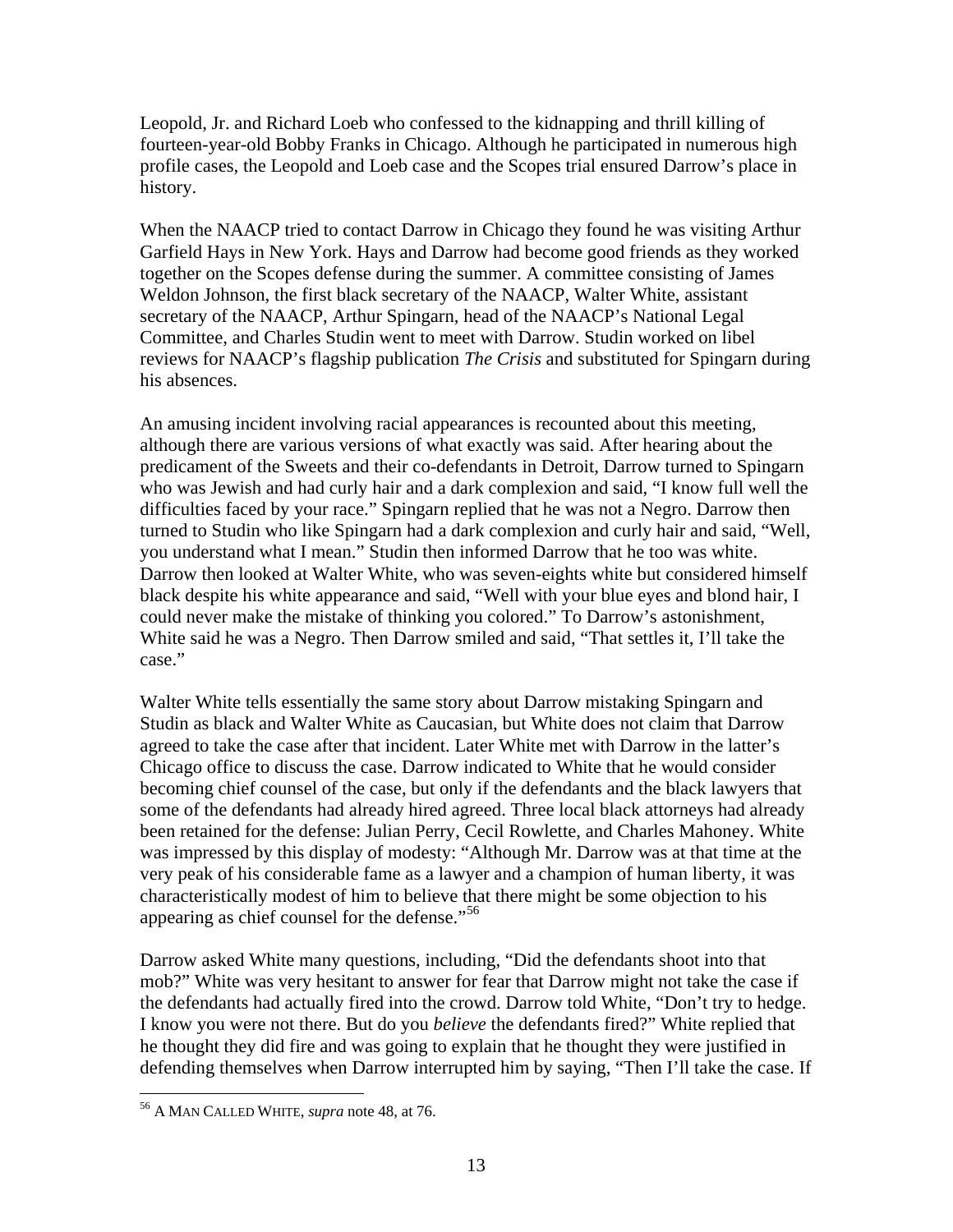they had not had the courage to shoot back in defense of their own lives, I wouldn't think they were worth defending."<sup>[57](#page-13-0)</sup>

Walter White thought very highly of Darrow. Before White and his wife Gladys had a son in 1927, White claims that Clarence and Ruby Darrow told the Whites that they wanted the baby to be their namesake; White stated, "'Gladys and I were most happy to honor our son in this fashion.'"<sup>[58](#page-13-1)</sup> When the baby was born in June he was given the name Walter Carl Darrow White - a combination of names from his father, Clarence Darrow and likely Carl Van Vechten, a white literary critic and novelist. However, some accounts say that White told people the name Carl was from Carl Roberts, a Chicago doctor and family friend. Years later, after a falling out with his father the son changed his name to just Carl Darrow.

Other prominent blacks also contacted Darrow. W.E.B. Du Boise implored Darrow to "come to the rescue of our fellow sufferers in Detroit."[59](#page-13-2) James Weldon Johnson had wired Darrow asking him to come to the Sweets' defense, stating that the case was the "dramatic high point of the nationwide issue of segregation."<sup>[60](#page-13-3)</sup>

Despite his sympathy for the defendants and the importance of the case, Darrow was tired of fighting in court for unpopular causes. He recounts in his 1932 autobiography his thoughts after the Scopes trial:

I had determined not to get into any more cases that required hard work and brought me into conflict with the crowd. I had fought for the minority long enough. I wanted to rest, but to rest would be something new. But I could not rest. I get tired of resting. And something always comes along to disturb my restful contemplations, anyhow, so—I was in New York, and a committee of negroes came to see me. I knew they were negroes because they told me so. In color and intelligence they were like many of the most intelligent white men that I know. The committee came in behalf of the National Association for the Advancement of Colored People, an organization of negroes with headquarters in New York City. Doctor J. E. Spingarn is its president; and Mr. James Weldon Johnson, at that time, was its secretary; and Walter White, the present secretary, was then assistant secretary. Each member of the committee was a man of attainments in the realm of arts and letters. Their great individual intelligence cannot be due to their white blood, because so many of my Southern friends assure me that persons of mixed blood take on the worst characteristics of both strains. Personally, I do not know, because I have never known any one who was not of mixed blood. . . .

This committee wanted to engage my services to defend eleven negroes in Detroit, on the charge of murder. I made the usual excuses that I was tired, and growing old, and was not physically or mentally fit. I knew that I would go when

 $57$  *Id.* at 76-77.

<span id="page-13-1"></span><span id="page-13-0"></span><sup>58</sup> KENNETH ROBERT JANKEN, WALTER WHITE: MR. NAACP 116-17 (2006) [hereinafter MR. NAACP].

<span id="page-13-2"></span><sup>59</sup> WHITE VIOLENCE AND BLACK RESPONSE, *supra* note 8, at 189-90. 60 *Id.* at 189.

<span id="page-13-3"></span>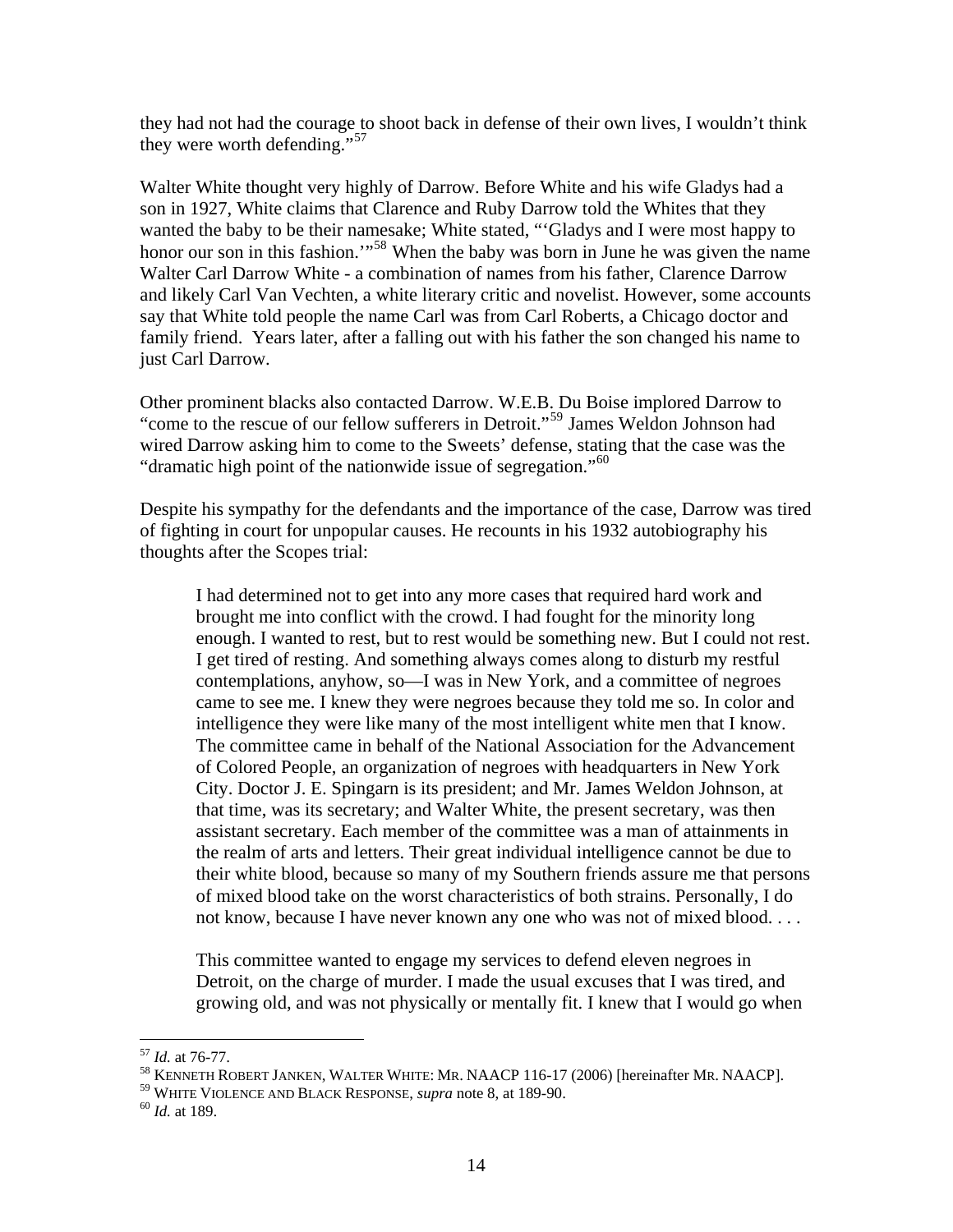I was making the excuses. I had always been interested in the colored people. I had lived in America because I wanted to. Many others came here from choice to better their conditions. The ancestors of the negroes came here because they were captured in Africa and brought to America in slave ships, and had been obliged to toil for three hundred years without reward. When they were finally freed from slavery they were lynched in court and out of court, burned at the stake, and driven into mean squalid outskirts and shanties because they were black, or had a drop of negro blood in their bodies somewhere. I realized that defending negroes, even in the North, was no boy's job, although boys usually were given that responsibility. I was the more easily persuaded because my good friend, Arthur Garfield Hays, was willing to go with me.<sup>[61](#page-14-0)</sup>

There is a discrepancy about the amount of the fee that Darrow requested to defend the Sweets and the other defendants. According to one account, Darrow initially asked for \$50,000 but when he was informed that the NAACP could not afford that amount, he later dropped this to  $$5,000$ .<sup>[62](#page-14-1)</sup>

That Darrow's presence would raise awareness of the case was not lost on the NAACP. W.E.B. Du Bois, one of the founders of the NAACP, wrote that the "Sweet case never would have been heard of by most of the country if we had not hired Clarence Darrow and flooded the land with propaganda."[63](#page-14-2)

## **White and Black Lawyers**

White lawyers were critical to the NAACP in its first two decades. Before 1930, "prominent white lawyers carried the principle burden of the national offices' legal activity."<sup>[64](#page-14-3)</sup> Cases undertaken by NAACP branches in southern states were usually handled by white lawyers; in contrast, in the North and in border states, the "usual practice of local branches was to employ black lawyers who on frequent occasions associated themselves with white counsel."<sup>[65](#page-14-4)</sup> But in important cases such as those involving the NAACP's campaign against residential segregation, when the case was in the north or border states "where black lawyers were more numerous, they were more likely to be retained in such cases but nearly always as associates of prominent white counsel."[66](#page-14-5) Darrow and Hays were hired because of the enormous stakes involved. There was a good chance the defendants would be convicted and this would set a very bad precedent for the rights of blacks to self-defense, as well as for housing de-segregation.

While having white lawyers in prominent positions could be considered paternalistic: "[B]lack leaders in the NAACP themselves emphatically favored using prominent white attorneys. This policy was rooted in two very practical considerations—the problems

<span id="page-14-0"></span><sup>&</sup>lt;sup>61</sup> CLARENCE DARROW, THE STORY OF MY LIFE 301 (1932) [hereinafter STORY OF MY LIFE].

<span id="page-14-1"></span><sup>&</sup>lt;sup>62</sup> SIDNEY FINE, FRANK MURPHY: THE DETROIT YEARS 153 (1975) [hereinafter DETROIT YEARS].<br><sup>63</sup> HENRY LEE MOON, THE EMERGING THOUGHT OF W.E.B. DU BOIS 89 (1972).<br><sup>64</sup> August Meier & Elliott Rudwick, *Attorneys Black and Wh* 

<span id="page-14-3"></span><span id="page-14-2"></span>*NAACP*, 62 The Journal of American History 913, 915 (1976) [hereinafter *Attorneys Black and White*]. <sup>65</sup> *Id.* at 915. *html* at 923-24.

<span id="page-14-5"></span><span id="page-14-4"></span>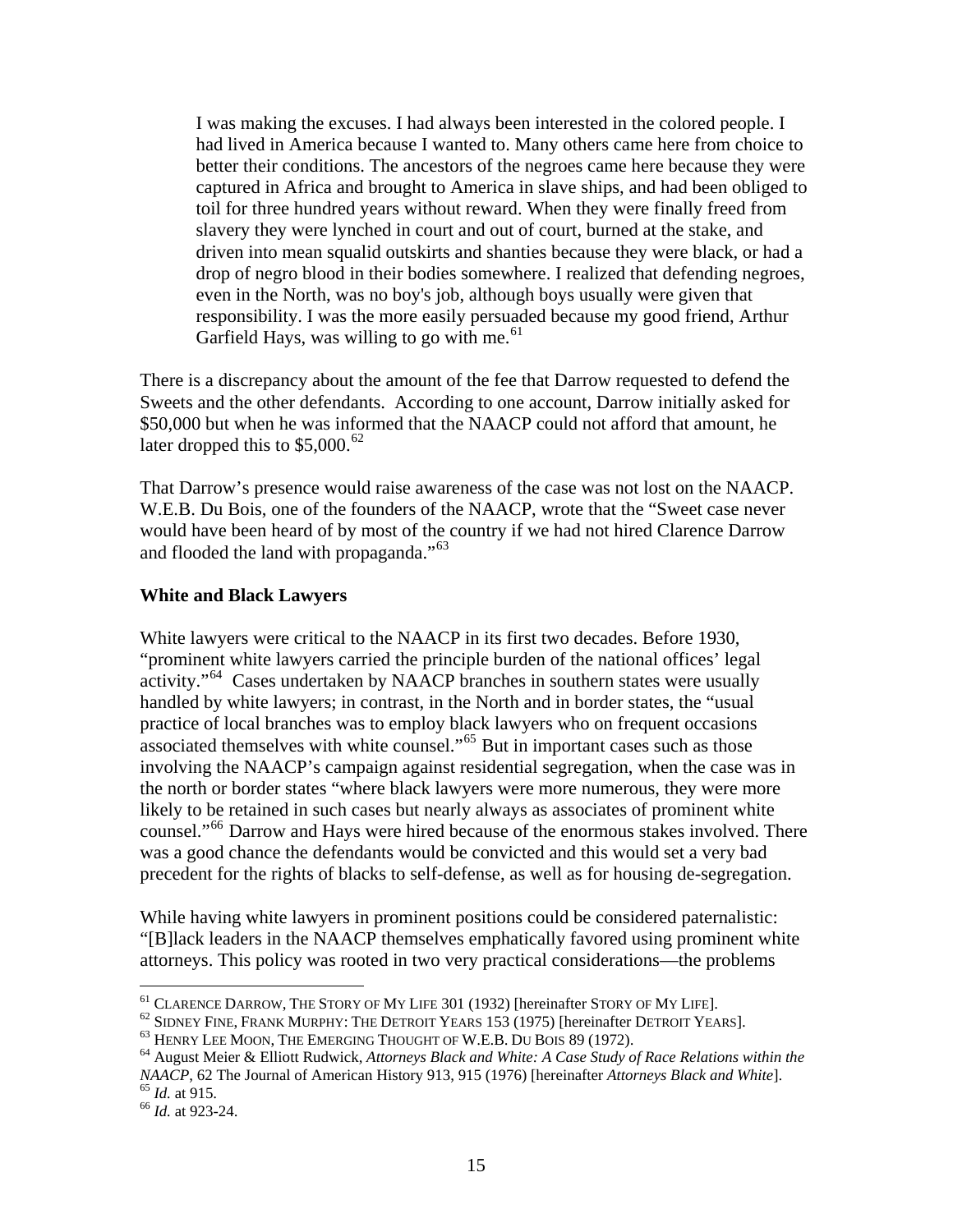besetting the black legal profession, and NAACP's ability to secure the services of certain highly distinguished white attorneys."[67](#page-15-0)

Statistics illustrate the obstacles facing black lawyers. In 1930, blacks "formed only about .8 percent" of the attorneys in the United States with the number in the South even lower.<sup>[68](#page-15-1)</sup> Despite the dearth of black attorneys, animosity towards the idea of white lawyers taking the lead role in the Sweet defense did arise. According to a study of the issue "[u]nhappiness over the NAACP's reliance on white lawyers, which had been latent in the early years, surfaced during 1925-1926" because of the Sweet trials in Detroit.<sup>[69](#page-15-2)</sup> By the time Walter White arrived in Detroit, the defendants had already hired three black attorneys. White informed the black attorneys that it was the position of the NAACP's national office that a white attorney "of the very highest standing should be retained at once" because even the "fairest-minded white citizens" of Detroit believed that the defendants had fired and killed a man without provocation.<sup>[70](#page-15-3)</sup>

The black lawyers told Walter White that white lawyers would not be able to "understand Negro psychology" to which White responded that "the judge, the jury, and the 'larger court of public opinion which influences the court' would all be white."<sup>[71](#page-15-4)</sup> The need to get prominent white lawyers involved was reiterated by Oscar Baker, one of the most successful black lawyers in Michigan, and by Mose L. Walter, the black vice president of the NAACP's Detroit branch who stated that the black '"public demands that we take action at once to get a white attorney."'[72](#page-15-5) Although it took some pressure and they did threaten to quit, the black attorneys were persuaded to accept the national office's decision not only to hire white attorneys but to give them complete control of the case.<sup>[73](#page-15-6)</sup> This decision culminated in the NAACP's selection of Darrow because he was the "ablest attorney of national prestige that we can possibly secure."<sup>[74](#page-15-7)</sup>

The NAACP also recognized that it needed a black attorney on the case to assure the black community. And Darrow "with an eye on local white opinion" insisted that a local white attorney also be included.<sup>[75](#page-15-8)</sup> The defense did retain a local white attorney named Walter Nelson. Although local white and black attorneys were present "[i]n actuality Darrow and his associate, Arthur Garfield Hays, completely handled the defense, using the local counsel, both white and black, only for symbolic purposes."[76](#page-15-9) Although the local black attorneys played a symbolic role, they demanded full pay which rankled Walter White. White complained that the black attorneys demanded the full \$4,300 fee previously agreed to although they "'were of practically no use'" during the trials and

- <span id="page-15-2"></span>
- 
- <span id="page-15-4"></span><span id="page-15-3"></span>
- <span id="page-15-1"></span><span id="page-15-0"></span>68 *Id.* at 930.<br>
<sup>70</sup> *Id.* at 930-31.<br>
<sup>71</sup> *Id.* at 931.<br>
<sup>73</sup> *Id.* at 931.<br>
<sup>74</sup> *Id.*<br>
<sup>75</sup> *Id.* 76 *Id.*
- <span id="page-15-5"></span>
- <span id="page-15-7"></span><span id="page-15-6"></span>
- <span id="page-15-9"></span><span id="page-15-8"></span>
- 

 $67$  *Id.* at 915.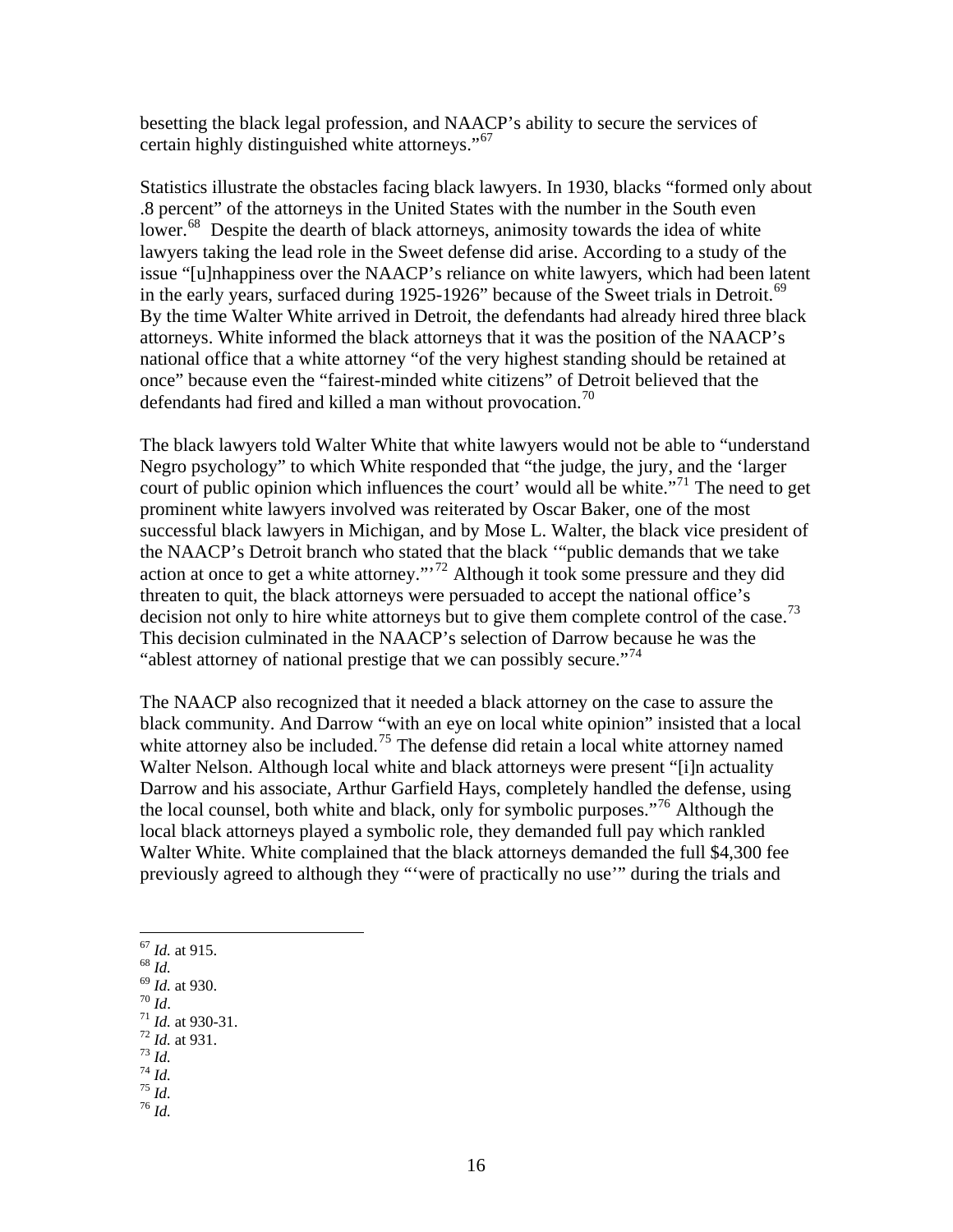were essentially "nothing except ornaments" on the defense team.<sup>[77](#page-16-0)</sup> In the end, the black attorneys were paid in full so as not to damage the NAACP's reputation with the black population.<sup>[78](#page-16-1)</sup>

## **Clarence Darrow and Race**

There are numerous instances of Darrow working with blacks as equals and standing up for the rights of blacks during his career. Prior to the Sweet trials, Darrow had defended several blacks in court and in other ways.

# **Oscar Stanton DePriest (1871 - 1951)**

In 1917, Oscar DePriest,<sup>[79](#page-16-2)</sup> a black alderman from Chicago's Second Ward, was indicted on conspiracy charges for allegedly protecting illegal gambling and prostitution operations.[80](#page-16-3) DePriest, born in Alabama in 1871 to former slaves, became Chicago's first black alderman and the first black elected to Congress since Reconstruction.

The charges against DePriest, who the *Chicago Tribune* referred to as "King Oscar," grew out of his organization of a "colored voters club" in 1916 that demanded contributions from local gamblers in order to support upcoming elections.<sup>[81](#page-16-4)</sup> DePriest ran what was described as his own "Tammany Club" from a real estate office.<sup>[82](#page-16-5)</sup> Since vice and corruption was common in the city of Chicago, the black population resented De-Priest's indictment and believed he was targeted because of his race.<sup>[83](#page-16-6)</sup> Darrow worked with Edward H. Morris, a prominent black attorney in Chicago, to defend DePriest.

During his final summation to the jury, Darrow warned them to be on guard against racial prejudice when rendering their verdict.<sup>[84](#page-16-7)</sup> Darrow who loved to play poker told the jury:

Gambling is a horrible crime,'... Why doesn't our industrious state's attorney attack it in the women's clubs, where they play bridge whist for money and prizes? That is gambling. Why doesn't he pull down my house and yours when we play cards? If this defendant has gambled he would be liable to a \$200 fine. But if he conspired to permit gambling by others he may be sent to the penitentiary for five years. It is not fair.<sup>[85](#page-16-8)</sup>

 $\overline{a}$ 

<span id="page-16-2"></span>

<span id="page-16-1"></span><span id="page-16-0"></span><sup>&</sup>lt;sup>77</sup> *Id.* at 931-32 (citing Box D-86, NAACP Papers).<br><sup>78</sup> *Id.* at 932.<br><sup>79</sup> DePriest's last name is often spelled De Priest. He used the spelling DePriest in a letter he wrote to Clarence Darrow in 1931.

<span id="page-16-3"></span> $^{80}$ ARTHUR AND LILA WEINBERG, CLARENCE DARROW: A SENTIMENTAL REBEL 272-73 (1980) [hereinafter SENTIMENTAL REBEL].

<span id="page-16-4"></span><sup>&</sup>lt;sup>81</sup> Robert M. Lombardo, *The Black Mafia: African-American organized crime in Chicago 1890–1960*, 38 Crime, Law & Social Change 33, 39 (No. 1) (July 2002).<br><sup>82</sup> *Id.* 83 *Id.* 84 SENTIMENTAL REBEL, *supra* note 80, at 273. <sup>85</sup> *Id.* 

<span id="page-16-5"></span>

<span id="page-16-6"></span>

<span id="page-16-7"></span>

<span id="page-16-8"></span>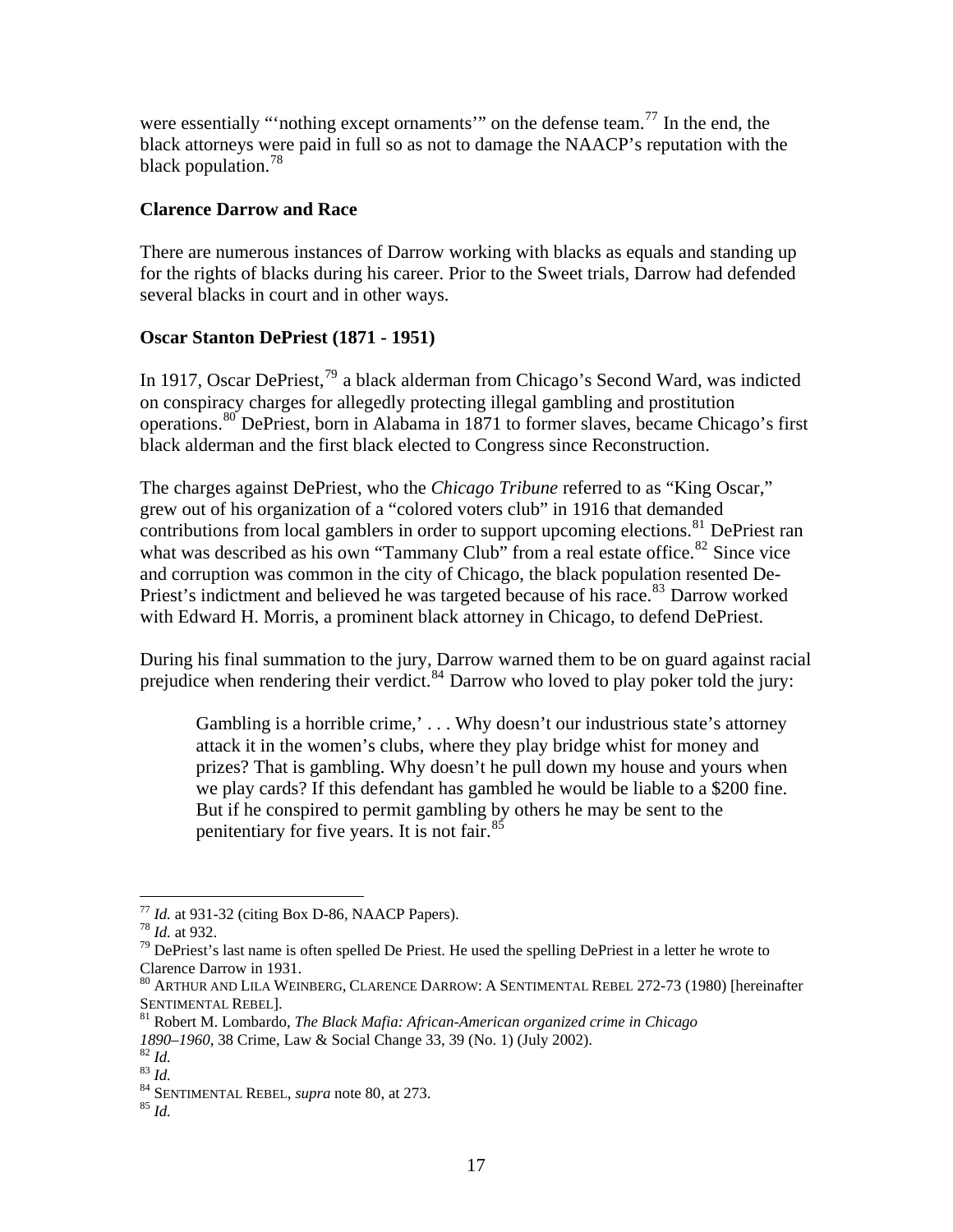Darrow was able to persuade the all-white jury to find DePriest not guilty. In 1928, DePriest was elected to Congress as a member of the Republican Party.

## **Jessie Binga (1865 – 1950)**

Darrow also came to the aid of Jessie Binga who rose to prominence as a banker in Chicago only to lose everything due to the Great Depression and a conviction for embezzlement. Binga was born in Detroit but moved to Chicago. He became a realtor, banker and major developer of Chicago's South Side in the 1920s.<sup>[86](#page-17-0)</sup> Binga founded the prosperous Binga State Bank but "a combination of real estate depression, unwise loans and investments, and inept leadership" as well as illegal activities which seemed to have been rife led to its sudden collapse in 1930.<sup>[87](#page-17-1)</sup> During his years of success, Binga also faced racial violence because he helped blacks purchase property in white areas. His home and businesses were bombed six times.<sup>[88](#page-17-2)</sup>

In 1933, Binga was convicted of embezzling \$22,000 and sentenced to 10 years in prison.<sup>[89](#page-17-3)</sup> Binga went to prison and "[n]ot until 1938 did the combined efforts of religious leaders, Clarence Darrow, attorney George Griffing, and many others bring his release."<sup>[90](#page-17-4)</sup> Darrow had appeared before a subcommittee of the Illinois State Parole Board to plead for Binga's release.<sup>[91](#page-17-5)</sup> Binga lived twelve more years, eking out an existence as a janitor.

of whom suffered through racial violence. Although he does not name the banker, he is almost certainly referring to Jessie Binga: In his autobiography, Darrow mentions DePriest and a colored banker in Chicago, both

It is always hard for a colored man to find a decent living-place in America, North times. In none of these cases is any one ever arrested, much less sweated and beaten and maltreated, as is growing to be the usual treatment for any one suspected of crime. $92$ or South. We have a colored banker in Chicago whose home has been bombed nine times, obviously by good people who want to drive him away. The home of Oscar DePriest, a colored congressman of Chicago, has been bombed a number of

# **everdy Cassius Ransom (1861 – 1959) R**

Darrow formed a friendship with Reverdy C. Ransom, a black Christian socialist, civil rights activist, and Methodist Bishop. Ransom was a leading figure in what has been termed the "Social Gospel Movement." While working in Chicago, Ransom came in

<span id="page-17-0"></span><sup>&</sup>lt;sup>86</sup> Carl R. Osthaus, *The Rise and Fall of Jesse Binga, Black Financier*, 58 The Journal of Negro History, 39 (1973) [hereinafter *Rise and Fall of Jesse Binga*].

<span id="page-17-1"></span><sup>&</sup>lt;sup>87</sup> *Id.* at 56. 88 Accounts vary about how many times Binga'a property was bombed. Darrow claims it was nine times.

<span id="page-17-3"></span><span id="page-17-2"></span><sup>89</sup> *Rise and Fall of Jesse Binga*, *supra* note 86, at 58-59.

<span id="page-17-4"></span><sup>90</sup> *Id.* at 60.

<span id="page-17-5"></span><sup>91</sup> SENTIMENTAL REBEL, *supra* note 80, at 376.

<sup>92</sup> STORY OF MY LIFE, *supra* note 61, at 304-05.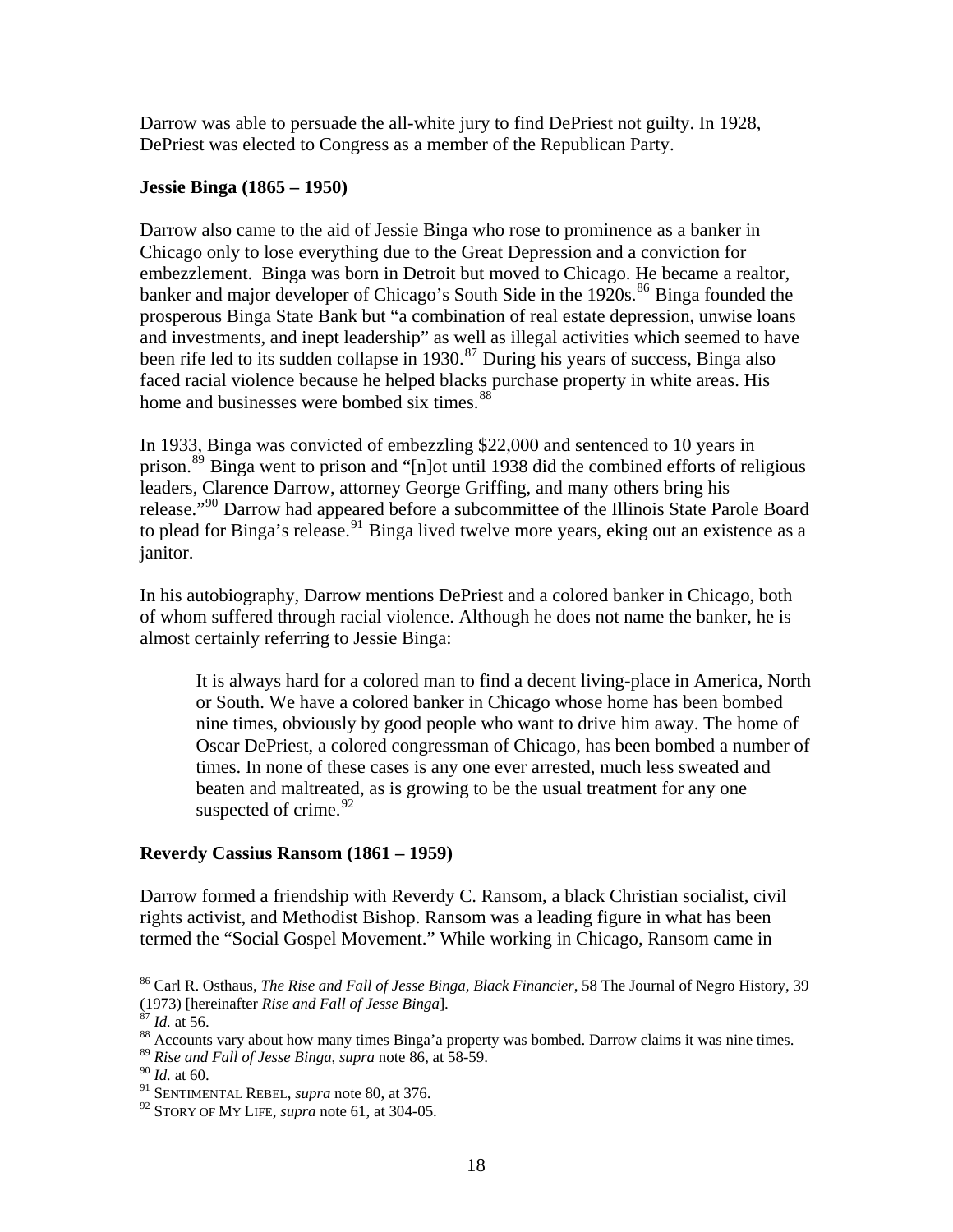contact with whites who were involved in settlement house and charity organizations, and this is how he came to know Darrow.<sup>[93](#page-18-0)</sup> Ransom got involved in labor disputes such as the Chicago stockyard strike in the summer of 1902, in which white union workers went on strike and blacks were brought in to work as strikebreakers.<sup>[94](#page-18-1)</sup> This inevitably led to offered himself" to the Swift Packing Company and to Armour Packing Company to try to resolve the impasse.  $95$  The strike was eventually resolved. violence and "Ransom saw the need for outside mediation, and with Clarence Darrow,

Ransom's friendship with Darrow was based on the "clear cut ideals and concepts that Darrow espoused on the issue of race."<sup>96</sup> Darrow had established his views on race through his actions:

large number of Blacks at a time when few white lawyers would take their cases. the organization, gave time, talent and financial resources to many institutions, Bethel A.M.E. Church and the Institutional Church Social Settlement in Chicago during the years Reverdy Ransom pastured those institutions."<sup>97</sup> He began his law practice in Chicago in the 1890's, and his clientele included a A long-time member[s] of the NAACP, he frequently offered legal expertise to including clubs, lodges, and colleges. He lectured at Howard University Law School, wrote numerous articles for the black press, and frequently spoke at

agnostic and Ransom a deeply religious man did not matter because "if they were able to religious proclivity."<sup>[99](#page-18-3)</sup> Because he was "a proponent of racial and social equality, Darrow became a major contributor to Ransom's Social Gospel perspective."<sup>100</sup> Thus because of Darrow's actions "[i]t is clear why Ransom found Darrow such a sympathetic and warm friend during his Chicago Ministry, since Ransom judged people, particularly Whites, on their freedom from prejudice."[98](#page-18-2) That Darrow was an outspoken meet Blacks as equals, Ransom was not concerned about their denominational or

# **dward H. Morris (1858 or 1859 – 1943) E**

defending Oscar DePriest. According to once source, Morris was only the fifth black to pass the Illinois bar.<sup>[101](#page-18-4)</sup> The 1899 *The Bench and the Bar of Illinois: Historical and* Reminiscent describes Morris's remarkable rise in the legal profession: Darrow worked with Edward H. Morris, a leading black lawyer in Chicago, while

<span id="page-18-4"></span>

<span id="page-18-0"></span><sup>93</sup> Terrell Dale Goddard, *The Black Social Gospel in Chicago, 1896-1906: The Ministries of Reverdy C. Ransom and Richard R. Wright, Jr.*, 84 (No. 3) The Journal of Negro History, 227, 236 (1999).  $\frac{94}{95}$  *Id.* at 237.

<span id="page-18-1"></span><sup>&</sup>lt;sup>96</sup> CALVIN S. MORRIS, REVERDY C. RANSOM: BLACK ADVOCATE OF THE SOCIAL GOSPEL 80 (1990).<br><sup>97</sup> Id.<br><sup>98</sup> Id.<br><sup>99</sup> Id.<br><sup>100</sup> Id.<br><sup>100</sup> Id.

<span id="page-18-2"></span>

<span id="page-18-3"></span>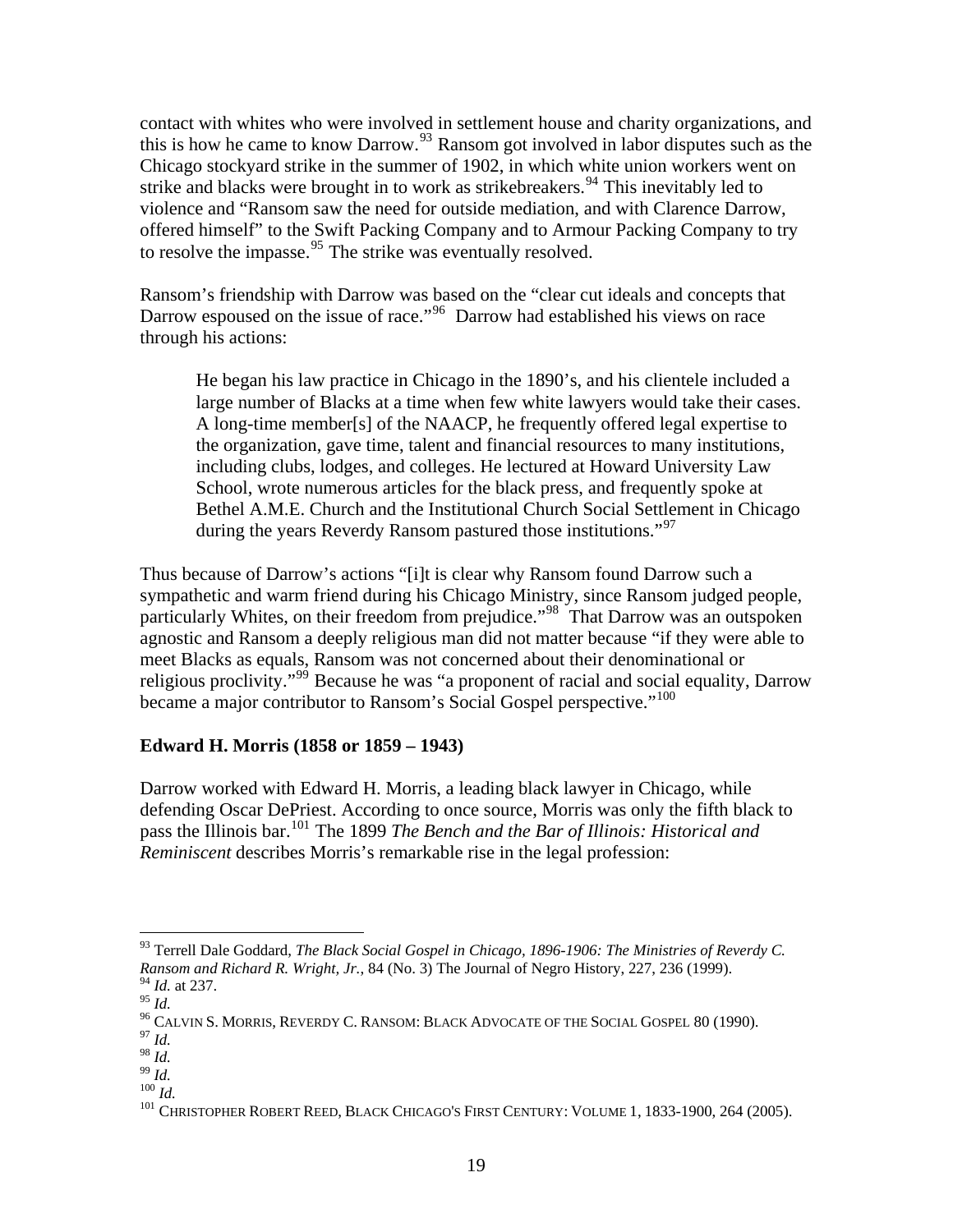The life record of this member of the Chicago bar is another proof of the statement that merit is the only indispensable qualification at the bar. Mr. M orris was born a slave upon one of the plantations of Kentucky, in 1859. To-day he stands among the successful legal practitioners of the western metropolis, enjoying a very handsome income which results from a large and important law practice. . . . For twenty-eight years he has been a resident of Chicago. Under great pecuniary difficulties he acquired his professional education, and on the  $12<sup>th</sup>$ of June, 1879, he was admitted to the Illinois bar, having passed an examination before the appellate court. His exchequer was then in such a state of depletion and his wardrobe so in need of repair that when taking the examination he wore a lo ng overcoat, closely buttoned, in order to hide the ravages of time and wear upon h is trousers. In the years which have since passed, however, he has won financial success. With strong determination and invincible courage he entered upon his professional career and has steadily gained a large clientage, largely among the white race. His practice brings him in a number of thousands every year, and his surplus earnings he has invested in real estate until his property interests are n ow quite large. In September, 1881, he was admitted to the bar of Wi sconsin, and has had considerable practice in that state. On the 15<sup>th</sup> of October, 1885, he was admitted to the bar of the supreme court of the United States.<sup>102</sup>

district as a Republican. Morris also served as the attorney for the town of South Chicago in 1892 and 1896, and in 1895 he served as an assistant attorney for Cook In 1891, Morris was elected to the Illinois General Assembly for the third senatorial County.

McGhee, who in 1885 at the age of twenty-four went into practice with Morris, who by that time was referred to as Chicago's "'dean of colored lawyers."<sup>[103](#page-19-0)</sup> McGee later moved to St. Paul, Minnesota and became the first black lawyer admitted to the bar in Morris helped several young black lawyers and law students including Fredrick L. Minnesota. McGee went on to become an important civil rights advocate.

committee issued a report on candidates for judges in which it said Morris was not fit for which he protested the "unfair treatment received by Edward H. Morris at the hands of the Chicago Bar Association and its committee."<sup>104</sup> Darrow accused the committee of being p rompted "solely" by Morris's color and he praised Morris' ability: Darrow publicly spoke out in support of Morris when he believed Morris was unfairly treated because of his race by a committee of the Chicago Bar Association. The the bench and also mentioned that he was colored. Darrow wrote a letter to the editor published on November 23, 1923 in *The BROAD AX*, a Chicago black newspaper, in

make a better judge, and I trust that the colored voters of this City will give him I know of no man on either ticket who is better qualified or whom I believe would

 $^{102}$  JOHN MCCAULEY PALMER, THE BENCH AND THE BAR OF ILLINOIS: HISTORICAL AND REMINISCENT 117 (1899).

<span id="page-19-0"></span><sup>&</sup>lt;sup>103</sup> PAUL D. NELSON, FREDRICK L. MCGHEE: A LIFE ON THE COLOR LINE, 1861-1912, 7 (2002).<br><sup>104</sup> Letter to the editor from Clarence Darrow to *The BROAD AX* (Nov. 23, 1923).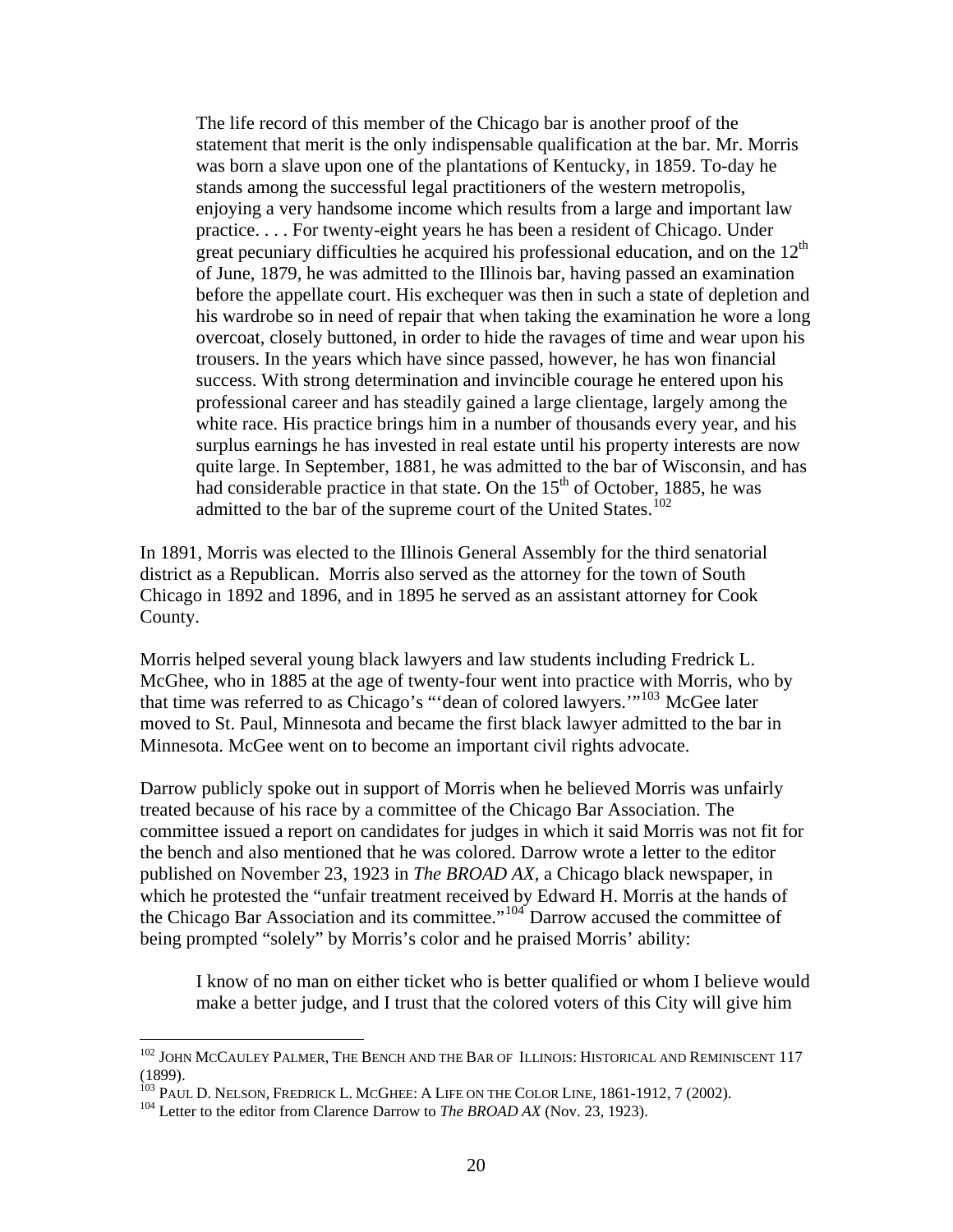such a vote as emphatically to show their disapproval of the report and the action of the bar.

## **Isaac Bond**

Darrow also helped poor blacks. In 1913, Darrow returned to Chicago from Los Angeles in the aftermath of his last bribery trial, which nearly ended his legal career. Even though indictment of a negro named Isaac Bond."<sup>[105](#page-20-0)</sup> Bond was charged with murdering Ida J. Leegson, a white woman, who was described as an artist, art student, or teacher, and was choked."<sup>[106](#page-20-1)</sup> The same day Leegson's body was discovered a colored man pawned her watch, which was engraved with her name, at a pawnshop in a black neighborhood. The he was not convicted, his legal career was in disarray. According to Darrow after returning to Chicago, "The first case of any importance that came to me was an also a practical nurse. She was found murdered on October 5, 1913. According to an appellate opinion about the case, Leegson "had been ravished, and murdered by being pawnbroker turned it over to police upon hearing about the murder.

In 1910, Bond had killed a man in a dispute over a poker game in Missouri. He was later Leegson the day before she was murdered. Eventually suspicions fell on Bond. When he found out he was a suspect he turned himself into the police. He was soon charged with captured, tried and convicted of manslaughter, and sentenced to the penitentiary. He was released in August 1913. Numerous witnesses claimed to have seen a tall negro with the murder.

approached Darrow to see if he would defend Bond. According to a biography of Darrow ourselves."<sup>[107](#page-20-2)</sup> Darrow's firm decided to defend Bond, who was facing the death penalty, reasonable doubt, and also because the court erred in admitting improper testimony. However, the Supreme Court of Illinois affirmed Bond's conviction. Darrow recounted the Bon d case in his autobiography: Because of his well-known sympathy for black people, a group of Bond's friends he asked his law partner, Victor Yarros, if they should take the case; stating that he thought they should, Darrow added. "'We may even have to pay court costs because it was a very brutal murder. At the conclusion of the trial, the jury deliberated through the night and returned a verdict of guilty. However, the jury rejected the prosecution's demand for the death penalty and Bond was sentenced to life in prison. Darrow, Victor M. Yarros, and J. Gray Lucas appealed the case on the grounds that judgment should be reversed because the proof did not show Bond was guilty beyond a

Most identifications are of little value unless a witness has been acquainted with one ask? Had the defendant been a white man under the same circumstances, the the subject. It takes a close acquaintance when the meeting is casual, unless there is something specially noticeable about the person; if a man is black that is identification in itself, in most minds. But poor Ike was also tall. What more could

<span id="page-20-0"></span><sup>&</sup>lt;sup>105</sup> STORY OF MY LIFE, *supra* note 61, at 205.

<span id="page-20-2"></span><span id="page-20-1"></span><sup>&</sup>lt;sup>106</sup> People v. Bond, 281 Ill. 490, 118 N.E. 14 (Ill. 1917).<br><sup>107</sup> SENTIMENTAL REBEL, *supra* note 80, at 270.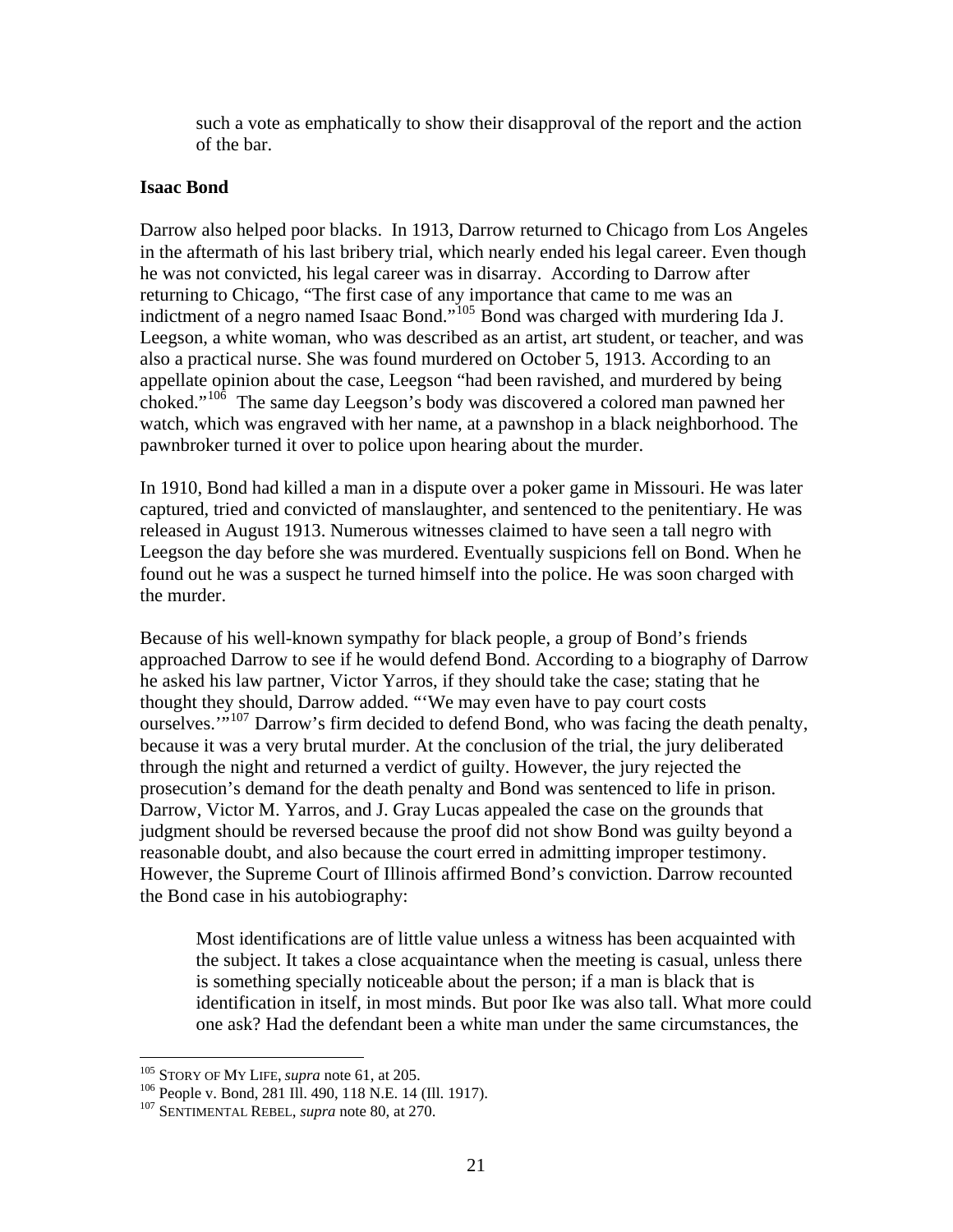prosecutor would not have asked for a conviction on the evidence. The weirdnes s, the condition of the dead girl, the former conviction of Bond, served to give i t considerable public attention. I made the best fight I could. The jury argued all night, an d in the early morning brought in a verdict giving Isaac Bond a life sentence. The killing of the nurse was so ghastly that nothing but the doubt saved his life.

Several years later I took his case to the pardon board, and am convinced that they thought I was right. One said that he was satisfied that I was, but they did not dare prison for almost ten years, always protesting his innocence to me and every one else he knew. Meantime, he contracted tuberculosis, and so he died of it. $^{108}$ touch it unless the proof was complete as to who committed the act, because the killing was so brutal and revolting. Ike came to be fully trusted around the penitentiary, and few, if any, who knew him believed him guilty. I felt sure that he had nothing to do with the killing of the unfortunate girl. Poor Ike lived in

#### **Darrow and Hays Meet Their Clients**

when he brought Darrow to the jail to meet the defendants: "I have seldom seen such joy in the faces of any persons as appeared on those of the defendants when I introduced Mr. Darrow to them."  $109$  Arthur Garfield Hays described the meeting and also what the defense was facing: The defendants knew their future was precarious. Walter White recounted the moment

days in a dingy city jail; and negroes in Detroit involved in a killing have reason to be pessimistic. On the face of it, our case was not strong. It seemed clear that gathered there with provisions to withstand a possible siege, with guns and ammunition. Shooting from various windows indicated a concerted plan. And there had been police protection. Besides this, the authorities had taken They seemed cheered by our visit but not hopeful. They had spent sixty summer Breiner had been shot from by the fusillade from that house. Ten men had statements, so-called confessions, from all the defendants. $110$ 

[find out what I could about the case. I found my clients all in jail, excepting one, the w](#page-21-0)ife [of one of the defendants, who h](#page-21-0)ad been admitted to bail; the rest were men and boys."<sup>111</sup> Darrow was impressed by Ossian Sweet. He mistakenly wrote that Dr. Sweet went to medica l school in Ann Arbor: [Darrow said of the meeting: "On my way home from New York I stopped in Detroit to](#page-21-0) 

boats plying between that city and Cleveland, after which he took all sorts of odd Doctor Ossian Sweet, the main defendant in the case I was undertaking, was a man of strong character. He began his career in Detroit as a bell-hop on the lake

<sup>108</sup> STORY OF MY LIFE, *supra* note 61, at 206-07.

<sup>109</sup> ARC OF JUSTICE, *supra* note 11, at 244.<br><sup>110</sup> ARTHUR GARFIELD HAYS, LET FREEDOM RING 198 (1928) [LET FREEDOM RING].<br><sup>111</sup> STORY OF MY LIFE, *supra* note 61, at 303.

<span id="page-21-0"></span>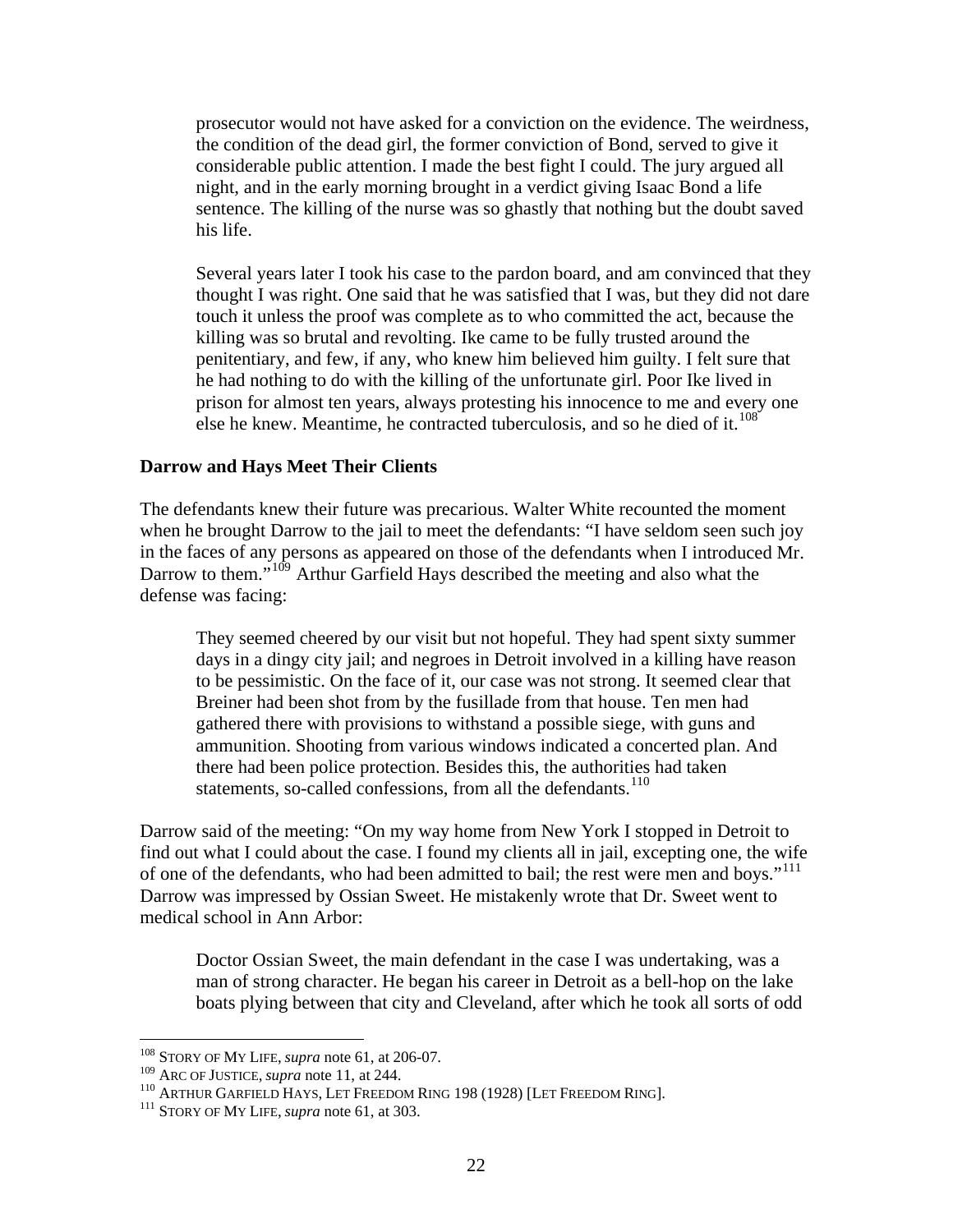jobs such as fall to the man whose face is black. By a hard struggle he worked h is way through college, and then through the medical school at Ann Arbor. After that he managed to get the money for taking a post-graduate course in Europe. When he had completed his years of study, he opened an office in Detroit. In the meantime he had married, and had a child about two years old at the time that he was arrested for murder.  $^{112}$ 

## **Did the Defendants Fire Too Soon?**

Early on Darrow and Hays began formulating defense strategies and they knew it would involve arguments of self defense. Hays explains:

The defense depended upon the attitude of mind of the defendants at the time of They had become heroes in the eyes of their race—eleven million negroes scattered all over the country. Darrow was there to defend them. Not all of them the shooting. Did they think they were in danger? Were they actually scared? cared to admit they had been scared.<sup>[113](#page-22-0)</sup>

[was important—many observers, even those who were sympathetic to the defendant](#page-22-0)s, [murdered. According to Walter White, the defendants' use of firearms "served to aliena](#page-22-0)te among blacks [was that the accused had fired too soon."](#page-22-0)<sup> $114$ </sup> This would place additional pressure on a defense team trying to convince a white jury that the defendants acted in [Racism was the most difficult issue facing the defendants and their lawyers: the](#page-22-0)  [defendants were black, and one of them shot and killed a white man. But another factor](#page-22-0)  [believed that they had fired too soon. Although it was clear that the white mob wanted to](#page-22-0)  [scare the Sweets into moving out of the neighborhood, their verbal abuse and rock](#page-22-0)[throwing was relatively mild when compared to violent crimes in which blacks had been](#page-22-0) [the] sympathy of the decent white people to a degree;" moreover, the "sentiment even self defense.

#### **Significance of Sweet Trials to the NAACP**

it was not until after 1921 that "the top administrative post of secretary was held by a Negro—first James Weldon Johnson, then Walter White . . . .<sup>115</sup> Johnson served as the The Sweet trials were especially important to the NAACP. Although founded in 1909, the NAACP was still a fledgling organization in 1925. It was dominated by influential white leaders and W.E. B. Du Bois was the "only Negro in its inner circle"; furthermore, executive secretary of the NAACP until 1930.

Significantly, the Sweet case led to the establishment of the NAACP's Legal Defense Fund.<sup>116</sup> According to James Weldon Johnson:

 $112$  *Id.* at 304.

<span id="page-22-0"></span><sup>&</sup>lt;sup>113</sup> LET FREEDOM RING, *supra* note 110, at 199.<br><sup>114</sup> DETROIT YEARS, *supra* note 62, at 152.<br><sup>115</sup> Attorneys Black and White, *supra* note 64, at 914.<br><sup>116</sup> MR. NAACP, *supra* note 58, at 76.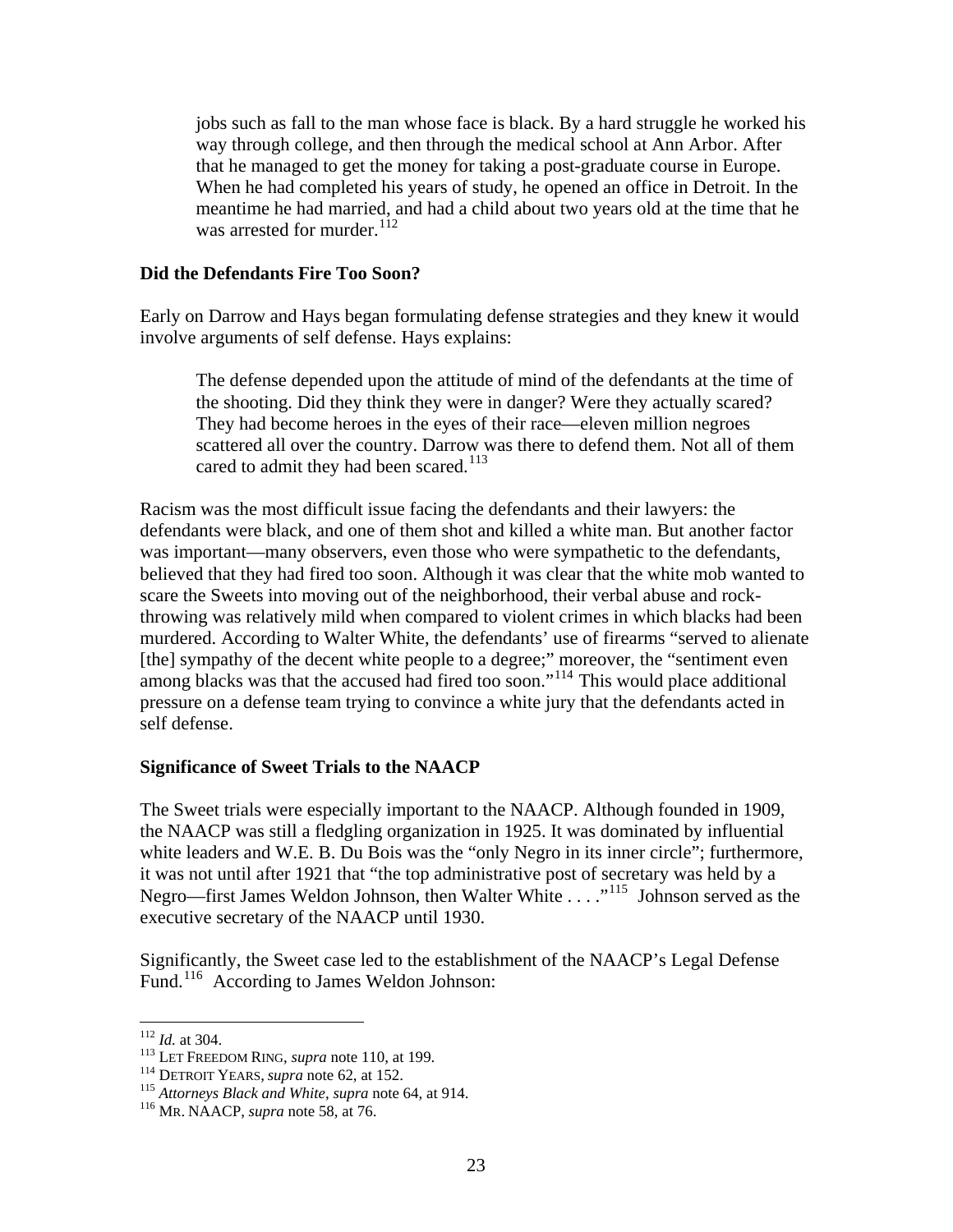by mob violence and the simple question was: Does the common axiom of Anglo-Saxon law, that a man's house is his castle, apply to a Negro American citizen? Detroit cases and any other cases that would involve the Negro's constitutional \$75,000 was raised. (A third of this amount was contributed by the American Fund for Public Service.)<sup>117</sup> I undertook to raise money for the defense of the case. The issue was segregation We set our organization machinery in motion, and I issued an appeal to the country in which we called for the raising of a Defense Fund, a fund for the rights. The response was spontaneous; within four months a sum in excess of

definite beginning" for blacks "of the habit of giving and of giving systematically for definite objects." Another source identifies the Sweet trials as "the most celebrated NAACP case of the  $1920s...$ <sup>118</sup> W.E.B. Du Bois stated that the fundraising effort initiated for the Sweet trials was "the

The Sweet trials and other high profile cases involving race were important beyond the immediate facts and legal aspects of the cases themselves:

Many NAACP leaders believed that a litigation campaign was as important for its court. Lawsuits taught blacks the importance of banding together in defense of Scottsboro Boys in Alabama in 1931 could happen to almost any black American at almost any time. $119$ role in organizing local black communities as for the victories it produced in their rights. What happened to Ossian Sweet in Detroit in 1925 or to the

Harlem Renaissance stated, "Thousands of dollars to help clear the Sweets poured into Service (the Garland Fund) . . . voted to match every two NAACP dollars with one of its own."<sup>120</sup> Langston Hughes, an African-American writer and playwright associated with the the national offices of the NAACP, mostly from Negro donors. The Fund for Public

Walter White believed the NAACP might not even want a directed verdict in favor of the defendants; completing the trial would allow them to finish using the trial for its educational value "which gives the trial its greatest ultimate value."<sup>121</sup>

## **udge Murphy J**

<sup>&</sup>lt;sup>117</sup> JAMES WELDON JOHNSON, SONDRA K. WILSON, ALONG THIS WAY: THE AUTOBIOGRAPHY OF JAMES WELDON JOHNSON 384 (2000) [hereinafter ALONG THIS WAY].<br><sup>118</sup> Michael J. Klarman, *The Racial Origins of Modern Criminal Procedure*, 99 Mich. L. Rev. 48, 76 (2000)

<sup>[</sup>hereinafter *Racial Origins*].

<sup>11.</sup> at 90.<br><sup>120</sup> LANGSTON HUGHES, FIGHT FOR FREEDOM: THE STORY OF THE NAACP 43 (1962) [hereinafter FIGHT FOR FREEDOM].

<sup>&</sup>lt;sup>121</sup> *Racial Origins, supra* note 118, at 92.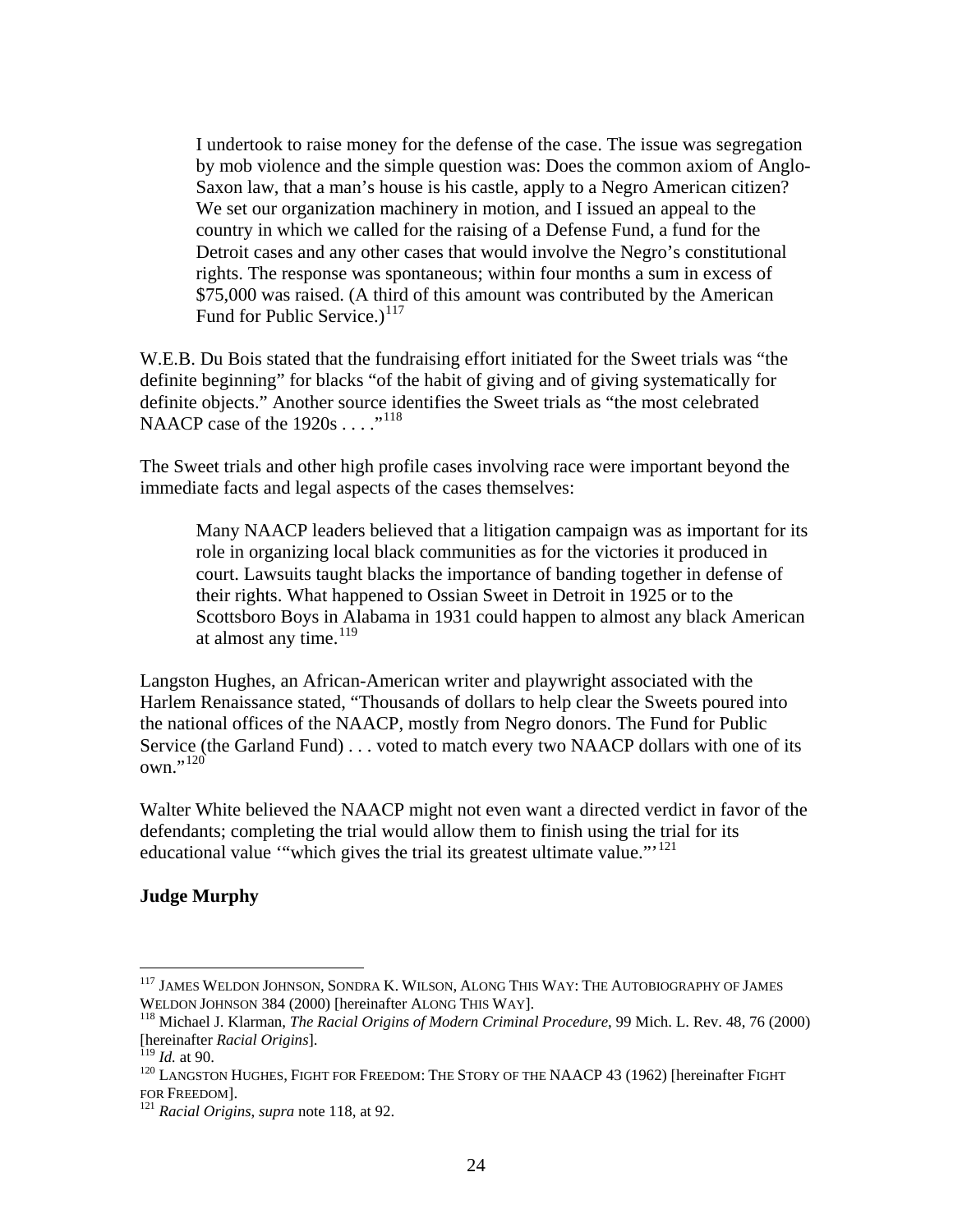Judge Frank Murphy, a judge in the Recorder's Court of the City of Detroit, <sup>[122](#page-24-0)</sup> from 1923 to 1930, signed the criminal warrants for the shooting death of Breiner and the wounding of Houghberg based on the prosecutor's recommendation. He also denied bail to all of the defendants except Gladys Sweet who posted \$5,000 bail and was released on Octobe r 5. But Judge Murphy's subsequent involvement in the case clearly indicates his sympathy for the Sweets and the other defendants and his determination to give them a fair trial. He would play a key role in the trials through his rulings.

judges. He assigned the Sweet case to himself because it represented the "opportunity of stated that the other judges on the court wanted no part of the case due to its notoriety. Judge Murphy also had a political motive because he planned to run for mayor and would use the Sweet case to win the black vote in Detroit.<sup>124</sup> His position as the trial judge Soon after the Sweets and their friends were arrested, Murphy became the presiding judge of the court and in this position he had the responsibility to assign cases to the a lifetime to demonstrate sincere liberalism and judicial integrity."[123](#page-24-1) Judge Murphy also would prove to be very fortunate for the defendants in the Sweet trials.

was packed throughout the trial. Darrow complained at some point to Judge Murphy that whites were being given preferential treatment by court attendants over black spectators, and it is believed that Murphy ordered that blacks be given a certain proportion of Throughout the trial, Judge Murphy displayed sympathy for the black defendants and black residents of Detroit. The trial proceedings were of great interest and the courtroom seats.<sup>125</sup>

Judge M urphy expressed his concerns in a letter to his sister:

constantly on my mind. Above all things I want them to know that they are in a lawyers and 12 white jurymen are sitting in judgment on 11 who are colored black. This alone is enough to make us fervent in our effort to do justice. I want the defendants to know that true justice does not recognize color.<sup>126</sup> [T]he question of how to secure a fair trial for the eleven colored defendants is court where the true ideal of justice is constantly sought. A white judge, white

Darrow later wrote about Judge Murphy:

When I went to court to arrange for the trial, I found a judge who not only seemed human, but who proved to be the kindliest and most understanding man I have ever happened to meet on the bench, Judge Frank Murphy; since then he has become the mayor of Detroit.

<span id="page-24-0"></span><sup>1</sup>  $122$  In 1997 legislation was passed to dissolve Detroit Recorders Court and consolidate its operation under the Third Circuit Court.<br><sup>123</sup> DETROIT YEARS, *supra* note 62, at 151.

<span id="page-24-1"></span><sup>124</sup> DETROIT YEARS, *supera note 62, at 151-52*.<br><sup>125</sup> *Id.* at 151-52.<br><sup>126</sup> *Id.* (quoting Frank Murphy to Marguerite Murphy (Nov. 6, 7 1925), Marguerite Murphy Papers).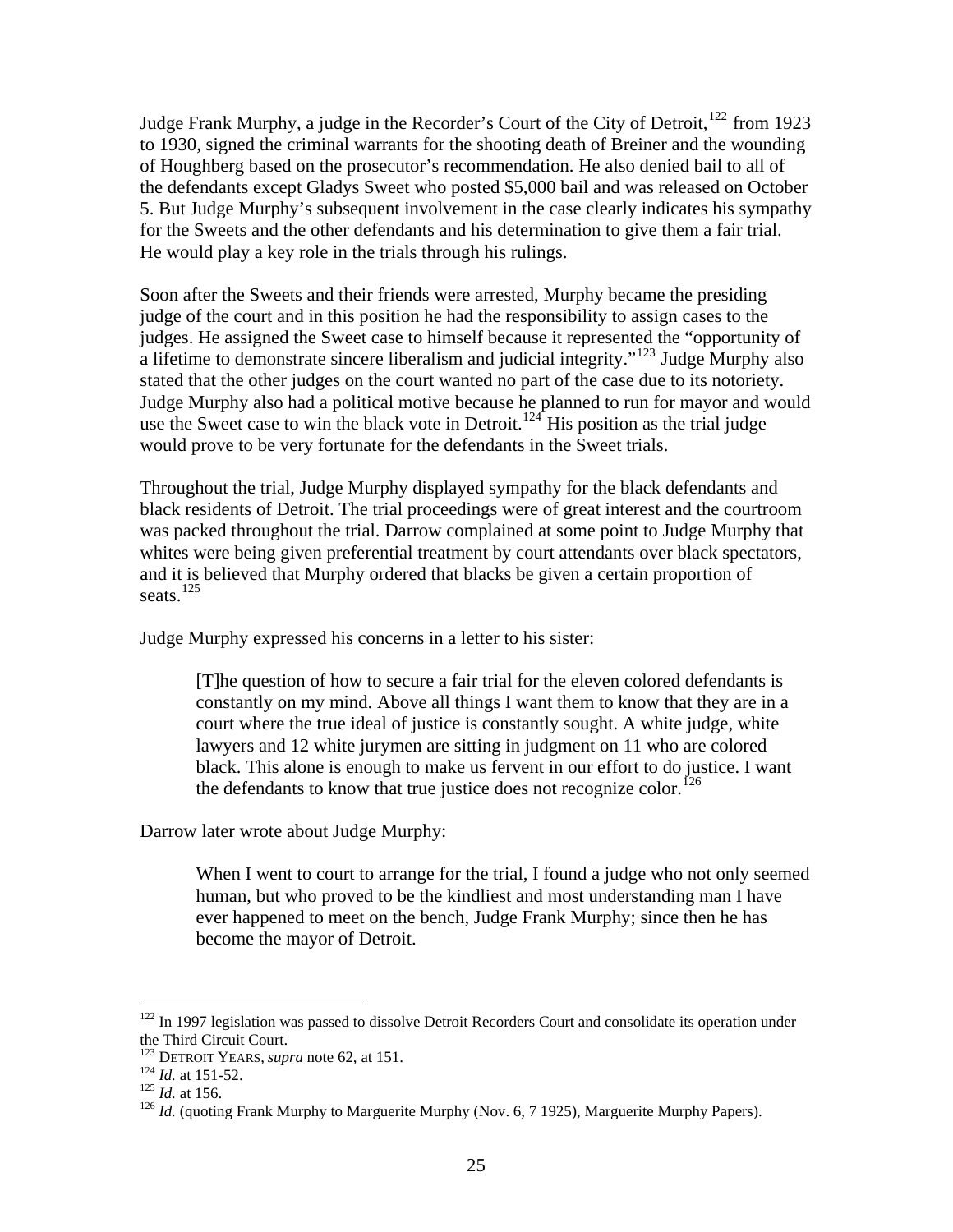Somehow, it is supposed that a judge must be stern and devoid of human feelings. This is the right attitude for one who is to judge his fellow man and try to tell with absolute accuracy what sort of sentence a culprit must receive. It takes a mighty intelligent mind to determine with absolute justice whether another man shall live or die, or how long he s hould be kept behind prison bars. To do this with fairness and wisdom, a judge must be endowed with omniscient discernment, and must be self-righteous as well.

jurors, and witnesses at the first glance. At any rate, I did not take a change of venue from Judge Frank Murphy, and an extended and rather close association with him convinced me that I was not mistaken in him.<sup>127</sup> A man who practices law in the criminal courts should be able to tell something about a man by looking at his face. A large part of his work is sizing up judges,

### **Mayor Smith**

violence but he also did not want blacks to antagonize whites by moving into white neighborhoods. On September 12, three days after the shooting, Smith issued a letter that was pri nted in the papers. It included this admonition: Detroit's Mayor John W. Smith was caught in a political storm. He had to react to racial

the cause of their race in a degree that cannot be measured. I feel that it lies with the real leaders of the colored race in Detroit to dissipate this murderous pride.<sup>128</sup> I believe that any colored person who endangers life and property, simply to gratify his personal pride, is an enemy of his race as well as an incitant of riot and murder. These men who have permitted themselves to be the tools of the Ku Klux Klan in its effort to fan the flames of racial hatred into murderous fire have hurt

## **Picking a Jury**

trial earlier in the summer, this was always one of the most important parts of any trial. In case wanted Scopes to be convicted so they could challenge the constitutionality of the Tennessee statute that prohibited teaching the theory of evolution in public schools. But Jury selection began on October 30, 1925. For Darrow, with the exception of the Scopes the Scopes trial, Darrow was not concerned about the jurors because the defense in that in Detroit, the defense would take jury selection very seriously.

Darrow and the defense team were convinced that this was not and should not be a simple about racial prejudice. They needed to find jurors, who would all likely be white males, who could put aside their prejudices enough to see that the defendants were truly afraid murder case to be decided solely on facts, on whose witnesses were more believable, on what actually happened on the evening of September 9, 1925. They knew the case was for their lives that night even if in hindsight they may have fired too soon.

<sup>&</sup>lt;sup>127</sup> STORY OF MY LIFE, *supra* note 61, at 306-307.

<sup>&</sup>lt;sup>128</sup> Riot Curb Demanded by Mayor, Detroit Times, Sept. 13, 1925.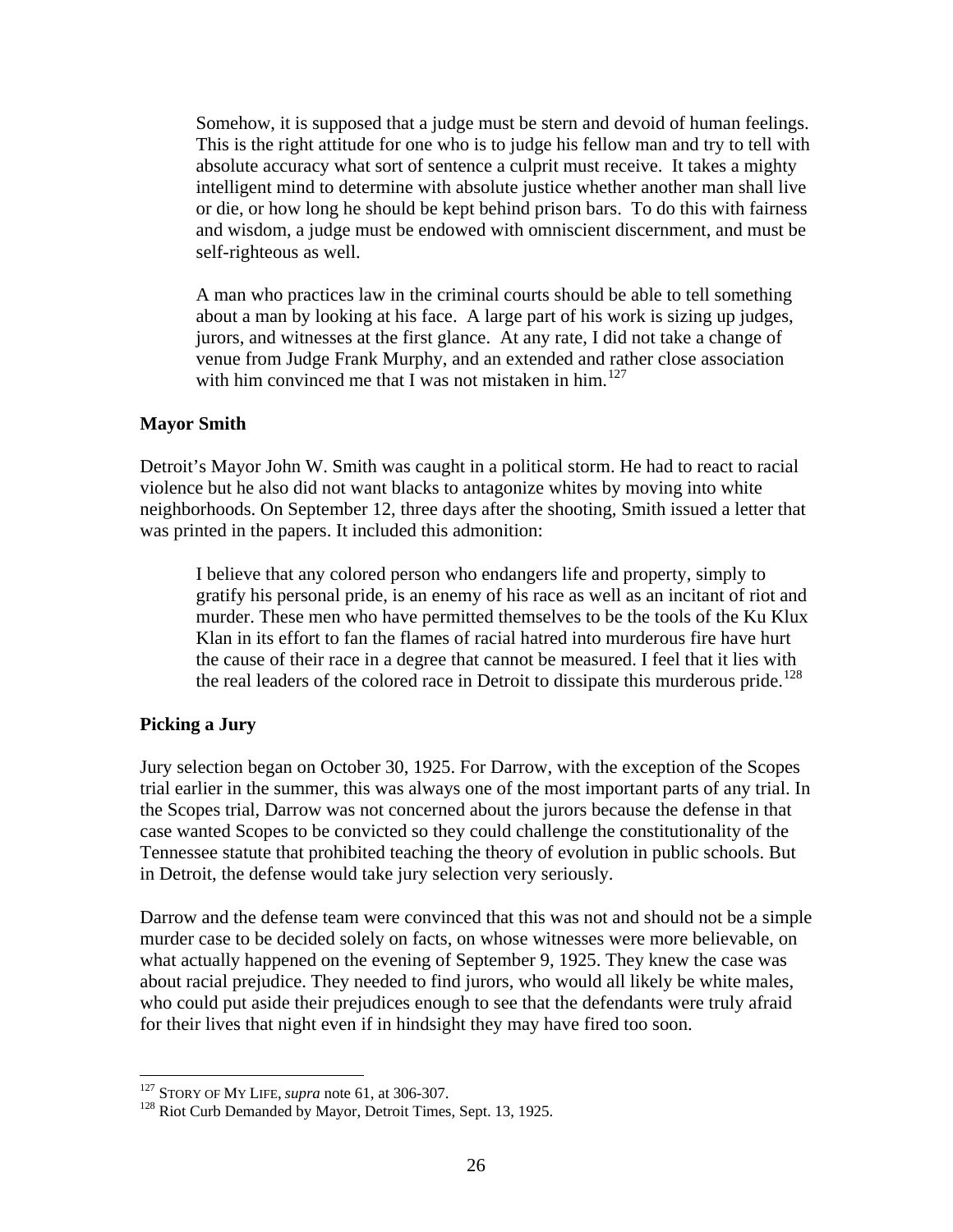Judge Murphy had called over one hundred prospective jurors but only sixty-five sho wed up at court. Prosecutor Robert Toms questioned the jurors on the first day until he found twelve acceptable to the prosecution. Clarence Darrow then began to question these twelve. The defense chose to try all the defendants in the same trial in part because of the number of peremptory challenges it would give them. Unde r Michigan law, the defense in a murder trial got thirty peremptory challenges and since there were eleven defendants this gave the defense three hundred and thirty challenges.

Interestingly, Darrow himself became a focal point of this process:

most recent cases, including the trial of Leopold and Loeb in nearby Chicago? Did a prospective juror's religion influence his view of Darrow's performance in the Scopes "The prosecutors quickly realized they needed to ask jurors if they were 'likely to be affected by Darrow's record as a criminal lawyer.' Did candidates react strongly to his evolution case in Dayton, Tennessee?"<sup>[129](#page-26-0)</sup>

Darrow, his interest qualified as bias and the prosecution did not want that person. Prospective juror Mary Young was excused after she told the court she "'knew nothing Darrow's fans were not allowed on the jury: "If a juror admitted he was intrigued by [a](#page-26-1)bout the case but was anxious to hear Darrow plead."<sup>[130](#page-26-1)</sup>

[effort to obtain a jury. Sometime](#page-26-1)s gently, sometimes savagely, Mr. Darrow and his ssociates pounded away at the prejudices of the prospective jurors until panel after panel a [Walter White described the process of picking the jury: "Day after day dragged by in the](#page-26-1)  of talesmen was exhausted."131

Hays sa id of the jury selection process:

Finally, however, after interrogating about a hundred men and women, we were could get and there was always the danger that if we challenged one, the next might be worse. It afterwards transpired that some of those of whom we had been satisfied, or rather not dissatisfied, with the jury. It seemed about as good as we most fearful were our best friends.<sup> $132$ </sup>

Darrow later wrote about trying to find suitable jurors:

It was not easy to get a jury. As expected, almost every one had an opinion, and it was obvious that these opinions were not favorable to my clients. Eleven colored men were on trial, and although nearly a tenth of the population of Detroit were negroes, it was certain that none of them would be jurors in this case. I kept wondering what a white man would think of his chances for getting a fair trial in

 $^{129}$  Phyllis Vine, One Man's Castle: Clarence Darrow in Defense of the American Dream 152 (2004) [hereinafter ONE MAN'S CASTLE]. 130 *Id.* 131 A MAN CALLED WHITE, *supra* note 48, at 77. 132 LET FREEDOM RING, *supra* note 110, at 201.

<span id="page-26-0"></span>

<span id="page-26-1"></span>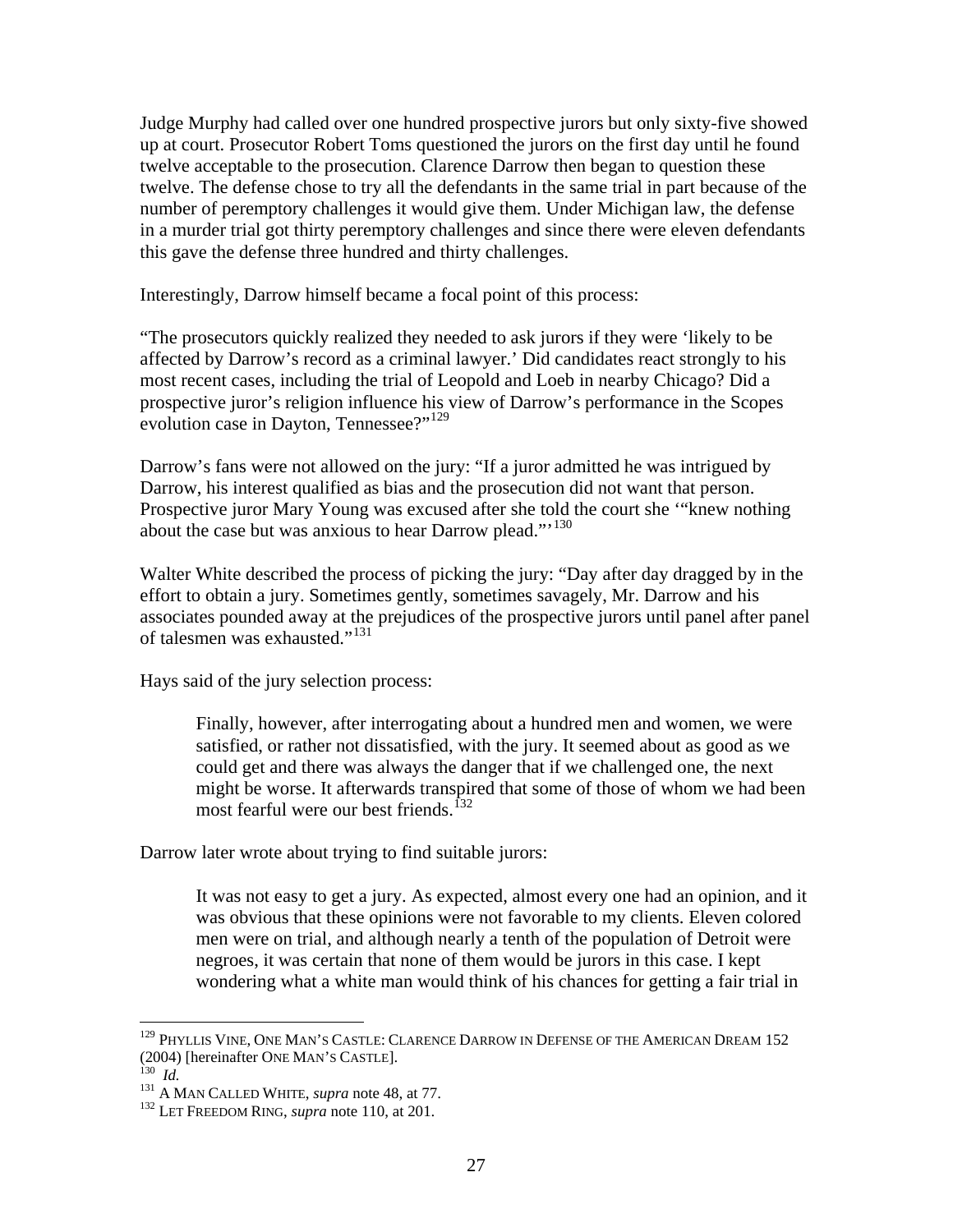Africa if he had killed a negro and was placed on trial before twelve men with black faces. After considerable time we managed to get twelve men who said they could be fair, but of course they knew nothing about that. No one knows so little about a man's ability to be fair as the man himself.<sup>133</sup>

Darrow excused the only black jury candidate because he believed the state would dismiss him anyway.

# **1925 Election**

Since the mayoral election in November 1924 was a special election, the regular mayoral 110,000. Jury selection ended on November 4 after one hundred and eight potential jurors had been questioned. When a jury was finally picked, Darrow reportedly remarked, "The election was to be held in November 1925. Jury selection went on during the tense election. The election was held on November 3, 1925, with Johnny Smith again facing Charles Bowles, who the Klan supported. Smith won again by a vote of 140,000 to case is won or lost now. The rest is window dressing."

defendants were Ossian Sweet, Gladys Sweet, Joe Mack, Henry W. Sweet, Morris Murray, Otis O. Sweet, Charles B. Washington, Leonard C. Morris, William E. Davis, The actual trial began on November 5, 1925. As listed in the trial transcripts, the John Latting, and Hewitt Watson.

The defense team consisted of Clarence S. Darrow, Walter Nelson, Herbert J. Friedman, "of counsel." The prosecution team was made up of Robert M. Toms, Prosecuting Attorney, Lester S. Moll, Chief Assistant Prosecuting Attorney, and Edward J. Kennedy, Cecil Rowlette, Charles Mahoney, and Julian Perry. Arthur Garfield Hays was listed as Assistant Prosecuting Attorney.

## **Prosecution Opens – Argues Defendants Fired Too Soon**

During the state's opening, Prosecutor Toms focused on what the defense had worried about since taking the case—that the defendants had fired too soon to be acting in selfdefense . After laying out the facts as he saw them Toms stated:

imminent, or was threatened, and it if was, it was not sufficiently serious to justify taking a life. . . . we contend, that these eleven defendants, banded themselves [T]he theory of the State is that no one of these defendants, at the time of the shooting, was in danger of his life or of seriously bodily harm; that he had no right to believe . . . that his life or safety was in jeopardy, that the property was not being trespassed upon, that it was – that there was no justification for shooting – that no damage to the property or to the persons of any of the defendants was together, and armed themselves with ten deadly weapons, in pursuance of an agreement and understanding between them that in the event of a threatened trespass on this property, or in the event of threatened damage to the house, or to

<u>.</u>

<sup>133</sup> STORY OF MY LIFE, *supra* note 61, at 307.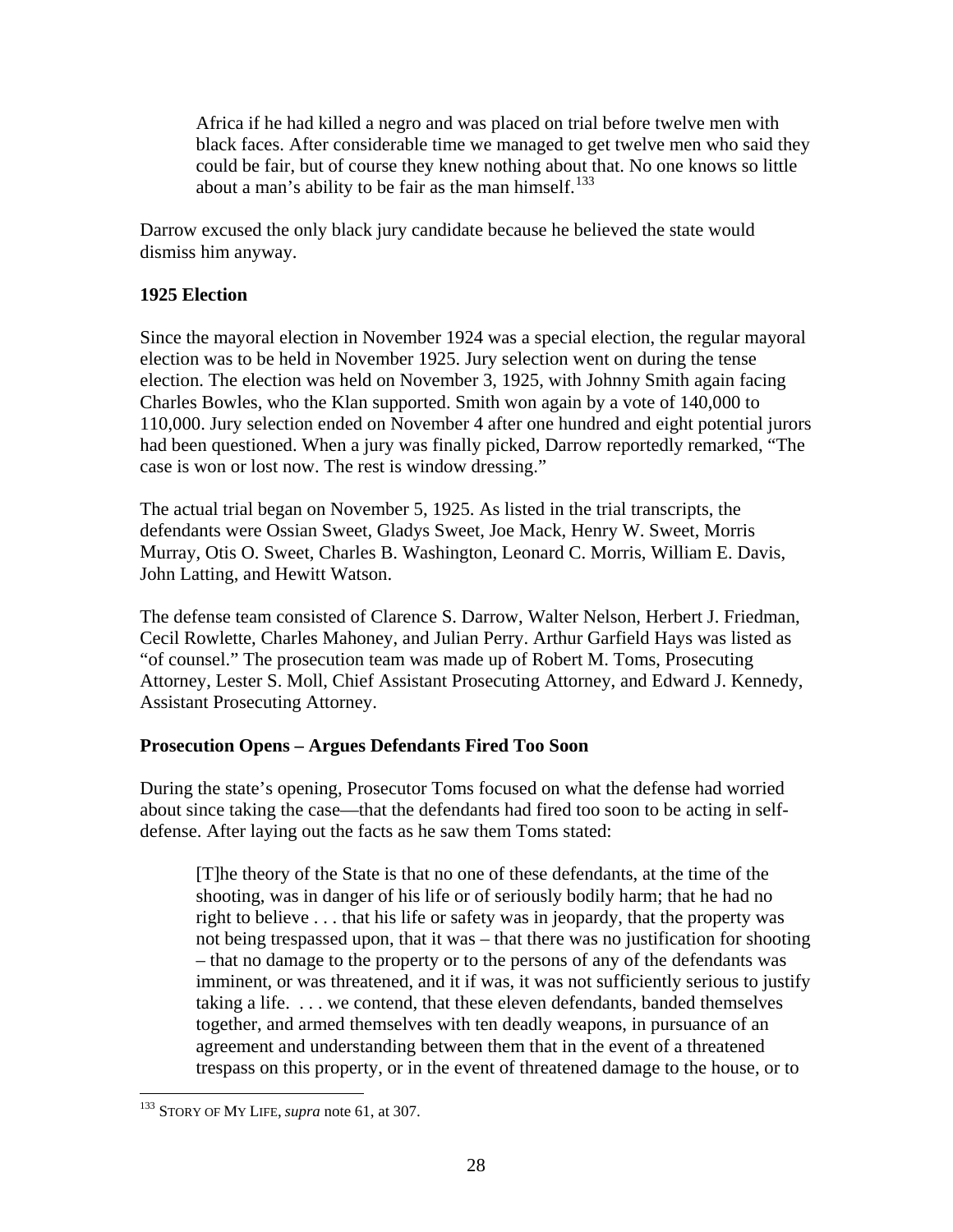any one of the people in it, one or more of the defendants would shoot to kill; that they actually did that; they did shoot to kill, not even waiting for a trespas s of the property or damage to their persons or to the house . . . Now, that is the theory on which we claim that this killing was felonious; that it was premeditated; premeditated because they went there with it in mind . . . . The State's contention is that a man has no right to kill another simply to prevent a threatened trespass, or that a man has no right to kill another to prevent slight damage or slight bo dily harm; that if a man threatens to slap my face, I have no right to ki ll him. That is the basis of the state's case; that this killing was unwarranted, unjustifiable, unnecessary, and done premeditatedly with malice aforethought.

Darrow and his co-counsel had a difficult set of facts to work with in addition to the overt heavily armed with rifles and handguns and ammunition; nine out of the ten guns in the protection (according to the prosecution); Leon Breiner, the victim, was not an active member of the mob, but was simply standing across the street smoking a pipe when he racism present throughout the trial: ten men and one woman had gone to the house, house had been fired; while the crowd was verbally abusive and many rocks had been thrown at the house, no one had tried to enter the house; the occupants had police was shot; and the defendants had given statements after being arrested.

The prosecution made these facts known to the jury from the beginning of the state's case. Prosecutor Toms supported the state's charge of conspiracy to commit murder by telling the jurors:

The defendants had brought a substantial amount of food into the house.... There cigar butts, tobacco ashes, burned matches, and comforters or quilts for kneeling. Not one of the defendants at the time of the shooting was in danger of life or was little furniture. The house was not ready to be lived in. There were ten weapons found in the house, one for each of the men, and only one of the weapons had not been fired. Prior to the shooting the house had been made dark. In front of a number of windows on the second floor there were found chairs, serious bodily harm . . . .

The defense decided to reserve their opening statement until the presentation of their case.

## **Detroit Police Inspector**

the Detroit Police Department. He was also the commanding officer for the precinct that included the area around the Sweet home on the night of the shooting. Schuknecht was a An important witness for the prosecution was Norton Schuknecht, inspector of police for witness that the defense wanted to discredit.

On direct examination, Schuknecht claimed that he told the men under his command that they "would have to act impartially; that we were there to preserve peace and order, and that man, Dr. Sweet could live there, if we had to take every man in the department to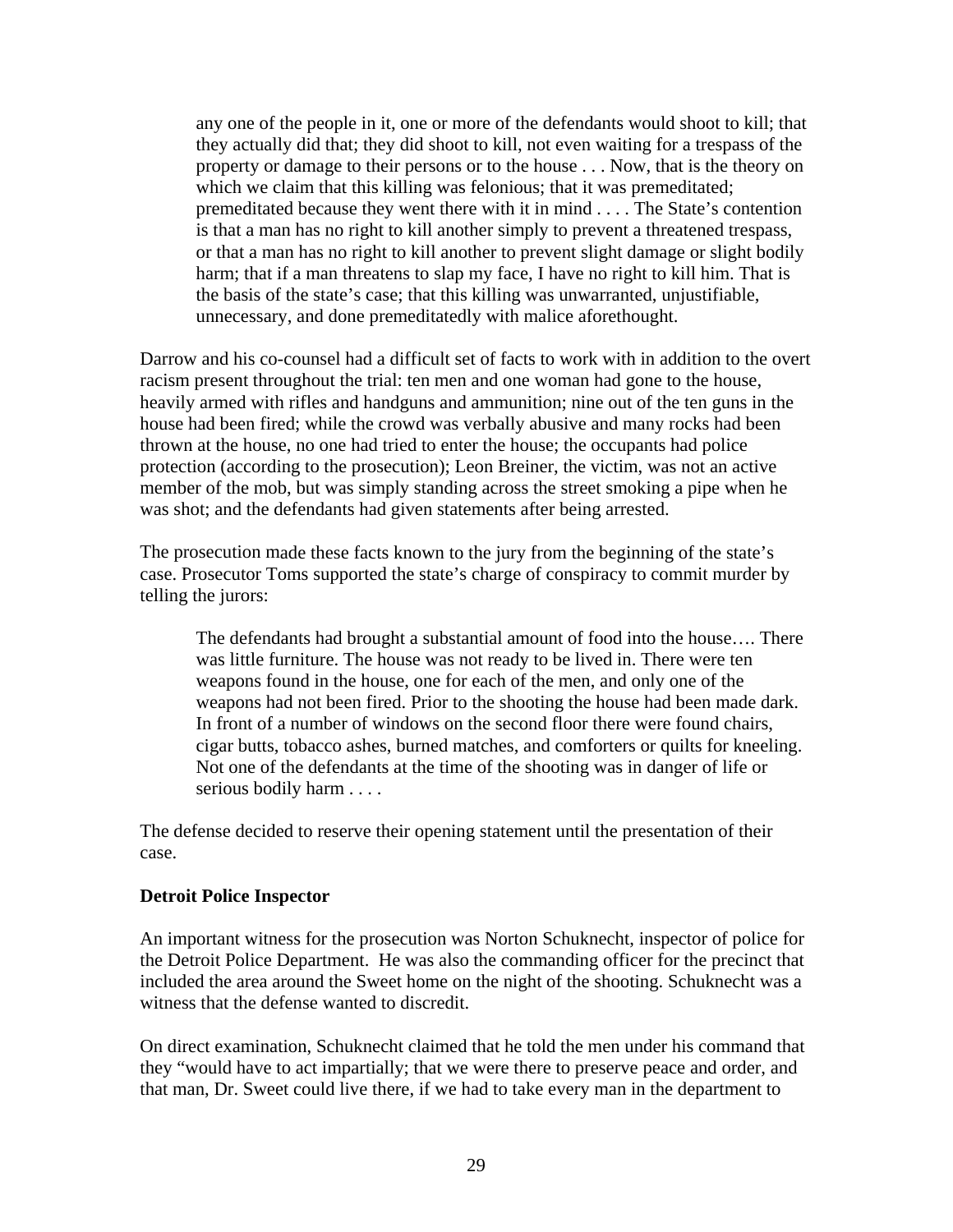protect his home; that we wanted no recurrent of the happening on the west side." Schuknecht testified that there was no white mob surrounding the Sweet home; there was just a few people occasionally walking by as in any neighborhood. According to Schuknecht, nothing was out of the ordinary—certainly nothing to justify the occupants of the house shooting at anyone. The prosecution led Schuknecht through what he did immediately after the shooting. Schuknecht said the Sweet home was pitch black when he entered it. The police found the assortment of guns and ammunition but very little furniture. The testimony was aimed at showing the defendants had come for an armed battle instead of simply moving into a new house.

Schuknecht's involvement before the Sweets moved in, the time just before the shooting, Schuknecht to admit that when he was in the Sweet home he saw a stone or rock on the floor and broken glass. Schuknecht had to admit that someone must have thrown the rock Darrow cross-examined Schuknecht for almost four hours, going over every detail of during the shooting and Schuknecht's actions just afterwards. In his probing, Darrow got through the window from the outside.

Prosecution witnesses continually denied that a large crowd had formed in front of the rocks that had been thrown that night and at one point in the trial, he "dropped one of the ebbles as he was about to hand it to the witness. It resounded loudly as it bumped along p Sweet home and that rocks were being thrown at the house. One of the witnesses only conceded that it sounded like pebbles hitting the house. Darrow had one of the large the floor."<sup>134</sup>

, throwing rocks at the Sweet home. One witness, seventeen-year-old Dwight Hubbard accidentally forgot the prosecution's line during direct examination when he blurted out people. Darrow of course took notice of this and on cross-examination got Hubbard to dmit that he had been coached by a police detective. Darrow got a few of the other a Darrow cross-examined many of the prosecution's witnesses. He asked them if they were members of the Waterworks Park Improvement Association and he got many to admit they did not want blacks in their neighborhoods. But all denied there was any large crowd that there was a great crowd gathered outside the Sweet home. Then he immediately stammered that there was just a large crowd but he quickly changed this to just a few witnesses to admit to seeing a large crowd throwing rocks.

shots come from the corner of Garland and Charlevoix. Darrow broke in to tell the witness, "Call it Dr. Sweet's. That is Dr. Sweet's house. Refer to it as the Sweet house." At one point, a prosecution witness, Otto H. Everhardt, was testifying that he heard the

# **Darrow Speaks at YMCA**

<u>.</u>

the Detroit YMCA. At the beginning he told the audience he could not discuss the Sweet trial. He then launched into a pessimistic speech about race relations. He also said things that would be very controversial if said decades, later such as, "It may be, that without On November 8, 1925, Darrow took time to speak to a black audience of about 1,500 at

<sup>134</sup> LET FREEDOM RING, *supra* note 110, at 211.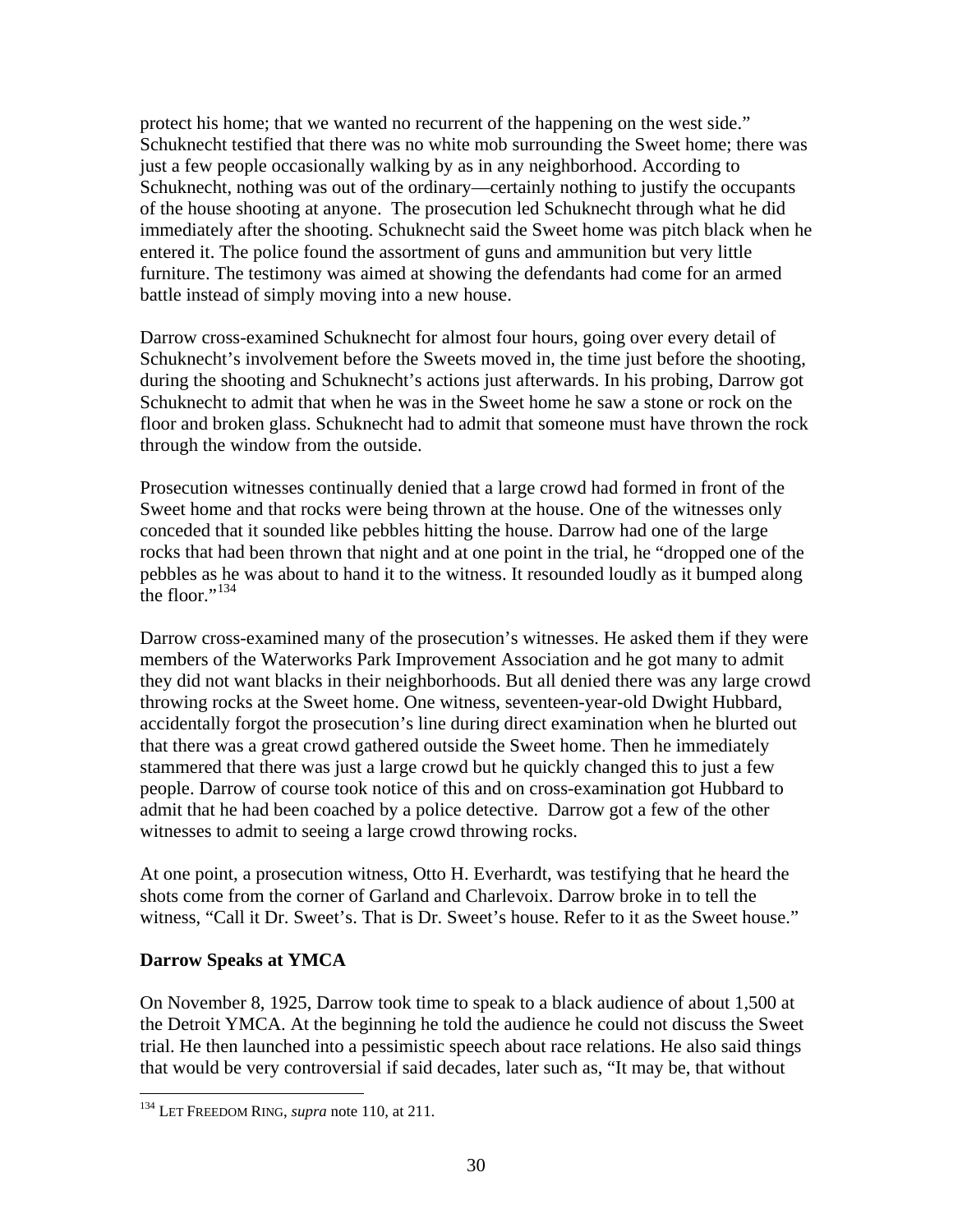slavery, your race would never have had its chance for civilization. You might still be savages in Africa—and you might be better off there. But still I think that civilization is worth the price we have to pay for it."

first seat outside the railing; and she fainted, or had every appearance of it, anyhow, and . But Darrow wanted to question the officers in charge of the courtroom about the incident person in question was Mrs. Breiner, so her presence would not affect the trial. The two immediately asked Judge Murphy to "enter an order of mistrial on account of the incident of the wife of the deceased having fainted and been carried out partly in the presence of the jury." Judge Murphy immediately denied the motion. On Monday, November 9, after a temporary adjournment Darrow complained to the Judge that Mrs. Leon Breiner, the victim's widow, "was sitting in the courtroom, on the fell over, in the presence of the jury." Darrow claimed that the court had excluded her from the courtroom but the judge said he had only excluded her from the inside railing. Toms strongly objected, arguing that neither he, Darrow nor the jury was aware that the sides argued back and forth until Darrow asked that the jury be dismissed. Then he

# Defense Moves for Directed Verdict

for the NAACP legal defense fund, and they would not be able to use the trial to educate the public about the race prejudice involved in these types of cases. When the prosecution was finished presenting its case, the defense made a motion for a directed verdict instead of an opening statement. Surprisingly, Walter White and some others did not want the trial to end on a directed verdict for the defense. Although this would have been the best possible outcome for the defense because the trial would have ended right there and the defendants could not be retried, there was a downside for White and others if the case ended that way. They would lose their rallying cry to raise money

During Hays' argument for a directed verdict he argued that the prosecution had failed to child in to show that if Iva would have been in the house on the night of the shooting, she could have been arrested and tried for conspiracy to commit murder. support their allegations of a conspiracy to commit murder. At one point, a baby in the courtroom began to cry and Judge Murphy asked a bailiff to have the baby removed. Hays objected, explaining that it was the Sweets' child, Iva, and they had brought the

the prosecution could not show which of the defendants had fired that bullet. Darrow also about the events leading up to the night of the shooting and what happened that night. Darrow argued that only one bullet had killed Breiner, that bullet was never found, and denounced the testimony of the witnesses who denied what everyone knew to be true

Monday, Prosecutor Toms decided to give the defense a little of what they asked for. The she would not accept the offer. Despite his obvious sympathy for the defendants, Judge The arguments for a directed verdict took the rest of Saturday. When the trial resumed on prosecution offered to drop all charges against Gladys Sweet. Gladys was adamant that Murphy, without explanation, denied the defense's motion for a directed verdict. Although this "was a bitter disappointment for the defense" it is understandable because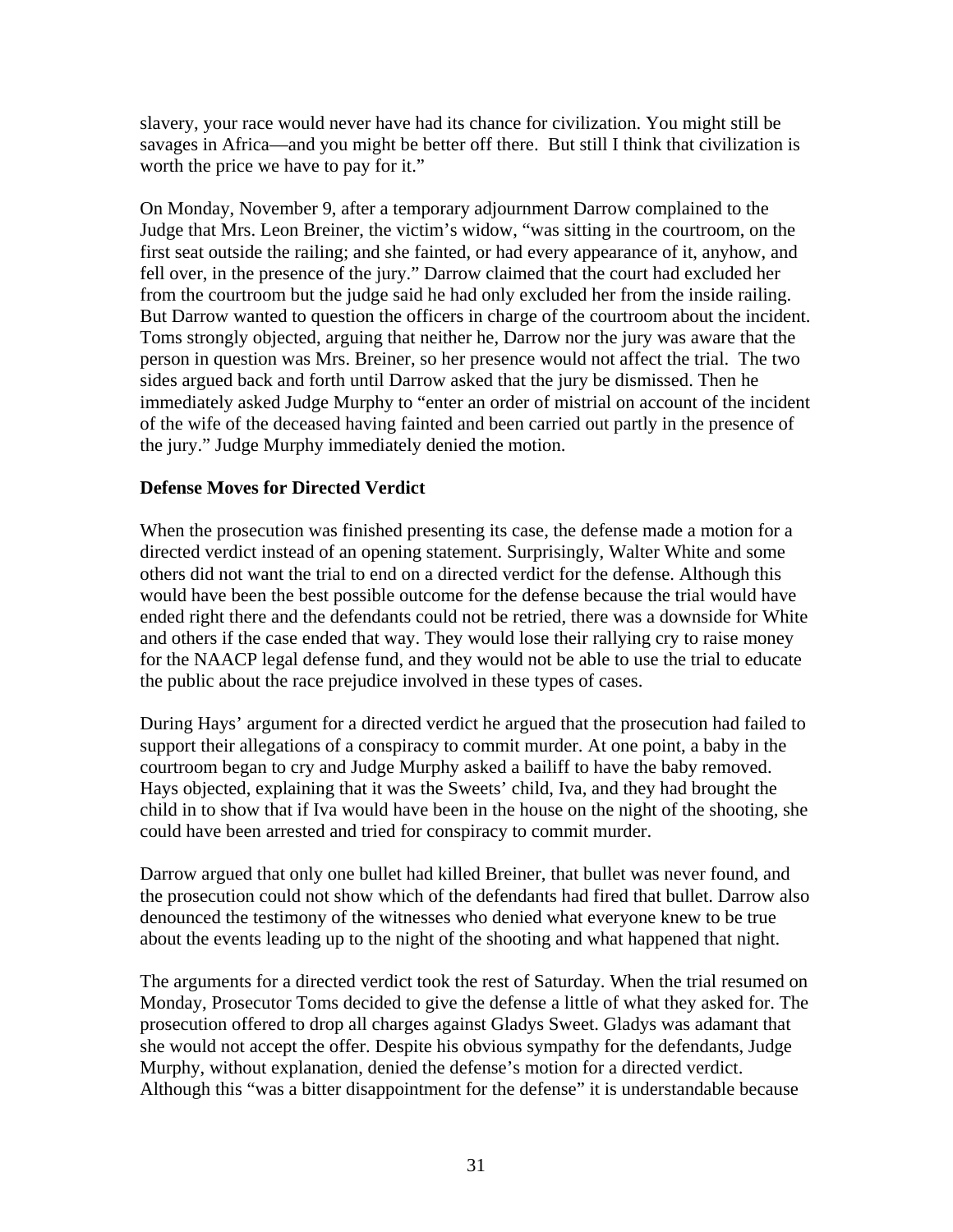even though he was dubious of the conspiracy charge "a man had been killed, since the need for self-defense had not yet been established, and since the right of self-defense did not necessarily mean that firearms had to be used . . . he could hardly have been expected to do otherwise than to let the case go to the jury." $135$ 

## **elf Defense S**

1860 case of *Pond v. People*<sup>[136](#page-31-0)</sup> decided by the Supreme Court of Michigan. The Sweet's attorney, Cecil Rowlette had included the case in his motion to dismiss but he had their side."<sup>[137](#page-31-1)</sup> There were several rulings in the *Pond* case that were relevant to the Sweet defense, including: The defense strategy to delay their opening statements allowed the defense more time to research the law they needed. They found an important part of their legal defense in the "buried the ruling among a dozen citations; Hays and Nelson turned it into the centerpiece of the defense team's new brief; incontrovertible proof that the law was on

serious bodily harm, it is neither murder nor manslaughter, but self-defense; and he will be held excusable, although it should afterwards turn out that he was mistaken, and there was really no necessity for the extreme measure. The intent constitutes the essence of every crime; and therefore if a man kill another, really and honestly believing himself to be in great danger of death or

In addition, the Michigan Supreme Court clarified in *Pond* that:

necessary to repel the assailant from his house, or to prevent his forcible entry, even to the taking of life. The danger to be resisted must be to life, or of serious bodily harm of a permanent character; and it must be unavoidable by other means. Of course, we refer to means within the power of the slayer, so far as he is able to judge from the circumstances as they appear to him at the time. A man is not, however, obliged to retreat if assaulted in his dwelling, but may use such means as are absolutely

The defense argument was based on self defense; someone in the Sweet house shot into "reasonable apprehension of danger from a mob." At the time, Michigan had a statute on the books that prohibited twelve or more armed men or thirty unarmed men to be "unlawfully, riotously, or tumultuously assembled."<sup>138</sup> the crowd because they feared for their lives, or in legal terms the defendants were in

reasonably feared for their lives given the racism of the times, the recorded instances of blacks being forced from white neighborhoods and the worst possibility—lynching. Walter White recounted: The core of the self defense argument was that the members holed up in the Sweet house

<sup>&</sup>lt;sup>135</sup> DETROIT YEARS, *supra* note 62, at 159.

<span id="page-31-1"></span><span id="page-31-0"></span><sup>&</sup>lt;sup>136</sup> Pond v. People, 8 Mich. 150 (Mich. 1860).<br><sup>137</sup> ARC OF JUSTICE, *supra* note 11, at 255.<br><sup>138</sup> MICH. COMP. LAWS § 15001 (1915).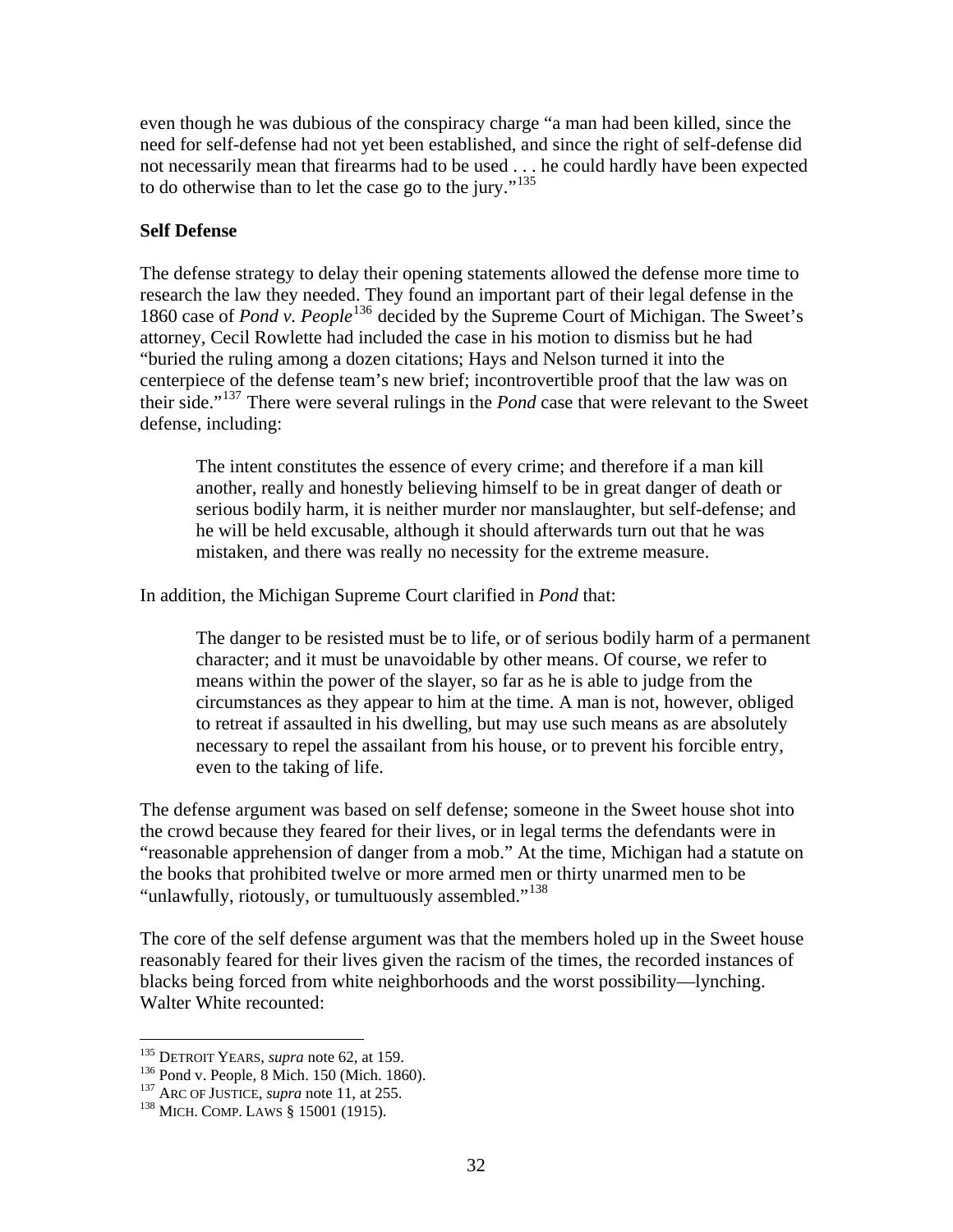of a white man but must necessarily be that of a negro with a white mob outside and in the Negro's brain a picture of what similar mobs have done to Negroes during the last sixty years in America.<sup>139</sup> As Mr. Darrow pointed out convincingly to the court, the theory of a reasonable man as propounded by the State could not possibly mean in this case the attitude

porch of the house. However, this line of argument was dropped as they concentrated on the self defense arguments. For a while, Darrow and Hays seriously considered arguing that the shot that killed Breiner did not come from the Sweet house at all but was instead fired by a rookie policeman who fired wildly when he tried to shoot at one of the defendants on the back

## **r. Ossian Sweet Takes the Stand D**

– that there were several hundred whites near the Sweet home intent on driving them out including the fatal bullet that hit Breiner, because they justifiably feared for their lives. Darrow and the defense team knew that the police and other witnesses were lying on the stand. One of the greatest obstacles the prosecution witnesses posed for the defense was that their testimony covered up the presence of a mob of angry whites gathered around the Sweet home. It was vital to their self-defense arguments that the jury believe the truth of the neighborhood. The defense had to show that the defendants fired their guns,

It was crucial to the defense that they be allowed to describe the impact of racism on the Ossian Sweet to the stand. And so on the afternoon of Wednesday, November 18, 1925, Ossian Sweet heard Arthur Garfield Hays call his name to testify.<sup>140</sup> defendants in order to show their state of mind during the siege in the house. This included racism in general and specifically racism directed to other blacks who had moved into white neighborhoods in Detroit. To do this, the defense planned to call Dr.

## **rosecution Objects P**

 $\overline{a}$ 

The prosecution objected to Ossian Sweet testifying about specific acts of racism he had about slavery, and how these experiences created fear in Ossian. The prosecution wanted introduce was not relevant. Prosecutor Toms asked, "Is everything this man saw as a child justification for a crime twenty-five years later?" Darrow countered: seen and experienced as a child or had heard about from his grandfather who told him this to be a simple murder case and this other evidence the defense was trying to

But they would do to Negroes something they would not do to whites. It's their This is the question of the psychology of a race, of how everything known to a race affects its actions. What we learn as children we remember—it gets fastened in the mind. I would not claim that the people outside the Sweet home were bad.

<sup>&</sup>lt;sup>139</sup> Walter White, *The Sweet Trial*, 31 The Crisis 125, 128 (Jan. 1926) [hereinafter White, *The Sweet Trial]*.<br><sup>140</sup> Some accounts state that Darrow conducted the direct examination of Ossian Sweet.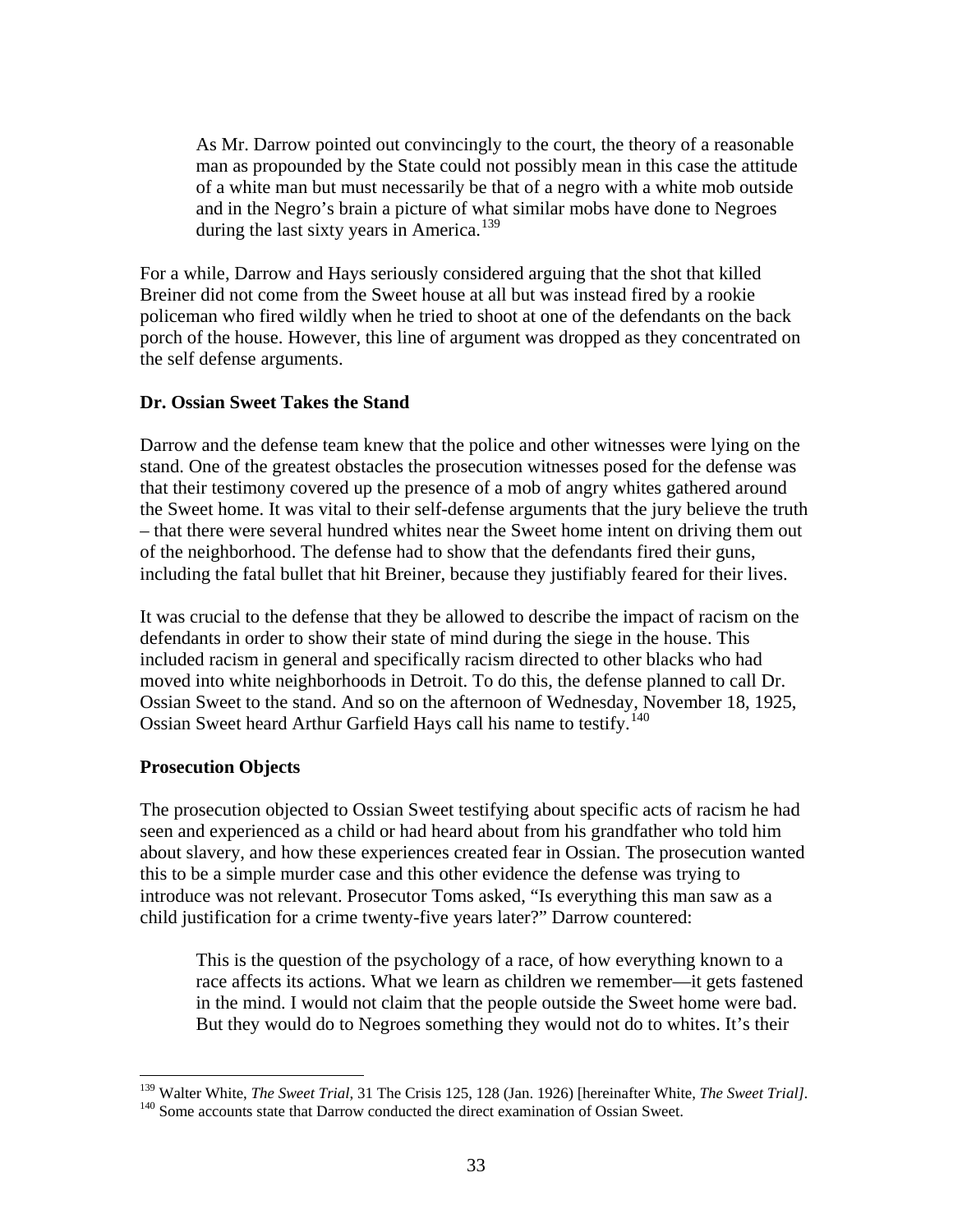race psychology. Because this defendant's actions were predicated on the psychology of his past, I ask that this testimony be admitted.

# **Judge Murphy Rules**

The prosecution would be able to show that the defendants shot far too soon. Without In the most important ruling of the trial, Judge Murphy allowed Ossian's testimony because it went to the defendants' state of mind. Without this testimony, the defense could not show that the defendants were in fear of their life when they started shooting. Ossian Sweet's testimony, Breiner's death was murder instead of justifiable homicide.

life, his academic achievements and various incidents of racism that he had witnessed or heard about. It was powerful testimony, recalling race riots with blacks being attacked by whites, blacks being run out of white neighborhoods and lynchings. And so Ossian Sweet testified with Hays asking the questions. Ossian testified about his

## **"A Peculiar Fear"**

Hays had Ossian describe the mob scene in front of his house on September 9 and then asked w hat his state of mind was at the time of the shooting. Ossian answered:

confident of what I was up against. I had my back against the wall. I was filled with a peculiar fear, the fear of one who knows the history of my race. I knew When I opened the door and saw the mob, I realized I was facing the same mob that had hounded my people through its entire history. In my mind I was pretty what mobs had done to my people before.

remarkable direct examinations to be found in all the records of criminal cases: a vivid picture of the fear-ridden mind of a black man, terrified by a hostile crowd of whites One commentator described Hays' examination of Ossian Sweet as "one of the most outside his home."<sup>141</sup>

Sweet home shortly before the shooting. He testified that there were somewhere between four and five hundred people near the house. Other witnesses confirmed the size of the The defense bolstered Ossian's testimony with other witnesses. Vollington Bristol and John Fletcher, two black Detroit residents who had been run out of their homes by whites, testified about their ordeals. A white reporter for the *Detroit News* was near the large crowd.

Walter White spent much of his adult life fighting for black equality. Because he could task that would not have been possible for a person who appeared to be black. The pass as a white person, White traveled to the South and gathered evidence of lynchings, a

<sup>1</sup> <sup>141</sup> David E. Lilienthal, *Has the Negro the Right of Self-Defense?*, 121 The Nation 724, 725 (Dec. 23, 1925).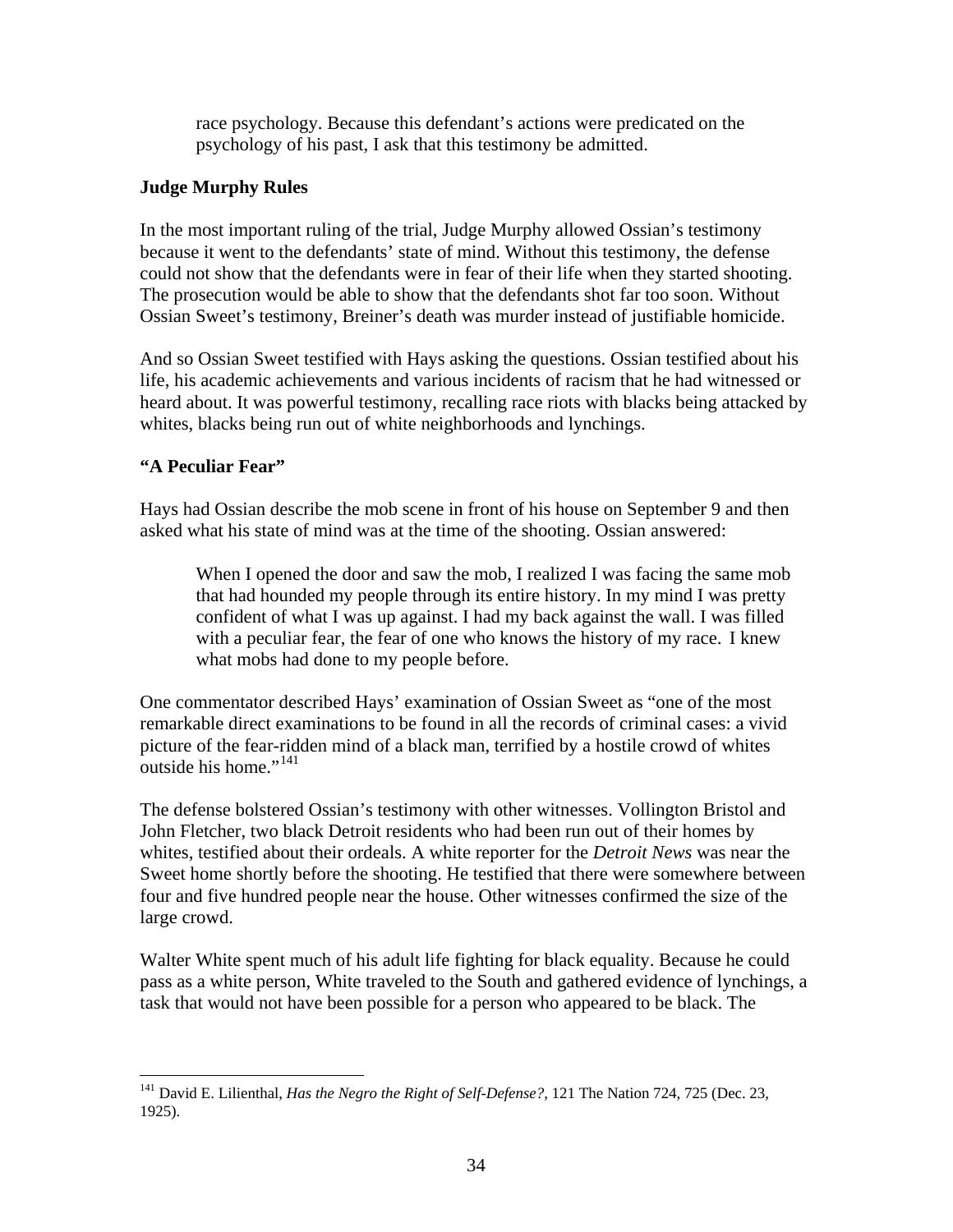defense called White to testify about "his extensive research into mob violence, a threat [s](#page-34-0)o pervasive, he explained, every Negro lived in terror of it."<sup>[142](#page-34-0)</sup>

[The defense had mounted an impressive case for self defense. The most important pa](#page-34-0)rt of [the defense was convincing Judge Murphy to let Ossian Sweet testify, and then Os](#page-34-0) sian [Sweet's testimony itself: "The moment Ossian opened the bungalow door for t](#page-34-0) he jurors and let them see the Garland Avenue crowd through his eyes, Clarence Darrow had everything he needed to bring the trial to its conclusion."<sup>[143](#page-34-1)</sup> Prosecutor Moll later commented that "Dr. Sweet's testimony was the turning point in the trial."<sup>[144](#page-34-1)</sup>

Prosecutor Robert Toms conducted an "uncharacteristically aggressive crossexamination" but Ossian fended it off with "answers delivered with a dignity so fierce it was inspiring."<sup>145</sup>

At one point, Toms asked Ossian Sweet during cross-examination why his answers differed from what he said to detectives on the night of the shooting:

might be misinterpreted  $\dots$ . Toms: You admit, of course, that Leon Breiner was killed by a bullet fired from Sweet: I am under oath now. I was very excited then and afraid that what I said your home?

Sweet: No, I don't.

#### **Clarence Darrow's Closing Argument**

Clarence Darrow began his closing argument on November 24, 1925 at 3:00 p.m. As with many of his closing arguments in high profile cases, there was great excitement and a large crowd tried to get a spot in the courtroom to witness Darrow plead to save his clients. Knowing that emotions ran deep in the case Judge Murphy told those in attenda nce, before Darrow began:

demonstrate your feeling about anything that is said in argument, because if that is done a disturbance will take place that will interfere with these proceedings and it would be necessary for me to exclude you from the courtroom. I do not want to do that and I do not think it will be necessary if you will all try to be careful. Now, we have tried to permit as many people as possible to come into the courtroom and hear the argument, and I want to say again that which I said before, in order that fair play may be insured as much as possible, please do not

**"Back of It"** 

 $142$  ARC OF JUSTICE, *supra* note 11, at 290.

<span id="page-34-0"></span><sup>143</sup> *Id.* at 290-91.<br>
<sup>143</sup> *Id.* at 290-91.<br>
<sup>145</sup> ARC OF JUSTICE, *supra* note 111, at 290.

<span id="page-34-1"></span>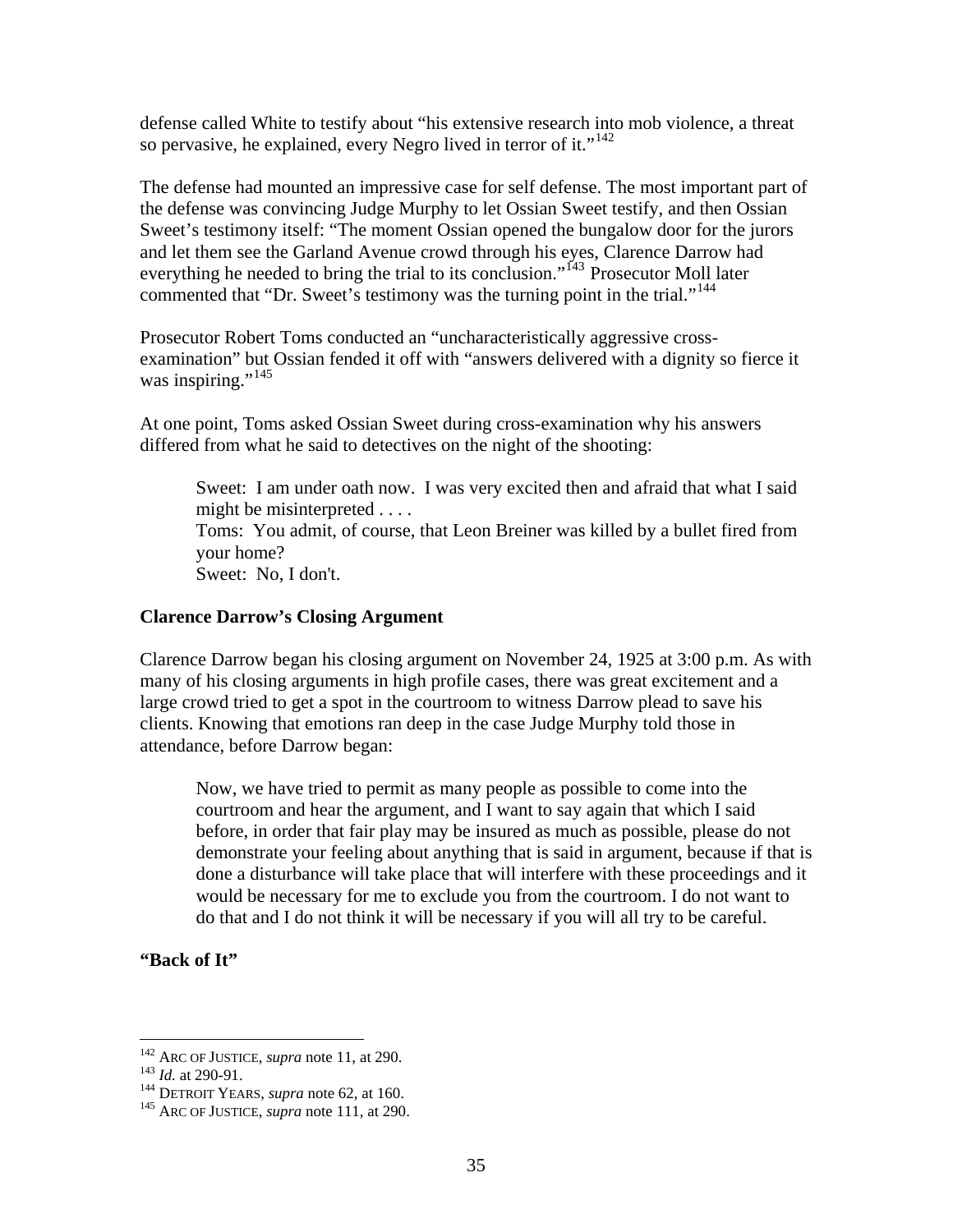Clarenc e Darrow began as he often did with an apology to the jury that the case was taking up their time. Then he got directly to the issue of racism, which he repeatedly said was "b ack of it" - meaning it formed the background for the whole murder case and the case co uld not be removed from the racism that pervaded it:

not feel it was my duty to talk to you in this case. It is not an easy matter to talk about a case of this sort, and I am afraid it won't be an easy matter to listen but time but we are pretty near the end, and I am certain that everyone of you knows how important it is. There are many reasons why it is important. In the first place, hanging over all of it and overshadowing it is the everlasting problem of race and If the court please and gentlemen of the jury: I wish it was not my turn, that I did you can't help it any more than I can. This case has taken a good deal of your eleven people are on trial charged with a crime which might involve imprisonment for life, which is something. In the next place, back of it all, color and creed that have always worked their evil in human institutions.

If I thought any of you had an opinion against my clients, I would not worry about Prejudices do not rest upon facts; they rest upon the ideas that have been taught to twelve men that I am worrying about; much else is it the evidence in this case, for I know just as well as I know that you twelve men are here at this minute that if this had been a white crowd defending their homes, who killed a member of a colored mob, you would not leave your box. I don't need to say that no one would have been arrested, no one would have been on trial, and I would not have it because I might convince you; it is not so hard to show men that their opinions are wrong, but it is the next thing to impossible to take away their prejudices. us and that began coming to us almost with our mothers' milk, and they stick almost as the color of the skin sticks. It is not the opinion of anyone of these worried, and you know it, too. My clients are charged with murder, but they are really here because they are black.

## **Black Defense Witnesses Superior to White Prosecution Witnesses**

One of the most interesting and perhaps surprising defense strategies was that Darrow did not merely claim that the black defendants and witnesses were equal to the whites in the upset the white jurors. neighborhood; instead, he directly argued that they were intellectually and morally superior to many of the whites who testified. It is surprising because it is seems that in 1925, given the state of race relations, this strategy could backfire because it might have

Darrow told the jury: "We have presented witnesses . . . that are as intelligent, as attractive, as good looking as any white man or woman, and who are as far above the bunch which testified against these men as the heavens are above the earth and you know it and they know it."

In describing Gladys Sweet's two friends who went to her home to help decorate Darrow said, "There were two, attractive, pretty, intelligent, cultured, colored girls who were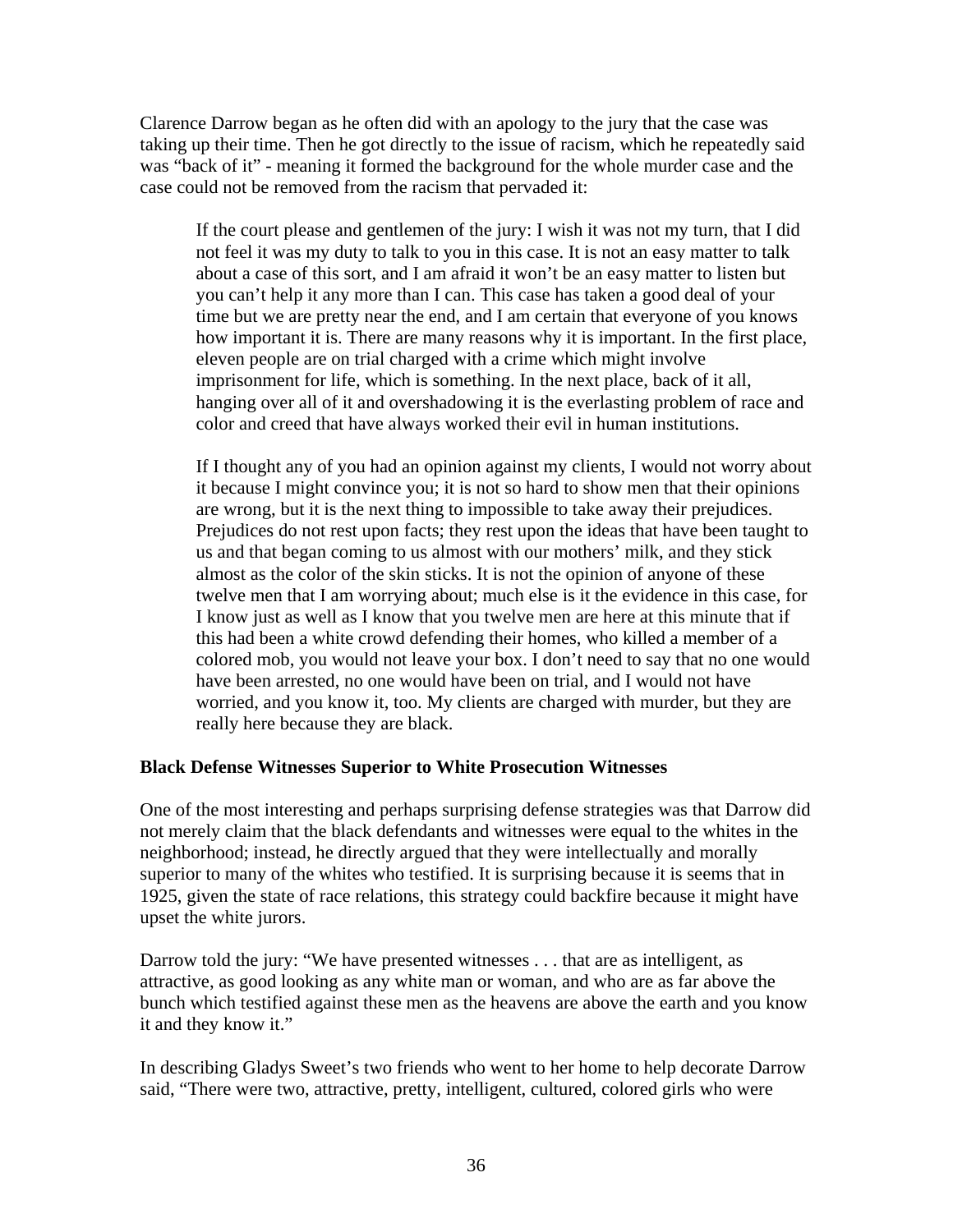working in a decorating place downtown . . . . Aren't they so far superior . . . that there isn't any human being who would look at them that would not call them a superior race if they ar e to be judged by these witnesses in this case? Bright, intelligent, cultured, truthful, modest . . . ."

Darrow later commented on this in his autobiography:

The trial revealed a marked contrast between the Klansmen and other witnesses for the State, and the colored defendants and their friends, who testified for our side. Practically all the negroes who came upon the stand were men and women of culture and refinement, many college graduates, and in every way the superiors of the witnesses for the prosecution.  $14\overline{6}$ 

## **Noble, Nordic Race**

Darrow directly accused the prosecution witnesses of lying on the stand:

themselves over and over and over again to send twelve black people to prison for Now, I am going to say some things about these witnesses who come here to testify in this case, called by the state. I think everyone of them lied, perjured life; there is not an honest person in the whole bunch.

But Darrow believed that the witnesses, outside of this case, were likely honest and decent but that racial prejudice caused them to do as they did. Darrow spoke about how deep racial prejudice was the reason the prosecution witnesses lied on the stand: "[I]t means that the almost instinctive hatred of the white for anything that approaches social equality is so deep and so abiding in the hearts of most white people that they are willing to perjure themselves in behalf of what they think is their noble, Nordic race."

# **Waterworks Improvement Association**

Darrow brought up the Waterworks Improvement Association and exposed it for what it manual and then expose and ridicule it: "They were maintaining a healthy condition in speed laws, that greater safety and protection may be created around our families, especially children," Darrow commented, "They loved the children if they were not black." Another association goal was "[h]elping out on traffic." Darrow pointed out "the first effort  $\dots$  was crowding the streets with a felonious mob,  $\dots$  a gang of law-breakers who had no rights under the law, not one of them, because they were a mob committing a was. He read from the association's own paperwork, which stated its purpose as "'[c]onstructive, civic and social service, assisting to maintain a clean, healthy condition in our streets and alleys." Darrow would read a specific section of the association's their streets and alleys with a mob surrounding a home where a man had a legal—men and women had a legal right to live, by driving them into the streets, and that is what they were doing." As to "observing and supporting the traffic ordinances" and "particularly crime."

<sup>146</sup> STORY OF MY LIFE, *supra* note 61, 309.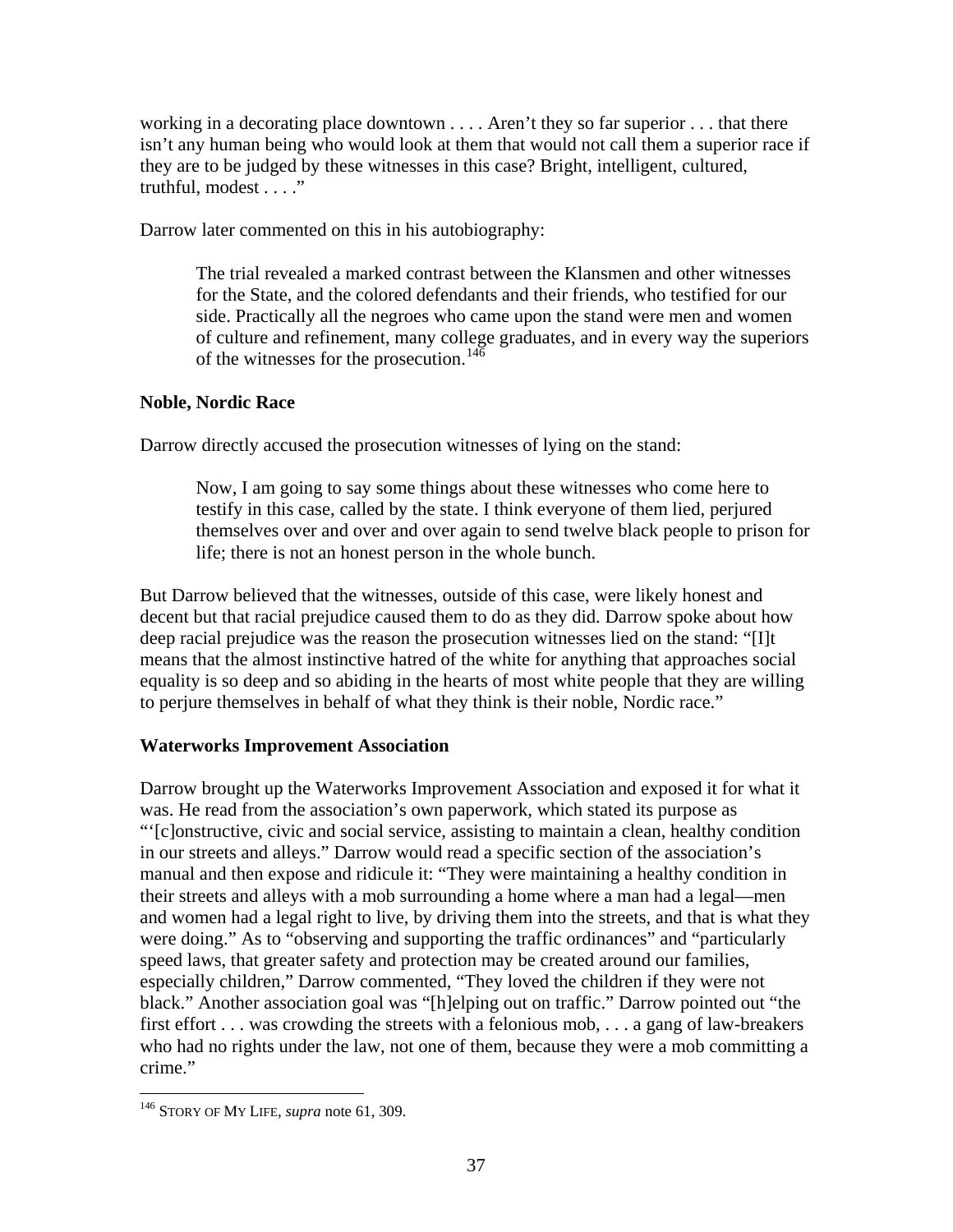#### **Not to Blame**

Darrow went back and forth between accusing the whites in the neighborhood of be ing racists but also saying they were not to blame. Darrow was an ardent determinist and he fully believed people were not free-will actors but were instead driven by forces beyond their control such as passions, emotions, environment, heredity, and what they w ere taught. Numerous times he said he would not blame the whites who wanted to drive the association of being racists and not wanting Dr. Sweet in their neighborhood, he also told the jury, "I don't blame them for not wanting him, I don't think there is any reason why they sh ould not, but there is a prejudice and they are not to blame for that . . . ." Sweets from their neighborhood. While accusing the members of the improvement

Darrow was clearly aware of how important the case was to other blacks besides the defenda nts. In his autobiography, he wrote:

The courtroom during the closing arguments presented a pitiful and tragic picture. The whole of the space beyond the railing was packed with negroes. With strained and anxious faces they made a powerful mute appeal to the white men who seemed to be holding in their keeping the fate of an outraged and downtrodden race. $147$ 

Darrow spoke until 6:30 p.m. on the first day of his closing and resumed the next mornin g.

As he s poke about racism Darrow was blunt. Talking about Dr. Sweet's state of mind that night h e told the jury:

[H]e knew the history of his race, he knew that looking back to the terrible years been decorated by the bodies of negroes dangling to ropes on account of race and he was there not only to defend himself and his home and his friends, but to stand for the integrity and the independence of the abused race to which he belonged, and I say, gentlemen, you may send him to prison if you like, but you will only crown him as a hero who fought a brave fight against fearful odds, a that have marked their history he could see his answer, loaded like sardines in a box in the mid-decks of steamers and brought forcibly from their African homes, half of them dying in the voyage; he knew they were sold like chattels as slaves and were compelled to work without pay; he knew that families were separated when it paid the master to sell them; he knew that even after he had got liberty under the Constitution and the law he knew that the bodies of dead negroes were hanging from the limbs of trees of every state in the Union where they had been killed by the mob; he knew that in every state of the Union telegraph poles had hatred and nothing else; he knew they had been tied to stakes in free America and a fire built around living human beings until roasted to death; he knew they had been driven from their home in the north and in great cities and here in Detroit,

 $\overline{a}$ <sup>147</sup>*Id.* at 309-10.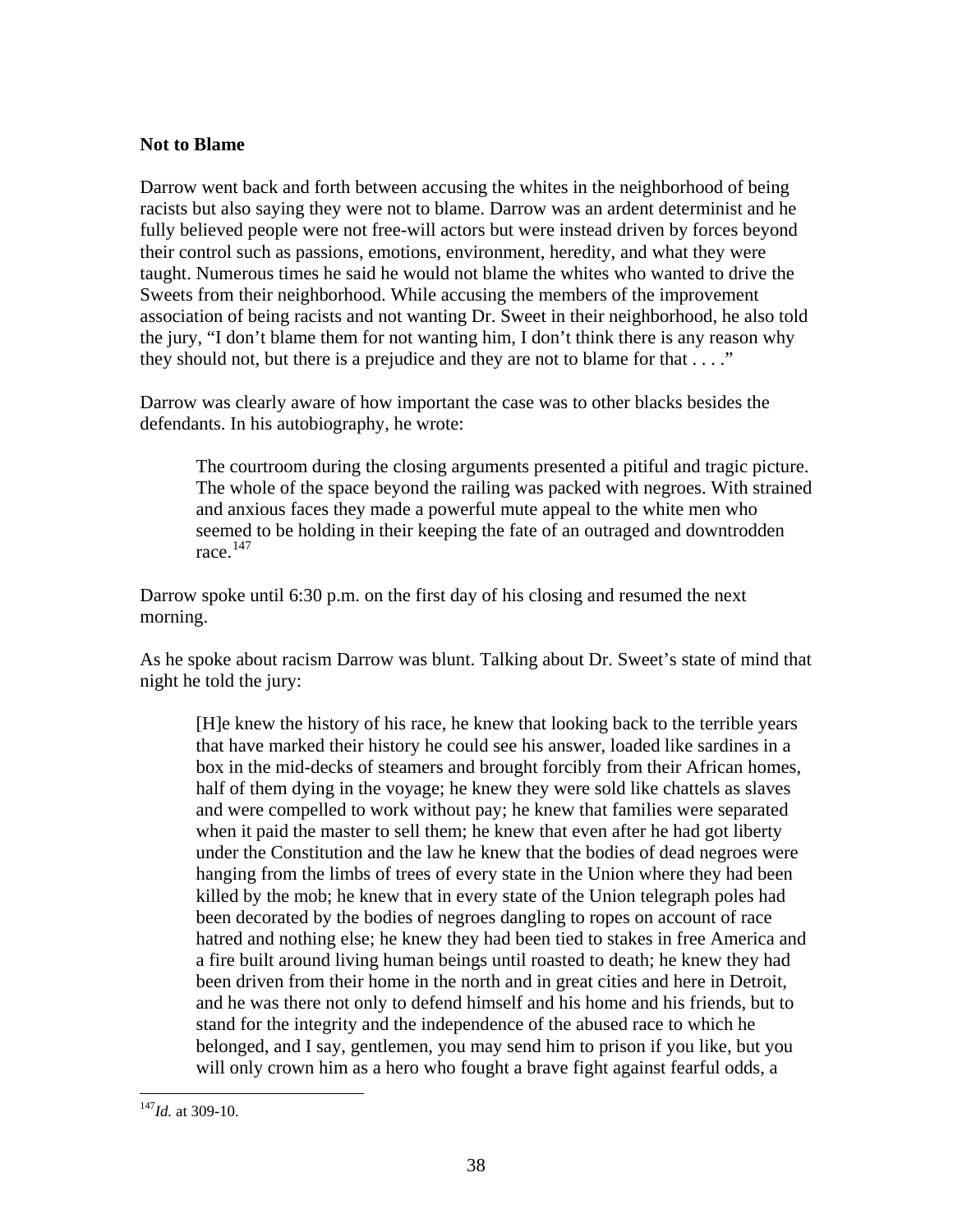fight for the right, for justice, for freedom, and his name will live and be honored when most of us are forgotten.

#### I am sick of this talk about an innocent man being killed

Perhap s surprisingly, Darrow did not refrain from talking about Breiner, who was shot and kil led. Instead of portraying Breiner as an innocent victim and expressing remorse for his dea th, Darrow went so far as to accuse Breiner as being part of the mob:

been innocent his blood is on the head of the police department that was around there, that part of it, who should have dispersed Breiner and sent him on his way. I am sick of this talk about an innocent man being killed. There were no innocent Ah, let me tell you, gentlemen, Breiner was not an innocent man, but if he had men in that bunch, not one. The evidence in this case shows that he was several doors from his home, that he trice went up and down that street, that he had been lingering around there for some time.

Why was he there? Only an inference. He was there just the same as everybody else in this mob was there. He was there to uphold law and order as meted out by makes me sick. A man standing there in a mob bent on crime; the court will tell you that, in a mob, which was a criminal organization, waiting to see the sacrifice of some helpless blacks. And then they say he was innocent. Nobody was the Water Works Improvement Association. That is the evidence in this case. It innocent; nobody could be innocent. They came there for that purpose with malice in their hearts, with enmity to their fellows, determined to drive them out.

## **ould you Choose to be Black? W**

Darrow constantly reminded the jury that as whites, they had prejudicial feelings they had to be aw are of and guard against. He tried different examples to get the jury to confront the issu e of race:

option of going to a penitentiary for ten years, or being black, which would you take? Suppose you had the option of going to a penitentiary for15 or 20 years, or being made black over night, what would you do? And yet there is no reason in logic or science or broad humanity or under any religion in the world why a None of you people would like to go to a penitentiary. Suppose you had the difference should be made on account of color, no matter what it is. Nobody knows that as well as the black man knows that.

#### **Women Cannot Throw Stones and Shoot Very Well**

Despite his progressive credentials, Darrow was a product of his time and he occasionally expressed views about the ability of women that would be controversial today. In a 1936 article published in *Esquire Magazine* titled "Attorney for the Defense" Darrow made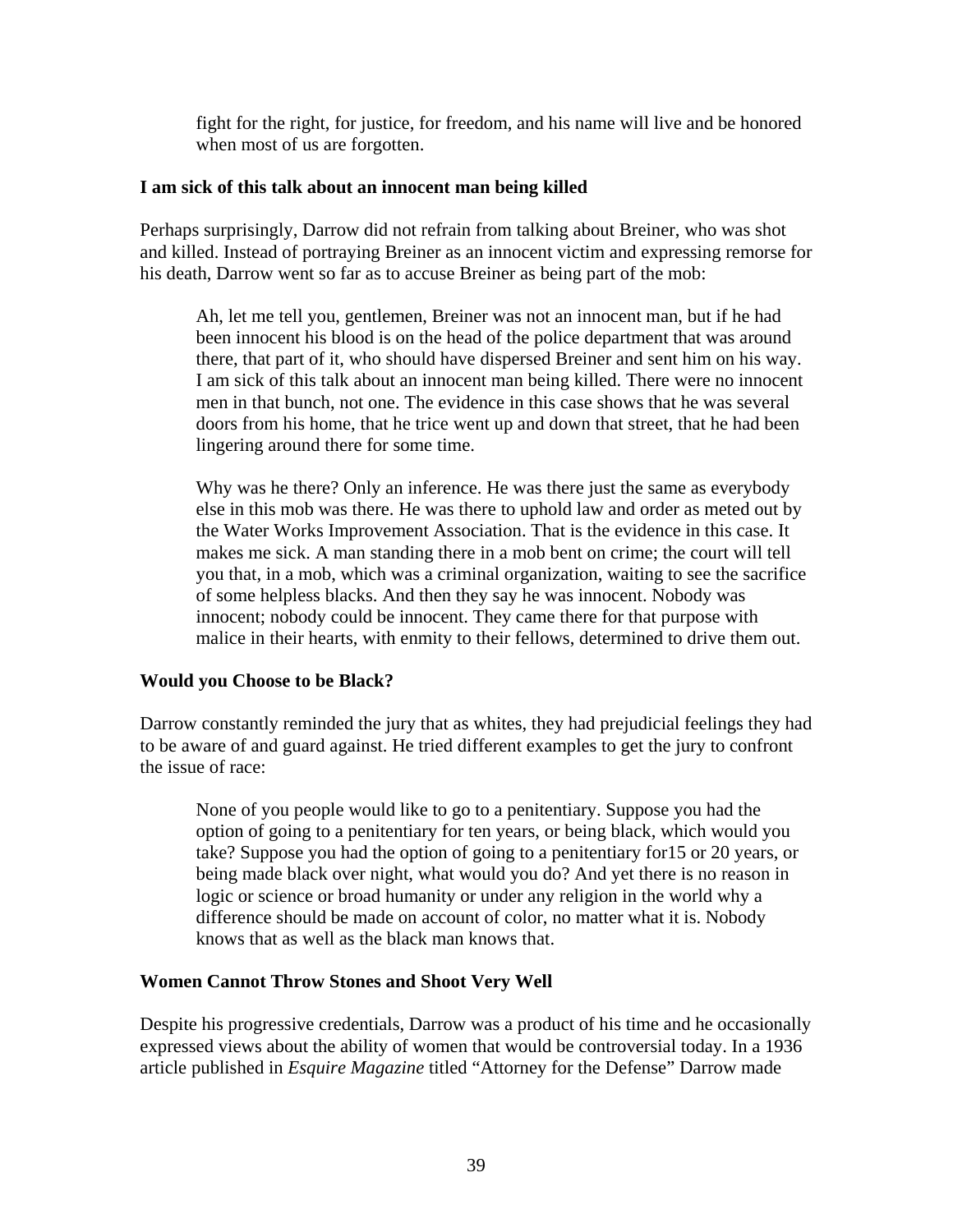many r emarks that would be deemed politically incorrect years later. Speaking about women now serving on juries, he wrote:

verdict. It will be so for many years to come.... Women still take their new privilege seriously. They are all puffed up with the importance of the part they feel they play, and are sure they represent a great step forward in the world. They believe that the sex is co-operating in a great cause. Like the rest of us, they do not know which way is forward and which is backward, or whether either one is Then, too, there are the women. These are now in the jury box. A new broom sweeps clean. It leaves no speck on the floor or under the bed, or in the darkest comers of life. To these new jurors, the welfare of the state depends on the any way at all. Luckily, as I feel, my services were almost over when women invaded the jury box.

In the a rticle he related a story about a case in which he defended a man charged with illegall y selling "some brand of intoxicant":

jury disagreed. In the second trial there were four women who would not budge from their seats or their verdict. Once more I went back to the case with distrust growing tired and skeptical, so we concluded to call it a draw. This was my last When I arrived on the scene, the courtroom looked ominous with women jurors. I managed to get rid of all but two, while the dismissed women lingered around in the big room waiting for the victory, wearing solemn faces and white ribbons. The and apprehension. The number of women in the jury box had grown to six. All of them were unprejudiced. They said so. But everyone connected with the case was experience with women jurors. I formed a fixed opinion that they were absolutely dependable, but I did not want them.

At one point in his closing argument in the Sweet trial, Darrow was referring to the fact that the police had stationed four officers near the Sweet home on September 9 during the day, even though all the prosecution witnesses claimed there was not a mob or any problems in the neighborhood. Darrow asked: "Why four in the day time while the men were at work; and women, while they might be vicious, they cannot throw stones and shoot very well. They can swing the language all right, but shooting and marksmanship with guns or stones is a little out of their line."

### **Conclu sion**

Darrow ended his argument with an appeal to the jury:

people, but for a race that in spite of what you may do will go on and on and on to heights that it has never known before. I speak to you not only in behalf of them, confidence and trust and hope in the institutions of our land, and in the guarantees Gentlemen, I ask you to use all of your judgment, all of your understanding, all of your sympathy in the decision of this case. I speak not only for these eleven but in behalf of the millions of blacks who look to these twelve white faces for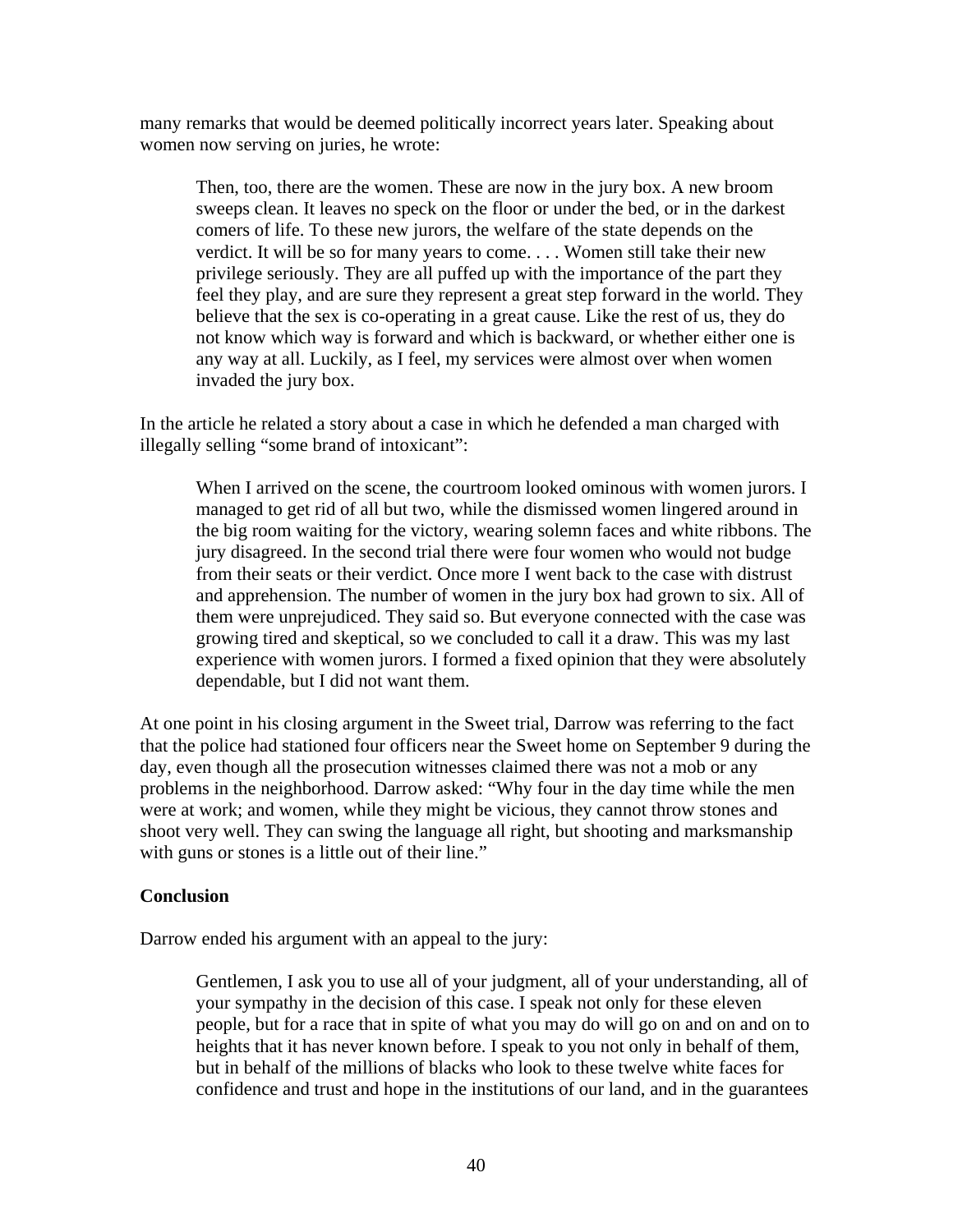that the laws have made to them, those blacks who all up and down the length and breadth of our land, and whose ancestors we brought here in chains . . . . I speak to you in behalf of those faces that have haunted this court room from the beginning of this case, and whose lives and whose hearts and whose hopes and whose fears are centered upon these 13 men before you. I ask you gentlemen in behalf of my clients, I ask you more than anything else, I ask you in behalf of to them. I ask you gentlemen in the name of the future, the future which will one justice, often maligned and down-trodden, hard to protect and hard to maintain, I ask you in behalf of yourselves, in behalf of our race, to see that no harm comes day solve these sore problems, and the future which is theirs as well as ours, I ask you in the name of the future to do justice in this case.

Gentlemen, you twelve whites, with such intellects as have been given you, with such prejudices as have been forced upon you, with such sympathies as you have, and with such judgment as I can urge upon you, I ask you to understand my the future, in justice to black and white alike, that you shall render a verdict of not clients, and I ask in the name of the race, in the name of the past and the hope of guilty in this case.

## **ury Instructions J**

The de fense made another motion for a directed verdict, which Judge Murphy refused to grant. T hen Judge Murphy took an hour to give the all-important jury instructions. He clearly explained to the jury that the Sweet home enjoyed the same protections as white homes:

Dr. Sweet has the same right under the law to purchase and occupy the dwelling castle. It is his castle, whether he is white or black, and no man has the right to assail or invade it. The Negro is now by the Constitution of the Untied States house on Garland Avenue as any other man. Under the law, a man's house is his given full citizenship with the white man and all the rights and privileges of citizenship attend him wherever he goes.

He told the jury that if any of the defendants shot Breiner, their state of mind at the time of the s hooting mattered:

[If they were] under an honest and reasonable belief, based on the circumstances as they appeared to him or to them at the time, that he or they were in danger of losing their lives, or suffering great bodily harm, or were resisting a forcible and violent felony in the only effective manner that it could be resisted, the shooting would be justifiable and the defendants would not be guilty.

Vitally for the defense, Judge Murphy's instructions incorporated the racial fears that Darrow, Hays and Ossian Sweet emphasized: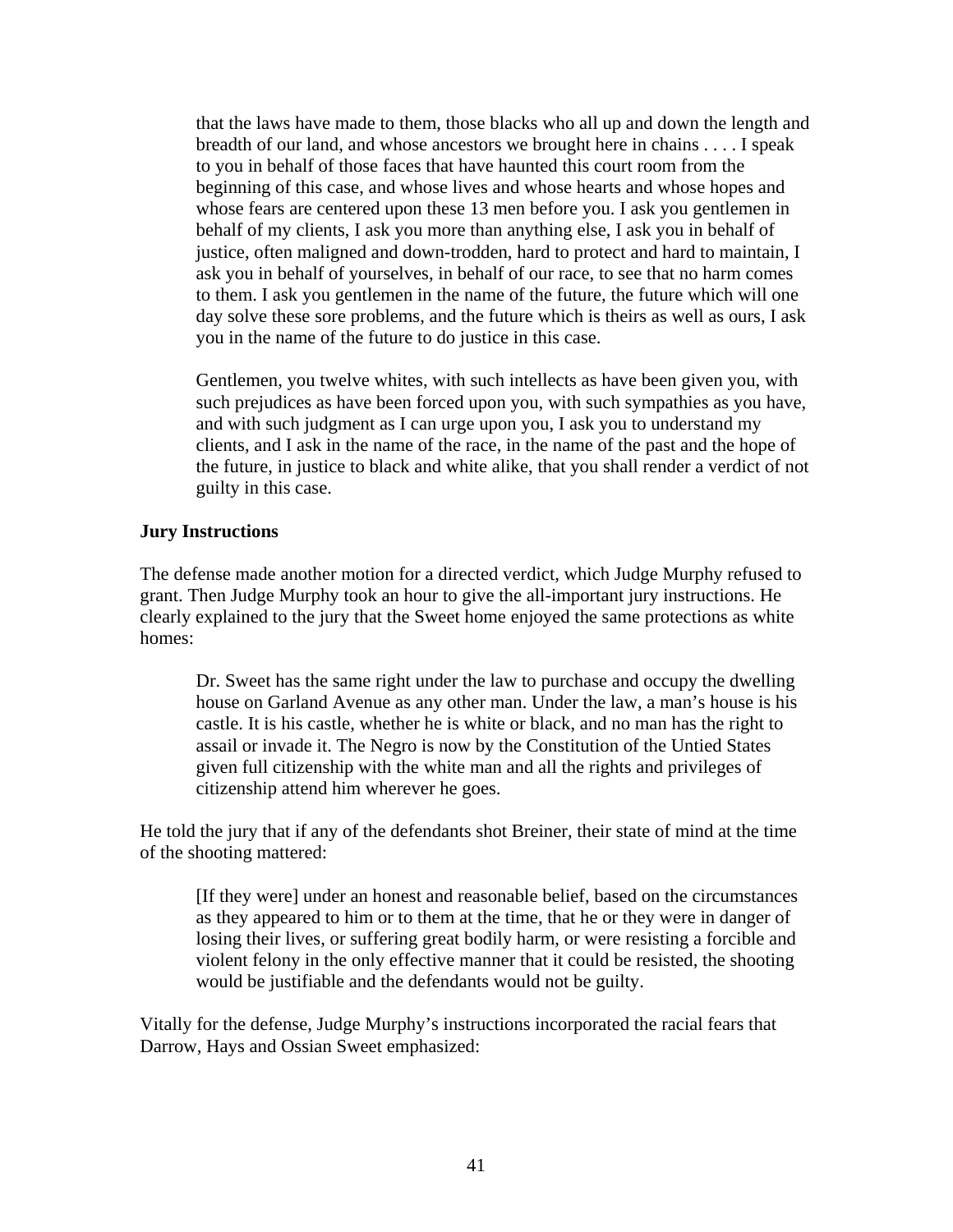Their situation, race and color, the actions and attitude of those who were outside the Sweet home, all have a bearing on whether or not the sum total of the surrounding circumstances as they appeared to them at the time were such as to induce in a reasonable man the honest belief of danger.

Judge Murphy's instructions gave the jury a reasonable black person test to use during deliberations. In an article written shortly after the trial Walter White stated: "Seldom in ny court has a more impartial, learned or complete charge to a jury been heard. As was a Murphy's "instructions to the jury were clear and forcible, and scarcely left a chance for evidenced throughout the case, Judge Murphy was exerting every effort at his command to assure to the eleven defendants a completely fair trial."<sup>148</sup> Darrow believed that Judge them to do anything but acquit."<sup>149</sup>

#### **aiting for a Verdict W**

Prior to the trial, many whites and even some blacks believed that whatever the facts of the case, the defendants had fired too soon on the night of September 9, 1925. By firing before members of the mob actually entered the house or committed other acts of violenc e beyond yelling and throwing rocks, the defendants had committed homicide instead of the justifiable homicide of self-defense. But according to Walter White:

By the time the case was ready to go to the jury, it was freely predicted throughout Detroit that the case could not possibly end in anything other than Detroit had been informed to such an extent that sympathy had swung definitely acquittal for all eleven defendants. The newspapers of Detroit gave full and impartial reports of the trial, for thirty days featuring the story on the front page. As a result of this impartial reporting, the decent and fair minded element in toward the defendants—a very marked contrast to felling in the city prior to the entry of the N.A.A.C.P. and Mr. Darrow into the case.<sup>[150](#page-41-0)</sup>

The jury deliberated for forty-six hours but became hopelessly deadlocked. The jurors were unanimous that they should acquit eight of the defendants. But they could not agree on the fate of Ossian Sweet, Henry Sweet and Leonard Morse. Five jurors wanted to acquit all of the defendants but seven jurors voted to convict the Sweet brothers and Morse of second degree murder, for which they could be sentenced to fifteen years in prison. Judge Murphy then declared a mistrial. Hays believed that "[i]t was clear that they were ready to acquit most of the defendants but some of them felt that there should be a penalty paid by some one. A white man had been killed."<sup>151</sup>

Walter White put the cost of the three week trial at \$21,897.

#### **re-Trial Changes P**

<u>.</u>

<sup>&</sup>lt;sup>148</sup> White, *The Sweet Trial*, *supra* note 139, at 125.<br><sup>149</sup> STORY OF MY LIFE, *supra* note 61, at 310.

<span id="page-41-0"></span><sup>&</sup>lt;sup>150</sup> White, *The Sweet Trial*, *supra* note 139, at 128.<br><sup>151</sup> LET FREEDOM RING, supra note 110, at 232.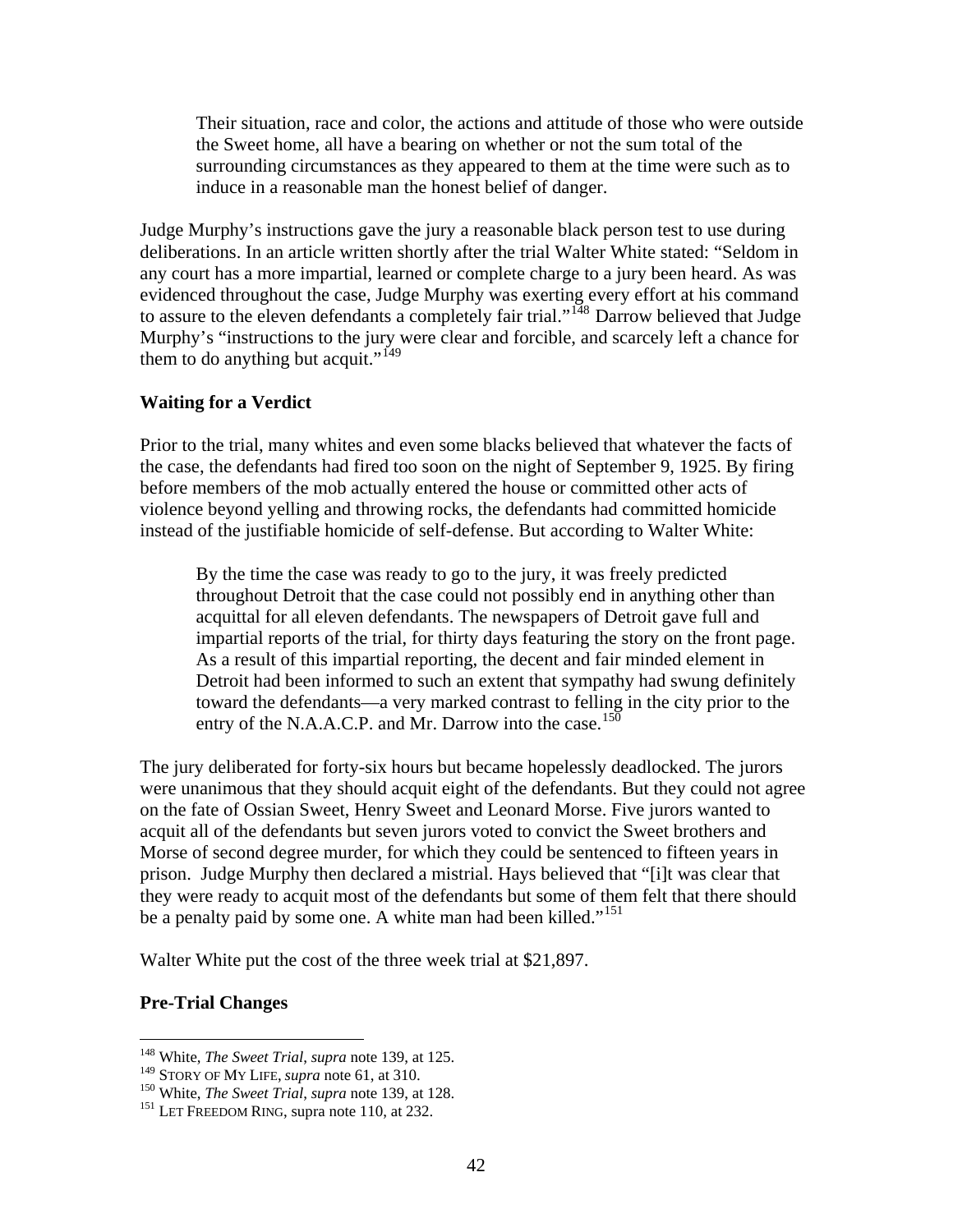After the mistrial, the defense counsel tried to get the charges dismissed but the prosecution was determined to retry the defendants. The defense then changed tactics an d asked that the defendants be tried separately. It was believed by some observers that Darrow's decision to try the defendants separately was an attempt to pressure the prosecutor into dropping the charg es against some of the defendants.

The pro secution decided to try Henry Sweet first. This was clearly the prosecution's stronge st case because Henry was the only defendant who admitted firing a weapon towards the crowd on the night of the murder. Some believed that Darrow's decision to try the defendants separately was a terrible mistake because when all the defendants were tried at once the prosecution had to deal with the conspiracy charge that upset them in the first trial. As one source explains:

Since the prosecution did not know who had fired the shot that killed Breiner and could not identify the gun from which the fatal bullet had been fired—the bullet was not found after the shooting—it really had no alternative but to rely on a conspiracy theory as the basis of its case. It would have to prove that the shooting was unprovoked and had occurred with malice aforethought.<sup>152</sup>

# **Arthur Garfield Hays Replaced**

Darrow lost his co-counsel, Arthur Garfield Hays, who declined to return for the new trial because he was involved in another case. Darrow picked Thomas Chawke who was considered the best criminal defense attorney in Detroit to replace Hays. But this decision that he defended mobsters. Although Chawke was immensely talented, his notoriety and questionable clientele made him just the sort of attorney that the NAACP did not want when they first began the search for a legal defense team for the accused. But Darrow wanted him, so Chawke joined the defense. Of the three black attorneys, only Julian shocked Walter White because Chawke had a notorious reputation and it was rumored Perry was retained because he was a good friend of Ossian Sweet.

While Walter White participated in some of the pre-trial strategy, he did not attend the trial. Instead, James Weldon Johnson represented the NAACP at the trial.

# **Henry Sweet Trial**

 $\overline{a}$ 

extremely fortunate that Judge Murphy would be in the courtroom. Jury selection was gain a difficult process as both sides went through nearly two hundred potential jurors a before eventually agreeing on twelve jurors who were again all white males. To ensure fairness, Judge Murphy had the jurors sequestered. The trial of Henry Sweet began on April 19, 1926. Judge Murphy would again preside over the trial. Along with Clarence Darrow leading his defense, Henry Sweet was

<sup>152</sup> DETROIT YEARS, *supra* note 62, at 157.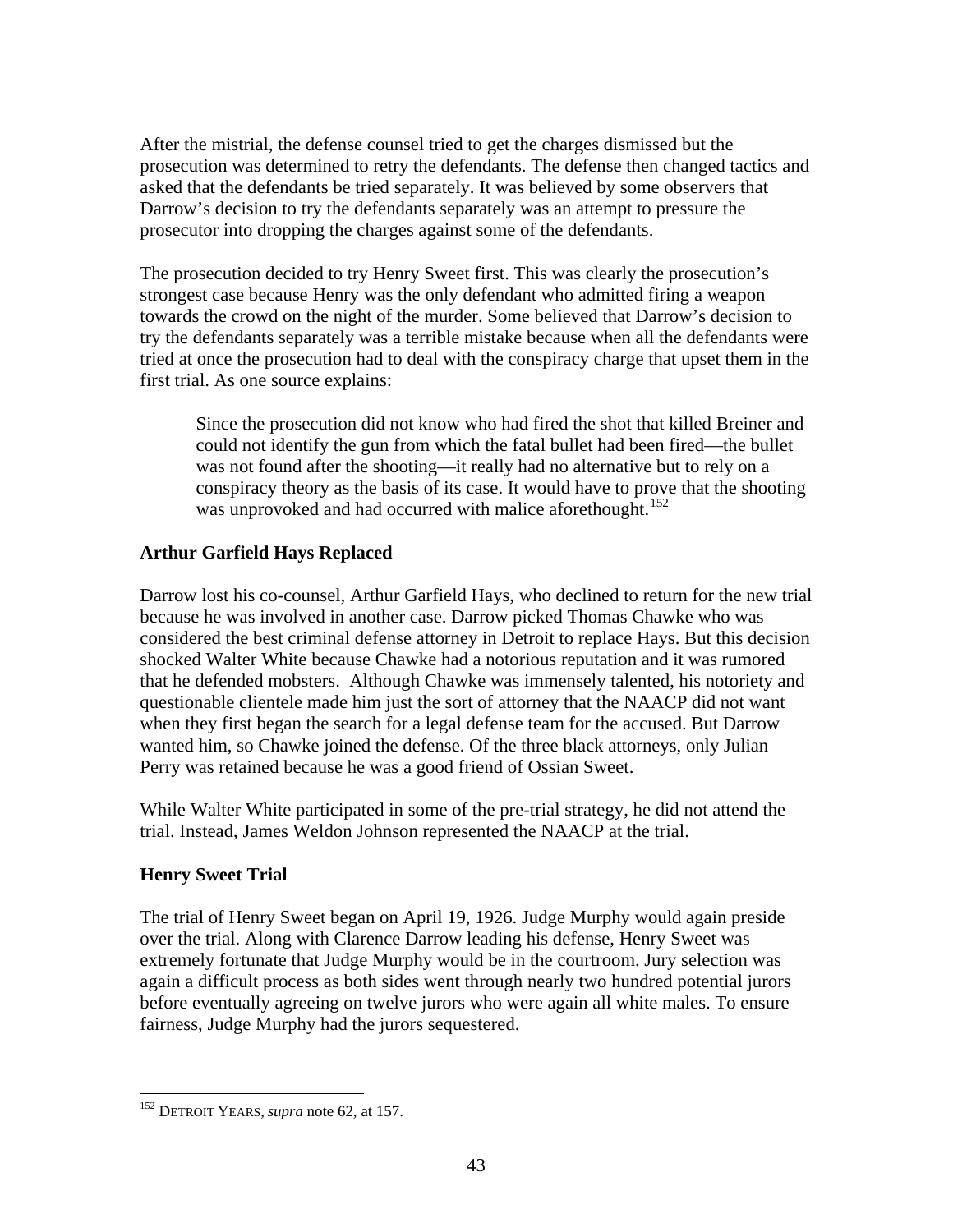One day during jury selection, Darrow invited Ossian and Gladys Sweet to lunch at the Wolverine Hotel "which had never before served blacks and whites at the same table or blacks at any table."<sup>153</sup>

## **Defense More Aggressive**

The second trial was similar to the first in several ways. The prosecution used many of the same witnesses who told the same story. Basically they denied seeing a large crowd around the Sweet home. But Darrow and Chawke were even more aggressive on crossexamination than in the first trial. Having learned from the first trial and perhaps because the state likely had a stronger case against Henry Sweet, the defense went after prosecution witnesses more directly and aggressively than in the first trial.

The prosecution was also aggressive. In preparation for the first day of trial, the prosecution had stacked all the weapons confiscated from the Sweet home on a table prominently displayed for the jurors to see.

# **Darrow Ridicules White Prosecution Witnesses**

Darrow again not only challenged the white witnesses for the prosecution, but also ridiculed them. He was even more direct in his comments that the Sweets, their friends and witnesses, all black, were culturally superior to many of the white witnesses. One way Darrow did this was to point out that several of the witnesses did not know how to properly pronounce the name of Goethe Street that was near the crime scene.

Darrow cross-examined a high school teacher named Marjorie Stowell who did not testify in the first trial because she was out of the city.<sup>154</sup> The *Detroit Times* stated that the "drawing sarcasm of Darrow produced an equally sarcastic reaction when Miss Marjorie Stowell" was cross-examined.<sup>155</sup> Prosecutor Toms had started the examination by asking her to speak louder, which she did, and then gave her street address a second time. Darrow began his cross-examination by again inquiring her place of residence.

"You heard it the first time," snapped the witness. "You live near what street?" "Thank you." said Darrow. "What do you do?" "I am a teacher." "I guessed that much." said Darrow "Where?" "Southeastern High School" "Goethe"—she pronounced it with a long "o." "You mean to tell me anybody is fit to teach school in this city Who pronounces "Goethe" that way?"

 $\overline{a}$ 9, at 249.

oit Times, May 4, 1926, at 5. <sup>153</sup> ONE MAN'S CASTLE, *supra* note 12<br><sup>154</sup> Detroit Times, May 4, 1926, at 5.<br><sup>155</sup> *Id.*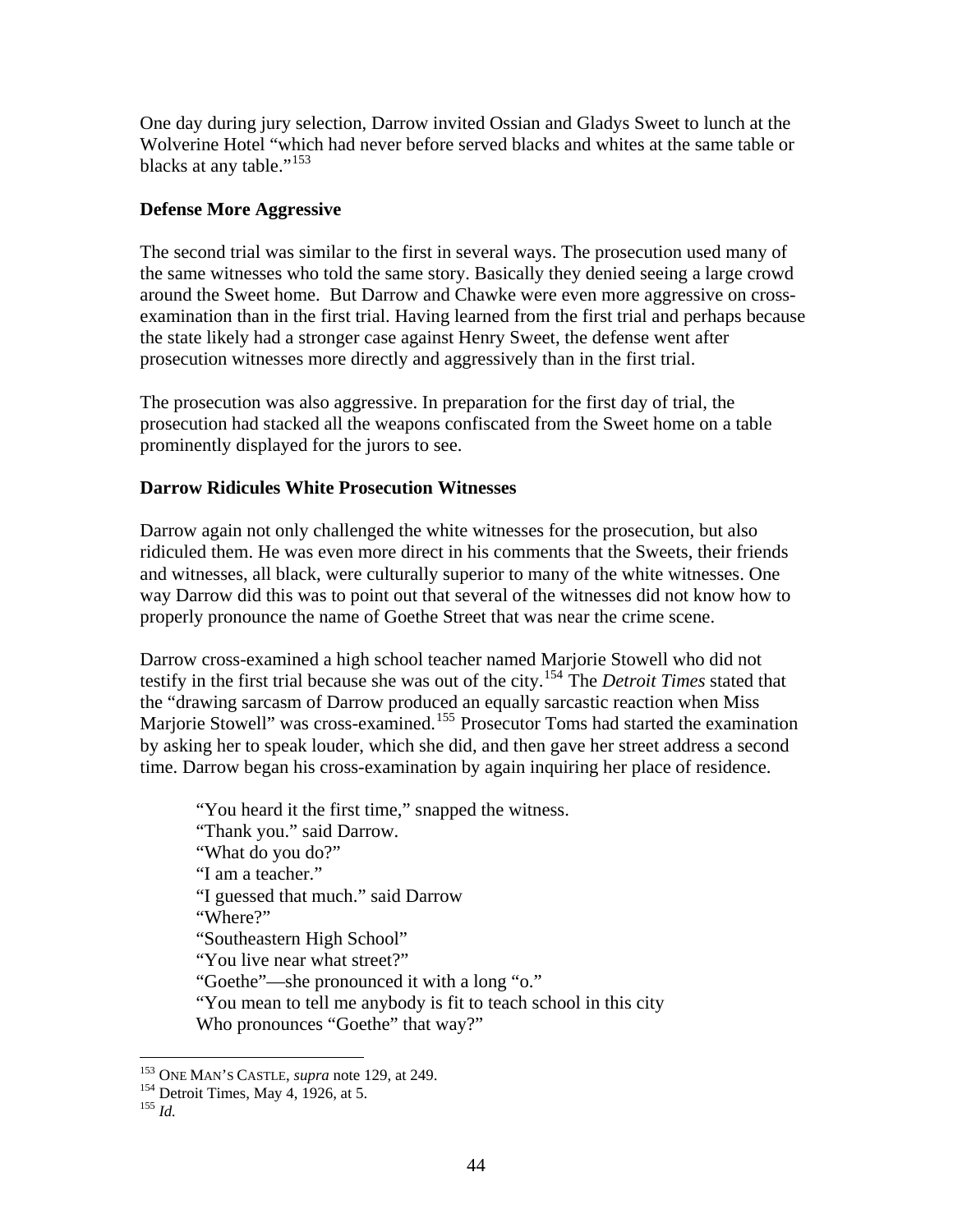"Well, I suppose the Germans pronounce it 'Goethe'—giving the 'o' something the sound of a long 'a.'"<sup>156</sup>

An imp ortant strategy of Darrow and Chawke was to get the witnesses to admit the true nature a nd intentions of the Waterworks Park Improvement Association and why each had join ed. In particular, they tried to elicit testimony about the meeting that took place at the s chool. A *Detroit Times* headline stated "DARROW WINS RIOT SKIRMISH" on May 3, 1926 and explained in the front page article entitled "Skirmish to Darrow":

The counsel for Henry Sweet, negro, on trial for the slaying of Leon Breiner, a white man, during a race riot, scored heavily today when Judge Frank Murphy of Recorder's Court refused the motion of the prosecution to exclude from the record all references to speeches made at the meeting of the Waterworks Improvement Association, July  $14.^{157}$  $14.^{157}$  $14.^{157}$ 

The new [s article also reported:](#page-44-0) 

appeared before the association. . . . one speaker urged violence to keep negroes Testimony has revealed that the improvement association was an organization of white people for protecting the welfare of the community which centered around Dr. Sweet's home and that speakers urging discrimination against negroes from living in the community.<sup>158</sup>

At one point, Moll argued that it was ridiculous for the defense to attempt to show that the speeches given during the Waterworks Improvement meeting two months before the defense and the State." Furthermore, he said, "I don't believe the State has put on one witness who was present at the shooting who told the truth. Their own statements show shooting angered the crowd to the extent that they carried this anger with them two months later. Darrow replied, "There is a serious conflict of the facts as seen by the they are hedging, quibbling and lying."

Darrow recounted that "[o]f all the people on the street through that event, we were able to get n ot over five white men and women to testify for us, and it was difficult to keep some of these in line."<sup>[159](#page-45-0)</sup>

With so [much at stake, many](#page-45-0) blacks attended the trial. James Weldon Johnson described their mood:

The crowd was sensitive, like a barometer, to the ups and downs of the testimony. Whenever Darrow or Chawke scored in their cross-examination a ray of light lit

 $^{156}$   $Id.$ 

<span id="page-44-0"></span>

<sup>&</sup>lt;sup>157</sup> Detroit Times, May 3, 1926.<br><sup>158</sup> *Id.* 159 STORY OF MY LIFE, *supra* note 61, at 309.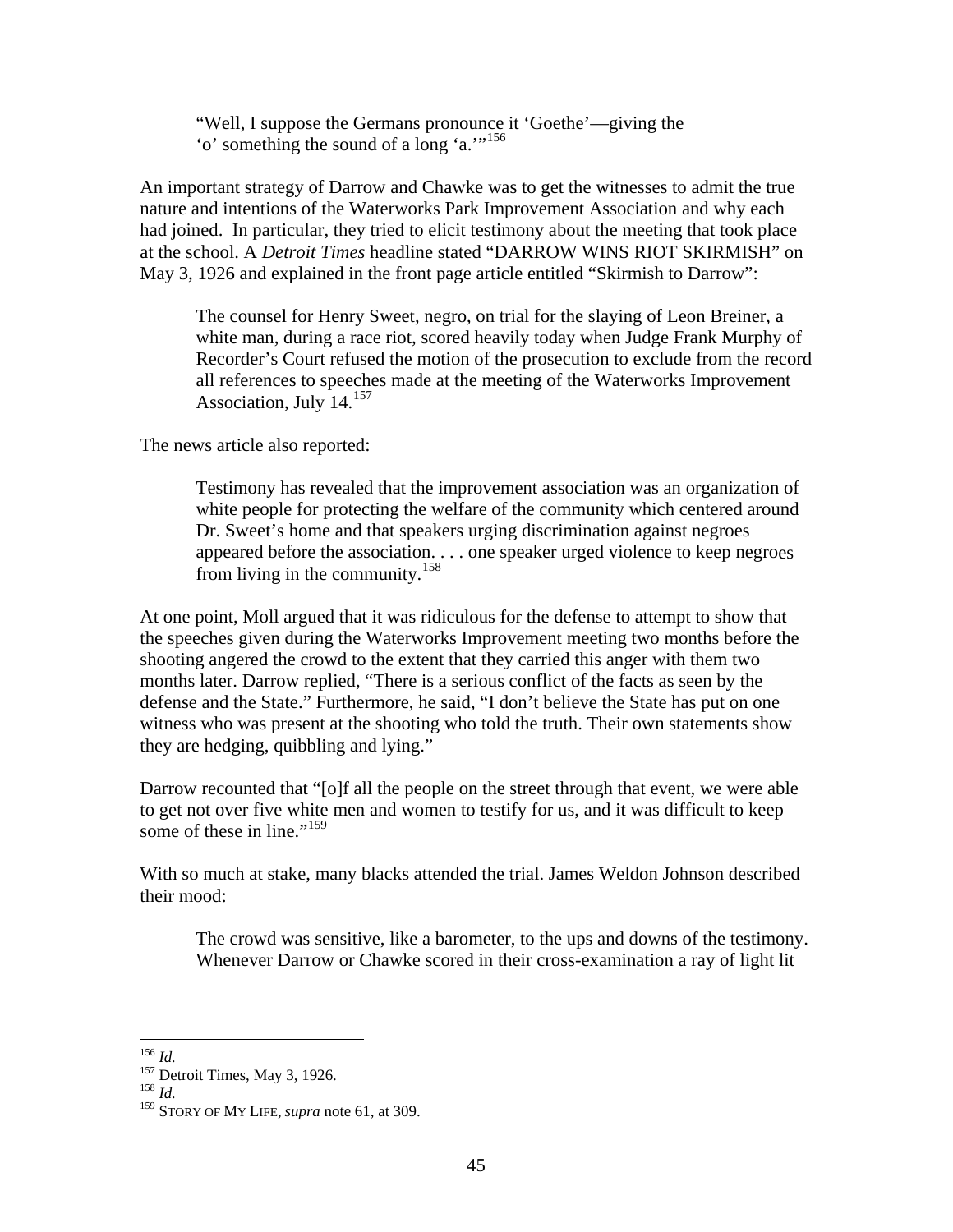the sear of dark faces, and when prosecutors won a point somber tragedy would again settle down.<sup>160</sup>

Darrow wrote in his autobiography about the second trial: "The same eager crowds haunted the courthouse. The same tense faces watched every move in what to them represe nted a part of the tragedy of the whole race. I am sure that their silent, appealing looks were more eloquent than any words that I could offer."<sup>[161](#page-45-1)</sup>

Ossian [Sweet testified as a witness. He again told about his experiences and deep-seated](#page-45-1)  fears of  [racism. Most accounts state that the defendant Henry Sweet did not take the](#page-45-1) stand. H [owever, in his autobiography Darrow later recalled:](#page-45-1) 

[Wilberforce College, in Ohio. The evidence was plain that he had shot ou](#page-45-1)t of the [front windo](#page-45-1)w in the direction of the deceased. Henry was very fond of his elder brother, the doctor, who had helped him while attending school. He was really a member of the family, and what he had done was naturally in defense of his brother and kinsfolk, and his race. Even though he might have been hasty in were in danger. Henry made an excellent appearance in the witness chair. He was [Henry was about twenty years old, and had just completed his junior year in the](#page-45-1)  shooting, he was justified in doing so if he believed that the home and the inmates frank and open-mannered and made no attempt to conceal his part in the tragedy. $162$ 

#### **Darrow's Closing Argument**

Althou gh he was slowing down because of age, Darrow was probably at the height of his fame during the Sweet trials. The Henry Sweet trial, coming less than a year after the Scopes trial and just two years after the Leopold and Loeb case, guaranteed that Darrow's courtroom performance, especially his final summation to the jury, was highly nticipated. According to James Weldon Johnson: a

[E]very available space in the courtroom was taken up. Even within the railing and a large number of interested whites. There were prominent lawyers and jurists of Detroit. When the court opened not another person could be squeezed into the courtroom. Clarence Darrow was to speak. 163 spectators were closely packed together. There were hundreds of colored people

Darrow gave his closing argument on May 11, 1926 and he spoke for more than eight hours. It was a performance that added to legend of his storied legal career. As one commentator described it, "Darrow tore apart the testimony of the prosecution witnesses

<span id="page-45-0"></span>on Johnson, *Detroit*, 32 The Crisis 117, 118 (1926) [hereinafter *Detroit*]. <sup>160</sup> James Weldon Johnson, *Detroit*, 3<br><sup>161</sup> STORY OF MY LIFE, *supra* note 61<br><sup>162</sup> *Id.* at 310. 163 *Detroit*, *supra* note 160, at 118.

<sup>,</sup> at 311.

<span id="page-45-1"></span> $163$  Detroit, supra note 160, at 118.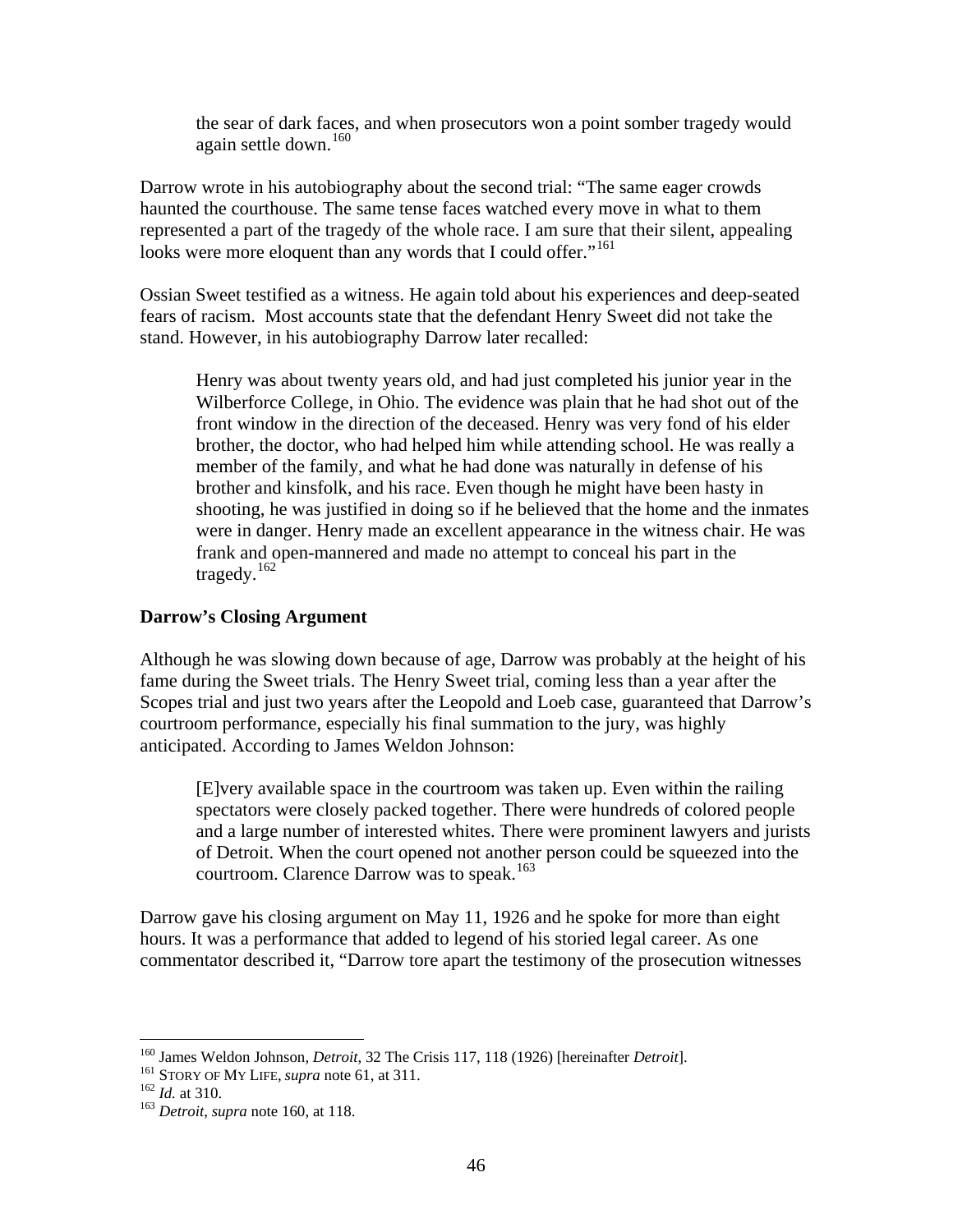and then, watched by hundreds of spectators, at least two thirds of them black, he told a tale that had never before been heard in an American court."<sup>164</sup>

pleasantries he exposed the racial tensions underlying the case and he did not mince words. He told the jurors that they themselves were prejudiced and the whole case was based on racism, but he appealed to them to lay their prejudices aside and put themselves in the p lace of the Sweets. As in the first trial, Darrow did not dodge the race issue. After some introductory

### **Gracio us Towards Prosecution**

Despite the heated battle, Darrow was gracious towards the prosecution at the beginning of his final argument to the jury. He extended compliments to the prosecution by saying:

I want to say, however, that while I have tried a good many cases in the fortyseven or forty-eight years that I have lived in court houses, that in one way this has been one of the pleasantest trials I have ever been in. The kindness and the consideration of the Court is such as to make it easy for everybody, and I have seldom found as courteous, gentlemanly and kindly opponents as I have had in this case. I appreciate their friendship.<sup>[165](#page-46-0)</sup>

# **Nothing but Prejudice**

Darrow began with a review of the prosecution's denial that race was involved:

any prejudice; we don't want the other side to have any. Race and color have nothing to do with this case. This is a case of murder.<sup>166</sup> I shall begin about where my friend Mr. Moll began yesterday. He says lightly, gentlemen, that this isn't a race question. This is a murder case. We don't want

Darrow sharply rejected Moll's argument:

I insist that there is nothing but prejudice in this case; that if it was reversed and indicted. I know what I am talking about, and so do you. They would have been given medals instead. 167 eleven white men had shot and killed a black while protecting their home and their lives against a mob of blacks, nobody would have dreamed of having them

Darrow told the jury directly:

1

<sup>&</sup>lt;sup>164</sup> SADAKAT KADRI, THE TRIAL: A HISTORY, FROM SOCRATES TO O.J. SIMPSON 290 (2005) [hereinafter KADRI, THE TRIAL].<br><sup>165</sup> ARGUMENT OF CI<br><sup>166</sup> *Id.*<br><sup>167</sup> *Id.* 

UMENT OF CLARENCE DARROW, *supra* note 9, at 5.

<span id="page-46-0"></span>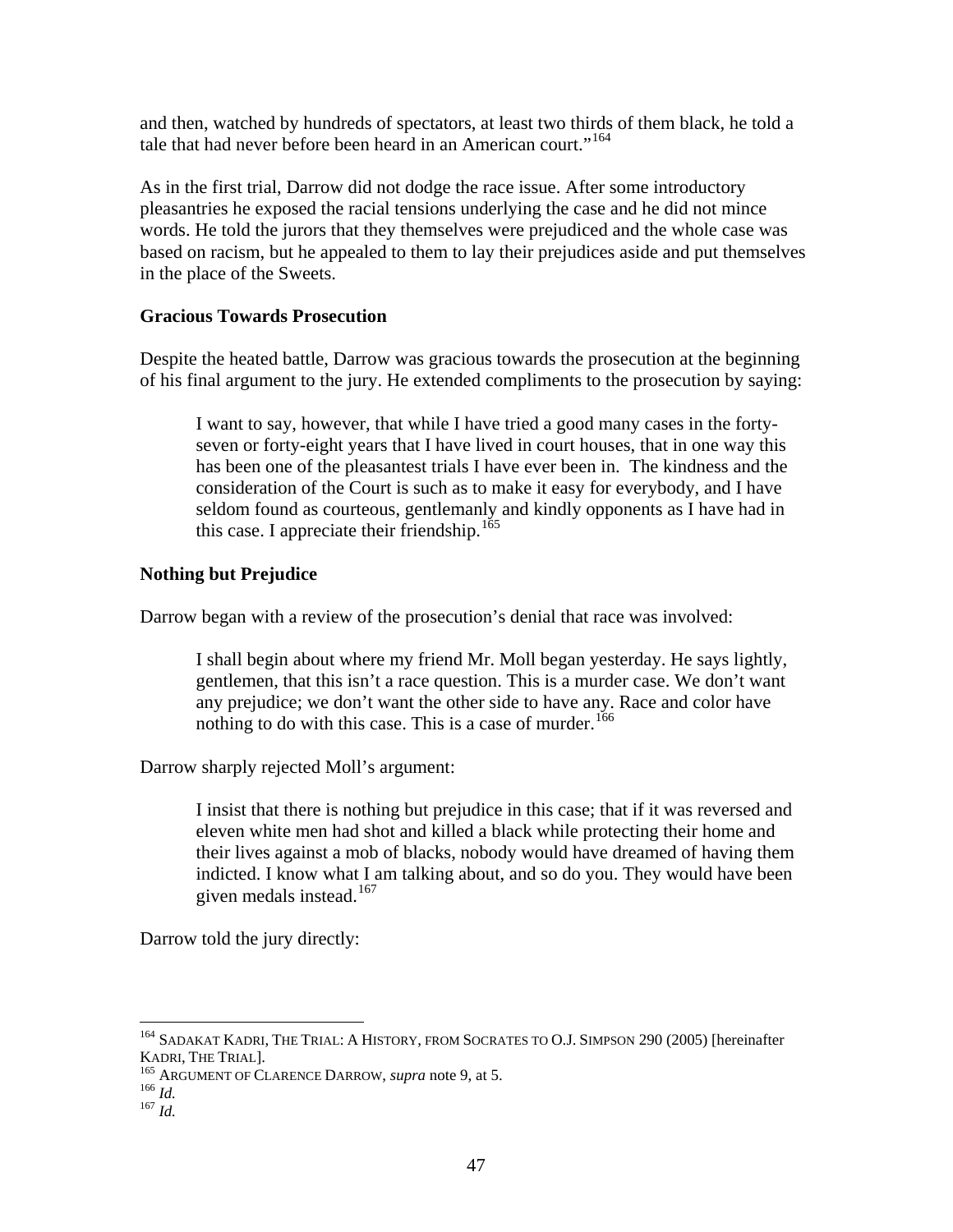You twelve white men are trying a colored man on race prejudice. Now, let me ask you whether you are not prejudiced. I want to put this square to you, gentlemen. I haven't any doubt but that everyone of you are prejudiced against colored people. I want you to guard against it. I want you to do all you can to be fair in this case, and I believe you will.<sup>[168](#page-47-0)</sup>

#### **These [are Colored People Who are Intellectually the Equal of All of You](#page-47-0)**

Darrow strongly emphasized that the defendants and defense witnesses were intellectually and morally superior to the prosecution's white witnesses:

above the white people that live at the corner of Garland and Charlevoix that they You have seen some of the colored people in this case. They have been so far can't be compared, intellectually, morally and physically, and you know it. . . . There isn't one of you men but what know just from the witnesses you have seen in this case that these are colored people who are intellectually the equal of all of you. Am I right? Colored people living right here in the City of Detroit are intellectually the equals and some of them superior to most of us. Is that true? Some of them are people of more character and learning than most of us.<sup>[169](#page-47-1)</sup>

Darrow frequently came back to prejudices of the jurors:

Now, gentlemen, I say you are prejudiced. I fancy everyone of you are, otherwise you would have some companions amongst these colored people. You will overcome it, I believe, in the trial of this case.  $\dots$  All I hope for, gentlemen of the There isn't a man in Detroit who doesn't know that the defendant did his duty, and that this case is an attempt to send him and his companions to prison because they defended their constitutional rights. It is a wicked attempt, and you are asked jury, is this: That you are strong enough and honest enough, and decent enough to lay it aside in this case and decide it as you ought to. And I say, there is no man in Detroit that doesn't know that these defendants, everyone of them, did right. to be a party to it.<sup>[170](#page-48-0)</sup>

#### **Not Go [ing to 'Slobber' over Breiner](#page-48-0)**

During  [the trial, the prosecution accused Darrow of not wanting talk about the victim](#page-48-0)  Leon Breiner. As Darrow described it, Moll "says that I wiggled and squirmed every time they mentioned Breiner."<sup>[171](#page-48-0)</sup> Darrow conceded that he did not like the state to focus on the victim during a criminal trial because of the prejudicial affects it may cause. He told the jury:

 $\overline{a}$ <sup>168</sup> *Id.*

<span id="page-47-0"></span>

<sup>.</sup>  <sup>169</sup> *Id.* at 5-6.<br><sup>170</sup> *Id.* at 6-7.<br><sup>171</sup> *Id.* at 8.

<span id="page-47-1"></span> $171$  *Id.* at 8.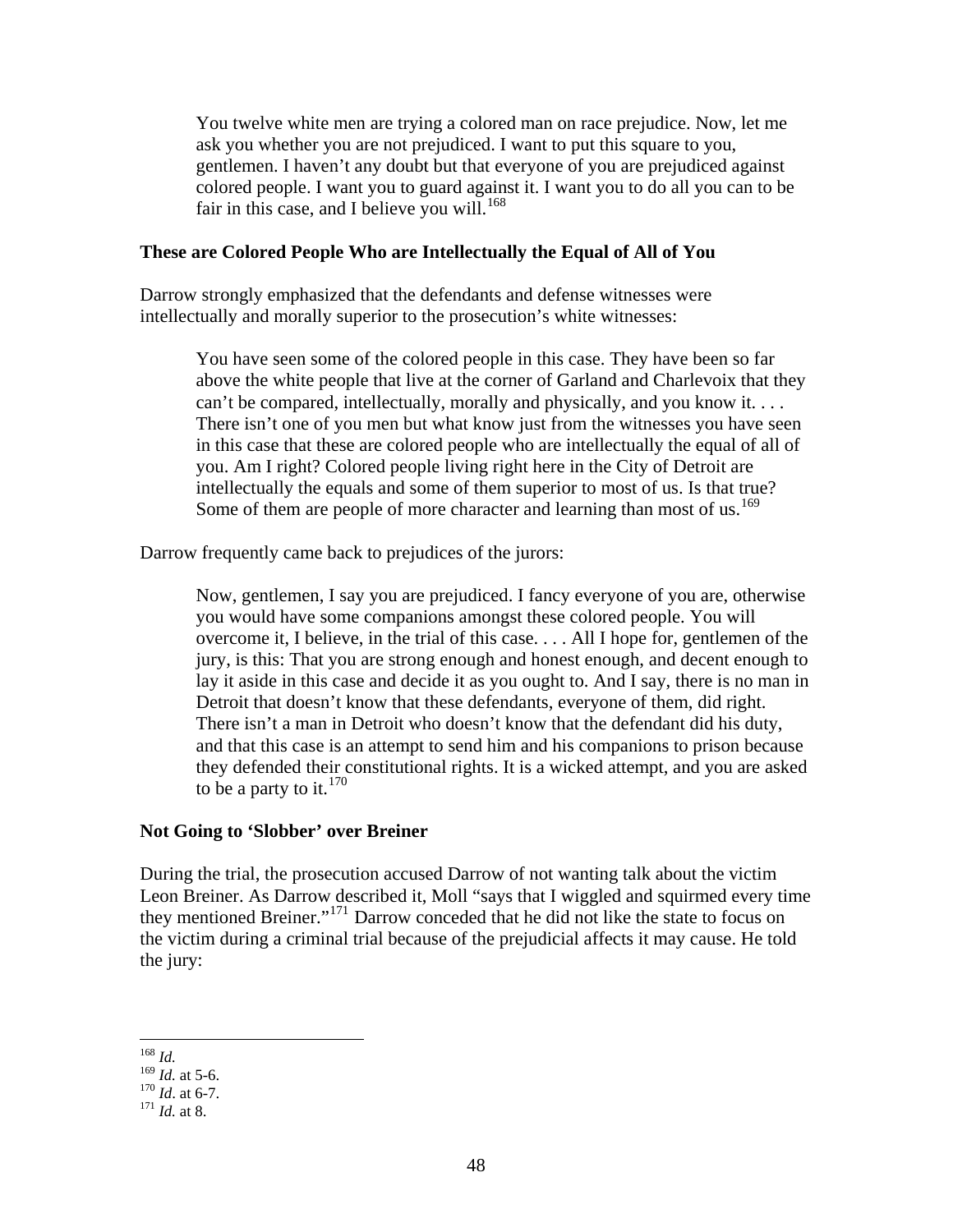[H]e said that I don't like to hear them talk about Breiner. I don't, gentlemen, and I might have shown it. This isn't the first case I was ever in. I don't like to hear the State's Attorney talk about the blood of a victim. It has such a mussy sound. I wish they would leave it out. I will b e frank with you about it. I don't think it has any place in a case. I think it tends to create prejudice and feeling and it has no place, and it is always dangerous. $172$ 

But Darrow did not avoid talking about Breiner. As he did in the first trial, he not only talked about Breiner, he implicated Breiner as a member of the white mob that tried to drive th e Sweets from their home. Darrow told the jury, "I am going to talk about him, and it i sn't easy, either. It isn't easy to talk abut the dead, unless you 'slobber' over them and I am not going to 'slobber' over Breiner."<sup>173</sup> According to Darrow, Leon Breiner was "a conspirator in as foul a conspiracy as was ever hatched in a community; in a conspiracy to drive from their homes a little family of black people and not only that, but to destroy these blacks and their home."<sup>174</sup>

#### **Breine r Was Waiting for the Circus**

Darrow went on to recite the evidence that Breiner was part of the mob that night:

was too small, and they went out into the yard. This school-house was across the street from the Sweet house. What do we know of Breiner? He lived two blocks from the Sweet home. On the  $14<sup>th</sup>$  of July, seven hundred people met at the school-house and the school-house

Every man in that community knew all about it. Every man in that community understood it. And in that school-house a man rose and told what they had done in his community; that by main force they had driven Negro families from their homes, and that when a Negro moved to Garland Street, their people would be present to help. That is why Mr. Breiner came early to the circus on the  $9<sup>th</sup>$ . He went past that house, back and forth, two or three times that night. Any question about that? "Smoking his pipe." What were the rest of them doing? They were a part of a mob and they had no rights, and the Court will tell you so, I think. And, if he does, gentlemen, it is your duty to accept it.

home. He had gone two or three times down the corner and back. He had come to Dove's steps where a crowd had collected and peacefully pulled out his pipe and there? He was there just the same as the Roman populace were wont to gather at the coliseum where they brought out the slaves and the gladiators and waited for Was Breiner innocent? If he was, every other man there was innocent. He left his begun to smoke until the curtain should be raised. You know it. Why was he the lions to be unloosed. That is why he was there. He was there waiting to see these black men driven from their homes, and you know it; peacefully smoking

<span id="page-48-0"></span> $172$  *Id.* 

<sup>172</sup> *Id.* 173 *Id.* 174 *Id.*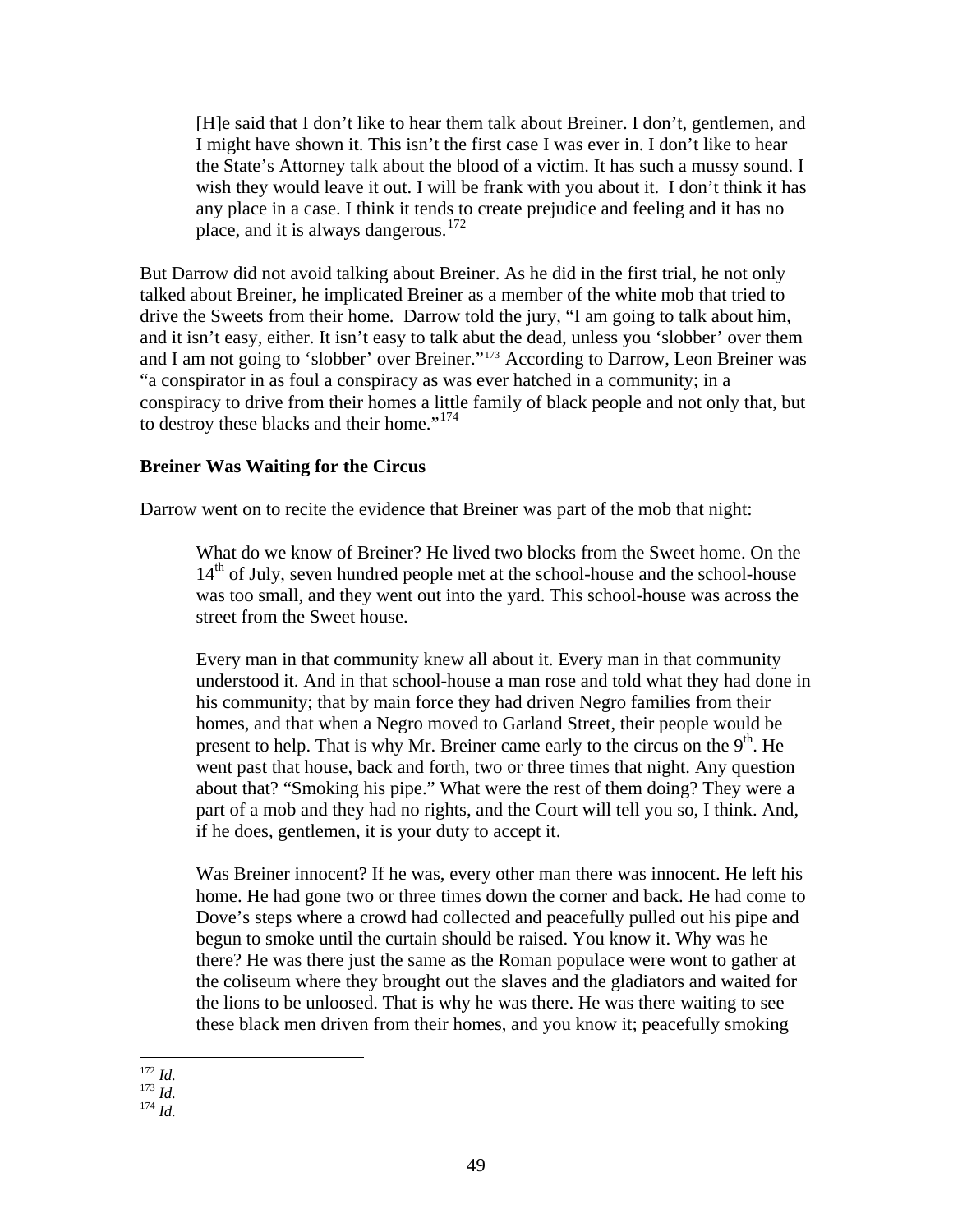his pipe, and as innocent a man as ever scuttled a ship. No innocent people were there. What else did Breiner do? He sat their while boys came and stood in front of him not five feet away, and stoned these black people's homes, didn't he? Did he raise his hand? Did he try to protect any of them? N o, no. He was not there for that. He was there waiting for the circus to begin.  $175$ 

the jury that this was about more than the prosecution trying to get a conviction: Darrow also put the Waterworks neighborhood improvement association on trial. He told

It was bad enough for a mob, by force and violation of law, to attempt to drive these people from their house, but, gentlemen, it is worse to send them to prison and they have lied, and lied and lied to send these defendants to the penitentiary for life, so that they will not go back to their home.<sup>176</sup> for life for defending their home. Think of it. That is the case. Are we human? Hardly. . . . the mob met there to drive them out. That is exactly what they did,

Darrow told the jury that this terrible injustice had happened before and would happen again " but, gentlemen, they ought not to ask you to do it for them. That is a pretty dirty job to turn over to a jury, and they ought not to expect you to do it."<sup>[177](#page-49-0)</sup>

#### **Ridicules Witnesses for the State**

testified for the state. He reminded the jury about Miss Stowell, the school teacher, who Darrow used his closing argument to again ridicule the uneducated witnesses that faced Darrow's rath while on the witness stand:

remember, gentlemen, that she spelled it for us. I can spell that in my sleep, too. I can spell it backwards. Well, let me recall her to you. She teaches school at the corner of Garland and 'Gother' Street; fifteen years a high school teacher, and, in common with all the other people in the community, she called it 'Gother' Street. $178$ Miss Stowell,—Miss Stowell—do you see her? I do. S-t-o-w-e-l-l. You

In describing the policemen who were present on the night of the shooting, Darrow said, "Some of them seemed to come from some institution, judging by the way they talked."<sup>[179](#page-50-0)</sup> Referring to another witness who testified that there might have been four people present in the schoolhouse yard, Darrow told the jury, "Four, gentlemen. I wouldn't say this man lied. It takes some mentality to lie. An idiot can't lie."<sup>[180](#page-50-1)</sup> Darrow continually hammered at the fact that all of the state's witnesses lied about how many

 $175$  *Id.* at 8-9.

 $177$  *Id.* at 10-11. <sup>176</sup> *Id.* at 10.<br><sup>177</sup> *Id.* at 10-1<br><sup>178</sup> *Id.* at 11.<br><sup>179</sup> *Id.* at 12.

<span id="page-49-0"></span>

 $180$  *Id.* at 12.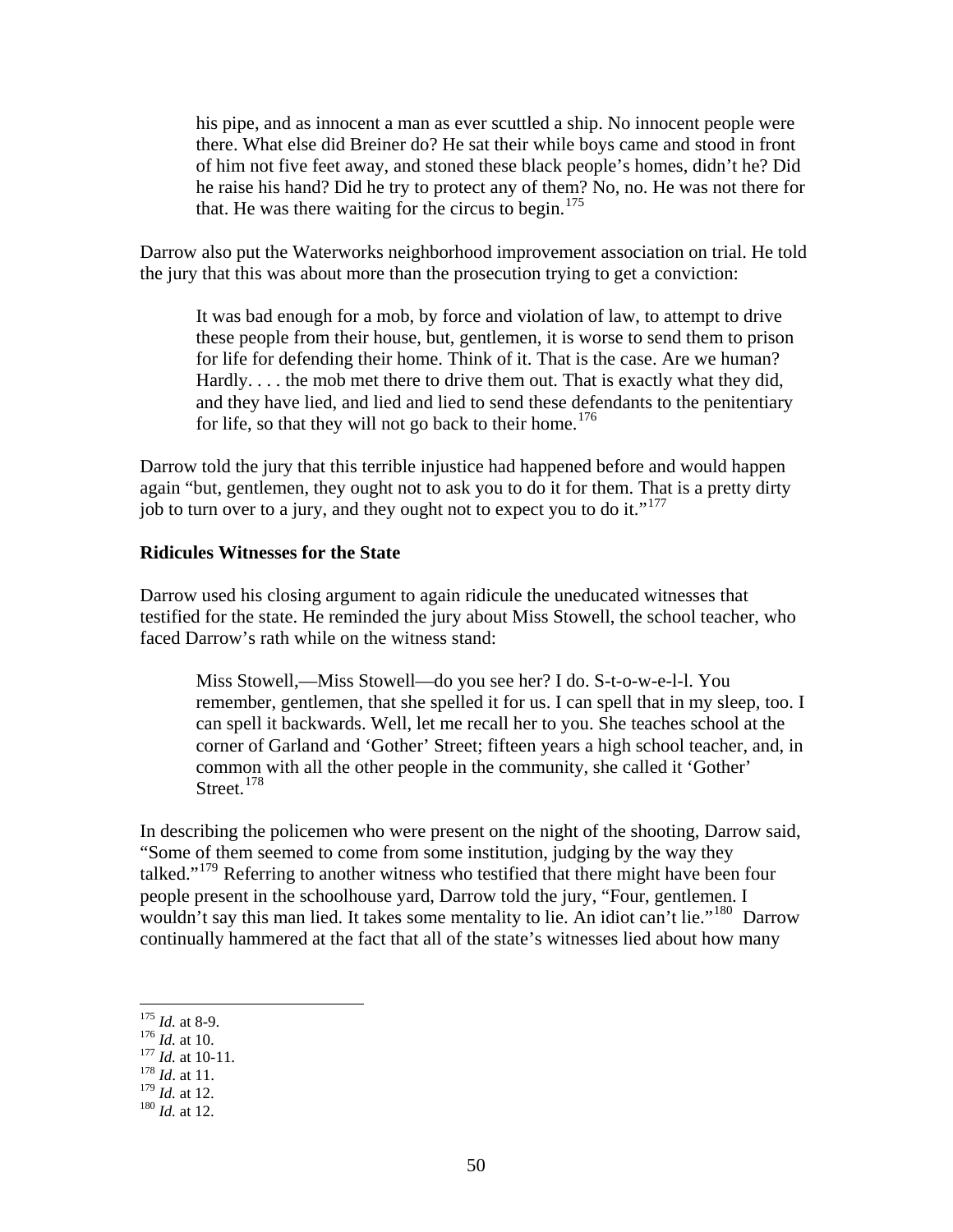people were present near the Sweet home that night, calling them "wonderful mathematical geniuses who testified in this case."<sup>[181](#page-50-1)</sup>

### **"Eye-talians"**

Darrow recalled another witness named Miller who admitted under cross-examination that the Improvement Association was created for the purpose of keeping out "undesirables" which Miller admitted included "Negroes," and upon further prodding from Darrow admitted also included "Eye-talians."<sup>182</sup> Darrow pointed out that the whites in that neighborhood wanted to keep it "American" and yet they did not know that the Sweets' descendants had been in America for three hundred years and that it was an "Eye-talian that discovered this land of ours. Christopher Columbus was an 'Eye-talian,' [b](#page-50-2)ut he isn't good enough to associate with Miller."<sup>[183](#page-50-2)</sup>

[Darrow stated that the police were deployed to the area "to s](#page-50-2)ee that a family were permitted to move into a home that they owned without getting their throats cut by the noble Nordics who inhabit that jungle."<sup>[184](#page-50-3)</sup>

## **Make Y [ourselves Colored for a Little While](#page-50-3)**

Darrow  [stressed to the jury that they needed to put themselves in the place of the](#page-50-3)  defenda[nts to truly judge whether Breiner's death w](#page-50-3)as a justifiable homicide. He told the jury of 12 whites, "Imagine yourselves colored, gentlemen. Imagine yourselves back in the Sweet house on that fatal night. That is the only right way to treat this case, and the court will tell you so."<sup>185</sup> Darrow stressed this point to the jury—they had to see the shooting through the eyes of the defendants:

Now, let us look at these fellows. Here were eleven colored men, penned up in the would want to be judged, you would want your juror to put himself in your place. That is all I ask in this case, gentlemen.<sup>186</sup> house. Put yourselves in their place. Make yourselves colored for a little while. It won't hurt, you can wash it off. They can't, but you can; just make yourself black for a little while; long enough, gentlemen, to judge them, and before any of you

If the defendants thought their lives were in danger, then they could act to protect themselves with deadly force:

Every man may act upon appearances as they seem to him. Every man may protect his own life. Every man has the right to protect his own property. . . . he has the human right to go to the extent of killing to defend his life. He has a right

 $181$  *Id.* at 13.

<span id="page-50-3"></span><span id="page-50-2"></span>

<span id="page-50-1"></span><span id="page-50-0"></span><sup>182</sup> *Id.* at 14.<br>
<sup>183</sup> *Id.* at 14.<br>
<sup>184</sup> *Id.* at 17.<br>
<sup>185</sup> *Id.* at 18.<br>
<sup>186</sup> *Id.* at 27.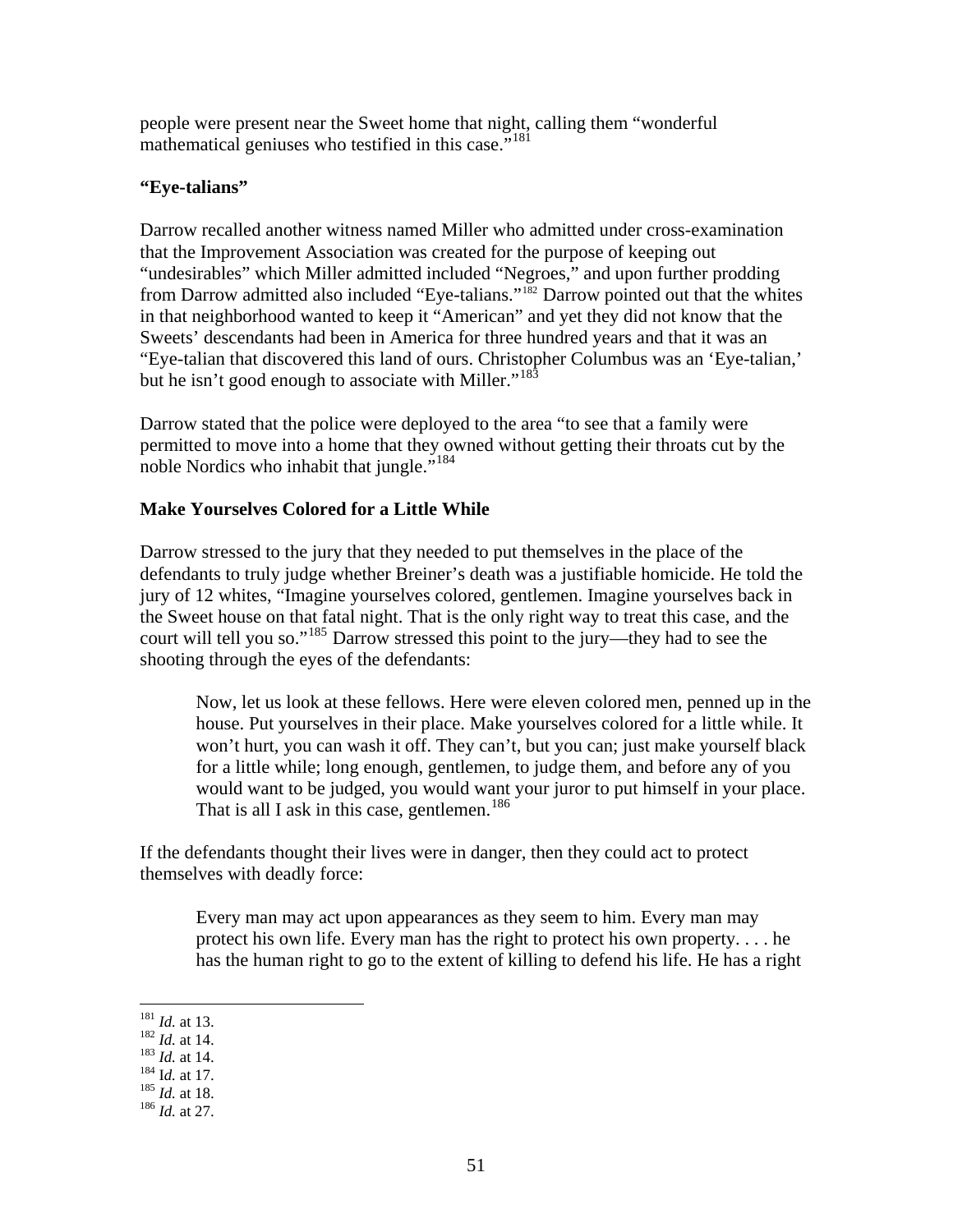to defend the life of his kinsmen, servant, his friends, or those about him, and h e has a right to defend, gentlemen, not from real danger, but from what seems to him real danger at the time.<sup>187</sup>

Darrow did not dodge the fact that the defendants had brought ten guns and ammunition with them to the house. He told the jury that the defendants were justified in having guns: "They had a bedstead, a stove and some bedding, ten guns and some ammunition, and they had food to last them through a siege. I feel that they should have taken less furniture and more food and guns."<sup>[188](#page-51-0)</sup>

Darrow  [talked at great length about the long history of discrimination against blacks,](#page-51-0)  from sl [avery up to the time of the trial.](#page-51-0) 

## **Jim Crow Heaven**

Darrow made several references to religion in his summation. For example, when referring to segregation based on race, he said:

Of course, colored people belong to a church, and they have a Y.M.C.A. That is, a Jim Crow Y.M.C.A. The black Christians cannot mix with the white Christians. They will probably have a Jim Crow heaven where the white angels will not be obliged to meet the black angels, except as servants.<sup>[189](#page-51-1)</sup>

Darrow did not totally concede that Henry Sweet killed Breiner, and reiterated that it was not clear whose gun the fatal shot came from. But he also told the jury that it did not matter who fired the fatal shot:

Gentlemen, these black men shot. Whether any bullets from their guns hit There are bigger issues in this case than that. The right to defend your home, the right to defend your person, is as sacred a right as any human being could fight for, and as sacred a cause as any jury could sustain.<sup>190</sup> Breiner, I do not care. I will not discuss it. It is passing strange that the bullet that went through him, went directly through, not as if it was shot from some higher place. It was not the bullet that came from Henry Sweet's rifle; that is plain. It might have come from the house; I do not know, gentlemen, and I do not care.

### **The St ory Would Melt Hearts of Stone**

Darrow made repeated efforts to get the jury to sympathize with the defendants as much as poss ible. To get them to think about the prejudice that blacks felt at that time, he said: "Gentlemen, I feel deeply on this subject; I cannot help it. Let us take a little glance at the history of the Negro race. It needs only a minute. It seems to me that the story would melt

 $187$  *Id.* at 25.

 $188$  *Id.* at 18.

<span id="page-51-0"></span><sup>189</sup> *Id.* at 19.

<span id="page-51-1"></span><sup>190</sup> *Id.* at 33.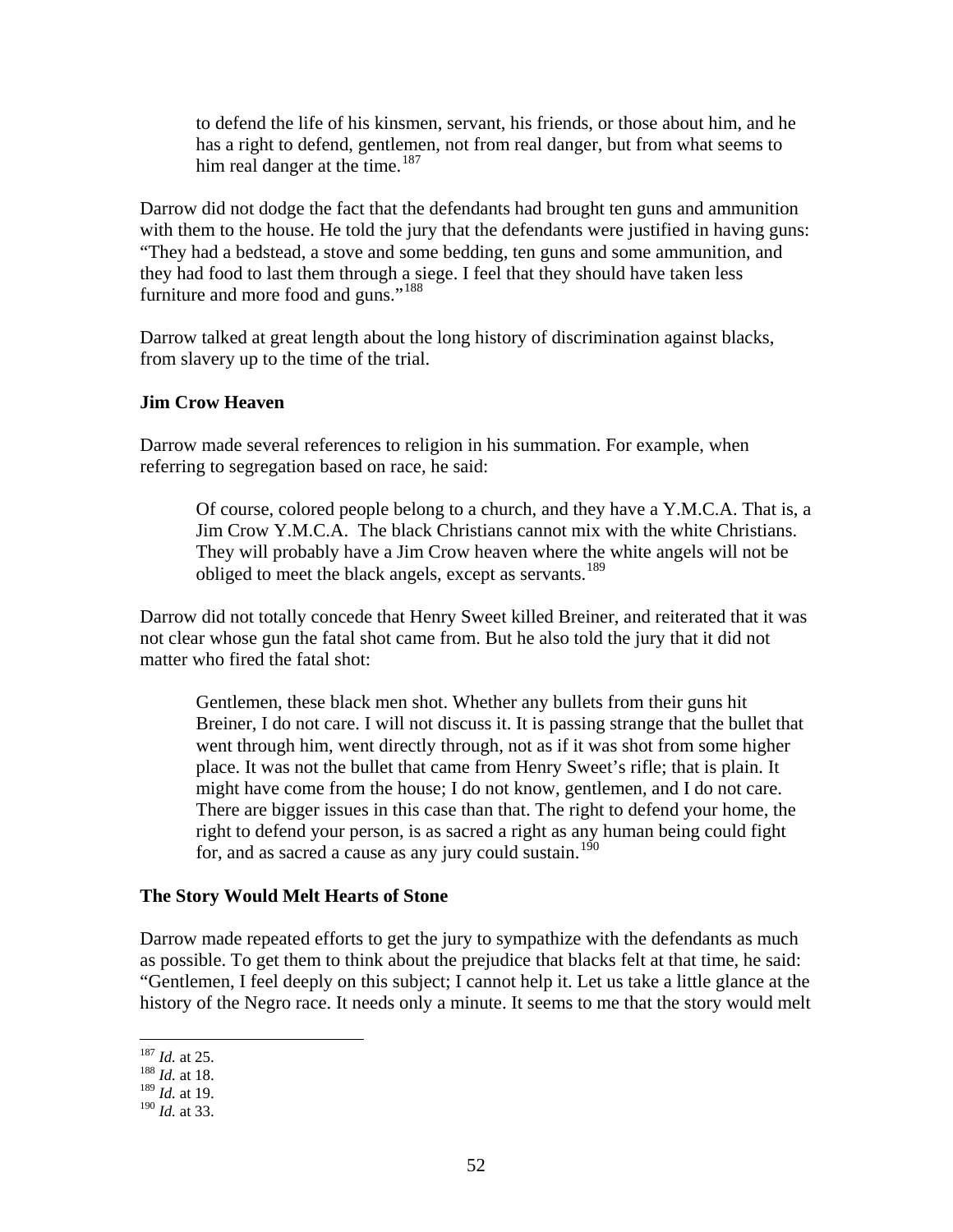hearts of stone."<sup>[191](#page-52-0)</sup> Darrow stated that while he was born in America and others came freely t o America from other countries, the black story was different:

capture wild beasts, torn from their homes and their kindred; loaded into slave ships, packed like sardines in a box, half of them dying on the ocean passage; some jumping into the sea in a frenzy, when they had a chance to choose death in place of slavery. They were captured and brought here. They could not help it. black. They were subjected to all of this for generations, until finally they were unless the people we meet are kindly and decent and human and liberty-loving, then there is no liberty. Freedom comes from human beings, rather than from laws and institutions.<sup>192</sup> These men, the defendants, are here because they could not help it. Their ancestors were captured in the jungles and on the plains of Africa, captured as you They were bought and sold as slaves, to work without pay, because they were given their liberty, so far as the law goes—and that is only a little way, because, after all, every human being's life in this world is inevitably mixed with every other life and, no matter what laws we pass, no matter what precautions we take,

Darrow impressed upon the jury the importance of their task:

Your verdict means something in this case. It means something more than the fate of this boy. It is not often that a case is submitted to twelve men where the decision may mean a milestone in the progress of the human race. But this case does. And, I hope and I trust that you have a feeling of responsibility that will make you take it and do your duty as citizens of a great nation, and, as members of the human family, which is better still.<sup>193</sup>

#### **Law of Love**

Darrow concluded:

I am the last one to come here to stir up race hatred, or any other hatred. I do not believe in the law of hate. I may not be true to my ideals always, but I believe in the law of love, and I believe you can do nothing with hatred. I would like to see a time when man loves his fellow man, and forgets his color or his creed. We will analysis is, what has man done?—and not what has the law done? I know there is a long road ahead of him, before he can take the place which I believe he should avert it. I would advise patience; I would advise toleration; I would advise never be civilized until that time comes. I know the Negro race has a long road to go. I believe the life of the Negro race has been a life of tragedy, of injustice, of oppression. The law has made him equal, but man has not. And, after all, the last take. I know that before him there is suffering, sorrow, tribulation and death among the blacks, and perhaps the whites. I am sorry. I would do what I could to

1

<sup>191</sup> *Id.* at 34.

<span id="page-52-0"></span><sup>192</sup> *Id.*

<sup>193</sup> *Id.* at 35.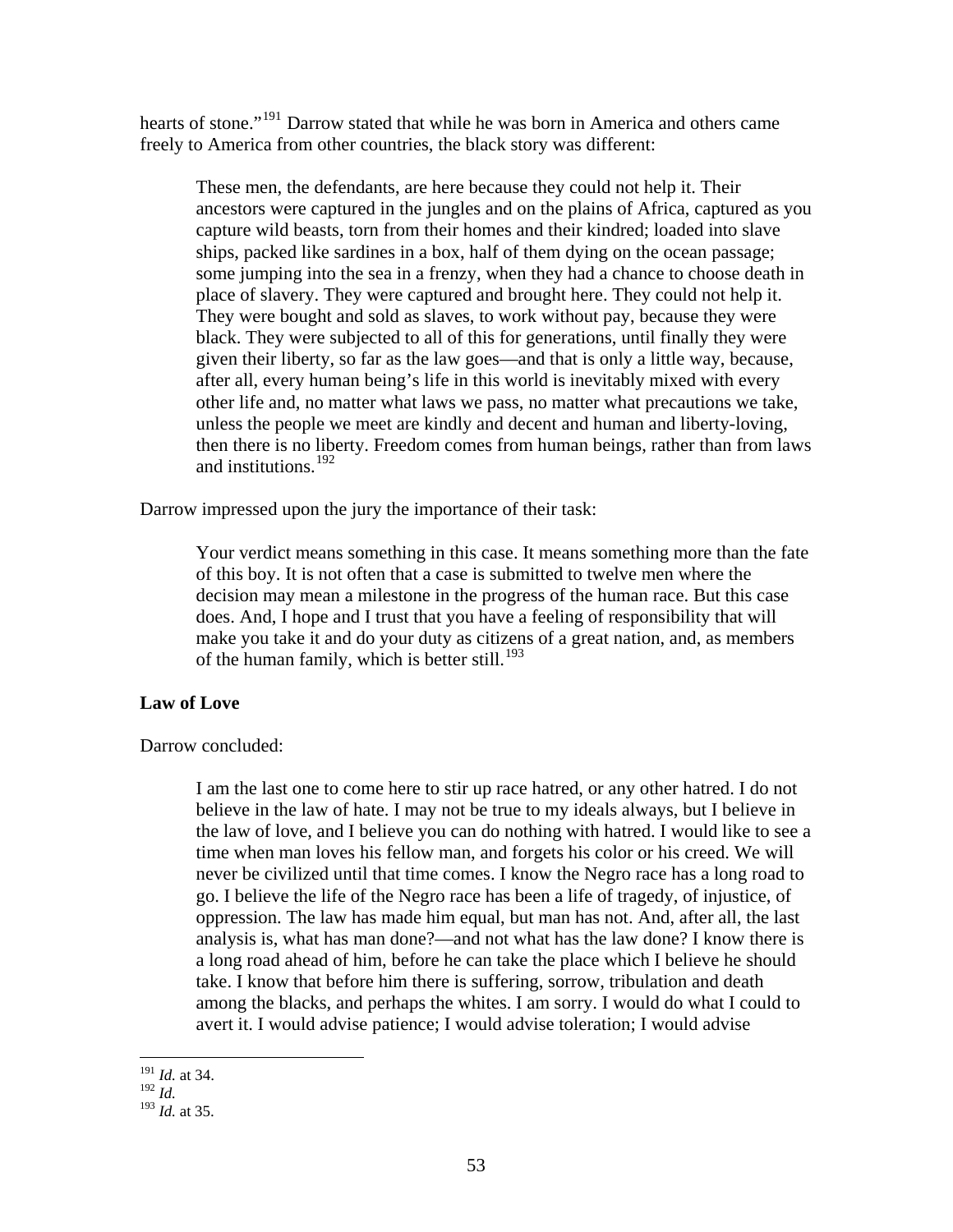understanding; I would advise all of those things which are necessary for men who live together.

Gentlemen, what do you think is your duty in this case? I have watched day after day, these black, tense faces that have crowded this court. These black faces that now are looking to you twelve whites, feeling that the hopes and fears of a race are in your keeping.

This case is about to end, gentlemen. To them, it is life. Not one of their color sits on this jury. Their fate is in the hands of twelve whites. Their eyes are fixed on you, their hearts go out to you, and their hopes hang on your verdict.

city which must face this problem, and face it fairly,—I ask you, in the name of progress and of the human race, to return a verdict of not guilty in this case!<sup>194</sup> This is all. I ask you, on behalf of this defendant, on behalf of these helpless ones who turn to you, and more than that,—on behalf of this great state, and this great

Darrow's closing argument in the trial of Henry Sweet was one of the most powerful of his career. Executive Secretary of the NAACP James Weldon Johnson observed the trial and described Darrow's summation:

For nearly seven hours he talked to the jury. I sat where I could catch every word psychologist, the philosopher, the great humanist, the great apostle of liberty, was bringing into play every bit of skill, drawing upon all the knowledge, and using and every expression of his face. It was the most wonderful flow of words I ever heard from a man's lips. Clarence Darrow, the veteran criminal lawyer, the every power that he possessed.<sup>[195](#page-53-0)</sup>

[that "did not leave a dry eye in the courtroom."](#page-53-0)<sup>196</sup> [Judge Murphy reportedly said, "Th](#page-54-0)is [is the greatest experience of my life. That wa](#page-54-0)s Clarence Darrow at his best. I will never hear anything like it again. He is the most Christ-like man I have ever known." [In a lifetime of dramatic and important courtroom performances, this was one of](#page-53-0)  [Darrow's most powerful. Johnson states that Darrow ended his argument with an appeal](#page-53-0)

Darrow later wrote that during the Henry Sweet trial, "My long sympathy for the colored people conspired to help me make one of the strongest and most satisfactory arguments that I ever delivered."<sup>197</sup>

One commentator stated that Darrow's summation in the Henry Sweet case "has strong wrote that Darrow's speech to the jury "has been called one of the greatest in the history claim to be the finest forensic address of the twentieth century."198 Langston Hughes

 $\overline{a}$ 

<sup>194</sup> *Id.* at 36.

<sup>&</sup>lt;sup>195</sup> Detroit, *supra* note 160, at 118.

<sup>196</sup> *Id.* at 119.

<sup>&</sup>lt;sup>197</sup> STORY OF MY LIFE, *supra* note 61, at 311.

<span id="page-53-0"></span><sup>198</sup> KADRI, THE TRIAL, *supra* note 164, at 287.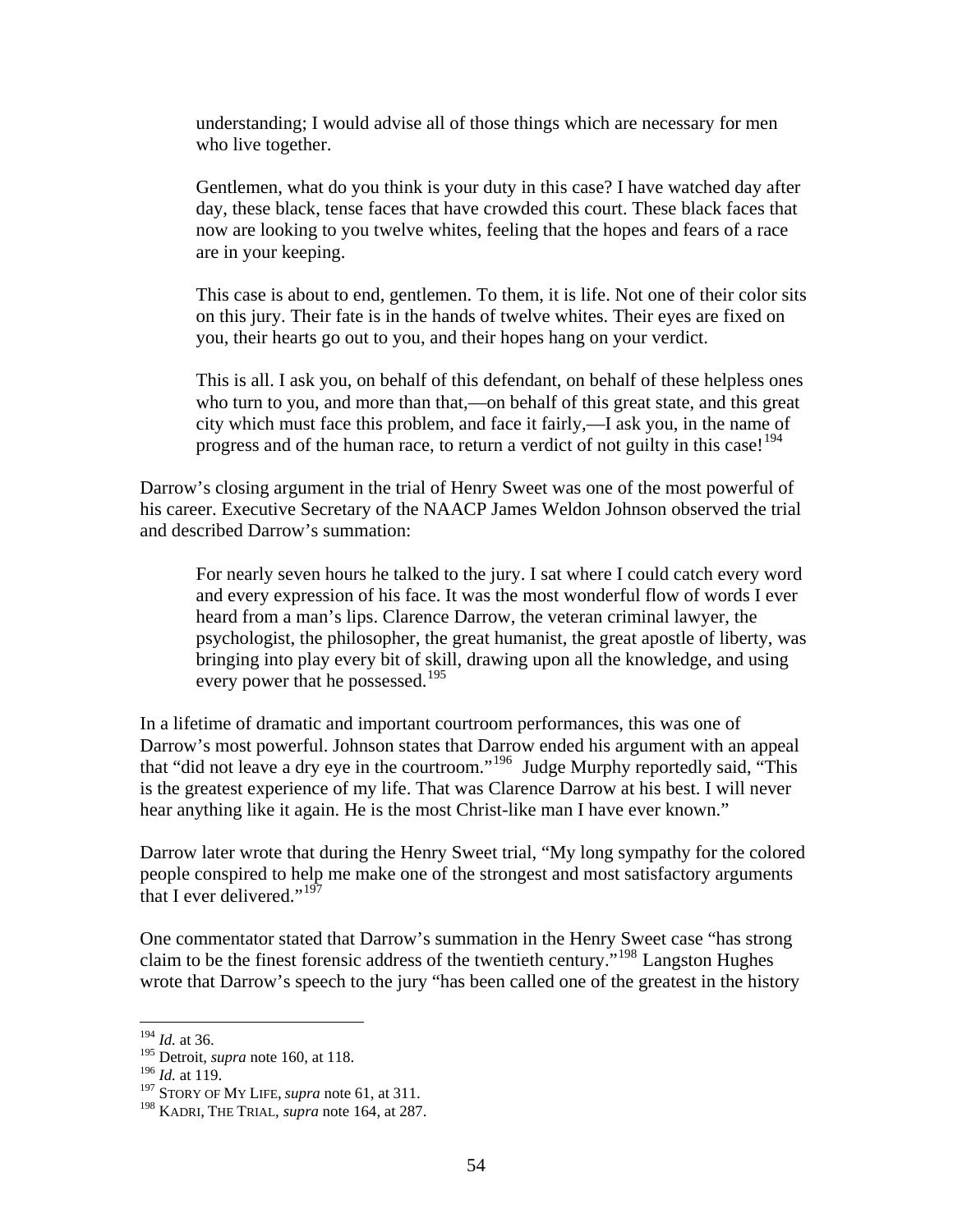of American jurisprudence."199 So influential was Darrow's final plea to the jury in the Henry Sweet trial that an excerpt was published in the compilation *A Treasury of the*  World's Great Speeches published in 1954.

# **Robert Toms Closing Argument**

Prosecutor Robert Toms gave the closing argument for the state of Michigan the day after Sweet gave to the police on the night of the shooting. From the prosecution's standpoint, being arrested. Toms tried to use these statements to paint an entirely different picture of the scene in and about the Sweet's new home on the night of the shooting. Darrow's closing argument. Toms focused considerable attention on the statement Henry Henry Sweet was the best defendant because he was the only one who admitted to shooting a gun the night of the murder and he gave several incriminating statements after

Toms would focus on what the NAACP leadership and the defense considered the most dangerous part of their case and what they worried about from the beginning: that a jury of whit es would think the defendants fired too soon. Toms tried to counter the defense descrip tion that there was an angry mob of whites outside the Sweet house. Instead, the whites were more curious than anything else, they were not aggressively threatening the defenda nts and certainly did not represent a threat sufficient to justify shooting an unarme d man and killing him. Toms also wanted the jury to focus on the fact that whatever happened that night, Breiner was dead, shot in the back and that was far worse than whether someone could or could not live in a particular neighborhood.

Toms b egan:

 $\overline{a}$ 

personal appreciation of the patience and continued interest with which you have listened to this case during the wearisome weeks we have been here trying to do a public duty. I realize that it has been an occasion of some discomfort and inconvenience for you and that your service here has been or should be labeled as a patriotic one. It is not pleasant. It is not convenient, but you have faced it, and May it please the court, and gentlemen of the jury, I want to first express my faced it cheerfully and patiently, and I for one want to commend you for it and state that I appreciate it.

I dread to impose on you a further avalanche of language after what you have been subject to for the last two or three days. Unfortunately, it falls to me to pile on the straw which will probably break the camel's back, but I cannot feel but I must say something, at least, as it is my duty to on behalf of the State at the conclusion of this trial.

Toms e xpressed his confusion over race:

Now, I have learned a lot about the Negro problem in sitting through this case twice. I mean, I have to learn a lot. The more I hear, the more I am convinced

<span id="page-54-0"></span><sup>199</sup> FIGHT FOR FREEDOM, *supra* note 120, at 44 .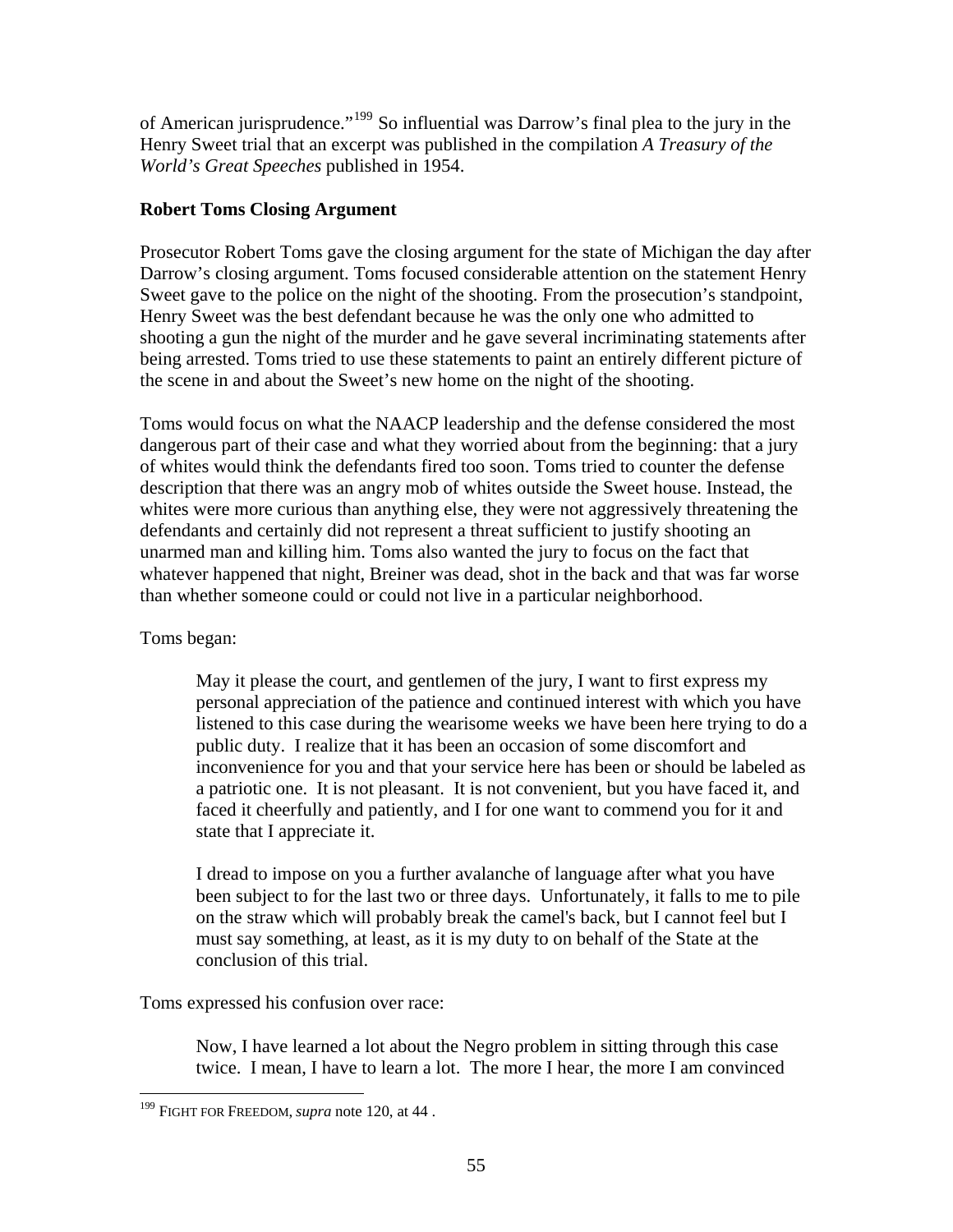that I don't know much about it. I don't know whether it is a Negro problem, or whether it is a white problem, or whether it is both, but the more I study it and the more I hear about it, the more I am convinced nobody knows much about it; that it is a problem which has arisen recently and which is changing so rapidly that no one can claim to be an authority on it. I do not know what a Negro is. What do blood in his veins? I can't say that in the ordinary acceptance of the term we mean a black person, because so many negroes are not black. Some of them are very white, so what do we mean by a 'negro'? What it means in the ordinary acceptance of the word is a person who has the slightest trace of African blood in you mean by a 'negro'? Do you mean a person who has any trace of African his veins. In other words, he may be 99.9 per cent white man, but we feel the other tenth makes him a negro. So our problem isn't altogether with the black man unless we are going to modify our definition of the word 'negro.'

## **Mr. Da rrow Prejudiced**

In his o wn clumsy way, Toms tried to show that he was not prejudiced against negroes althoug h he was prejudiced against some things:

didn't think that all Democrats were horse thieves, but it was funny that all horse thieves were Democrats. Now, that is just prejudice, of course. It is pure, state's attorneys as a rule, and he is prejudiced against state's witnesses; all you bright blue window-shades, and I detest bathing girl stickers on Ford cars, and I Now, let me talk about prejudices a minute. I have got a lot of them. I am prejudiced against some Negroes. I am prejudiced against some white men to such an extent that I don't think I could be argued out of it. My grandfather was prejudiced against Democrats. It happens that he was one of the founders of the Republican party out at Jackson [Michigan] in 1846, and he used to say that he unadulterated, unreasoning, blind prejudice. Mr. Darrow has got a lot of pet prejudices too. He is prejudiced against policemen and he is prejudiced against need to arouse his prejudice is to put a witness on the stand for the state, and he wouldn't believe him if they told him that his name was Clarence Darrow. He would doubt it. Oh, I have got a lot other pet prejudices. I am prejudiced against have a prejudice against gossips, male or female, and I have a prejudice against slackers, lazy people, and I have a prejudice against women that use lip-sticks in street cars . . . .

And you, each of you, have such prejudices. Do not deceive yourselves. You have. And you can't put them out of your mind. But I want to tell you this, that some fine negroes. I once ate dinner with Bert Williams, and spent the evening with him; as delightful an evening as I ever spent. I broke bread with Walter White when he was here at the last trial. I wish that he was here now. And I have a negro in my office, a competent, trustworthy fellow. My two children this morning are in the keeping of a colored woman, and in spite of that fact that I am prosecuting this case, I am not a bit afraid, not a bit. So, I haven't any prejudice among my pet prejudices, I do not hold one against the negro. I have known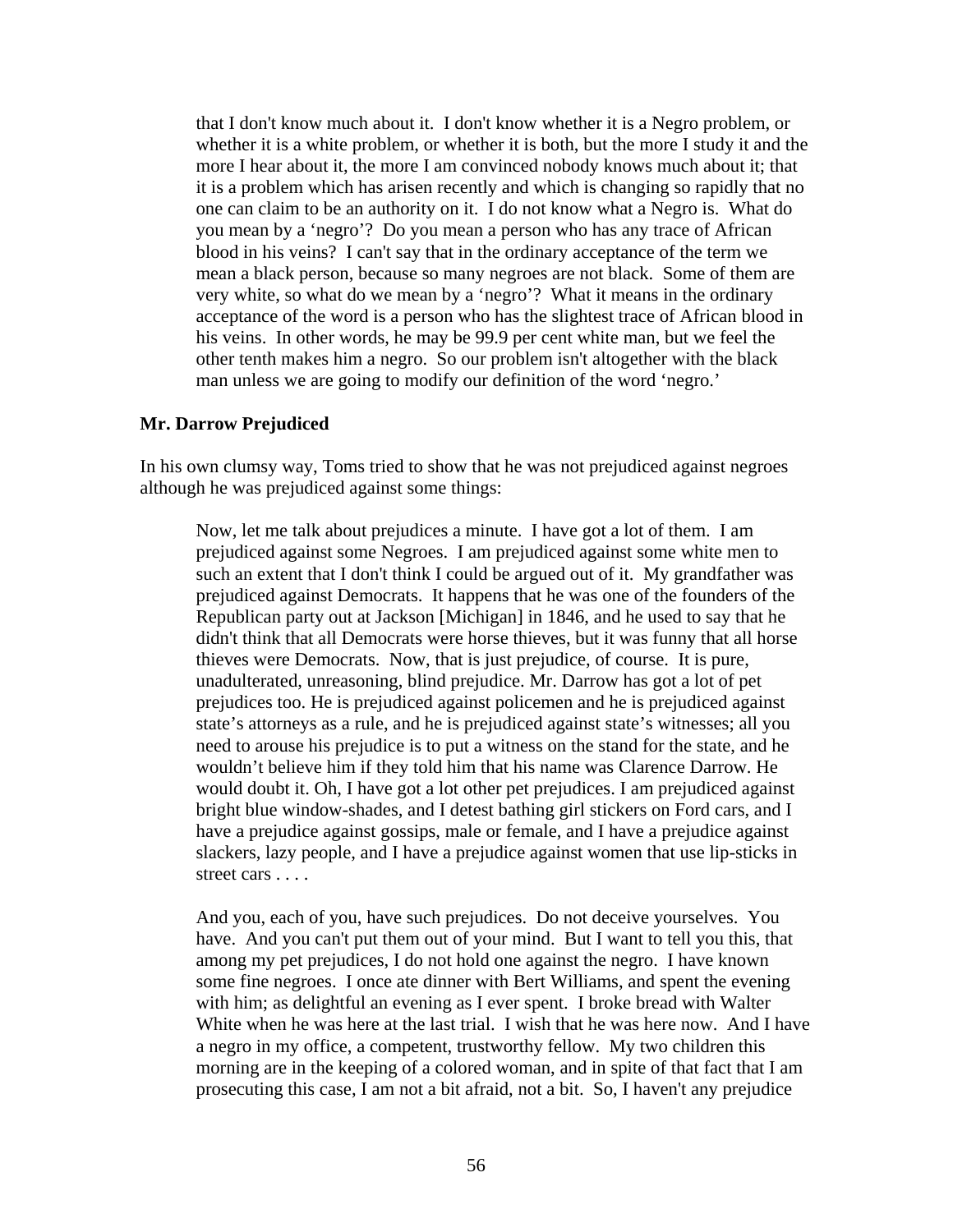against a man on account of his color. I think if you were to ask Mr. Darrow, he would say that my attitude throughout these two trials is some evidence of that."

Darrow responded "It is." Toms resumed "So I will join with him in asking you to exclude all the prejudice that you have, all of it, from your deliberation in this case, and I include in that, the prejudices which Mr. Darrow has tried to instill into you."

#### **Facts**

Toms w as well aware of Darrow's power to get a jury to focus on issues outside the courtro om and the particular facts of case. He wanted the jury to remember the state's version of some of the facts:

an impression, that the window on the south side of the house on the second floor isn't disputed that there were no people on the sidewalks immediately around the house, that is, on the west side of Garland in front of the house, and the north side of Charlevoix at the side of the house. It isn't claimed that there was any mob or crowd over there. It isn't disputed that 391 rounds of ammunition were found in the house, and that 14 shells of five different calibers were found discharged in members of that household that night. Well, I guess that is all. There may be some other things that are not disputed. That is a lot better than we thought, when It is undisputed that the only damage to the Sweet house were the two holes in one pane of glass, in the front window, and a sort of half-hearted claim, based on might have been broken, and that constitutes the sum total of the damage to the Sweet house. It isn't disputed that not one finger was laid on any of the ten people in that house. It is not disputed that not one hair of their heads was harmed. It that house. It isn't disputed that no threats of any kind were directed at the you get it all together. It is quite a bit, and quite significant. The undisputed facts of this case are very important. They go a long way towards proving what happened there that night, the undisputed facts.

#### **Fear**

Toms w anted to disrupt the heart of the self-defense argument Darrow and Chawke made on beha lf of Henry Sweet:

Now, let's talk about fear for a minute. Here is the whole defense in this case. It is and what was the basis of his fright, because if he wasn't frightened there wouldn't be any defense here, that Henry Sweet was frightened, and they go clear back to the time his brother, the Doctor, was seven years old, to lay the foundation for that fright, and by inference, they say, if Doctor Sweet was frightened, Henry was frightened just as much, and every other defendant in that house, every other occupant was frightened just as much as the spokesman, Doctor Sweet, was a defense which is founded on fear. Well, now, fear isn't a thing that you can put your finger on either, or put in a box. There are so many degrees of fear. . . . Now, in connection with honesty in this case, how frightened was Henry Sweet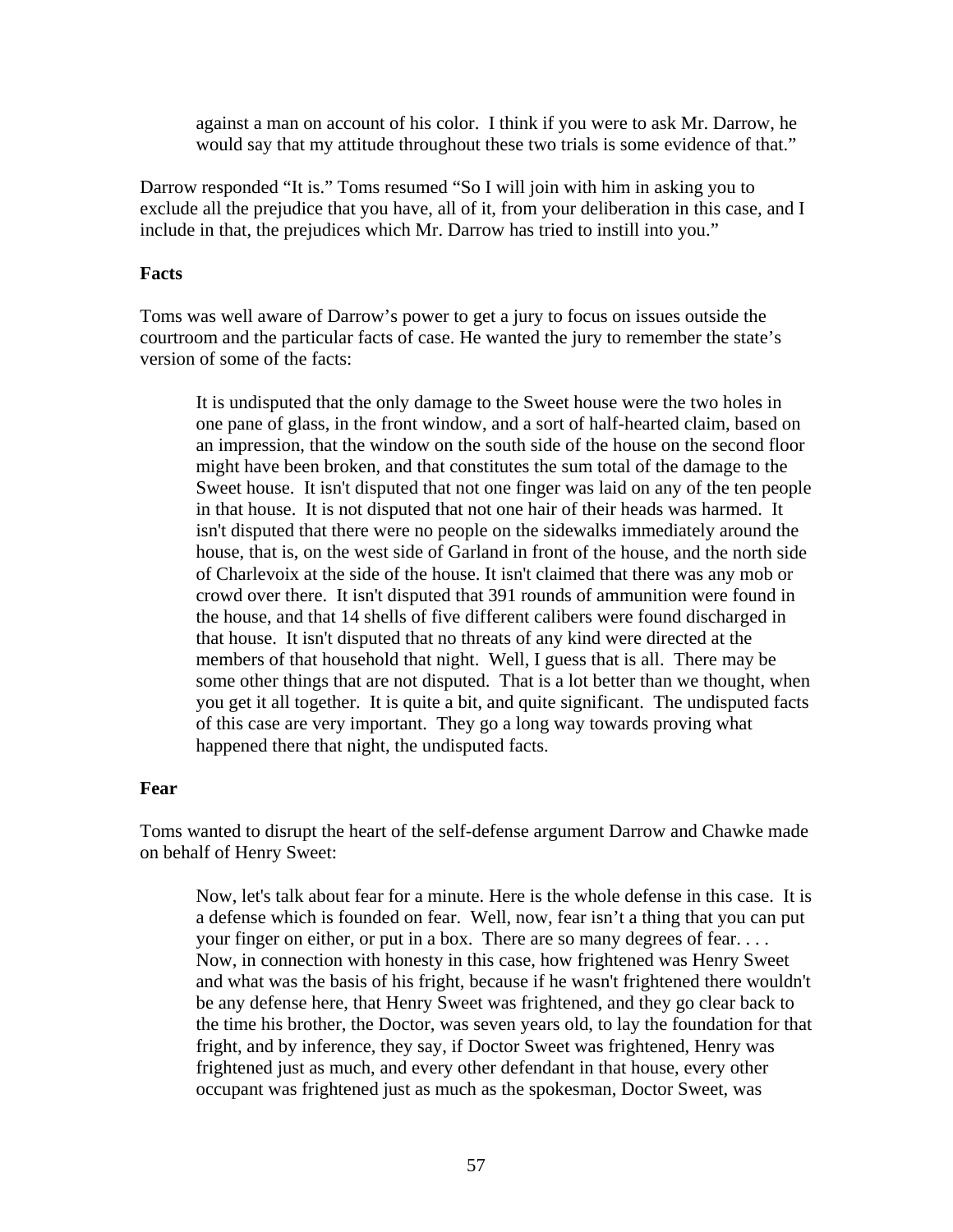frightened. They sort of standardized their fear. They said, 'We will plot a fea r here, about that size (Indicating), yes, that is big enough to cover this case. That is our fear; David and Washington and Latting and Henry and Otis and Ossian, all of them, we all have the same fear.

#### **Defense Makes up Fear**

The prosecutor sarcastically denied that Henry Sweet feared for his life:

And then Henry Sweet, how terrified he was. He must have been down in the basement hiding in the part behind the furnace, trembling, shaking in terror of his life, at the white mob. Well, not so you could notice it. Henry goes out on the porch, and sits down and reads for three quarters of an hour in a swing on the front porch. Then he says, 'Well, this is pretty tough. I guess I will go and get a cigar,' and comes over to the white man's grocery store and buys a cigar a nd comes back, and walks up and down in front of the house, and finally from shee r ennui, he says, 'I guess I will go in the house.' Frightened to death. That was the day that – that was the  $9<sup>th</sup>$ , that was the day when they were all terror stricken, when their house was to be demolished. And that is what they call being frightened. So overcome with fear that they felt it was necessary to shoot 104 feet to kill a man by putting a bullet through his back to protect themselves. Oh, t hat fear theory is just a smoke screen, gentlemen. It is just a smoke screen. It is plain subterfuge. Well, they got to have some defense, and the fact that this man is a negro, immediately offers the defense of fear, of race persecution, and of hereditary terror. Why talk about being afraid? Why were these people inside running about? According to Dr. Sweet, frightened, terrorized, and someone friend Davis. Do you think you could have dragged him to that door, that front door? If they had been frightened, really frightened? Two friends come up in an rings the doorbell, and they go and say, 'Come in.' And it is his brother, and his automobile and they say, 'Hello, come in.' Frightened? Oh, there are a few things, little things -- which show that they never were frightened until they found out that it was necessary to be frightened, in order to justify their actions.

#### **Henry Sweet Own Words**

Toms c onstantly reiterated that the defense justification of overwhelming fear was belied by the f acts:

men who are in terror of their lives, frightened -- who feared immediate, pressing, and impending death, lynching, their house torn down, about their heads, playing your life? Let us see what Henry Sweet does say, I mean let us see what he said before he had to have a lawyer to tell him to tell the truth. Now, here is the Why, how frightened they were. They spent the evening playing cards. Here are cards. And Henry Sweet says, 'Oh, I thought I would shoot so they would go away and let us finish our supper.' Oh, is that the price of interfering with a meal? Death? Do you disturb the tranquility of the evening meal at the risk of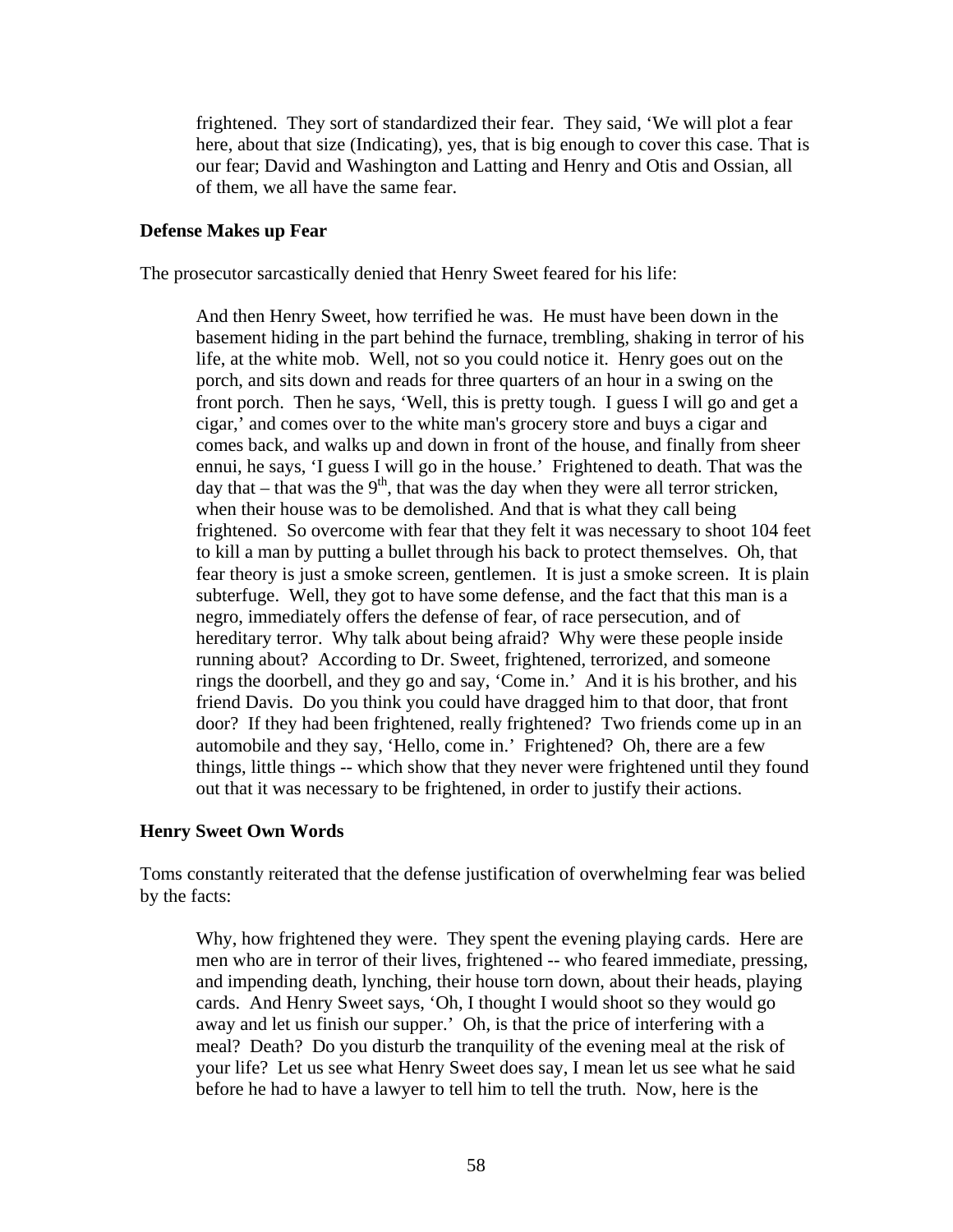statement of a man which was taken the night that this thing happened, with his recollection fresh, without his having the time to conjure up, and manipulate, and manufacture fears and defenses. . . .

- here is a chance for him to say that he was in mortal terror of his life, if he was afraid, if he didn't fire, he would lose his life or his brother's property would be Now, here is a chance for Henry Sweet to give his own justification for the thing destroyed? Now, this is right after he did it, that he makes this statement.

Q. Why did you fire as close as that?

A. To frighten them so they would leave us alone so we could go and finish our supper.

At this point Darrow interrupted to say that Henry said there were other defendants in the same room. Toms continued:

Well, if that is a good reason for killing a man, all right. If a man must be shot because not he, but some other people were there moving around, are disturbing the quiet of my "To frighten them so they would leave us alone so we could go and finish our supper. supper hour, I will quit. We are all done if that is the reason for killing a man.

#### **Police Did not Shoot Breiner**

Toms ridiculed the defense argument that Breiner may have been shot accidently by a Detroit police officer. "Now, I think the most ridiculous, conjecture, speculation, suspicion that has been put into this case is the one about Gill, of his having shot Breiner. How desperate you must be for a defense, gentlemen! Clutching at straws."

After being interrupted by Darrow, Toms continued about Gill the police officer: "He wasn't shown to have the reputation of a liar. The worst that you can say about him is that he was from Tennessee, and for the reason he was shooting at white people in prefere nce to negroes. How things have changed in Tennessee since the Scopes trial?"

### **Darrow Wants to Ignore "Mussy" Facts**

Toms a ccused Darrow of avoiding the case of Henry Sweet and the fact that Breiner was shot de ad. He said Darrow wanted to try:

Breiner's death, and about Breiner being shot, and about Breiner being buried, I don't blame him. He says it is mussy. And when he used the word, I couldn't colored boy in Florida, when Dr. Sweet was seven years old; mussy -- that is kind idea of mussy. Oh, you see, that doesn't hurt Dr. Sweet any. The mussy things any case that he could think of except the People of the State of Michigan versus Henry Sweet. He doesn't like that, and he doesn't like to have us talk about help but think of Dr. Sweet's vivid and wonderful description of the burning of the of mussy to talk about pouring kerosene on him, and that sort of thing. That is my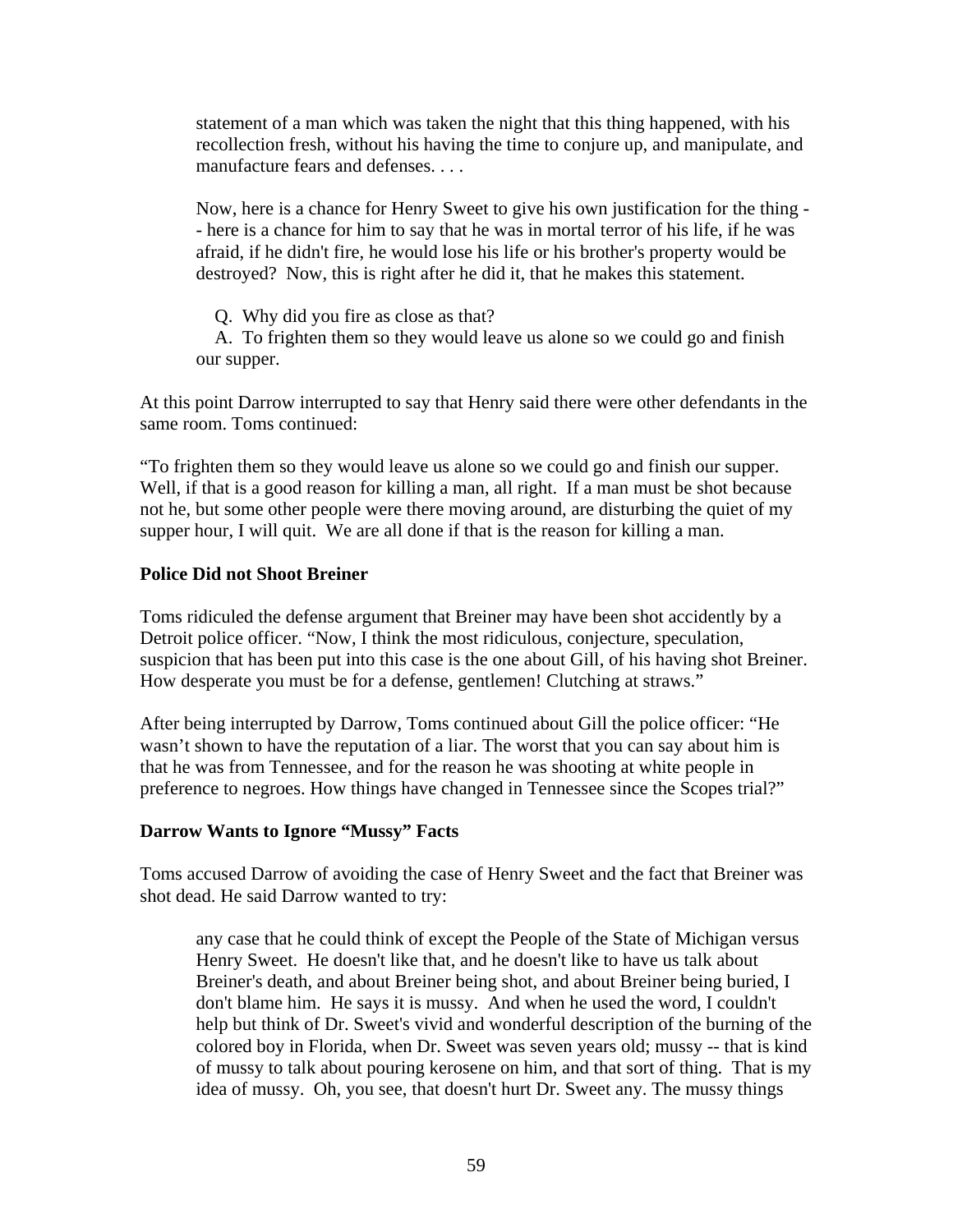that Darrow doesn't like to hear are the ones that don't do Dr. Sweet and his brother credit. So he hates to see Breiner brought in here. Breiner, poor Breiner, just a figurehead here. What an innocent figure he has turned out to be. Just some man who was killed, that is all. Just the man who is dead. Well, that is mussy. Who made it that way? Who created the muss? What is the only violence and bloodshed in this whole case? Well, it is the violence and bloodshed that was caused by a bullet fired from this house. That is the only bloodshed. That is the only mussy feature. I am not surprised he doesn't like to hear about it. It isn't pleasant. We don't any of us like to hear about the dead, but we ought, none of us, to forget them.

#### **Conclu sion**

Toms c oncluded his argument by focusing on the murder victim:

boy, or that he studied medicine in Europe, or graduated from Wilberforce guilt be placed? Back of all your sophistry, gentlemen of the defense, back of all your transparent philosophy, back of your prating of the civil rights, and your psychology, and your theory of race hatred, and fear, and slavery, back of all that rise the dead body of Leon Breiner with a bullet hole in his back. You can bury it bury it if you can, and still out from under that avalanche appears the mute face of your beautiful ingenuity born of many years of experience, and all your sociological theories and all your cleverly conceived and manipulated race psychology, can never dethrone justice in this case. Leon Breiner, just a poor insignificant American citizen, just one man in thousands, but a living human being with a right to live, without aspirations and with hopes and with ambitions, make anything out of those facts, gentlemen of the defense, or gentlemen of the jury, but cold-blooded murder. Let us not be misled as to what we are to determine here, what the real issue of this case is. We are not trying a group of hoodlums in Chicago, nor a mob in Tulsa, Oklahoma, in 1910, or in Chicago, or East St. Louis, or Orlando, Florida. We are not fundamentally concerned with the prominence or distinction of the defendants or their witnesses, or any organization which sponsors them. It is not so important to us that Doctor Sweet was once a good waiter or worked as a bell-University. That is not of much importance here. This is all a smoke screen, gentlemen, thrown out to hide the real question to be decided here, and that is who was responsible for the death of Leon Breiner? On whom should the hand of if you will, or if you can, beneath all the copies of 'The Crisis' and 'The Defender' and 'The Independent' and the other committees' reports in the world; Leon Breiner and the lips are forever mute. All your specious arguments and all and with the God-given right to work them out, Leon Breiner, chatting with his neighbor at his doorstep, is shot through the back, from ambush, and you can't

#### **Judge Murphy's Charge to the Jury**

Judge Murphy's charge to the jury was a fundamentally important part of the case.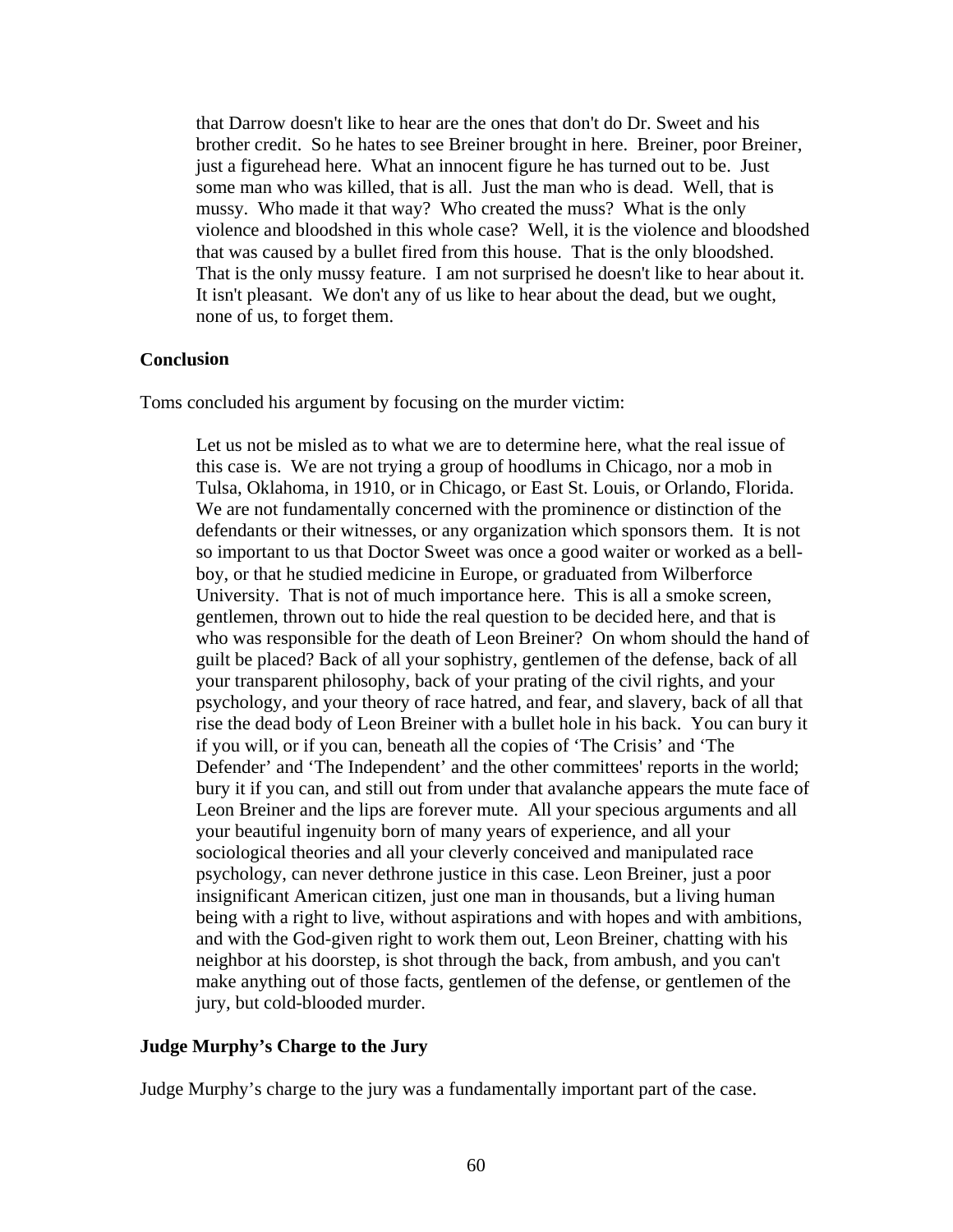As he did in the first trial, Judge Murphy incorporated the defense's emphasis on the fear that blacks had when confronted with white mobs. This effectively took the case well beyond the simple murder case the prosecution wanted the jury to decide:

It is your province, gentlemen of the jury, to consider what were the circumstances which confronted the accused at the time, his situation, their situation, his race and color. The actions and attitude of those who were outside the Sweet home all has a bearing on whether or not the sum total of the surrounding circumstances, as they appeared to him at the time, was such as to induce in a reasonable man the honest belief of danger.

Judge M urphy again gave the instructions that a man's house is his castle:

black, and no man has the right to assault or invade it. The negro is, now by the Constitution of the United States, given full citizenship with the white man, and all the rights and privileges of citizenship attend him wherever he goes. Our Supreme Court has said, all citizens, whether white or black, are equal before the . law. The white man can have no rights or privileges that are denied to the black Socially, people may do as they please, if they do it within the law. The whites together and exclude the whites, from their dwelling houses and private grounds, Under the law, a man's house is his castle. It is his castle, whether he is white or may associate together and exclude the blacks, or the blacks may associate and from their own private activities.

Judge M urphy warned the jury to be hyper-cautious about prejudice:

passion, upon any sympathy, either for the respondent in this case, or for the deceased, or for anybody else. It is your duty to weigh, and analyze and consider deliberations. I urge you, gentlemen, to summon the best judgment you have, and You have no right to draw upon any prejudice that you may have, or upon any what the testimony is in this case, considering carefully the testimony of each witness, and determining from all of the testimony what the true facts are. Now, gentlemen of the jury, because of the particular facts surrounding this case, and because of all that has been said and argued here, I consider it my duty to especially caution and warn you against prejudice or intolerance in your your finest sense of conscientious duty.

You must strive to be equally fair with the prosecution and with the defense. will depart, and that calm, judicial and fair judgment necessary in doing justice, will not prevail. You will remember, gentlemen, that under the Constitution of the country, as well as the Anglo-Saxon conception of justice, all men are equal before the law. Real justice does not draw any line of color, race, or creed or class. All charged with crime, rich or poor, humble or great, white or black, are Anything less than this will be less than your duty under the law. If you permit passion or prejudice, or hate or the like, to enter into your deliberations, reason entitled to the same rights and the same full measure of justice. It may be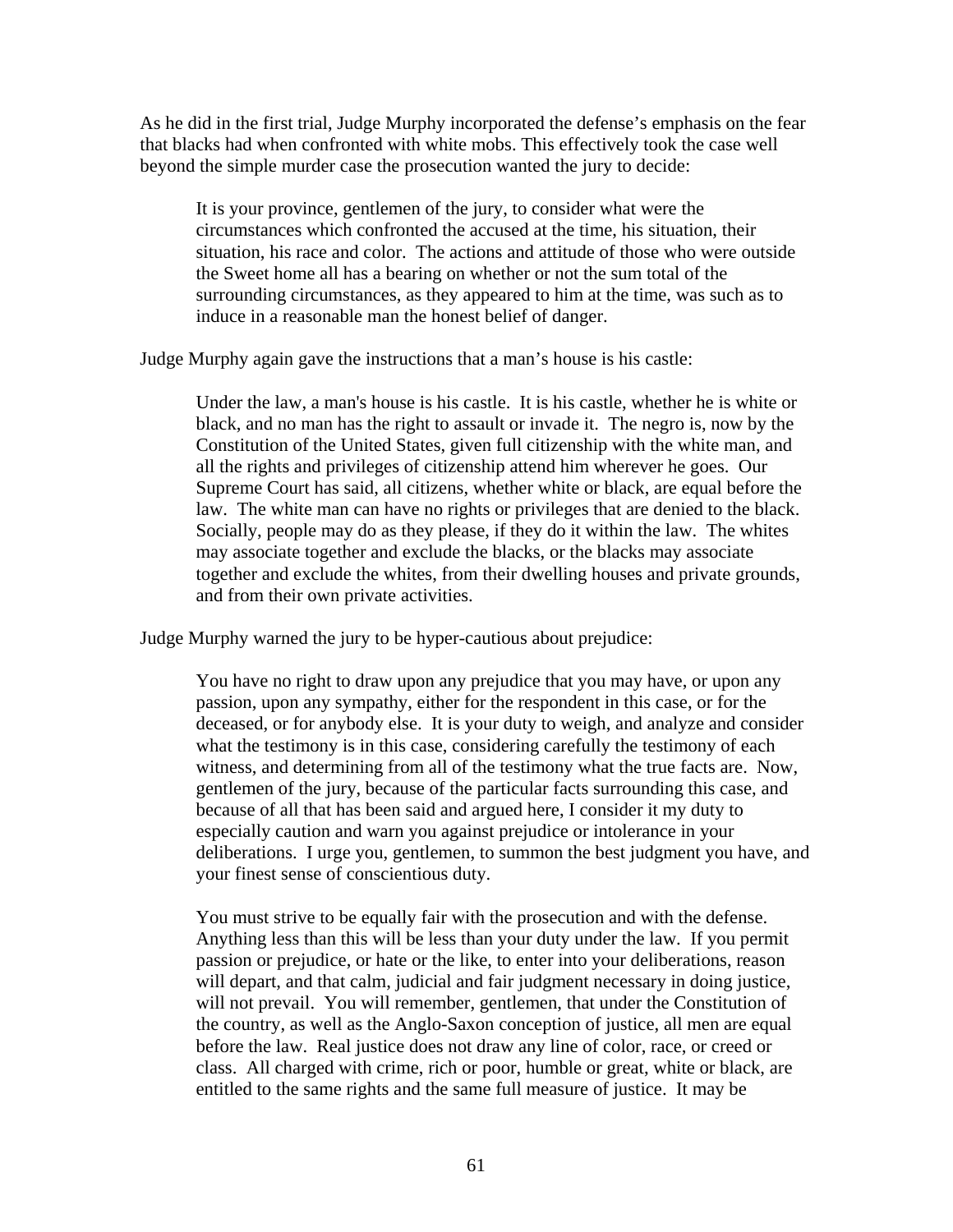possible, human as we are, we cannot create perfect justice; but the ideal is plain, and it is our duty to strive and reach for it as sincerely as it is in our power to do so.

James Weldon Johnson wrote of the jury instructions:

For two and a half hours Judge Murphy charged the jury. The charge contemplated the law involved from every point and yet it was not the dry dust of the law books. It was eloquent and moving. In his charge, as in presiding over the case, Judge Murphy showed himself absolutely fair and impartial. Indeed, he was in the highest degree the just judge. $200$ 

## **Waiting**

The jury began deliberations after Judge Murphy's instructions on May 13, 1926. Many xpected a long deliberation. After the jury was sent to deliberate, Darrow, his co-counsel e and several others went to a bar to drink and wait. They were at the bar three hours later when they were summoned back because the jury was asking for clarification and Judge Murphy needed to discuss the matter with the prosecution and defense. However, while both sides were discussing the issues, word came that the jury had reached a verdict. After about three and a half hours the jury had decided Henry Sweet's fate and to a large degree the fate of the other defendants. The jury foreman was asked for the verdict which, he gave: "Not guilty."

#### **Nolle Prosequi**

On July 12, 1927, prosecutor Robert Toms filed a motion asking the court to enter an order of nolle prosequi<sup>201</sup> in the case. The one-page motion briefly mentioned that the first tri al involving all the defendants ended in a mistrial after about thirty-six hours and the sec ond trial in which Henry Sweet was the defendant ended in a not guilty verdict. Toms stated that the state's "proofs" were greater against Henry Sweet than the other defendants, listing as an example that only Henry Sweet had admitted he fired in the direction of the victim. Toms also stated:

city. The defendant Ossian Sweet has not attempted to occupy the residence at the It is significant that since the trial of this case there has not been a single so-called inter-racial clash in the City of Detroit and a noticeably improved spirit of tolerance and forbearance has arisen between the colored and white groups in this corner of Garland and Charlevoix Streets and has offered the same for sale.

Toms concluded that if a jury could not find Henry Sweet guilty it was even more likely that a jury would not convict the other defendants because the evidence against the others "would be far less conclusive." He conceded that the state did not have additional proof

<sup>&</sup>lt;sup>200</sup> *Detroit*, *supra* note 160, at 119.<br><sup>201</sup> Black's Law Dictionary defines nolle prosequi as Latin for "not to wish to prosecute" and as "[a] legal notice that a lawsuit or prosecution has been abandoned."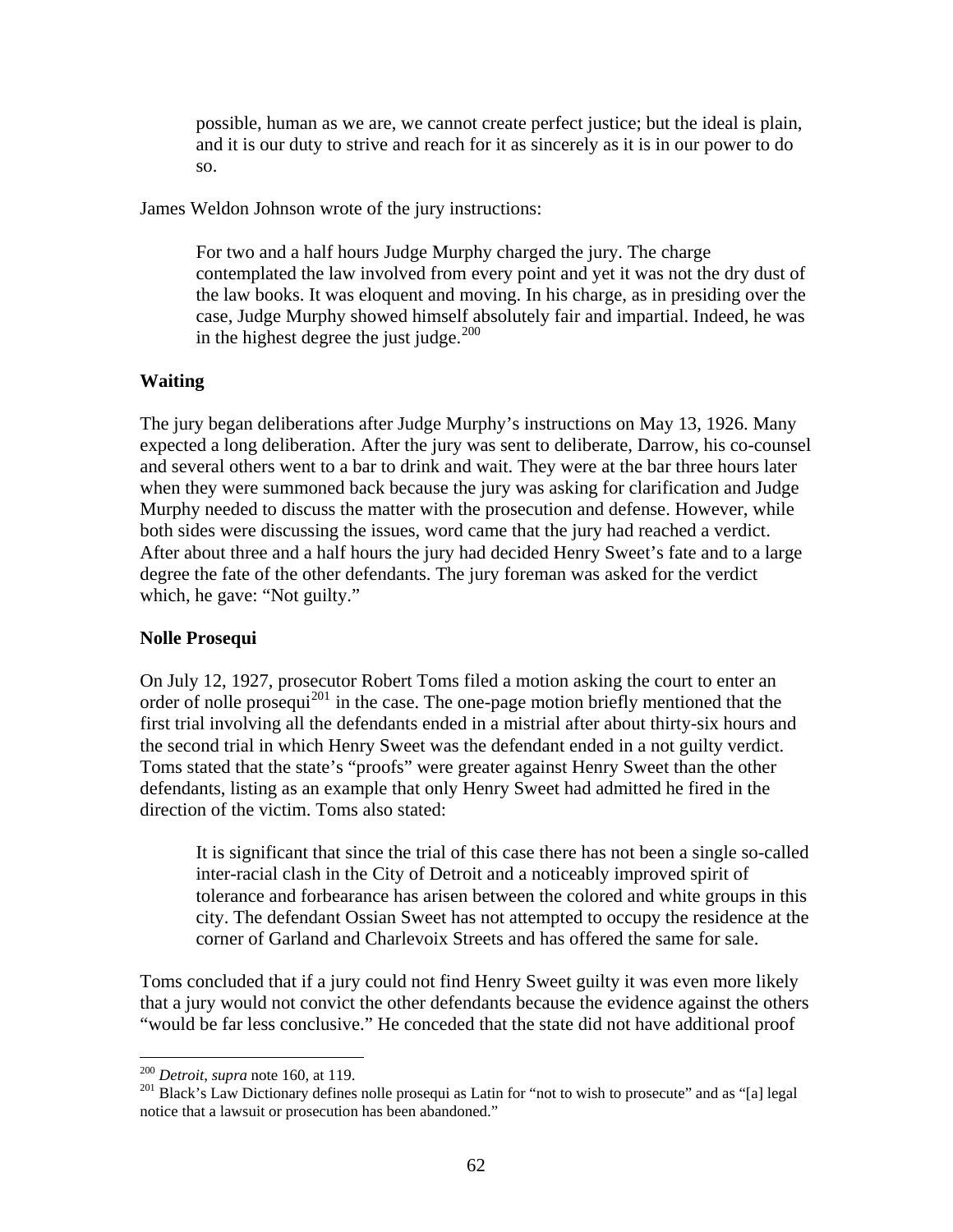beyond what was offered in the two trials. Another factor was the "enormous expense . . . in retrying a case in which there [we]re approximately seventy-five witnesses and which would take the time of one court for nearly a month." Toms concluded the motion by establish guilt, "[I]n view of the proceedings already had in this cause such a result seems stating that while cost was not a controlling factor if the state believed they could improbable to the last degree."

The widow of Leon Breiner sued for \$150,000 in 1927 but the suit was dismissed.

#### **Aftermath**

numerous famous trials. Yet Darrow himself considered it the most important case he was ever involved with. Darrow stated, "The defense of this case gave me about as much gratification as any that I have undertaken."<sup>[202](#page-62-0)</sup> Darrow summed up the Henry Sweet trial applied to the black man as well as to the white man. If not the first time that a white jury had vindicated this principle, it was the first that ever came to my notice." $203$ The Sweet trials came near the last decade of Clarence Darrow's long career and after this way: "The verdict meant simply that the doctrine that a man's house is his castle

One book about the trial notes "Darrow had been attracted to the case because, so far as he knew, no black man in this country charged with killing a white man had ever Sweet case Darrow exposed for the first time in a courtroom the virulence of racial in relation to Negroes. For every citizen it reaffirmed that ""a man's home is his castle."<sup>,206</sup> successfully pleaded self-defense."<sup>204</sup> One of Darrow's biographers believed "[i]n the segregation."<sup>205</sup> Langston Hughes wrote that the "Sweet case set a precedent for the law

#### **Darrow Stays True to His Deterministic Beliefs**

Darrow truly believed that human behavior was ruled by determinism and not free will. His strongly held views about determinism influenced how he viewed the white ommunity that had shown such prejudice against his clients in the Sweet trials. In his c autobiography written in 1932 he stated:

While I was certain that my clients were right and that they were grievously wronged, I never had any sense of resentment against the community. The people who sought to drive that colored family from their home were only a part of the product of the bitterness bred through race prejudice, for which they were not responsible. So long as this feeling lives, tragedies will result.<sup>[207](#page-63-0)</sup>

<sup>&</sup>lt;sup>202</sup> STORY OF MY LIFE, *supra* note 61, at 311.

<span id="page-62-0"></span><sup>&</sup>lt;sup>203</sup> Id. at 311.<br><sup>204</sup> KENNETH G. WEINBERG, A MAN'S HOME, A MAN'S CASTLE xiii (1971) [hereinafter WEINBERG, A<br>MAN'S HOME].

<sup>&</sup>lt;sup>205</sup> SENTIMENTAL REBEL, *supra* note 80, at 332.<br><sup>206</sup> FIGHT FOR FREEDOM, *supra* note 120, at 45.<br><sup>207</sup> STORY OF MY LIFE, *supra* note 61, at 311.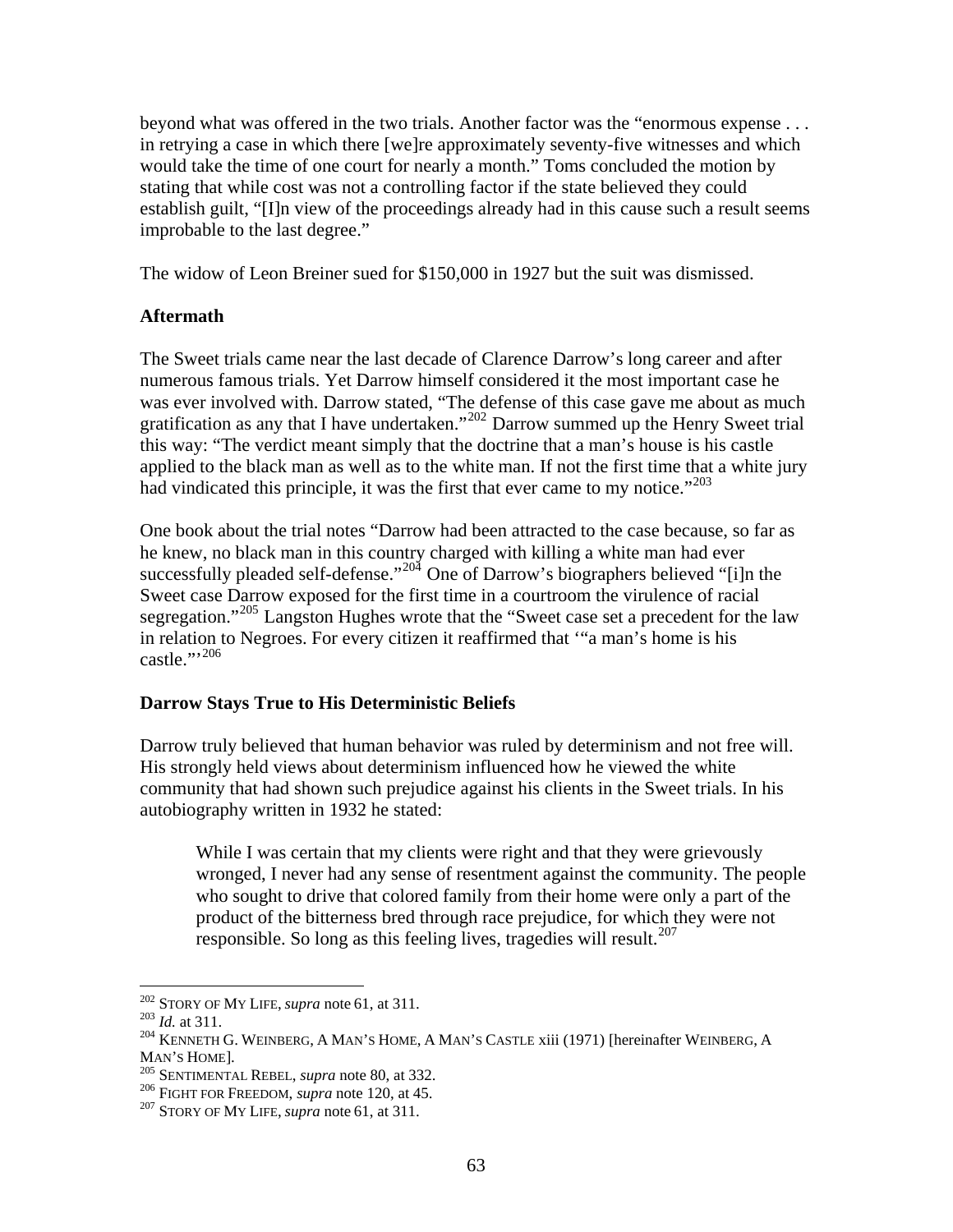Darrow also harbored no ill feelings toward the whites who testified in the Sweet trials despite their untruthfulness:

[They] were lying about the whole affair. And yet, these people were almost all members of churches, and in the ordinary matters of life were truthful and kind. justified them in their testimony. Invariably one meets these experiences in court, where prejudices show up very marked and deep. I could realize how seriously Their fear that their property would be injured, together with their racial feeling, some of them must have feared the loss of their property, and neither then nor since have I judged them."<sup>[208](#page-63-1)</sup>

## **[Darrow Meets Prosecution Te](#page-63-1)am**

About a year after the trials, Darrow met both prosecutor Robert Toms and his assistant judge.<sup>[210](#page-63-2)</sup> In his autobiography Darrow wrote, "It is only fair to state that the Honorable Lester Moll and claimed that both men "told me that they had come to think that the verdict was just and did a great deal of good in Detroit."<sup>[209](#page-63-2)</sup> Both Toms and Moll eventually became judges. Darrow supported Toms when he was elected a circuit court Robert Toms, who prosecuted the case, was one of the fairest and most human [p](#page-63-2)rosecutors that I ever met."<sup>[211](#page-63-2)</sup>

[presiding over the prosecution of Nazi war criminals as a trial judge](#page-63-2) for the United States Military Tribunal at Nuremberg."<sup>[212](#page-63-2)</sup> Toms was a presiding judge of Military Tribunal II along with two other judges in the case of Oswald Pohl. During that trial, the chief prosecutor took the deposition of Hermann Goering, Field Marshall, Commander-in-Chief German Air Force just days before Goering was sentenced to death. Pohl and three Toms in the Pohl trial was Michael Angelo Musmanno, a Naval officer and Justice of the Pennsylvania Supreme Court. In 1932 Musmanno and Darrow debated each other on the [Surprisingly, Toms later joined the local NAACP and even sat on its executive](#page-63-2)  [committee. Later, Toms "devoted all of 1947 to confronting the greatest of racial evils,](#page-63-2)  other defendants were sentenced to death by hanging. One of the judges that served with topic of immortality. The debate was titled *Does Man Live Again?*

#### **Ossian Sweet**

general and maternity hospital, increasing the medical resources for African American physicians and patients in Detroit."<sup>213</sup> He also founded St. Aubin General Hospital in Dr. Ossian Sweet had numerous accomplishments in his life in addition to earning an undergraduate education and a medical degree and studying abroad in Europe. In 1929, he co-founded Good Samaritan Hospital with Mrs. Bertha McKenzie in Detroit "as a

<sup>&</sup>lt;u>.</u> <sup>208</sup> *Id.* at 309.

<span id="page-63-2"></span>

<span id="page-63-1"></span><span id="page-63-0"></span><sup>&</sup>lt;sup>210</sup> *Id.* at 311.<br>
<sup>210</sup> ARC OF JUSTICE, *supra* note 11, at 341.<br>
<sup>211</sup> STORY OF MY LIFE, *supra* note 61, at 311.<br>
<sup>212</sup> ARC OF JUSTICE, *supra* note 11, at 341.<br>
<sup>212</sup> Black–owned and -operated Hospitals in the Detro http://www.med.umich.edu/haahc/Hospitals/hospital1.htm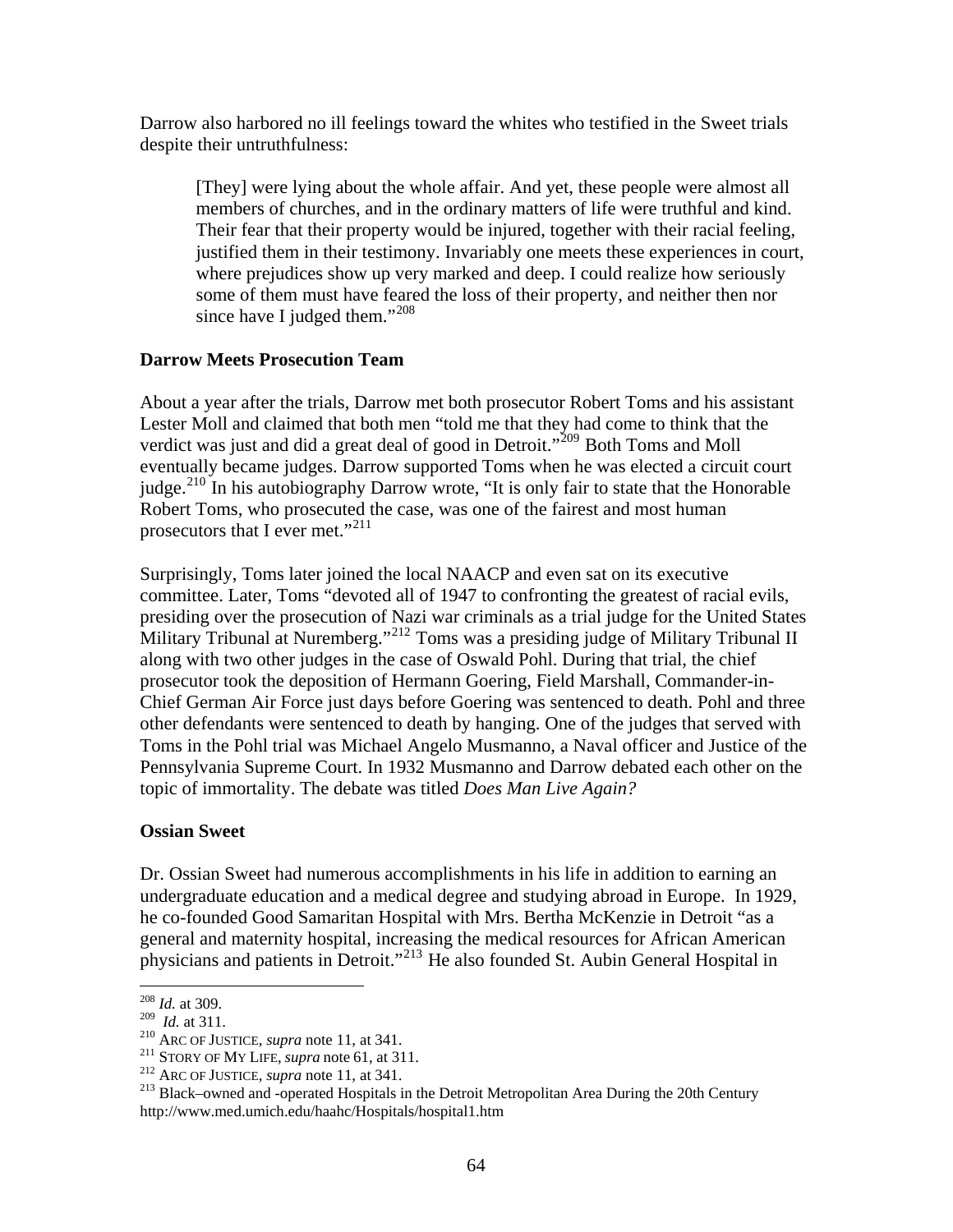Detroit in 1931, which served the African American community until after World War II. It was converted to care for black patients with tuberculosis in the  $1930s$ .<sup>214</sup>

Although Ossian Sweet won a legal victory for which he is long remembered, his life was filled with tragedy. Understandably, the Sweets did not want to live in the house after the trial and rented it out for time while they lived with Gladys' mother. Within a year of the second trial, his baby daughter Iva died at age two from tuberculosis and his wife Gladys died of the same disease a short time afterwards. It is believed that Gladys contracted tuberculosis while incarcerated in jail before the trial and passed it on to her child. Henry Sweet went back to school, then passed the Michigan bar and worked during the 1930s as an administrator of the Michigan State Conference of NAACP Branches and even served as its president in 1937. Henry Sweet also contracted tuberculosis and died in 1940.

## **Housing Segregation Remained**

country.<sup>[215](#page-64-0)</sup> In Wayne County where the Sweet's house was located, white homeowners filed five hundred racially restrictive covenants barring the sale of their houses to blacks between 1937 and 1940.<sup>216</sup> Racially restrictive covenants were finally ended in 1948 by the United States Supreme Court in *Shelley v. Kraemer*.<sup>217</sup> In *Shelley v. Kraemer*, the covenant constituted state action. The Sweet trials did not appear to have any effect on housing discrimination. Racially restrictive covenants continued to be upheld in Detroit and in other parts of the Court held that enforcement of a private racially restrictive covenant violated the Equal Protection Clause under the Fourteenth Amendment because judicial enforcement of the

### **Ossian Sweet Back in Court**

 $\overline{a}$ 

Ossian Sweet was involved in at least one more trial. In 1953 he was charged with and found guilty of fathering a child out of wedlock. According to a 1953 magazine article:

child born to 29-year old Constance Nelson. A warrant accusing the 57-year old physician of bastardy was issued by the Wayne County prosecutor's office, but Dr. Sweet denied the charge. Miss Nelson said she met Dr. Sweet in 1951, when Wealthy Detroit physician Dr. Ossian H. Sweet was charged with fathering a he was a candidate for political office.<sup>[218](#page-65-0)</sup>

Information http://www.si.umich.edu/HCHS/Afroam/Afroam\_manuscripts.html#aubin. Information http://www.si.umich.edu/HCHS/Afroam/Afroam\_manuscripts.html#aubin.<br><sup>215</sup> *See* Schulte v. Starks, 238 Mich. 102, 213 N.W. 102 (1927) (holding that a restraint upon occupancy of <sup>214</sup> The African American Health Care Experience in Detroit: Sources of Manuscript and Archival

<span id="page-64-0"></span>lots of subdivision by colored persons is valid).

<sup>&</sup>lt;sup>216</sup> DOMINIC J. CAPECI, JR. RACE RELATIONS IN WARTIME DETROIT: THE SOJOURNER TRUTH HOUSING CONTROVERSY OF 1942, 34 (1984).

from the Missouri Supreme court—Kraemer v. Shelley, 198 S.W.2d 679 (Mo. 1946) (property located in St. Louis, Missouri); another case was from the Michigan Supreme Court—McGhee v. Sipes, 25 N.W.2d  $^{217}$  Shelley v. Kraemer, 334 U.S. 1 (1948) (The case was a consolidation of two state cases. One case was 639 (Mich. 1947) (property located in Detroit, Michigan)).

<sup>&</sup>lt;sup>218</sup> Detroit Medic Named Father in Paternity Suite, JET, July 2, 1953, at 19.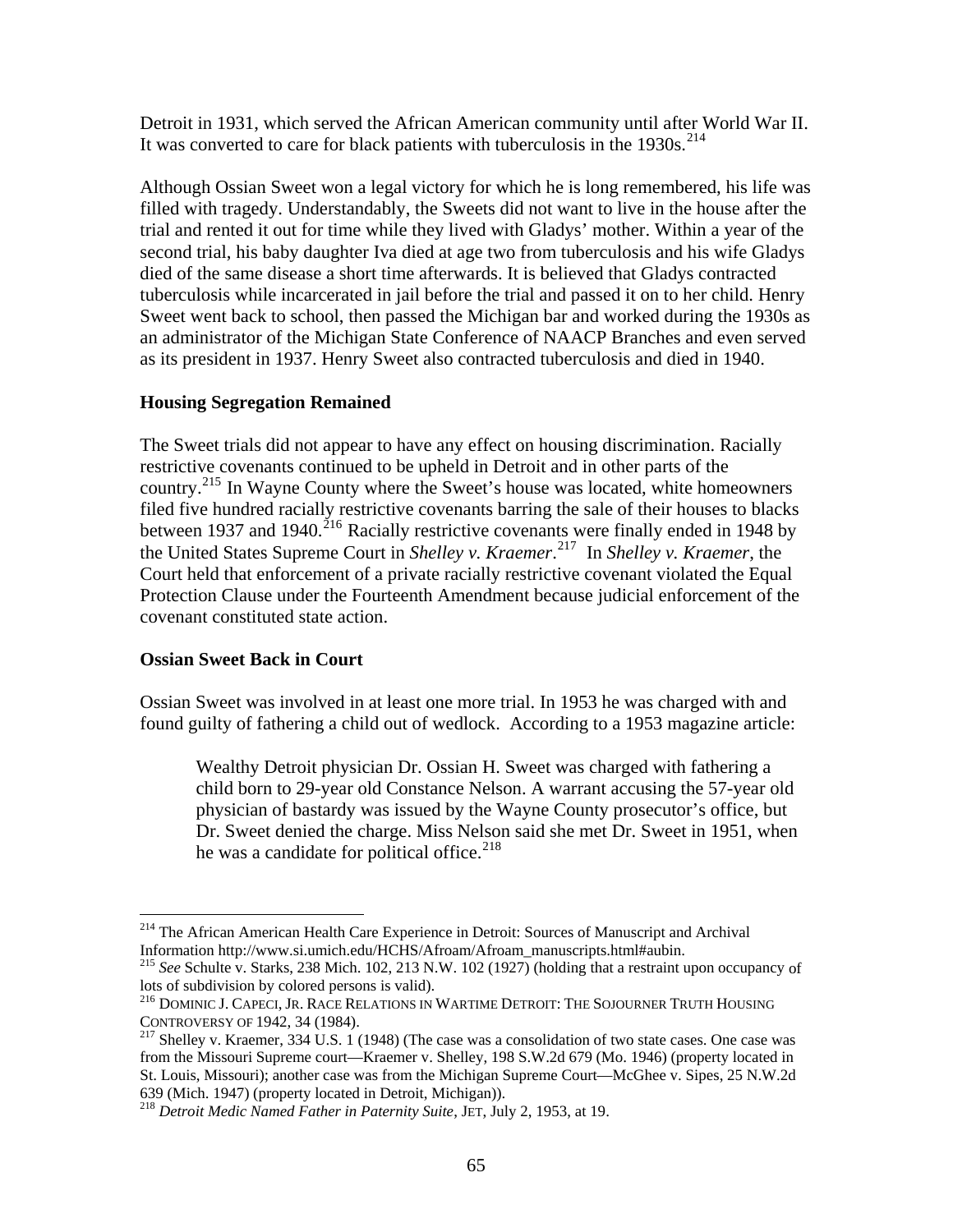Sweet appealed the verdict to Supreme Court of Michigan in  $1956$ <sup>[219](#page-65-1)</sup> The court described the case as follows:

"The defendant, a physician, was tried before a jury in the circuit court for Wayne county, charged with being the father of a male child born out of wedlock, on the complaint of the child's mother-commonly referred to as a bastardy proceeding."<sup>[220](#page-65-1)</sup> The court reversed and remanded the case, holding that it was reversible error to give instructions that if the jury determined the defendant was the father of the child, the court 50%. The court ruled "[a] mere reading of the statute readily discloses that this is not a of the father and the mother of a child born out of wedlock, for the child's support."<sup>221</sup> would enter an order requiring him to contribute to the extent of 50% of the child's support, and that the mother was required by law to support the child to the extent of correct statement of the law. There is no such provision in the statute for a 50-50 liability

Ossian Sweet remarried after Gladys died. But that marriage ended in divorce. He married a third time but that marriage also ended in divorce. Ossian moved back to the house on Garland Avenue in the 1930s and continued to live in it for another twenty years until he sold it in 1951.<sup>[222](#page-65-2)</sup> On March 19, 1960 Ossian Sweet committed suicide at age sixty-four.

# **Importance and Influence of the Sweet Trials**

Negroes, and there have fortunately been only a few isolated instances of this type of mob violence in the years since the Sweet case." 223 According to Walter White, the Sweet trials were very significant: "[T]he nation-wide publicity given the case and the acquittal broke the wave of attacks on the homes of

Executive Secretary of the NAACP James Weldon Johnson stated after the Henry Sweet trial: "The verdict was recorded upon the oath of the jury and thus was reached what we believe to be the end of the most dramatic court trial involving the fundamental rights of [t](#page-65-3)he Negro in his whole history in this country." $224$ 

[steps ever taken in the st](#page-65-3)ruggle for justice to the Negro in the United States. It likewise marks the dramatic high point of one of the three aspects of attempted residential segregation of Negroes—segregation by mob violence."<sup>225</sup> The other two aspects were: 2) (1) municipal ordinances and state laws "designed to herd Negroes into ghettos" and ( racially restrictive covenants.<sup>226</sup> The NAACP reprinted the full text of Clarence Darrow's [The NAACP stated: "The acquittal of Henry Sweet marks one of the most important](#page-65-3) 

 $\overline{a}$  $\overline{a}$ <sup>219</sup> People v. Sweet, 346 Mich. 684, 78 N.W.2d 598 (Mich. 1956).<br><sup>220</sup> *Id.* at 685.

<span id="page-65-1"></span><span id="page-65-0"></span> $^{221}$  *Id.* at 686.

 $222$  The Sweet's home on 2905 Garland Avenue was honored with a Michigan Historical Marker on July 22, 2004.

<span id="page-65-2"></span> $t_{223}^{223}$  A MAN CALLED WHITE, *supra* note 48, at 79.

<sup>224</sup> *Detroit, supra* note 160, at 120.<br>
<sup>225</sup> ARGUMENT OF CLARENCE DARF<br>
<sup>226</sup> *Id.* 

<span id="page-65-3"></span><sup>&</sup>lt;sup>225</sup> ARGUMENT OF CLARENCE DARROW, *supra* note 9, at 4.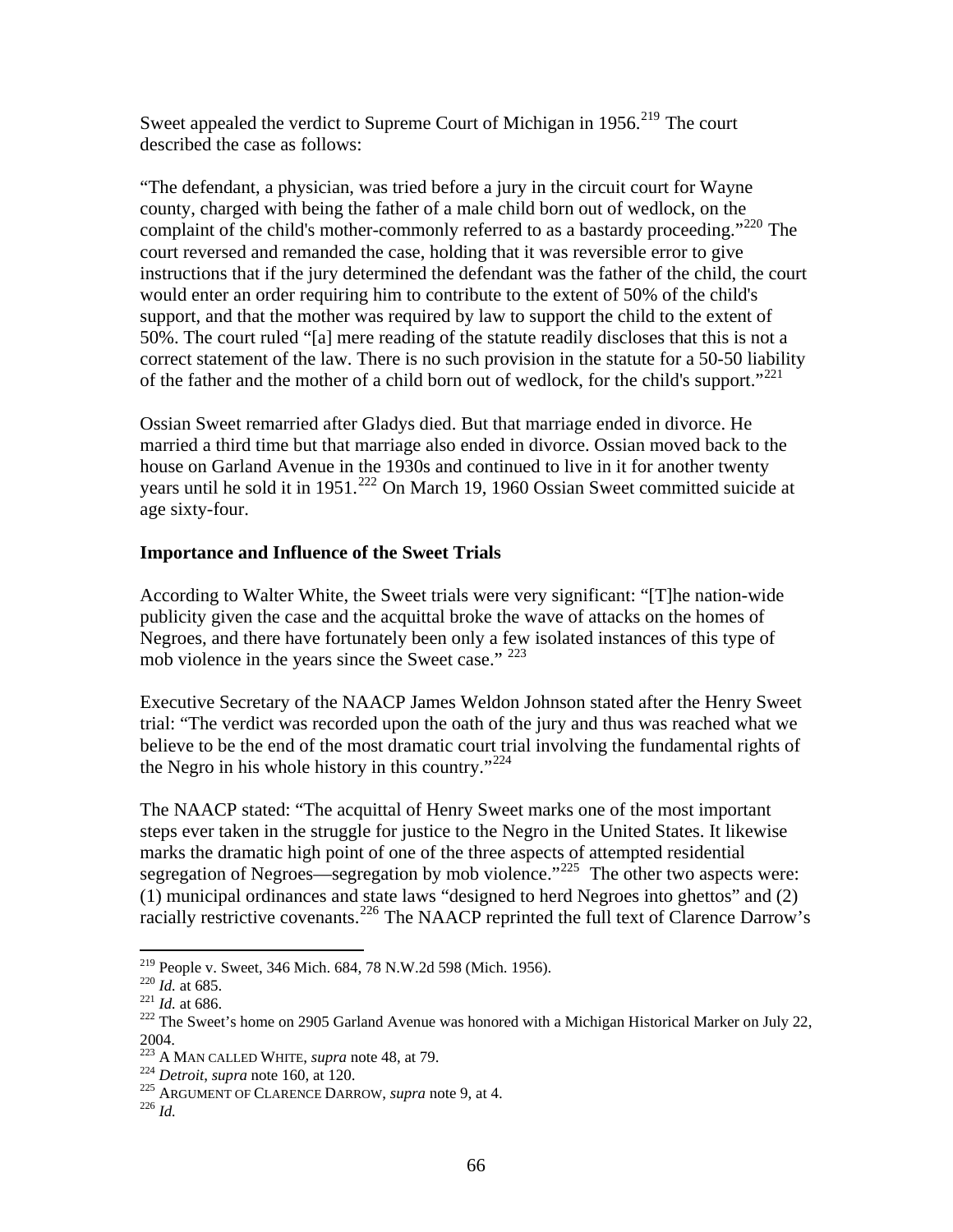closing argument to the jury in the Henry Sweet trial because of its "historical, legal, and humanitarian value."<sup>[227](#page-66-0)</sup>

Perhap[s there is no stronger indication of how Darrow was viewed by many black](#page-66-0)s during this time than the fact that he was asked by leaders of the NAACP to lead the defense in a case of such monumental importance to their cause. W.E.B. Du Bois stated of the Henry Sweet trial:

We are not sure that even in their rejoicing most colored Americans appreciate the significance of the acquittal of Henry Sweet. The eleven defendants in Detroit prosecution lied. . . . Under such circumstances the natural thing would have been were doomed. The police deliberately lied. Many of the witnesses for the to convict some, if not all of these defendants of first degree murder. $^{228}$  $^{228}$  $^{228}$ 

Accord ing to Du Bois, there were two factors that distinguished the Sweet trials from other b lack trials during this time period:

*First*, the American Negro went down in his pocket and for the first time in his courts. *Secondly*, we found in Clarence Darrow a man who dared; whose whole life has been daring; who has had the rare moral courage to stand and defend, with history put into the treasury of the N.A.A.C.P. an amount of money that meant that these defendants would have a chance for a fair trial. Justice in the United States costs money. No pauper need apply at the barred gates of our criminal his singular sincerity, unpopular causes.<sup>229</sup>

particular, and it demonstrated the importance of collective action. The NAACP was able to raise over \$70,000 for the Sweet case, which was "a small fortune for the NAACP at the time."<sup>230</sup> The NAACP put the total cost for both trials at \$37,849.<sup>231</sup> The Sweet case was important as a rallying point for blacks in general and the NAACP in

Writing in 1938 just a month after Darrow's death, an editor for *Opportunity: Journal of Negro Life*, praised Darrow for his work in the Sweet trials. Interestingly, the long shadow of the Scopes trial and Darrow's self-identification as an agnostic and his sharp criticism of religion tempered the praise:

By Negroes he will be remembered most for his moving eloquence in behalf of the defendants in the Sweet case—one of the milestones in the historic struggle of attitudes of contemporary America. He had brilliant associates, but all will the Negro for status. He brought into play in this trial, which finally resulted in a verdict of acquittal, all of his extraordinary powers of persuasion, his profound knowledge of crowd psychology, his penetrating insight into the mental and social

<span id="page-66-0"></span> $^{227}$  *Id.* 

<sup>&</sup>lt;sup>227</sup> Id.<br><sup>228</sup> Opinion of W.E.B. Du Bois, 32 The Crisis 114 (July, 1926).

<span id="page-66-1"></span><sup>&</sup>lt;sup>229</sup> *Id.* (emphasis in original).<br><sup>230</sup> *Racial Origins, supra* note 118, at 90.<br><sup>231</sup> ARGUMENT OF CLARENCE DARROW, *supra* note 9, at 4.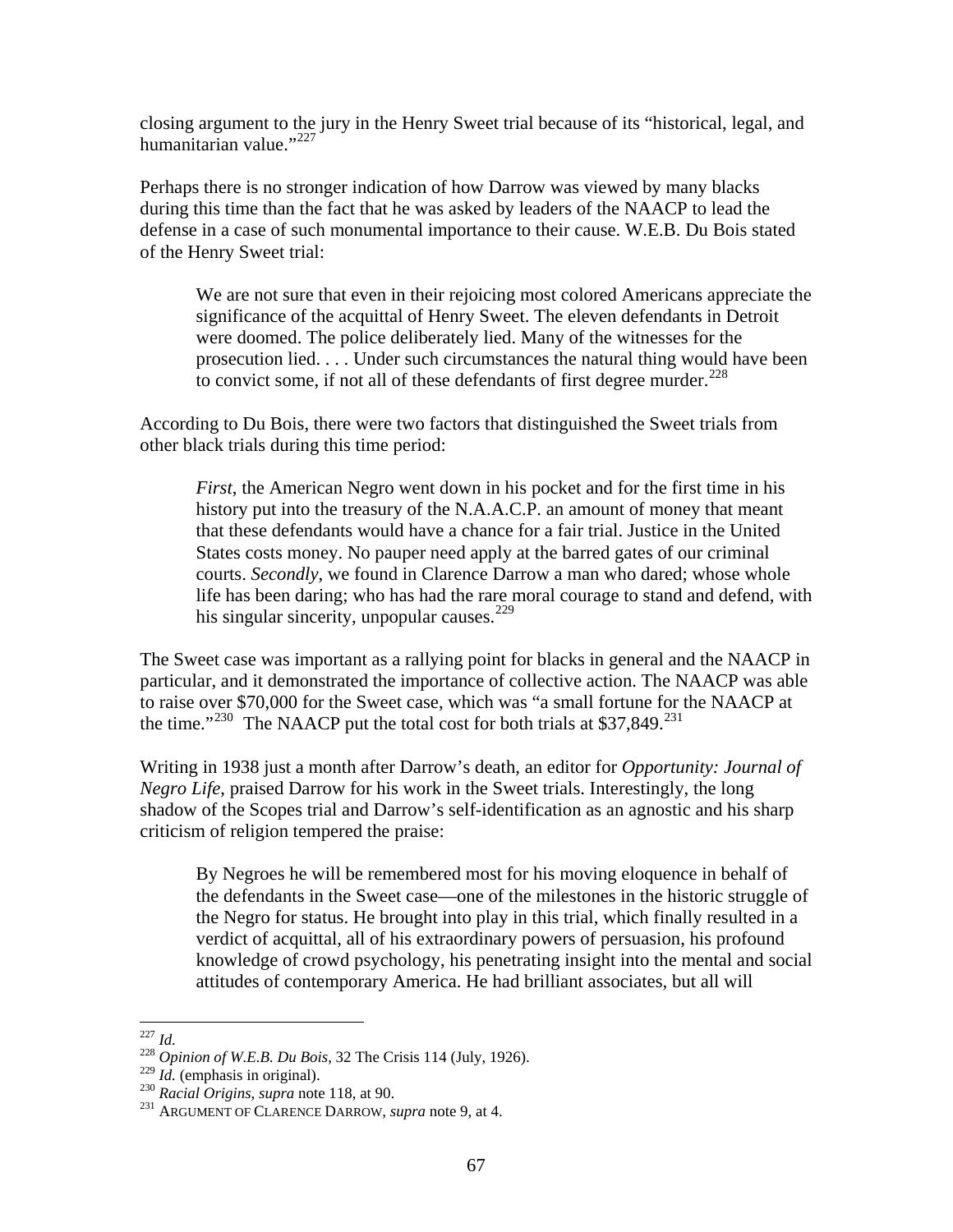concede that his own consummate skill was the principle element in the freeing of the accused.

The rank and file of the Negro race, deeply appreciating his unselfish service, his utter lack of race prejudice, had for Clarence Darrow a profound respect. If this respect did not carry with it unqualified admiration it was because they could not understand the agnosticism he professed. $^{232}$  $^{232}$  $^{232}$ 

history, from 1637 to the present."<sup>[233](#page-67-0)</sup> This compilation includes 378 trials that were tensions throughout the country that would eventually give rise to the Civil Rights movement."<sup>236</sup> [The importance of the Sweet trials was recognized by their inclusion in the compilation](#page-67-0)  *Great American Trials* [which covers "the most significant and celebrated trials in U.S.](#page-67-0)  selected as the "most significant and celebrated trial in U.S. history" based on their historic significance, legal significance, political controversy, public attention, legal ingenuity, and literary fame.<sup> $234$ </sup> The Sweet trials were included because they "revealed the growing racial tension in northern and Midwestern cities following World War  $1^{235}$  $1^{235}$  $1^{235}$ and furthermore "[t]he issues brought forth in these trials presaged the growing racial

In 1986, the Sweet trials were memorialized by the Michigan Legal Milestone Program which recognizes significant legal cases in Michigan's history by placing bronze plaques  $1986.<sup>237</sup>$  The Sweet house on 2905 Garland Avenue is listed in the National Register of at featured sites to document historical significance. The trials were dedicated and the plaque placed inside the Frank Murphy Hall of Justice in Detroit, Michigan on May 2, Historic Places.

# How Did Clarence Darrow and the Defense Succeed in Detroit?

How did Darrow succeed in this case? It may be that the first mistrial, although not a Henry Sweet trial. Perhaps the first mistrial gave the second jury some support in finding perfect victory like an acquittal, was necessary in order for Darrow to succeed in the Henry Sweet not guilty. It may have been too much to ask an all white jury in this racially charged atmosphere to find a black defendant or defendants not guilty of killing a white man during the first trial.

# **Could Darrow Have Prevailed in the South?**

Darrow have gotten his client acquitted in a Southern courtroom? In 1925, this would have been almost impossible, even for Darrow. One commentator states that the Sweet Darrow's stunning success in the Sweet trials raises an interesting question. Could

<sup>232</sup> *The Editor Says*, 16 Opportunity: Journal of Negro Life, 101 (Apr. 1938).

<span id="page-67-0"></span><sup>&</sup>lt;sup>233</sup> EDWARD W. KNAPPMAN, ED., GREAT AMERICAN TRIALS (Vol. 1: 1637-1949) (2002). <sup>233</sup> EDWARD W<br><sup>234</sup> *Id.* at xlix-I<br><sup>235</sup> *Id.* at 560.<br><sup>236</sup> *Id.* at 562.<br><sup>237</sup> Naseem Ste

 <sup>(</sup>Preface).

<span id="page-67-1"></span><sup>&</sup>lt;sup>237</sup> Naseem Stecker, *A Stop on the Long Road to Freedom*, 84 MICH. BAR J. 18 (July, 2005).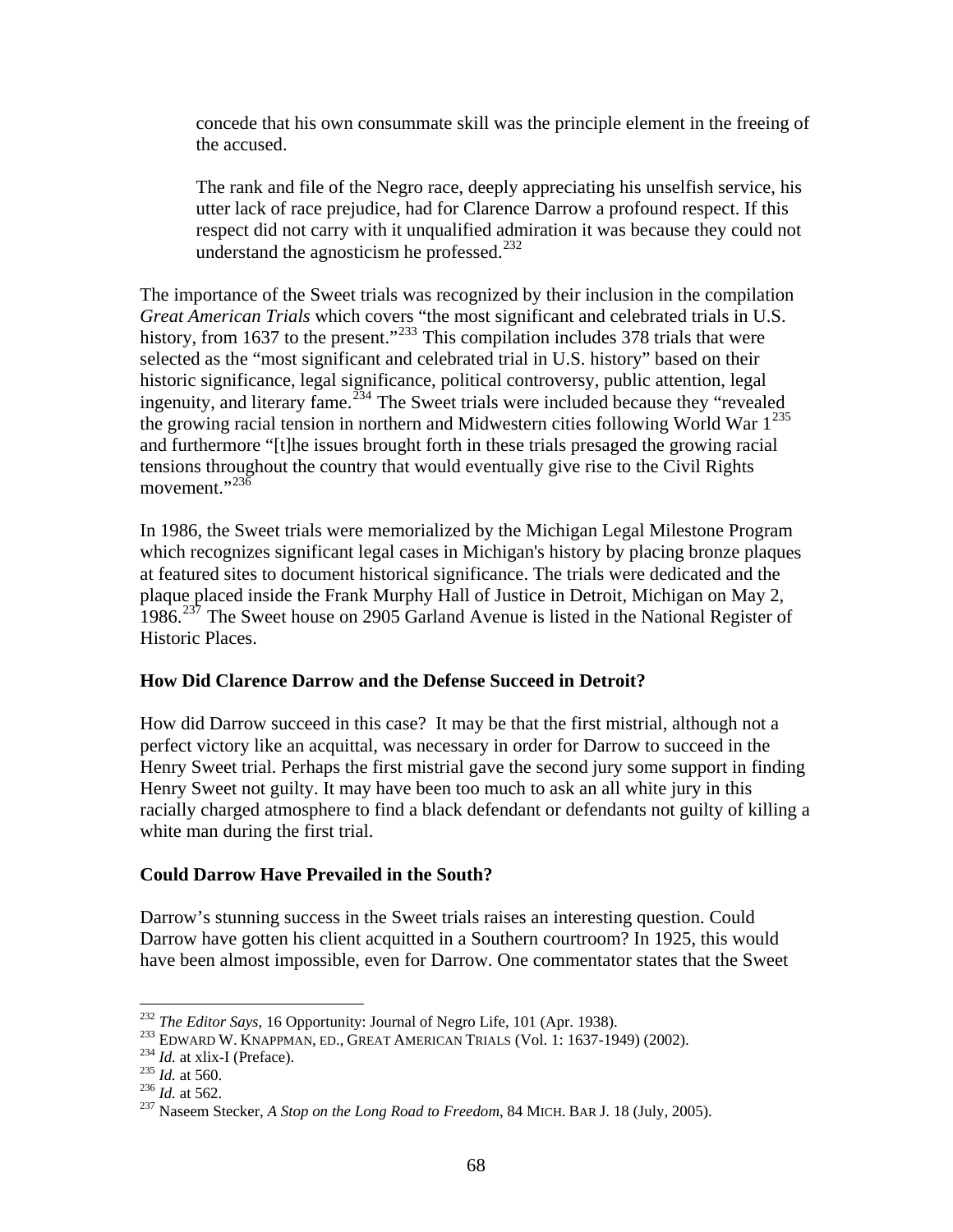trial exemplifies the sharp differences that existed between how the northern and southern parts of the country treated blacks who were charged with serious crimes against whites.<sup>238</sup> The trial itself "was strikingly fair, according to contemporary testimonials by NAACP leaders, especially in light of the extent of Klan influence in Detroit in the mid-1920s."<sup>239</sup> These end results, in which the first trial ended with a deadlocked jury and the second ended with an acquittal for Dr. Sweet's brother, likely would not have been achieved in the South: "It is difficult to imagine a similar result in a southern courtroom during this time period."<sup>[240](#page-68-0)</sup>

#### **Two Against 5,000**

whites were not just acting out of line but were actually thought to be crazy. Roy Wilkins, a prominent civil rights activist and leader in the NAACP, wrote about an episode in 1936 involving 60-year-old William Wales and his 62-year-old sister Cora refused to leave and it was reported that they patrolled their yard with firearms to protect To show how unusual the Sweet case is, in both its factual and legal aspects—the fact that the defendants used guns in self defense and that Darrow was successful in his legal defense—consider that as late as 1936, at least in the South, blacks who stood up to Wales. Whites tried to evict the Wales from their property over the course of many years and finally the city condemned part of their land to expand a cemetery.<sup>[241](#page-68-1)</sup> But the Wales their land.

Wilkins writes, "That set the stage. Here was a Negro who would not 'act right.' law enforcement agencies and local citizens surrounded the Wales' home. The Wales still refused to surrender and fought on until their house was set on fire and started to collapse characterize such Negroes as 'crazy.' A colored man who refuses to be shoved into the pattern they have set for the race, who protests and who fights when fighting is called for is labeled a lunatic."<sup>245</sup> William Wales was eventually accused of threatening a white woman and the local sheriff "swore out a warrant charging Wales with lunacy."[242](#page-68-2) But the Wales brother and sister fought back and the sheriff was shot and killed when he tried to serve the warrant. Furthermore he had killed a sheriff—a white man. The lid was off. It was a free-for-all. Anybody could do anything."<sup>[243](#page-68-3)</sup> Eventually a mob estimated at 5,000 including various on them and they were finally shot and killed.<sup>[244](#page-69-0)</sup> Wilkins describes how such resistance was characterized in the South: "Southern white people, almost unanimously,

<sup>238</sup> *Racial Origins*, *supra* note 118, at 76.

*o Against 5,000*, 43 The Crisis 169 (June 1936). 2<sup>39</sup> *Id.*<br><sup>240</sup> *Id.* 241 Roy Wilkins, *Tw*<br><sup>242</sup> *Id.* at 169-70.<br><sup>243</sup> *Id.* at 169.<br><sup>245</sup> *Id.* 

<span id="page-68-1"></span><span id="page-68-0"></span> $^{242}$  *Id.* at 169-70.

<span id="page-68-3"></span><span id="page-68-2"></span>

 $^{244}$  *Id.* at 169.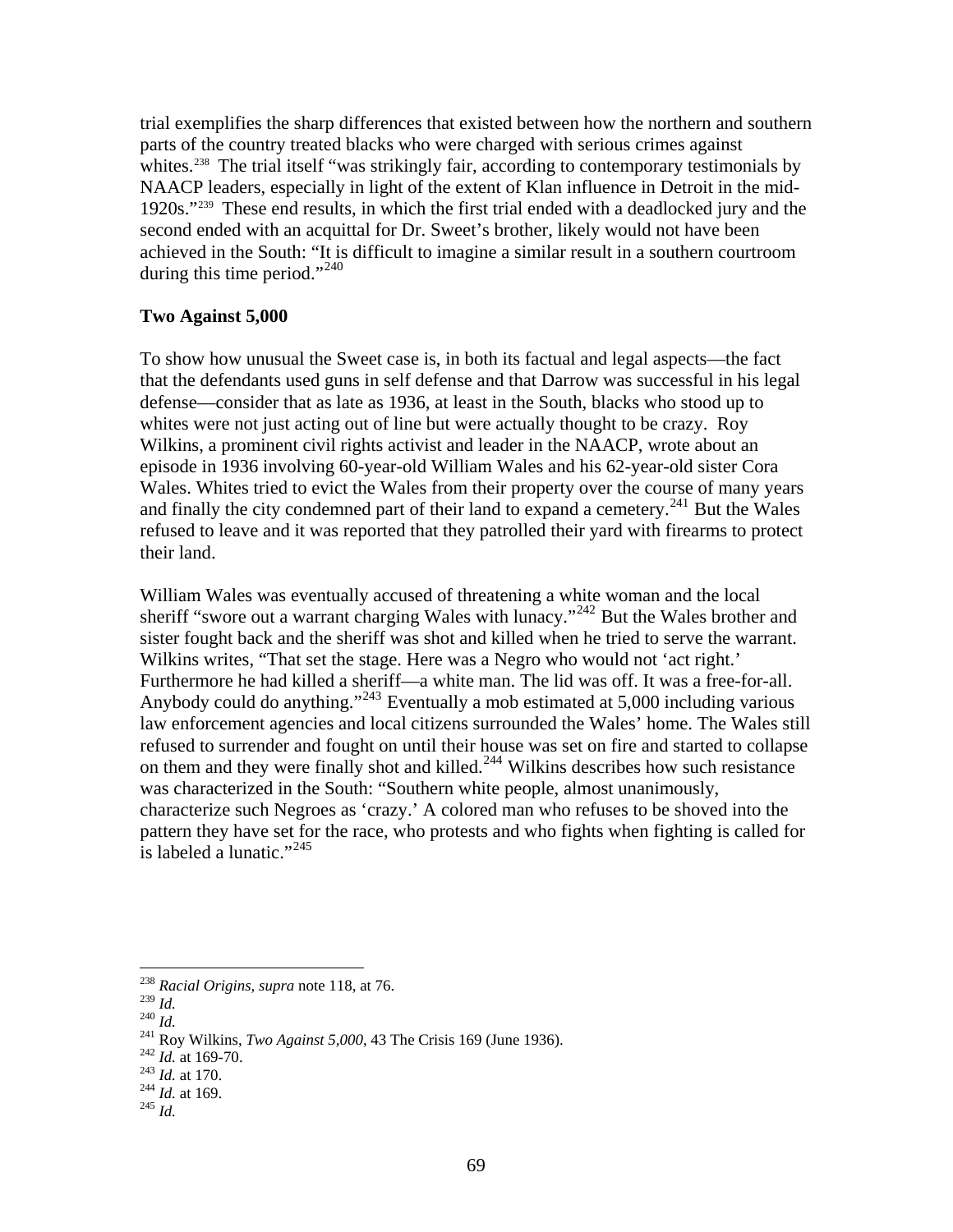In discussing the Sweet trials, Roy Wilkins wrote "Darrow was an agnostic who didn't acknowledge the divinity of Christ but who honored the Golden Rule far better that [sic ] most white Christians, and he won the case."<sup>246</sup>

# **Judge Murphy**

possible without Judge Murphy. His key rulings allowing testimony about the fear blacks felt when confronted with a white mob and his jury instructions were fundamental to the self defense claims. The defendants were in great danger of being convicted without these rulings. Walter White was very enthusiastic in his praise of Judge Murphy's conduct of than it was by Judge Frank Murphy..." $^{247}$ The success of Clarence Darrow, his co-counsel and the defendants was likely not the trial, stating that "[n]ever had a trial been conducted with more scrupulous fairness

In 1950, Thurgood Marshall, who at the time was Special Counsel to the NAACP, wrote this in an article about Justice Murphy: "[I]n the field of civil rights, Mr. Justice Murphy was a z ealot. To him, the primacy of civil rights and human equality in our law and their entitlem ent to every possible protection in each case, regardless of competing considerations, was a fighting faith."<sup>[248](#page-69-1)</sup>

Thurgood Marshall, who would later become a justice on the United States Supreme Court, praised Justice Murphy and specifically pointed out his work in the Sweet trials:

Mr. Justice Murphy's contributions to the law of the land as to the validity of distinctions based on race or ancestry are unique. In this field his experience as Governor-General of the Philippine Islands and his part as judge in the famous Sweet trial in Detroit gave to him the necessary first-hand knowledge of the extent with Murphy's deep-rooted sense of justice gave to the Supreme Court a man determined to oppose every governmental act which was tainted in whole or in to which racial hostility could defeat the ends of justice. This background along part by racial considerations.<sup>249</sup>

Marshall believed that the Sweet trials "will always be remembered for the brilliant defense conducted by Clarence Darrow and the complete fairness of Judge Frank Murphy."<sup>[250](#page-70-0)</sup>

Anothe[r commentator stated: "Mr. Justice Murphy was a great judge because of thre](#page-70-0)e qualitie[s. The first was simplicity; the second was courage; the third was insight into t](#page-70-0)he substan[ce of the problems of the changing times in which he lived."](#page-70-0)<sup>251</sup>

 $\overline{a}$  $^{246}$  Roy Wilkins, Tom Mathews, Standing Fast: The Autobiography of Roy Wilkins, 64 (1994).

<span id="page-69-0"></span><sup>&</sup>lt;sup>247</sup> A MAN CALLED WHITE, *supra* note 48, at 77.

<sup>&</sup>lt;sup>247</sup> A MAN CALLED WHITE, *supra* note 48, at 77.<br><sup>248</sup> Thurgood Marshall, *Mr. Justice Murphy and Civil Rights*, 48 MICH. L. REV. 745 (1950).

<span id="page-69-1"></span>

<sup>&</sup>lt;sup>249</sup> *Id.* at 764.<br><sup>250</sup> *Id.* at 746.<br><sup>251</sup> Thurman W. Arnold, *Mr. Justice Murphy*, 63 HARV. L. REV. 289, 293 (1949).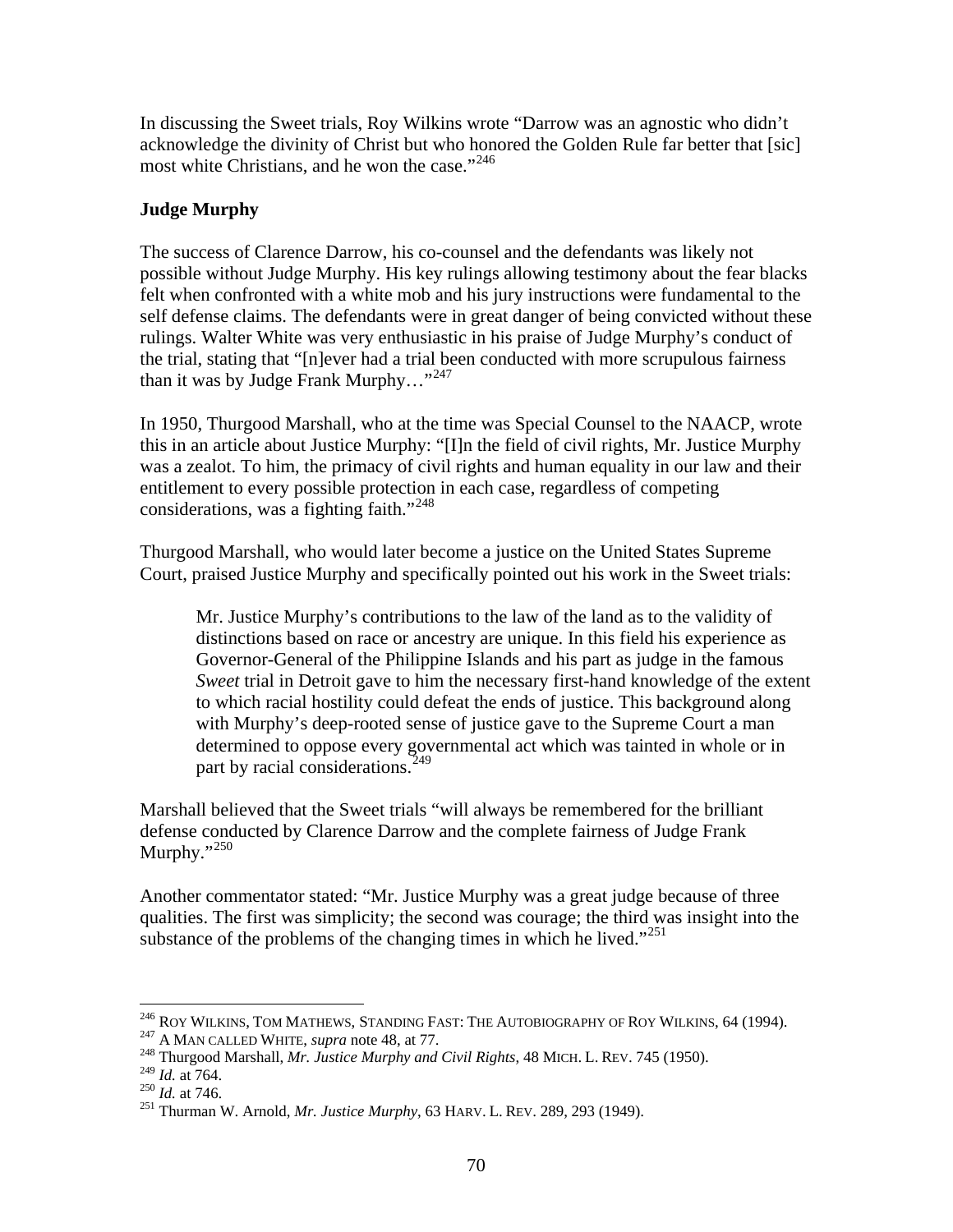A writer for the *Detroit Free Press* who witnessed the Sweet trials, wrote of Darrow and Judge Murphy:

The two men were much alike in their attitudes and thinking on the social level. oppressed. Classes, castes, races and colors had no place in the free worlds of their minds. The big difference between them was in the field of formalized They swung verbal hatchets at prejudice, fought against injustice, championed the religion. Murphy was a Catholic; Darrow, an agnostic. But their fundamental understanding of the forces that motivate the actions of mankind were noticeably similar. $252$ 

A writer on racial issues saw the combination of Clarence Darrow, Arthur Garfield Hays and Frank Murphy as a unique event that made the Sweet trials different: "The case was tried by a white judge, white prosecutors, and an all-white jury.  $\dots$  In its white composition the court was routine; the departure from the ordinary was the participation of Murphy and the defense lawyers of the caliber of Darrow and Hays."<sup>253</sup>

After the Sweet trials, Frank Murphy went on to serve as Mayor of Detroit, Governor of of the Philippines, United States Attorney General, and finally as a United States Supreme Court Justice. Michigan, the last Governor-General of the Philippines and the first High Commissioner

## **Commentary on the Sweet Trials**

The Sweet case and Darrow's defense still generate commentary and study from legal scholars. This scholarship serves not only to show Darrow's current relevance but also to illustrate just how far Darrow was ahead of his time, and indicates the lasting legacy and importa nce of the Sweet trials. By successfully defending his clients in seemingly impossible circumstances, Darrow ensured his place as one of the greatest trial lawyers in the hist ory of the United States.

In a 19 95 article, Professor Jody Armour discusses the Sweet trials and Darrow's approach in which he "directly challenged jurors to confront their own prejudices".  $254$ The author explains just how significant Darrow's accomplishment was:

prejudice in the courtroom. Clarence Darrow, in the heyday of Jim Crow, successfully urged a jury of all white males to resist succumbing to their discriminatory impulses in judging the reasonableness of a black man's use of lethal force against a white man. Darrow's feat was especially remarkable because Dr. Sweet's case provides a compelling narrative of hope and redemption that stands in marked contrast to the pessimism of many current discussions of

1

<span id="page-70-0"></span><sup>252</sup> Cash Asher, *Waiting for a Verdict with Clarence Darrow*, The Crisis 325, 327 (1957) hereinafter Waiting for a Verdict].<br><sup>253</sup> WHITE VIOLENCE AND BLACK RESPONSE, supra note 8, at 190.<br><sup>254</sup> Jody Armour, *Stereotypes and Prejudice: Helping Legal Decisionmakers Break the Prejudice Habit,* 83

CAL. L. REV. 733, 762 (1995).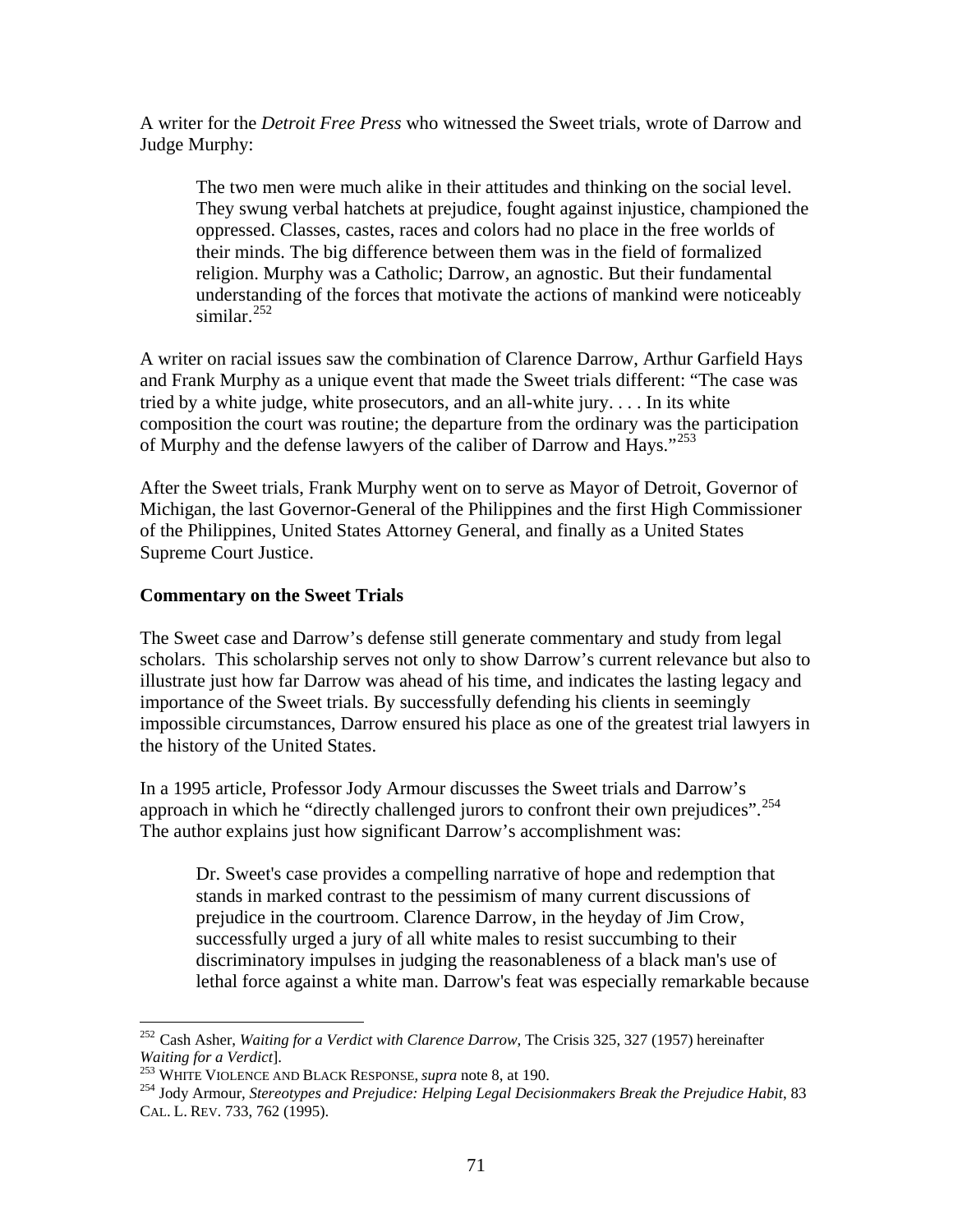it required Darrow to combat the influence of both stereotypes and prejudic e on the factfinders. In the 1920s, just as today, American culture was replete with derogatory images of blacks. Thus, negative black stereotypes that could be triggered automatically by the presence of a black person were well established in the factfinders' memories. Moreover, the percentage of whites who accepted or endorsed the prevailing black stereotypes was much greater in the past than it is today. [255](#page-71-1)

Profess [or Armour writes that because the jury was comprised of members:](#page-71-1) 

strategy was based on the assumption that even high-prejudiced persons personally endorse general egalitarian beliefs. Dr. Sweet's life hinged on whether discriminatory impulses and respond to Dr. Sweet on the basis of their egalitarian what his case says about the capacity of jurors to resist even their most entrenched biases, the jury responded to Darrow's plea by activating their egalitarian responses and checking their prejudiced and stereotype-congruent ones.256 whose personal beliefs and stereotypes about blacks overlapped, Darrow's the jurors -- prompted by Darrow's race-conscious appeals -- could resist their ideals. Fortunately for Dr. Sweet and those of us who find relief from despair in

A reporter for the *Detroit Free Press* who witnessed Darrow's final summation in the Henry Sweet trial wrote that Darrow:

exhibit.  $\ldots$  But the qualities and virtues of the defendants would have gone unnoticed and unsung had not Darrow humanized the attitude of people toward them, and brought into focus in graphic language the equality of races, peoples, and creeds, under the laws of man and the edicts of Creation.<sup>257</sup> was trying the human race, more than the defendants. He had excellent subjects to

In a 1993 article about racial attitudes and juries, the author refers to the Sweet trials in which "Clarence Darrow discovered that talking to jurors about their biases can be a successful technique of disarming conscious and unconscious racism."<sup> $258$ </sup> The author goes on to suggest that judges use Darrow's strategy of facing the racial bias involved in a trial: "Why not provide a formal occasion for the judge, as well as counsel, to speak to the jurors about the problem of bias?" $259$ 

#### **Black R [age Defense](#page-72-0)**

<span id="page-71-1"></span><span id="page-71-0"></span> $^{255}$  *Id.* at 763.

at 326. <sup>255</sup> *Id.* at 763.<br><sup>256</sup> *Id.* at 764.<br><sup>257</sup> Waiting for a Verdict, supra note 252,<br><sup>258</sup> Susan N. Herman, Why the Court Love

<sup>&</sup>lt;sup>258</sup> Susan N. Herman, *Why the Court Loves Batson: Representation Reinforcement, Colorblindness, and the Jury*, 67 Tul. L. Rev. 1807, 1850 (1993).

<sup>259</sup> *Id.* at 1851.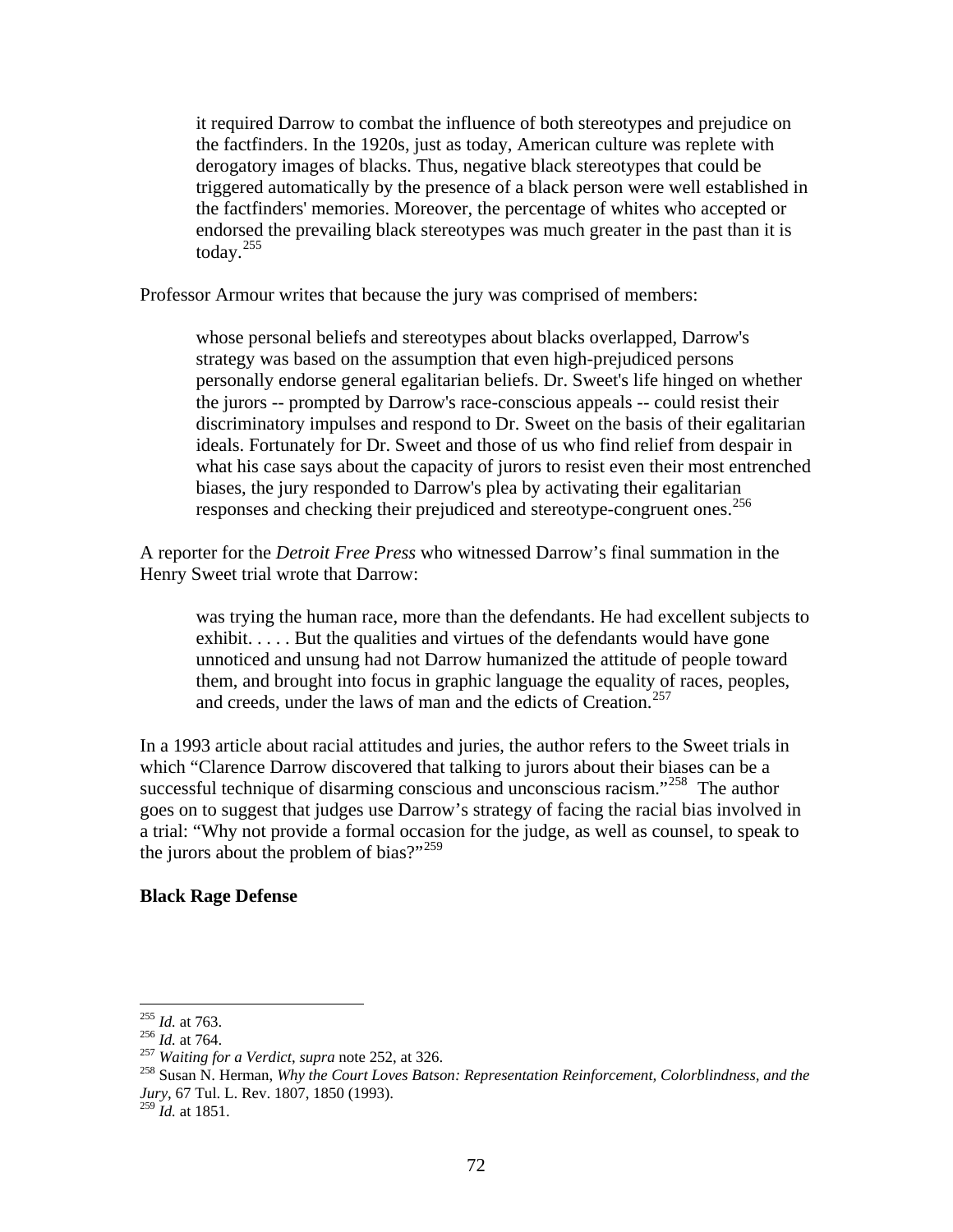Another commentator identifies the Sweet trials as the second "historically recorded and clear use of the black rage defense" with the first being an  $1846$  case.<sup>[260](#page-72-0)</sup> In order to defend the Sweets and the other defendants, Darrow and his co-counsel helped:

an all-white jury understand that black and white people share the same feelings of love of family and longing for a better life. They integrated the reality of race relations with the rules of law. That is the essence of the black rage defense. Their efforts resulted in a legal victory for the Sweets and the education of thousands of people in Detroit and throughout our country.<sup>261</sup>

### **he Sweet Trials and the Right of Self Defense T**

According to one commentator, "The single most important issue which was crystallized in the S weet case was the right of black self-defense in America."[262](#page-72-2) There is significant writing and commentary about the need for self-defense in the black community during the pos t Civil war period. For example, A. Philip Randolph, editor of the socialist black magazi ne *The Messenger* wrote in an editorial in 1919:

some white people also, that it is the arch crime of America and that it ought to be stopped. The only difference is that of method. The question is  $How? \dots$  The Messenger proposed an immediate program for Negroes.<sup>263</sup> Lynching is our chiefest problem in America today. All Negroes are agreed, and

Randolph's advice, coming six years before the shooting at the Sweet's home, was clear:

Anglo Saxon jurisprudence recognizes the law of self-defense. Our information also records that the right of self-defense is recognized in the laws of all countries. person about to take yours, and if a choice has to be made between the sacrifice of . . . We are consequently urging Negroes and other oppressed groups confronted with lynching or mob violence to act upon the recognized and accepted law of self-defense. Always regard your own life as more important than the life of the your life and the loss of the lyncher's life, choose to preserve your own and to destroy that of the lynching mob.<sup>[264](#page-73-0)</sup>

## **[The Sweet Trials and the Second Amendment](#page-73-0)**

The Sweet trials have been embraced by those who support the right to keep and bear arms for self defense because it was a clear case of self defense, which is one of the that the Sweet trials were used to enact gun control legislation in Michigan. In 1927, just fundamental arguments made by Second Amendment proponents. They also point out a year after the Henry Sweet trial, the Michigan legislature enacted a gun control law

 $\overline{a}$ 260 Paul Harris, *The Black Rage Defense*, 1 Conn. Pub. Int. L.J. 34, 36 (Fall 2001).

<span id="page-72-0"></span><sup>&</sup>lt;sup>261</sup> PAUL HARRIS, BLACK RAGE CONFRONTS THE LAW 182 (1997).<br><sup>262</sup> WEINBERG, A MAN'S HOME, *supra* note 204, at xix. <sup>261</sup> PAUL HARRIS, BLACK RAGE CONFRONTS THE LAW 18<br><sup>262</sup> WEINBERG, A MAN'S HOME, *supra* note 204, at xix .<br><sup>263</sup> A. Philip Randolph, *How to Stop Lynching*, 3 The Me<br><sup>264</sup> Id.

<span id="page-72-2"></span><span id="page-72-1"></span>*op Lynching*, 3 The Messenger 8 (Aug. 1919).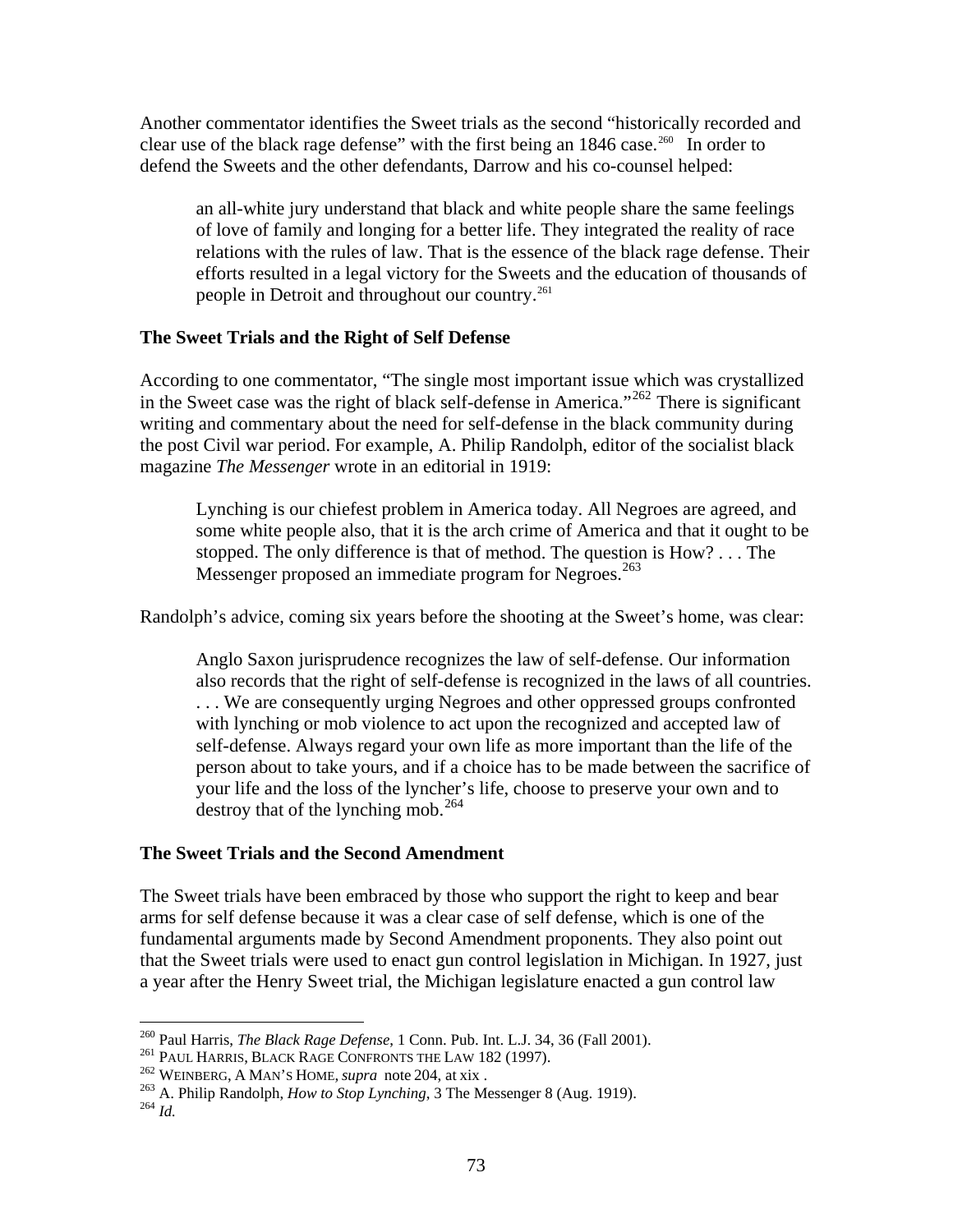which while neutral on its face, was aimed at preventing blacks from owning handguns. There was precedent for this in other states. For example, the Sullivan Law was enacted by New York in 1911 which made it illegal to own a handgun without a police permit; this allowed the New York City police to withhold permits from the Italian population in that cit y.265 Noted scholar Donald B. Kates states, "The Michigan version of the Sullivan Law was hurriedly enacted in the aftermath" of the Sweet trial.<sup>266</sup>

#### **Dr. Ossian Sweet Self-Defense Act**

Interestingly, the saga of Dr. Ossian Sweet and the other defendants was referred to in the Michig an Legislature in 2005-2006 when a bill about self-defense in the home was proposed. According to Representative Rick Jones, "I was inspired to write this law after reading a biography of Dr. Ossian Sweet's 1925 trial for defending his home against the Ku Klux Klan in Michigan." The House bill, No. 5143 was titled the "Dr. Ossian Sweet self-def ense act." The bill was proposed to:

Specify that a person could use deadly force against another individual, without a duty to retreat, if he or she actually and reasonably believed that force was necessary to prevent imminent death, bodily harm, or sexual assault.

Specify that a person could use less-than-lethal force against another individual, without a duty to retreat, if he or she actually and reasonably believed that force was necessary in defense against the other individual's imminent unlawful use of force.

Establish a rebuttable presumption that a person had an actual and reasonable fear of imminent death, sexual assault, or great bodily harm if certain conditions existed.

Specify circumstances under which the presumption would not apply.

Later, it was decided to amend the bill and not name it after Ossian Sweet. The bill became law when it was signed by Gov. Jennifer Granholm on July 18, 2006.

#### **Darrow and Influential Black Leaders**

Darrow was friends with many influential black leaders both before and after the Sweet trials. One such friend, W.E. B. Du Bois, was one of the most influential black leaders of his gen eration. Darrow was a member of the "Du Bois Testimonial Committee" which provide d Du Bois with the deed to the land of his boyhood home as a gift on his sixtieth birthday.<sup>[267](#page-74-0)</sup>

 $\overline{a}$ 

<span id="page-73-0"></span><sup>265</sup> Donald B. Kates, A History of Handgun Prohibition, *in* RESTRICTING HANDGUNS: THE LIBERAL SKEPTICS SPEAK OUT 19 (1979).<br> $^{266}$  *IA* 

<sup>&</sup>lt;sup>266</sup> Id.<br><sup>267</sup> Du Boise and the House, http://www.library.umass.edu/spcoll/duboishome/duboishouse.htm.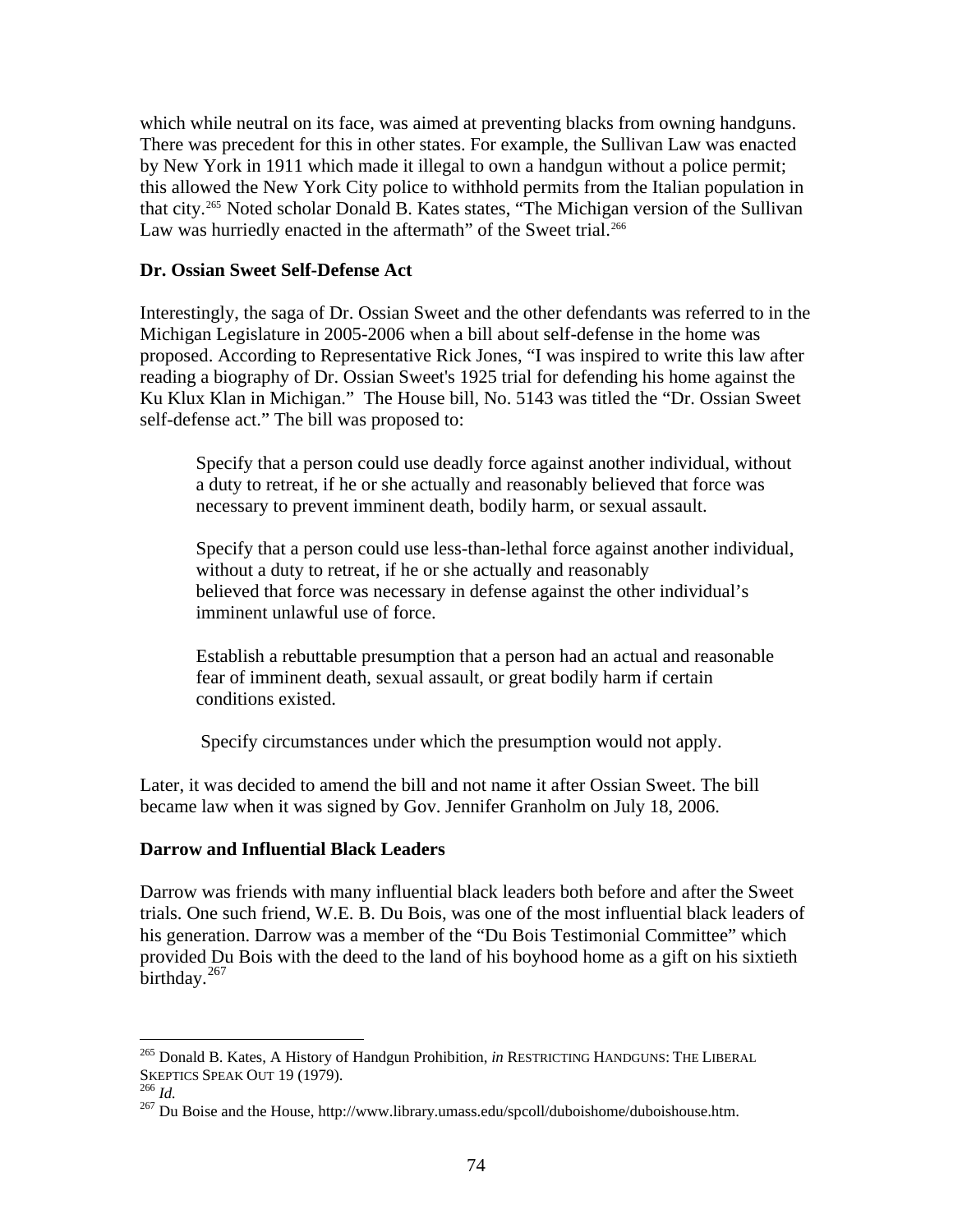Darrow was friends with and greatly admired by James Weldon Johnson. In his autobiography, James Weldon Johnson recalled:

of the Lincoln-like beauty of the man, the beauty of sheer simplicity of his prose, falling, slip through their minds and lodge in their hearts with strange stirrings.  $^{268}$ [T]he most lasting impression I have of any of the gatherings at my home is of Clarence Darrow, sitting under a lighted lamp, the only one in the room left lighted, reading in measured tones from his book, Farmington. I retain a memory the rising and falling melody of his voice, and the group seated about him drinking in the three elements combined—Ruby Darrow, no doubt, musing, "This wonderful man is my husband" . . . the whole group silent, as the words falling,

On June 26, 1938, Johnson was driving his car near his summer home in Wiscasset, Maine, when the car was struck by a train and he was killed. His funeral in Harlem was attended by more than 2,000 people. Johnson died just three months after Clarence Darrow.

that produced" the *Brown v. Board of Education* case.<sup>269</sup> Houston was also the dean of Howard Law School during the 1920s and 1930s "which he built from virtually a onehe imported as guest lecturers—men such as Dean Roscoe Pound of Harvard Law School Darrow also knew Charles Hamilton Houston, the "creative architect of the legal strategy room operation to a first-rate program that trained a generation of black civil rights lawyers," including Thurgood Marshall.<sup>270</sup> To increase the value of a Howard Law education, "Houston added the front-line experience of great lawyers and scholars whom and Clarence Darrow."<sup>271</sup>

## **The Scottsboro Case**

One of the most infamous cases involving racial prejudice in the history of the United States was the legal travesty inflicted on the "Scottsboro boys," the name given to nine young blacks accused of raping two white women on a freight train in Alabama on March 25, 1931. Soon after the alleged attack, they were arrested and taken to jail in Scottsboro, Alabama.

twelve days after being arrested. All but one defendant was convicted, and sentenced to death. The trial of one defendant who was only age twelve or thirteen when arrested ended in a mistrial because some jurors held out for the death sentence despite the prosecution's request for life imprisonment due to the defendant's age. The day after being taken to Scottsboro's jail, the defendants were nearly lynched by a crowd of over 100 whites. The defendants were indicted for rape and went on trial just

 $\overline{a}$ 268 ALONG THIS WAY, *supra* note 11717, at 379-380.

<span id="page-74-0"></span><sup>&</sup>lt;sup>269</sup> Richard Kluger, *The Legal Scholar Who Plotted the Road to Integrated Education*, 4 The Journal of Blacks in Higher Education 66 (1994) [hereinafter *Legal Scholar*].

<sup>&</sup>lt;sup>270</sup> David W. Blight, *Charles Hamilton Houston: The Legal Scholar Who Laid the Foundation for Integrated Higher Education in the United States*, 24 The Journal of Blacks in Higher Education 107 (Winter 2001-2002).

<sup>&</sup>lt;sup>271</sup> *Legal Scholar*, supra note 269, at 68.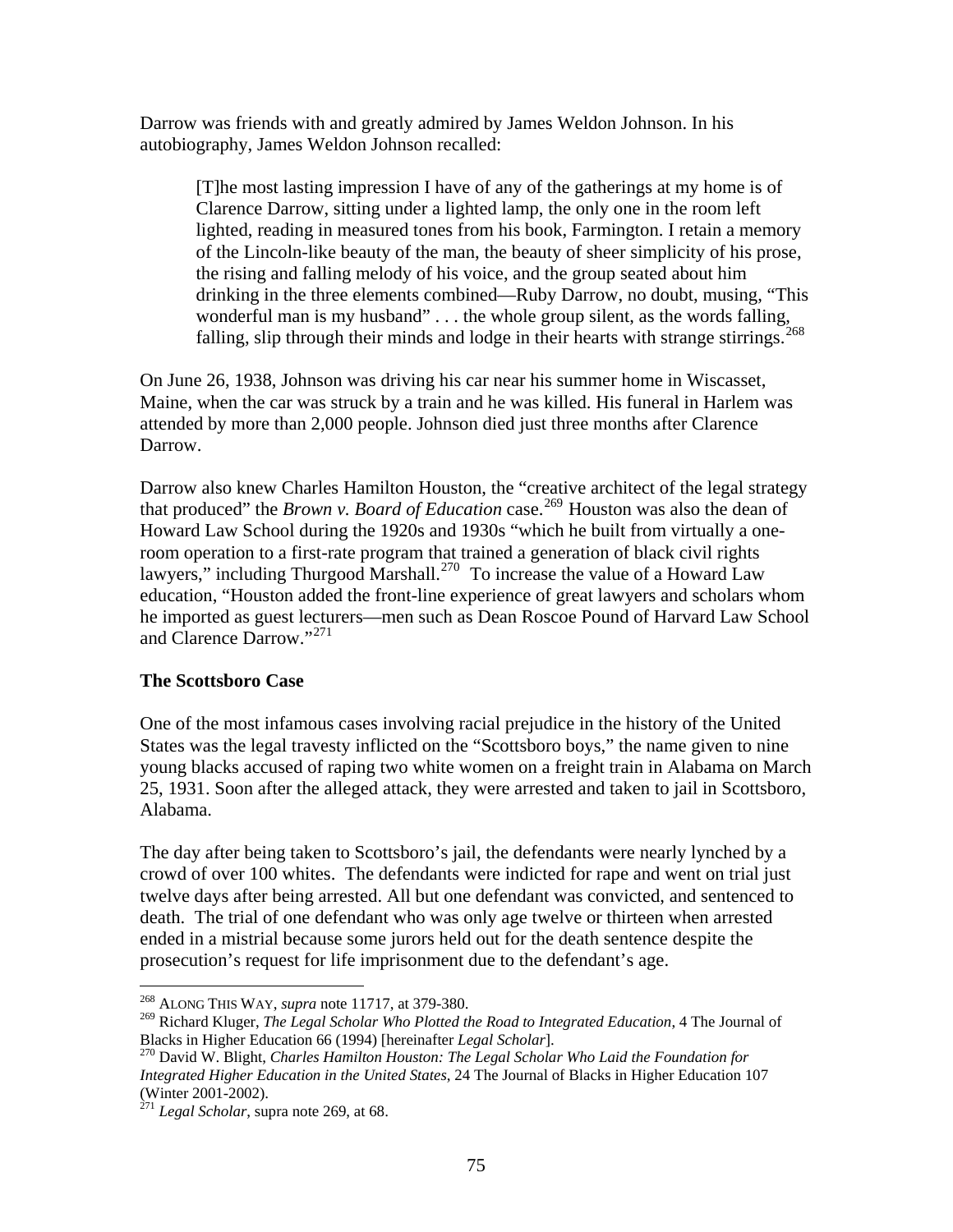It soon became apparent to many observers that the victims were lying and the prosecution was based on the defendants' race. The convictions would be appealed and the legal odyssey would drag on for years.

Although it would seem like a case that the NAACP would get involved in from the beginning, the group was reluctant to do so because the charge of raping white women battle between the NAACP and the International Labor Defense (ILD) for the right to represent the Scottsboro defendants. The ILD was the legal arm of the Communist Party of the U nited States of America. was so explosive that if the charges were true, it would damage the NAACP's standing among whites. Eventually, the NAACP decided to help the defendants but this created a

### **Clarence Darrow and the Scottsboro Boys**

Given Clarence Darrow's well-known feelings for blacks, why wasn't he part of the infamous Scottsboro case? Actually, Darrow and Arthur Garfield Hays did become involve d for a time but politics would drive them out of the case. Hays stated that the NAAC P hired him, Roderick Beddow, a Birmingham lawyer, and Clarence Darrow to appeal the defendants' convictions before the Alabama Supreme Court.

Walter White described the entrance of the Communists into the Scottsboro case after Darrow had agreed to help defend the accused, and after the motion to deny a new trial was appealed to the Alabama Supreme Court:

[A] new element entered the cases which simultaneously complicated them to an unbelievable degree and, at the same time, made them the most notable test of among American Negroes. strength to date between those who seek justice for the Negro through American forms of government and those who seek to spread Communist propaganda

With a blare of trumpets the Communists seized upon the Scottsboro convictions. It was, they realized, a golden opportunity to put into effect the plan decided upon by the Third Internationale and upon which they had been assiduously working States against lynching, jim crowism, proscription, and insult.<sup>272</sup> but with only a modicum of success—to capitalize Negro unrest in the United

White also wrote: "Clarence Darrow's entrance into the cases at Scottsboro effectively silences in the minds of all but the most intransigent the argument that 'capitalists' are trying to murder the nine Negro boys of the Scottsboro cases."<sup>[273](#page-76-0)</sup>

The Co[mmunist party through the ILD desperately wanted to represent the Scottsbor](#page-76-0)o defendants because the case fit with their ideological struggle against capitalism and the United States:

<sup>&</sup>lt;sup>272</sup> Walter White, *The Negro and the Communist*, 164 Harper's Monthly Magazine 62, 66 (Dec. 1931).<br><sup>273</sup> Id. at 72.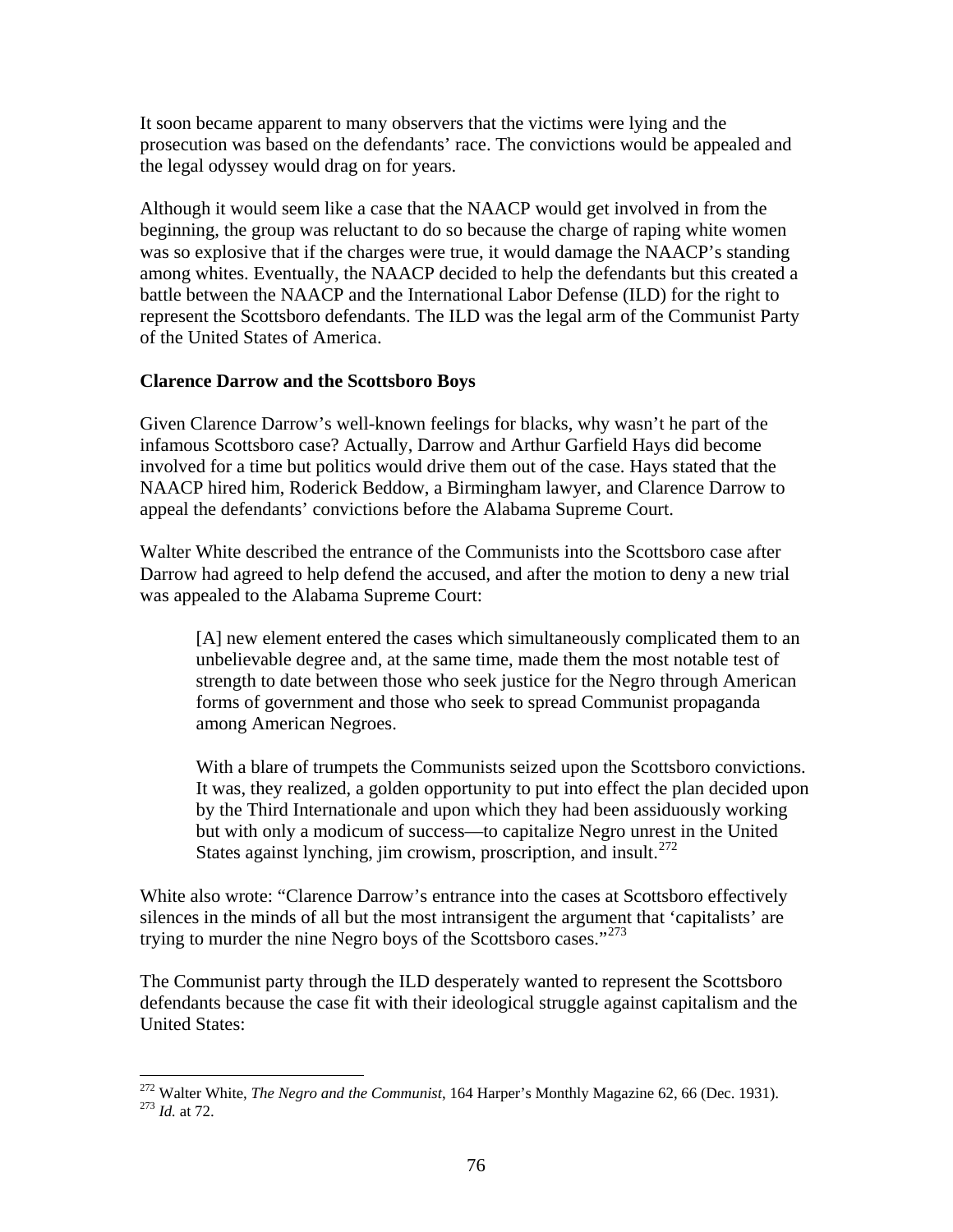Stepping aside from the heat of the ILD-NAACP quarrel, we can have no doubt but that the Communists waged an unprecedented publicity campaign in connection with the Scottsboro case. No single instance of racial injustice in American history had ever been the subject of a comparable worldwide campaign, one that reached millions in this country and abroad.<sup>[274](#page-76-1)</sup>

[Hays recounts his involvement with Darrow in the case:](#page-76-1) 

[signed with the names of all the defendants to the effect that they wished to](#page-76-1) be represented only by the International Labor Defense; that if we would work [I went with Mr. Darrow to Birmingham. We were there greeted with a telegram](#page-76-1)  through that organization, they would be glad to have us in the case.  $275$ 

[Darrow and Hays met with several lawyers representing t](#page-76-2)he ILD about the case. Later the ILD told Hays and Darrow that they would be glad to have them work on the case "but criminal case on conditions, but what are they."<sup>[276](#page-76-3)</sup> The conditions were that Darrow and responded, "[I]f you people choose to send insulting telegrams and letters to all the dges and even to the Governor to whom we may have to appeal for a pardon, you'll do it and I on certain conditions." Hays recalls, "Darrow peered at the youngster over the rims of his eye-glasses" and said, "Young man, it is a long time since anyone has invited me into a Hays had to repudiate the NAACP and leave the trial tactics up to the ILD. Darrow ju shall have noting to say about it."<sup>[277](#page-76-4)</sup> This was indeed what the ILD meant.

Darrow and Hays proposed that all lawyers sign a memorandum which in effect stated that they represented the defendants and not any organization because eight lives were at stake. The IDL lawyers refused to sign the statement. $278$ 

Darrow and Hays could not remain in the case with the ILD's conditions. They knew the ILD wanted to turn the case into a political trial and they could not forsake the NAACP. Darrow said that "you can't mix politics with law" and the case had to be won in Alabama and "not in Russia or New York."[279](#page-77-0) Hays wrote about their withdrawal from the case:

We felt it impossible to join in the case under the circumstances. The Communists did not hesitate to charge us with having retired because of the Communist connection, and this regardless of the many Communists and labor cases in which both Mr. Darrow and I have served.<sup>280</sup>

<u>.</u>

<sup>274</sup> WHITE VIOLENCE AND BLACK RESPONSE, *supra* note 8, at 211.

<span id="page-76-0"></span><sup>&</sup>lt;sup>275</sup> ARTHUR GARFIELD HAYS, TRIAL BY PREJUDICE 87 (1933). <sup>275</sup> ARTHUR G<br><sup>276</sup> *Id.* at 88.<br><sup>277</sup> *Id.* at 88-89<br><sup>278</sup> *Id.* at 89.

<span id="page-76-1"></span>

<sup>9.</sup> 

<span id="page-76-2"></span> $T^{278}$  *Id.* at 89.<br><sup>278</sup> SENTIMENTAL REBEL, *supra* note 80, at 367.

<span id="page-76-4"></span><span id="page-76-3"></span> $^{280}$  *Id.*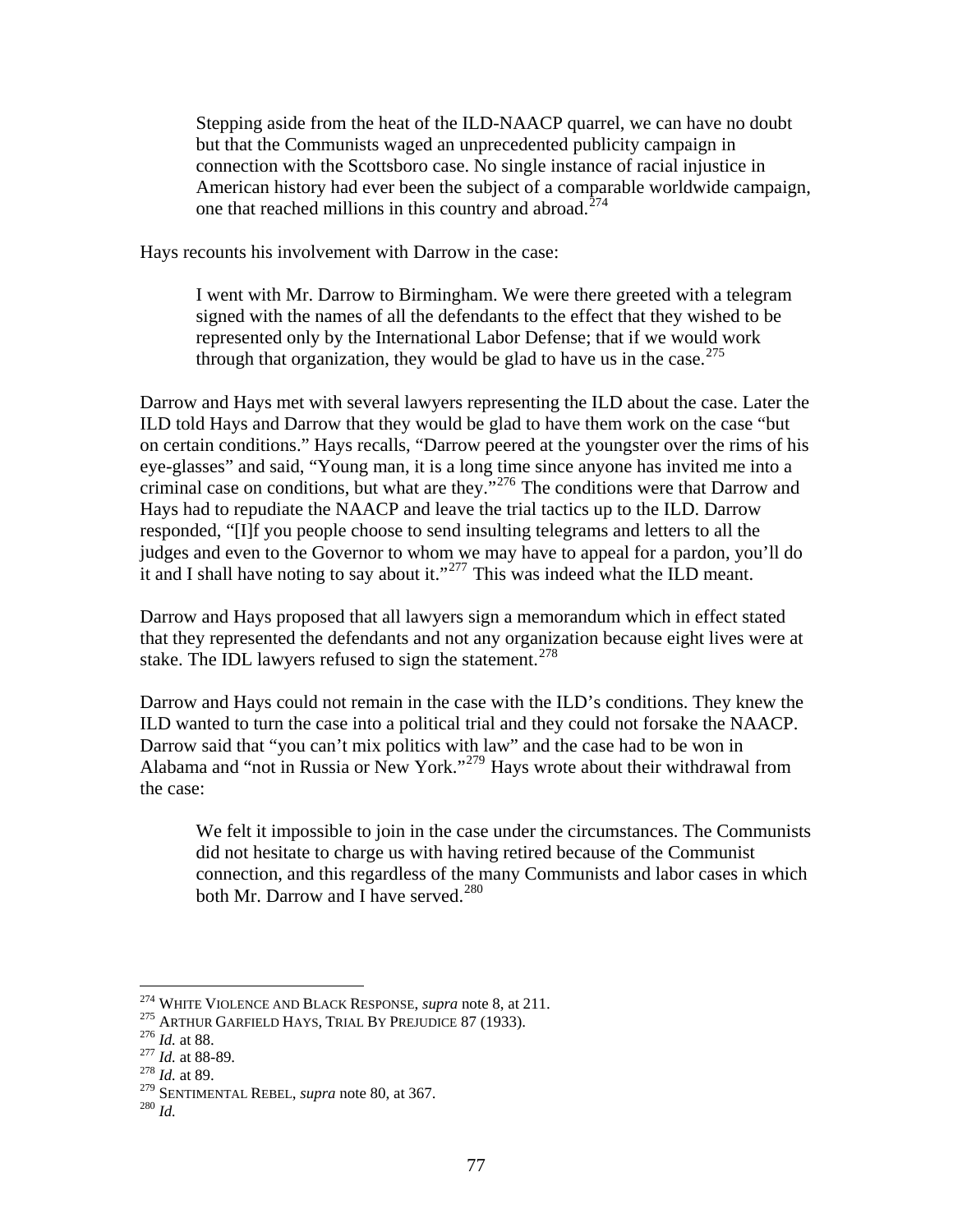According to one of his biographers, the Scottsboro defense was the only case Darrow withdrew from in his career.<sup>281</sup> The NAACP withdrew from the case in January 1932. The Sc ottsboro case would result in numerous reversals, convictions, and retrials and the case wo uld eventually be argued before the United States Supreme Court several times. Althou gh none of the defendants were executed, they spent many years in prison and it was no t until 1950 that the last defendant was paroled.

## **Cases R eferring to the Sweet Trials**

# U. S. *ex rel.* Haynes v. McKendrick, 481 F.2d 152 (2nd Cir. 1973)

The court held that a prosecutor's use of racially prejudicial remarks in summation violated the defendant's right to a fair trial. The court made reference to Darrow's summation in the Sweet trial:

pointing out that \$60, the customer's wallet and the robber's gun were not found. Just what the State means by a "blatant racial appeal" is unclear. If it means that a defense attorney cannot attack a juror's potential racial prejudice by direct reference to it and an appeal to cast it aside, or that by doing so, the defense invites a counter attack by way of an appeal to race prejudice, this suggestion falls The defense attorney made quite a perceptive argument attacking each prosecution witness's opportunity for observation, memory, suggestibility, and the like, emphasizing the lineup's suggestibility, the conflicts between witnesses, and on deaf ears in this court. What may have been Clarence Darrow's finest summation was just such an argument, made when he was defending the Sweet case in Detroit in 1926.

# **Lind v . City of Battle Creek, 681 N.W.2d 334 (Mich. 2004**)

This ca se involved a lawsuit by a white police officer against a city to recover for reverse discrim ination that violated the Michigan Civil Rights Act. The court held that a reverse discrimination claim does not require a showing of background circumstances supporting the susp icion that the defendant is an unusual employer who discriminates against the majorit y.

A dissenting judge wrote:

I must dissent, not only from the majority's holding, but also from Justice Young's assertion that we should turn a blind eye to racism. How I wish we all could live in Justice Young's utopian society where all races are treated equally, but I cannot ignore reality. I urge the reader to look beyond the surface appeal of Justice Young's simplistic argument and examine not only the text, but also the context of the Civil Rights Act. It is with regret that I acknowledge the relevance today of Clarence Darrow's closing argument at the 1926 trial of Detroiter Henry Sweet. In discussing the tragedy, injustice, and oppression faced by African-Americans, he

 $\overline{a}$ 

<span id="page-77-0"></span><sup>281</sup> *Id.* at 366.